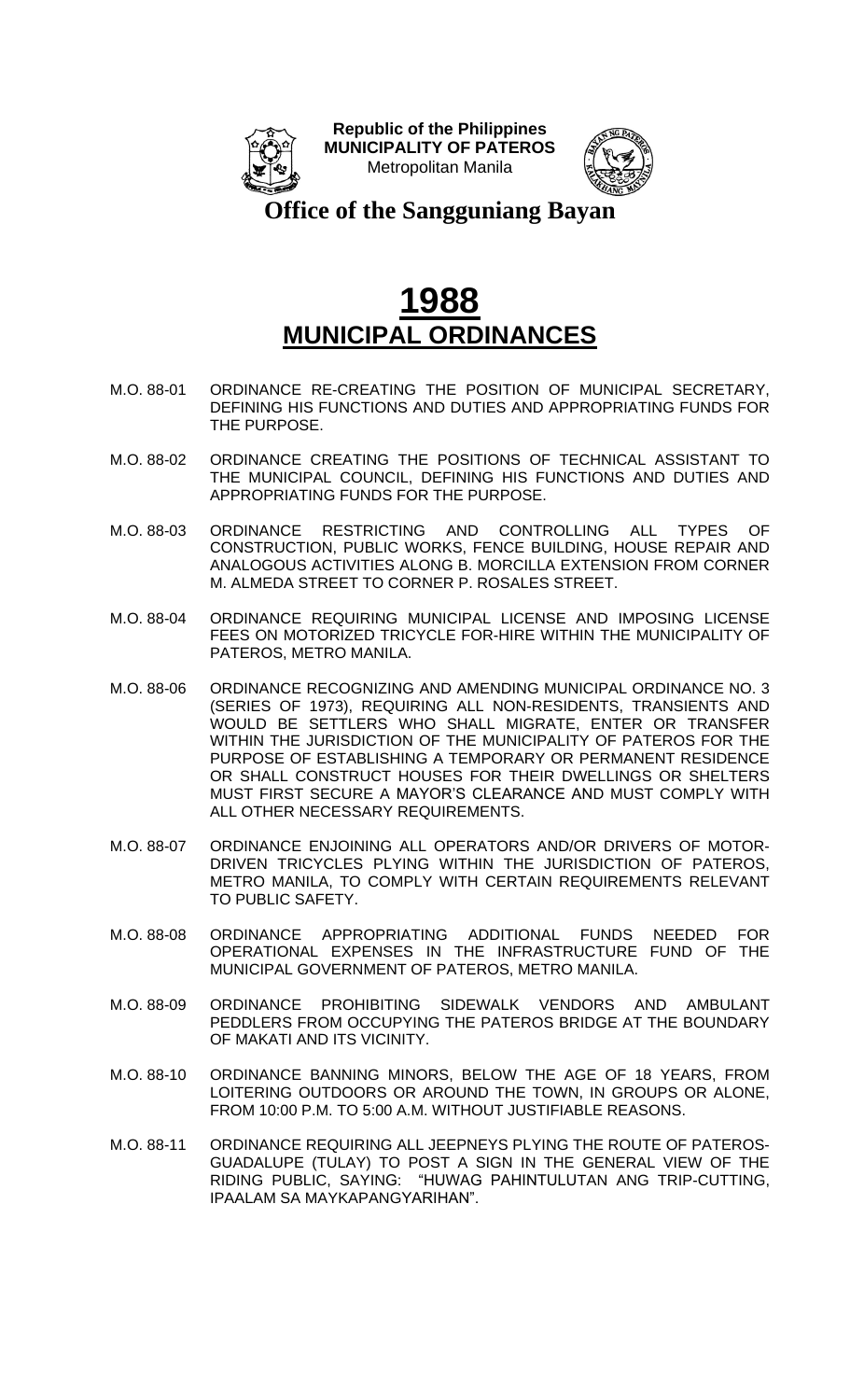- M.O. 88-12 ORDINANCE INCREASING AND UPDATING THE RATE OF FEES FOR SECURING POLICE CLEARANCE IN THE MUNICIPALITY OF PATEROS, METRO MANILA.
- M.O. 88-13 ORDINANCE APPROPRIATING FUNDS NEEDED FOR THE OPERATIONAL EXPENSES IN THE GENERAL FUND OF THE MUNICIPAL GOVERNMENT OF PATEROS, METRO MANILA, AS PER SUPPLEMENTAL BUDGET NO. 2 (GENERAL FUND), SERIES OF 1988.
- M.O. 88-14 ORDINANCE CREATING THE LOCAL TRAFFIC VIOLATION PROCEDURE TO REGULATE THE OPERATION OF TRICYCLES PLYING WITHIN THE MUNICIPALITY OF PATEROS, METRO MANILA.
- M.O. 88-15 ORDINANCE AUTHORIZING THE TRANSFER OF FUNDS IN THE AMOUNT OF SIXTY FIVE THOUSAND FIVE HUNDRED TWELVE (P65,512.00) PESOS FROM THE 20% DEVELOPMENT FUND (GENERAL FUND) TO THE INFRASTRUCTURE FUND AND APPROPRIATING THE SAME AMOUNT FOR THE REPAIRS AND MAINTENANCE OF GOVERNMENT FACILITIES IN THE MUNICIPALITY OF PATEROS, METRO MANILA.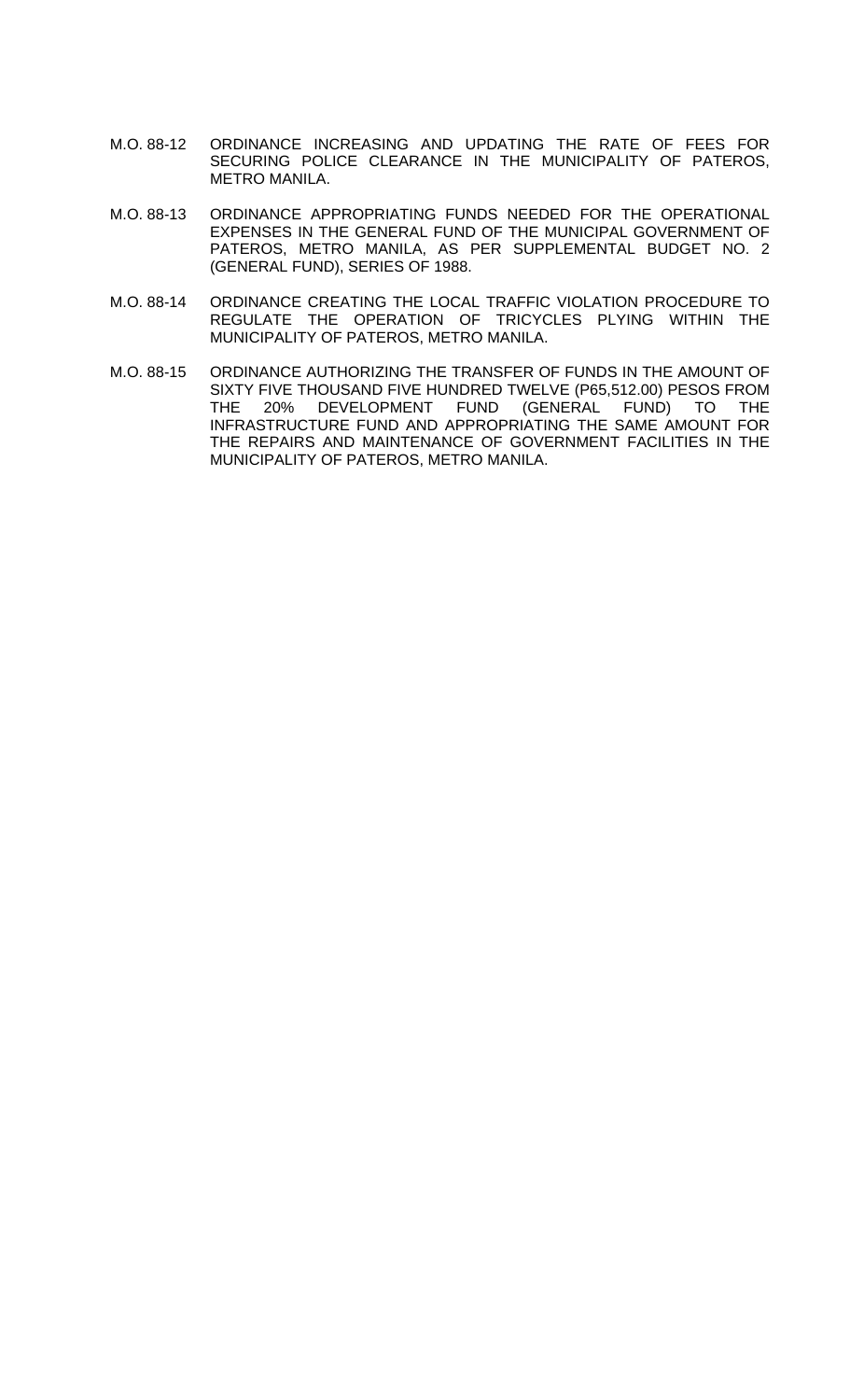



**Office of the Sangguniang Bayan**

- M.O. 89-01 ORDINANCE CREATING THE PATEROS OUT-OF-SCHOOL BOY SCOUTS TROOP.
- M.O. 89-03 ORDINANCE AUTHORIZING THE MAYOR TO PROVIDE A PHILIPPINE NATIONAL FLAG AND A WREATH TO ANY DECEASED FORMER OR INCUMBENT NON-CAREER SERVICE PUBLIC OFFICIAL OF PATEROS, METRO MANILA AND PROVIDING FUNDS THEREFOR.
- M.O. 89-04 ORDINANCE AUTHORIZING THE INDIRECT FILING OF PROPOSED ORDINANCES AND/OR RESOLUTIONS BY ANY REGISTERED RESIDENT OF PATEROS, METRO MANILA TO THE PATEROS MUNICIPAL COUNCIL FOR ITS ENACTMENT.
- M.O. 89-05 ORDINANCE APPROPRIATING FUNDS FOR THE OPERATIONAL EXPENSES IN THE GENERAL FUND AND THE SPECIAL EDUCATION FUND OF THE MUNICIPAL GOVERNMENT OF PATEROS, METRO MANILA AS PER ITS CLOSING SPECIAL BUDGET FOR THE CALENDAR YEAR 1988.
- M.O. 89-06 ORDINANCE APPROPRIATING FUNDS NEEDED FOR THE OPERATIONAL EXPENSES IN THE GENERAL FUND OF THE MUNICIPAL GOVERNMENT OF PATEROS, METRO MANILA, AS PER ITS SUPPLEMENTAL BUDGET NO. 1 (GENERAL FUND), SERIES OF 1989.
- M.O. 89-07 ORDINANCE REQUIRING THE ISSUANCE OF BARANGAY CLEARANCE AS A PRE-REQUISITE TO THE ISSUANCE OF A POLICE CLEARANCE IN THE MUNICIPALITY OF PATEROS, METRO MANILA.
- M.O. 89-08 ORDINANCE AMENDING SECTION 5 OF MUNICIPAL ORDINANCE NO. 88-14, ENTITLED: "CREATING THE LOCAL TRAFFIC VIOLATION PROCEDURE TO REGULATE THE OPERATION OF TRICYCLES PLYING WITHIN THE MUNICIPALITY OF PATEROS, METRO MANILA".
- M.O. 89-09 ORDINANCE CREATING A MANPOWER PLACEMENT BUREAU IN THE MUNICIPALITY OF PATEROS, METRO MANILA.
- M.O. 89-10 ORDINANCE AUTHORIZING THE REVERSION OF APPROPRIATIONS IN THE AMOUNT OF THIRTY FIVE THOUSAND PESOS (P35,000.00) FROM THE REPAIR AND MAINTENANCE OF GOVERNMENT FACILITIES TO THE PERSONAL SERVICES (CURRENT OPERATING EXPENDITURES) AND CAPITAL OUTLAY IN THE INFRASTRUCTURE FUND OF THE MUNICIPAL GOVERNMENT OF PATEROS, METRO MANILA AS PER ITS SUPPLEMENTAL BUDGET NO. 1 (INFRASTRUCTURE FUND), SERIES OF 1989.
- M.O. 89-11 ORDINANCE PROHIBITING THE BURNING OF VEHICLE RUBBER TIRE/S IN PUBLIC LOTS AND IN ANY PORTION OF THE STREET IN PATEROS, METRO MANILA.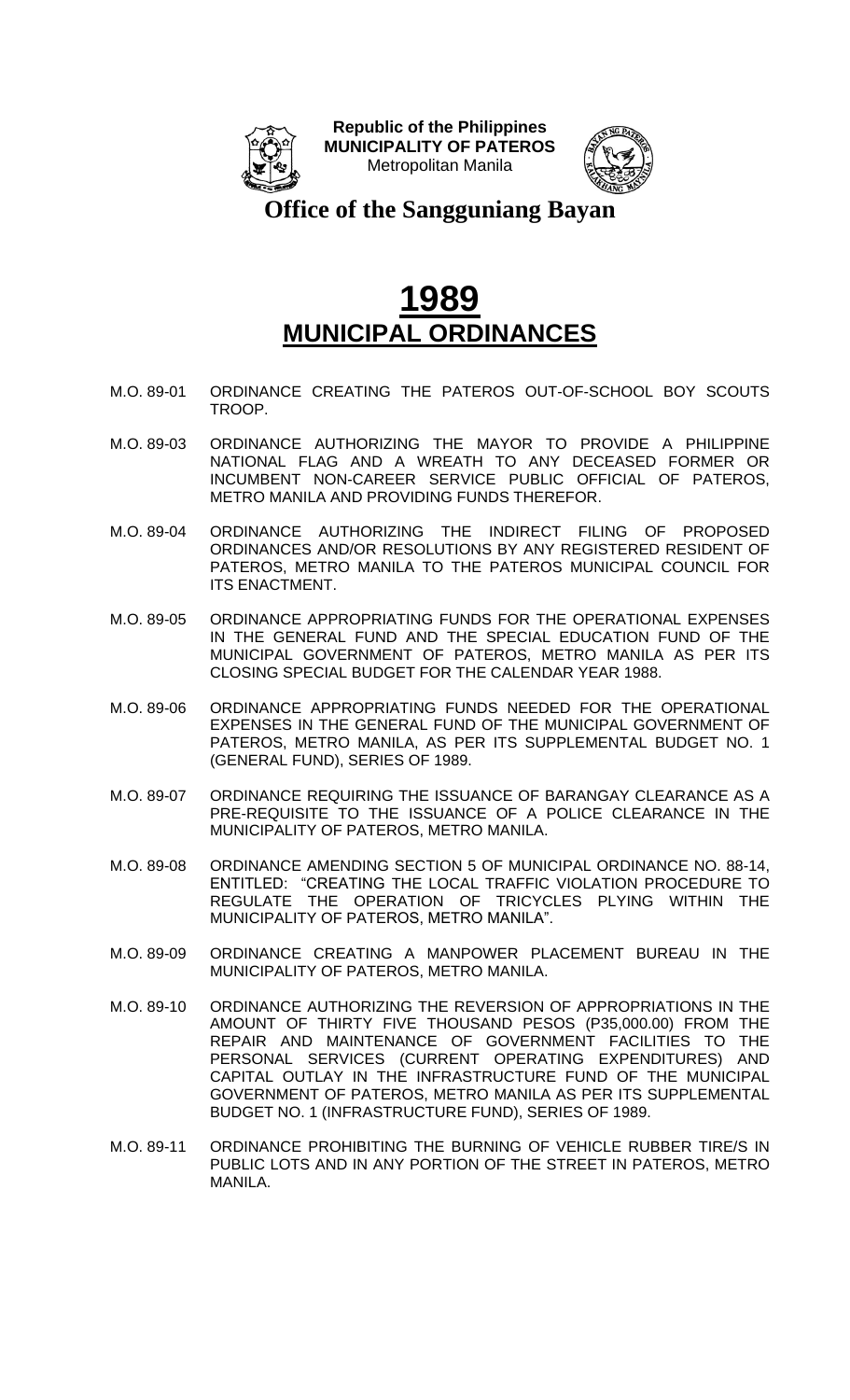- M.O. 89-12 ORDINANCE AUTHORIZING THE REVERSION OF APPROPRIATIONS IN THE AMOUNT OF THREE HUNDRED THIRTY SIX THOUSAND TWO HUNDRED NINETY FIVE PESOS (P336,295.00) FROM THE GENERAL FUND AND APPROPRIATING THE AMOUNT OF THREE HUNDRED THIRTY SIX THOUSAND FIFTY TWO PESOS (P336,052.00) FROM THE GENERAL FUND FOR THE OPERATIONAL EXPENSES OF THE MUNICIPAL GOVERNMENT OF PATEROS, METRO MANILA, AS PER ITS SUPPLEMENTAL BUDGET NO. 2 (GENERAL FUND), SERIES OF 1989.
- M.O. 89-13 ORDINANCE APPROPRIATING THE AMOUNT OF FOUR MILLION ONE HUNDRED THIRTY FOUR THOUSAND FIVE HUNDRED SIXTY EIGHT PESOS (P4,134,568.00) FROM THE GENERAL FUND AND THE AMOUNT OF THREE HUNDRED EIGHT THOUSAND SIX HUNDRED SEVENTY-SEVEN PESOS (P308,677.00) FROM THE INFRASTRUCTURE FUND FOR THE OPERATIONAL EXPENSES OF THE MUNICIPAL GOVERNMENT OF PATEROS, METRO MANILA, AS PER ITS 1990 EXECUTIVE BUDGET.
- M.O. 89-14 ORDINANCE REQUIRING THE PAYMENT OF TWENTY PESOS (P20.00) FOR EVERY SWORN STATEMENT AND/OR AFFIDAVIT NOTARIZED BY GOVERNMENT OFFICIAL DULY AUTHORIZED TO ADMINISTER OATH.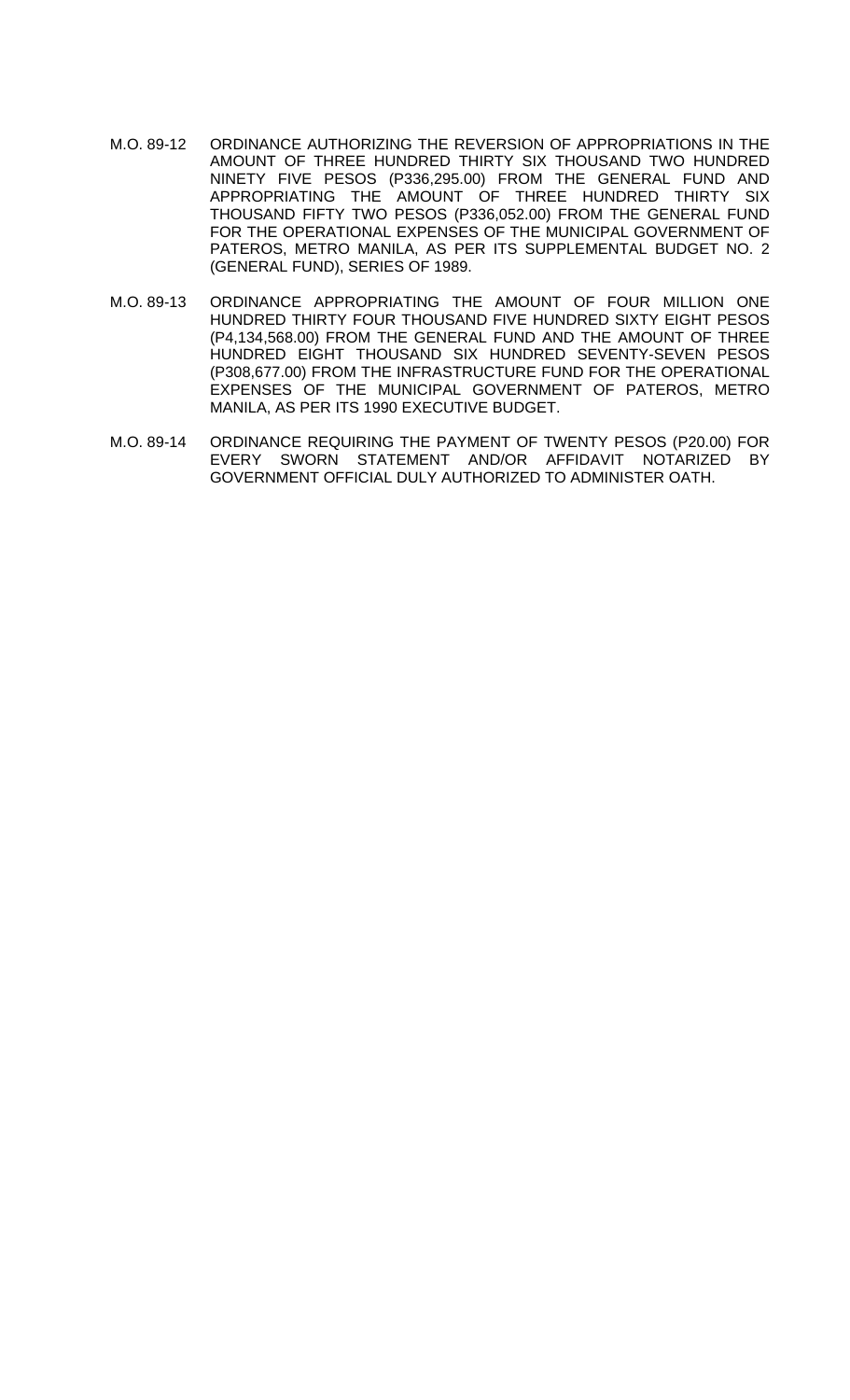



**Office of the Sangguniang Bayan**

- M.O. 90-01 ORDINANCE APPROPRIATING FUNDS FOR THE OPERATIONAL EXPENSES IN THE GENERAL FUND AND THE INFRASTRUCTURE FUND OF THE MUNICIPAL GOVERNMENT OF PATEROS, METRO MANILA, AS PER ITS CLOSING SPECIAL BUDGET FOR THE CALENDAR YEAR 1989.
- M.O. 90-02 ORDINANCE APPROPRIATING FUNDS NEEDED FOR THE OPERATIONAL EXPENSES IN THE GENERAL FUND OF THE MUNICIPAL GOVERNMENT OF PATEROS, METRO MANILA, AS PER ITS SUPPLEMENTAL BUDGET NO. 1 (GENERAL FUND), SERIES OF 1990.
- M.O. 90-03 ORDINANCE DECLARING CERTAIN PORTIONS OF B. MORCILLA STREET, C. ALMEDA STREET AND T. SULIT STREET IN PATEROS, METRO MANILA FOR ONE-SIDE PARKING AND PRESCRIBING PENALTIES FOR VIOLATION THEREOF.
- M.O. 90-04 ORDINANCE CREATING A PUBLIC ASSISTANCE PROGRAM.
- M.O. 90-05 ORDINANCE AMENDING MUNICIPAL ORDINANCE NO. 90-02.
- M.O. 90-06 ORDINANCE FORMALIZING THE EXISTING GALLERIES OF FORMER MAYORS OF PATEROS, METRO MANILA, ESTABLISHING A PROCEDURE FOR ITS UPKEEP AND PROHIBITING ANY ALTERATION THEREOF WITHOUT WRITTEN AUTHORITY OF THE PATEROS MUNICIPAL COUNCIL.
- M.O. 90-07 ORDINANCE CREATING THE PATEROS PUBLIC OFFICIALS' MEMORIAL FOUNDATION, SPECIFYING THE SITUS OF THE OFFICE AND PROVIDING GUIDELINES FOR ITS OPERATION.
- M.O. 90-08 ORDINANCE CREATING THE PATEROS MAYORS' MEMORIAL FOUNDATION SPECIFYING THE SITUS OF ITS OFFICE AND PROVIDING GUIDELINES FOR ITS OPERATION.
- M.O. 90-09 ORDINANCE FIXING THE FEE TO TEN PESOS (P10.00) PER ORDINARY COCKFIGHT (SULTADA), TWENTY PESOS (P20.00) PER DERBY COCKFIGHT (SULTADA) AND TWO THOUSAND PESOS (P2,000.00) PER LOCAL DERBY DAY.
- M.O. 90-10 ORDINANCE EXPROPRIATING CERTAIN PORTIONS OF P. ROSALES STREET FOR ITS WIDENING FROM ITS INTERSECTION WITH B. MORCILLA EXTENSION UP TO ITS INTERSECTION WITH THE PROPOSED C. ALMEDA EXTENSION.
- M.O. 90-11 ORDINANCE APPROPRIATING THE AMOUNT OF ONE HUNDRED THIRTY THREE THOUSAND PESOS (P133,000.00) FROM THE SPECIAL EDUCATION FUND AND THE AMOUNT OF ONE HUNDRED FIFTY THREE THOUSAND FOUR HUNDRED FORTY NINE PESOS (P153,449.00) FROM ITS INFRASTRUCTURE FUND FOR THE OPERATIONAL EXPENSES OF THE MUNICIPAL GOVERNMENT OF PATEROS, METRO MANILA, AS PER ITS SUPPLEMENTAL BUDGET NO. 1, SERIES OF 1990.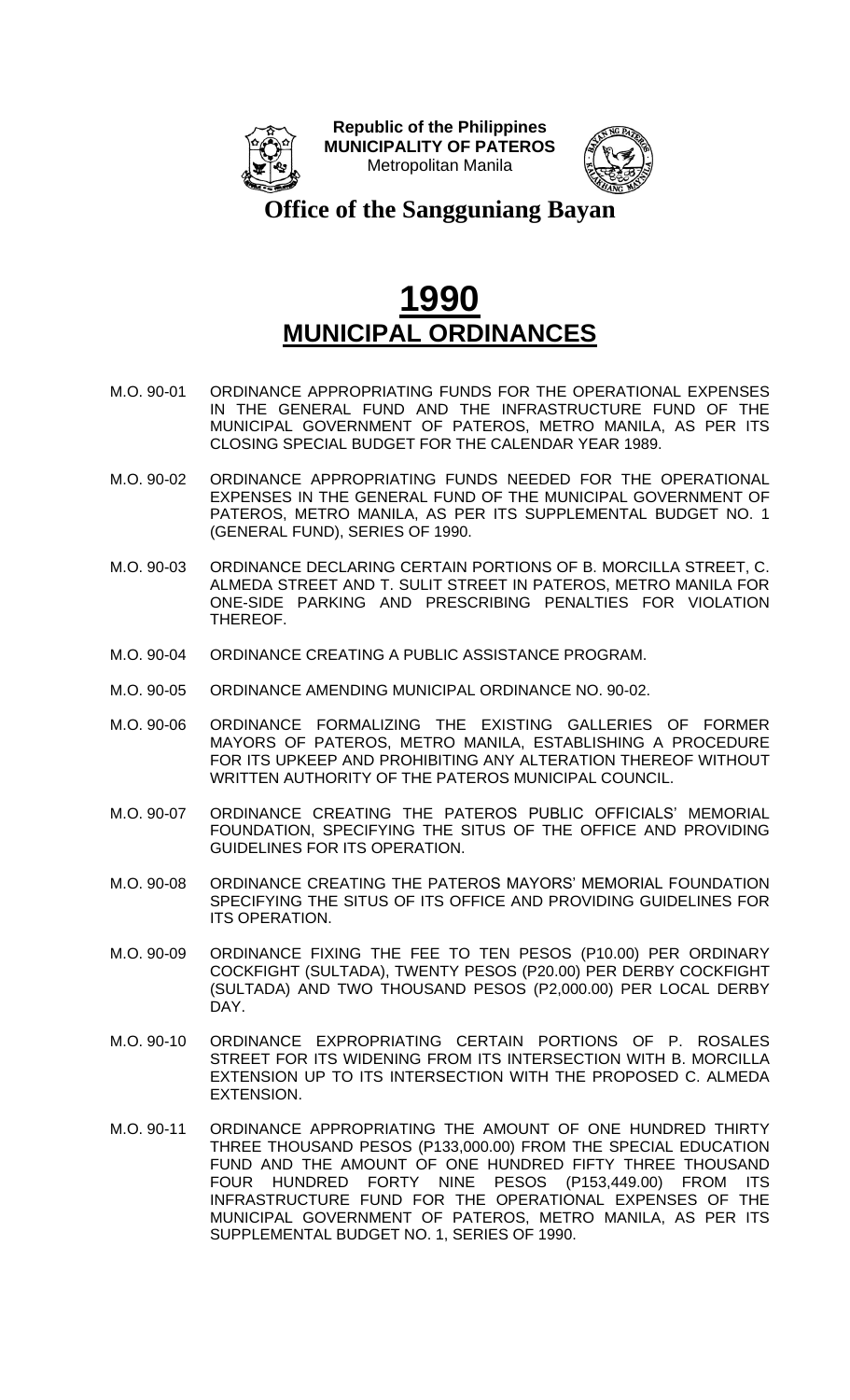- M.O. 90-12 ORDINANCE EXPROPRIATING FOR PUBLIC USE THE 50-SQUARE METER (MORE OR LESS) LOT WHERE THE BARANGAY HALL OF POBLACION IS NOW SITUATED.
- M.O. 90-13 ORDINANCE MANDATING THE INSTALLATION OF A HISTORICAL MARKER AT THE SITE WHERE LT. COL. JOSE DE JESUS, SR. AND LT. JOSE TEYLAN, JR. WERE KILLED IN ACTION DURING THE LIBERATION OF PATEROS IN FEBRUARY 1945.
- M.O. 90-14 ORDINANCE AUTHORIZING THE REVERSION OF APPROPRIATIONS IN THE AMOUNT OF FIVE HUNDRED FIFTEEN THOUSAND ONE HUNDRED NINETY THREE PESOS (P515,193.00) IN THE GENERAL FUND AND APPROPRIATING THE AMOUNT OF THREE HUNDRED NINETY THREE THOUSAND FIVE HUNDRED FIFTY FOUR PESOS (P393,554.00) FROM THE GENERAL FUND FOR THE OPERATIONAL EXPENSES OF THE MUNICIPAL GOVERNMENT OF PATEROS, METRO MANILA AS PER ITS SUPPLEMENTAL BUDGET NO. 2 (GENERAL FUND), SERIES OF 1990.
- M.O. 90-15 ORDINANCE BANNING ALL KINDS OF ALCOHOLIC DRINKS INSIDE ALL PUBLIC AND PRIVATE CEMETERIES DURING THE CELEBRATION OF ALL SAINTS DAY AND ALL SOULS DAY IN PATEROS, METRO MANILA.
- M.O. 90-16 RESOLUTION ADOPTING PRICE CEILING LAWS AS A MUNICIPAL ORDINANCE OF PATEROS, METRO MANILA.
- M.O. 90-17 ORDINANCE APPROPRIATING THE SUM OF SIX MILLION NINE HUNDRED TWENTY THREE THOUSAND SIX HUNDRED ONE PESOS ONLY (P6,923,601.00) UNDER THE GENERAL FUND AND THE SUM OF FOUR HUNDRED SIXTY ONE THOUSAND SIX HUNDRED TWENTY SIX PESOS ONLY (P461,626.00) UNDER THE INFRASTRUCTURE FUND OF THIS MUNICIPALITY FORMING THE 1991 EXECUTIVE BUDGETS FOR THE OPERATING EXPENDITURES AND CAPITAL OUTLAYS REQUIREMENT OF THE MUNICIPALITY OF PATEROS TO BE TAKEN FROM THE ESTIMATED ANNUAL INCOME OF THE ABOVE RESPECTIVE FUNDS CERTIFIED AS PROBABLE OF COLLECTION BY THE MUNICIPAL TREASURER.
- M.O. 90-18 ORDINANCE CONFIRMING THE STATUS OF B. MORCILLA STREET AS A ONE-WAY STREET FROM 5:00 A.M. TO 10:00 P.M.
- M.O. 90-19 ORDINANCE REGULATING THE OPERATION OF MOTORIZED TRICYCLE WITHIN THE MUNICIPALITY OF PATEROS, METRO MANILA.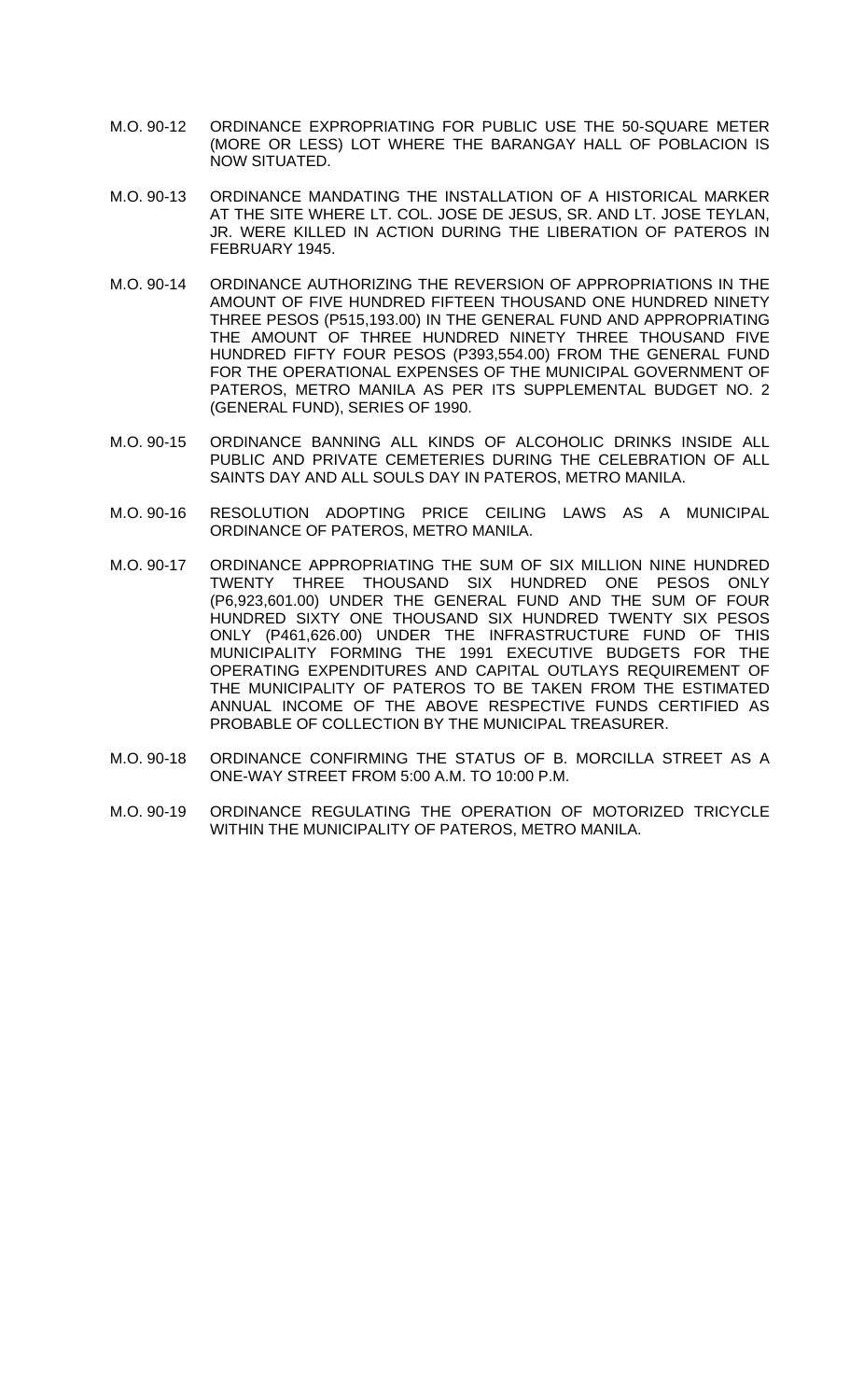



**Office of the Sangguniang Bayan**

- M.O. 91-01 ORDINANCE CONFIRMING THAT A SPECIFIC PORTION OF G. DE BORJA STREET IS A ONE-WAY STREET PROHIBITED LEFT TURN TO M. ALMEDA STREET FROM 5:00 A.M. TO 10:00 P.M.
- M.O. 91-02 ORDINANCE APPROPRIATING ONE HUNDRED TWENTY THOUSAND PESOS (P120,000.00) FOR THE PURCHASE OF RICE FOR SALE ON CREDIT TO GOVERNMENT EMPLOYEES WORKING IN PATEROS, METRO MANILA.
- M.O. 91-03 ORDINANCE PROHIBITING THE SERVING OR DRINKING OF BEER, LIQUOR OR ANY KIND OF ALCOHOLIC BEVERAGES IN CERTAIN PLACES AND PRESCRIBING PENALTY FOR VIOLATION THEREOF.
- M.O. 91-04 ORDINANCE APPROPRIATING AN INVESTMENT OF UP TO A MAXIMUM OF P80,000.00 FOR THE PATEROS MUNICIPAL HIGH SCHOOL SHARES OF STOCK WITH MERALCO.
- M.O. 91-05 ORDINANCE PRESCRIBING A HIGHER FEE FOR CERTIFICATION, CLEARANCES AND CERTIFIED TRUE COPIES OF DOCUMENTS ISSUED BY THE MUNICIPAL GOVERNMENT OF PATEROS.
- M.O. 91-06 ORDINANCE APPROPRIATING FUNDS FOR THE OPERATIONAL EXPENSES IN THE GENERAL FUND AND THE INFRASTRUCTURE FUND OF THE MUNICIPAL GOVERNMENT OF PATEROS, METRO MANILA, AS PER ITS CLOSING SPECIAL BUDGET FOR THE CALENDAR YEAR 1990.
- M.O. 91-07 ORDINANCE REGULATING THE OPERATION OF MOTORIZED TRICYCLE WITHIN THE MUNICIPALITY OF PATEROS, METRO MANILA (AS AMENDED).
- M.O. 91-07 ORDINANCE AMENDING MUNICPAL ORDINANCE NO. 90-19 ENTITLED: ORDINANCE REGULATING THE OPERATION OF MOTORIZED TRICYCLE WITHIN THE MUNICIPALITY OF PATEROS, METRO MANILA.
- M.O. 91-08 ORDINANCE PRESCRIBING HIGHER FEE ON BICYCLES AND TRICYCLES (PEDALLED) FOR HIRE OR PRIVATE USE IN THE MUNICIPALITY OF PATEROS, METRO MANILA.
- M.O. 91-09 ORDINANCE APPROPRIATING THE SUM OF NINE HUNDRED FORTY SIX THOUSAND THREE HUNDRED TWENTY TWO PESOS ONLY (P946,322.00) UNDER THE GENERAL FUND AND THE SUM OF TWO HUNDRED THOUSAND PESOS ONLY (P200,000.00) UNDER THE INFRASTRUCTURE FUND OF THIS MUNICIPALITY AS PER ITS SUPPLEMENTAL BUDGET NO. 1 (GENERAL FUND) AND SUPPLEMENTAL BUDGET NO. 1 (INFRASTRUCTURE FUND), BOTH SERIES OF 1991 FOR THE OPERATING EXPENDITURES AND CAPITAL OUTLAY REQUIREMENTS OF THE MUNICIPALITY OF PATEROS TO BE TAKEN FROM THE UNAPPROPRIATED SURPLUS OF GENERAL FUND AS OF JANUARY 1, 1991 CERTIFIED AS AVAILABLE FOR APPROPRIATION BY THE MUNICIPAL TREASURER.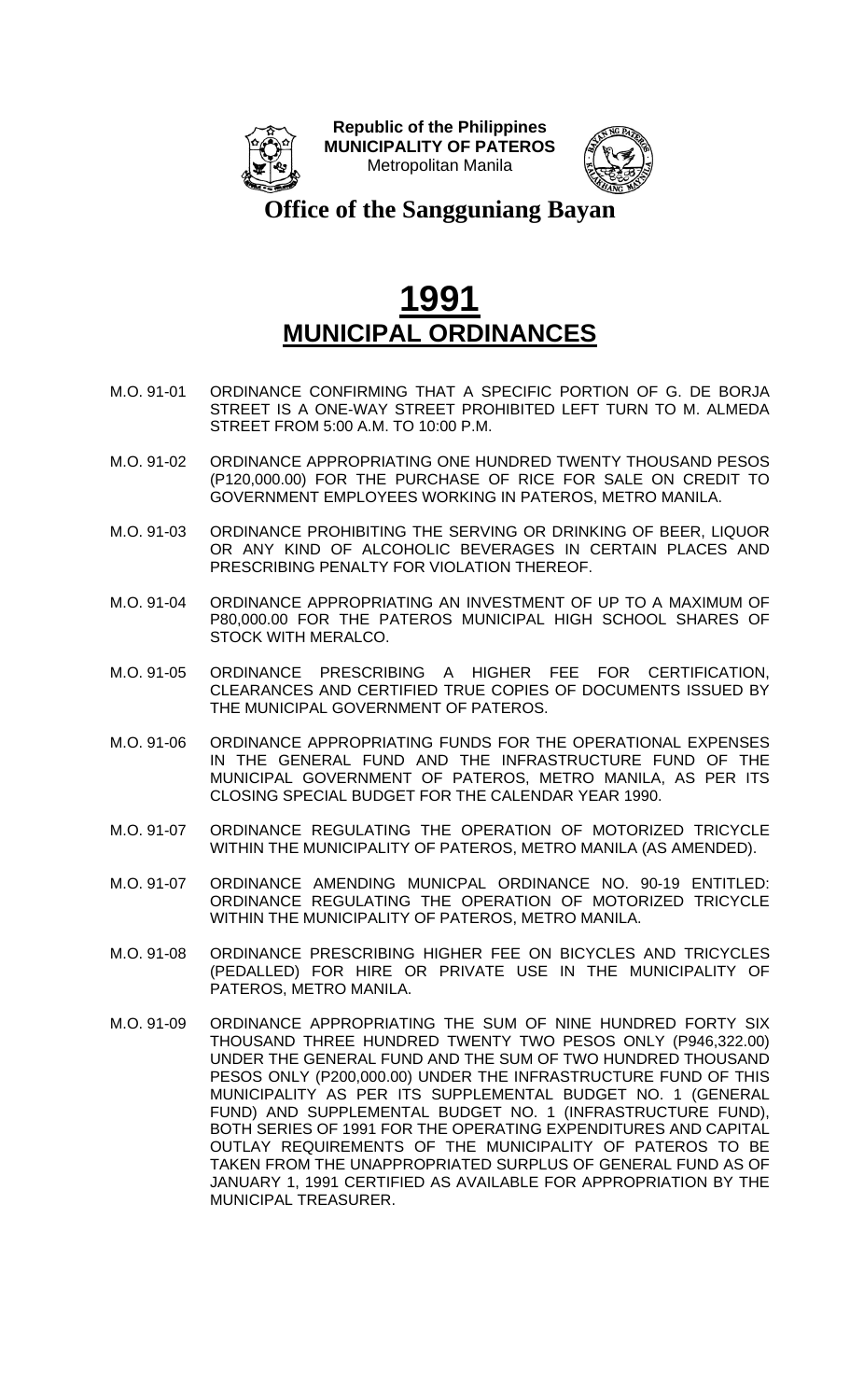- M.O. 91-10 ORDINANCE APPROPRIATING P50,000.00 AS FINANCIAL ASSISTANCE FOR THE REPAIR, GAS AND MAINTENANCE OF THE SEVEN (7) VEHICLES OF THE PATEROS FIRE DEPARTMENT AND POLICE DEPARTMENT.
- M.O. 91-11 ORDINANCE REQUIRING FOOD HANDLERS IN PATEROS TO USE HANDLING DEVICES IN SELLING THEIR PRODUCTS.
- M.O. 91-12 ORDINANCE APPROPRIATING THE SUM OF TWO HUNDRED SIXTY ONE THOUSAND PESOS ONLY (P261,000.00) UNDER THE GENERAL FUND OF THIS MUNICIPALITY AS PER ITS SUPPLEMENTAL BUDGET NO. 2, SERIES OF 1991 FOR THE OPERATING EXPENDITURES OF MUNICIPALITY OF PATEROS TO BE TAKEN FROM REVERSION OF UNUSED APPROPRIATIONS OF GENERAL FUND AS OF JUNE 30, 1991 CERTIFIED AS AVAILABLE FOR APPROPRIATION BY THE MUNICIPAL TREASURER.
- M.O. 91-13 ORDINANCE APPROPRIATING THE SUM OF SIX HUNDRED TWENTY ONE THOUSAND ONE HUNDRED THIRTY TWO PESOS ONLY (P621,132.00) UNDER THE GENERAL FUND OF THIS MUNICIPALITY AS PER ITS SUPPLEMENTAL BUDGET NO. 3, SERIES OF 1991 FOR THE OPERATING EXPENDITURES OF MUNICIPALITY OF PATEROS TO BE TAKEN FROM THE ADDITIONAL SHARE OF 1991 INTERNAL REVENUE ALLOTMENT CERTIFIED AS AVAILABLE FOR APPROPRIATION BY THE MUNICIPAL TREASURER.
- M.O. 91-14 ORDINANCE APPROPRIATING THE SUM OF EIGHT MILLION FOUR HUNDRED FIFTY FOUR THOUSAND TWO PESOS ONLY (P8,454,002.00) UNDER THE GENERAL FUND AND THE SUM OF SIX HUNDRED THIRTEEN THOUSAND SIX HUNDRED FIFTY TWO PESOS ONLY (P613,652.00) UNDER THE INFRASTRUCTURE FUND OF THIS MUNICIPALITY FORMING THE 1992 EXECUTIVE BUDGETS FOR THE OPERATING EXPENDITURES AND CAPITAL OUTLAYS REQUIREMENT OF THE MUNICIPALITY OF PATEROS TO BE TAKEN FROM THE ESTIMATED ANNUAL INCOME OF THE ABOVE RESPECTIVE FUNDS CERTIFIED AS PROBABLE COLLECTION BY THE MUNICIPAL TREASURER.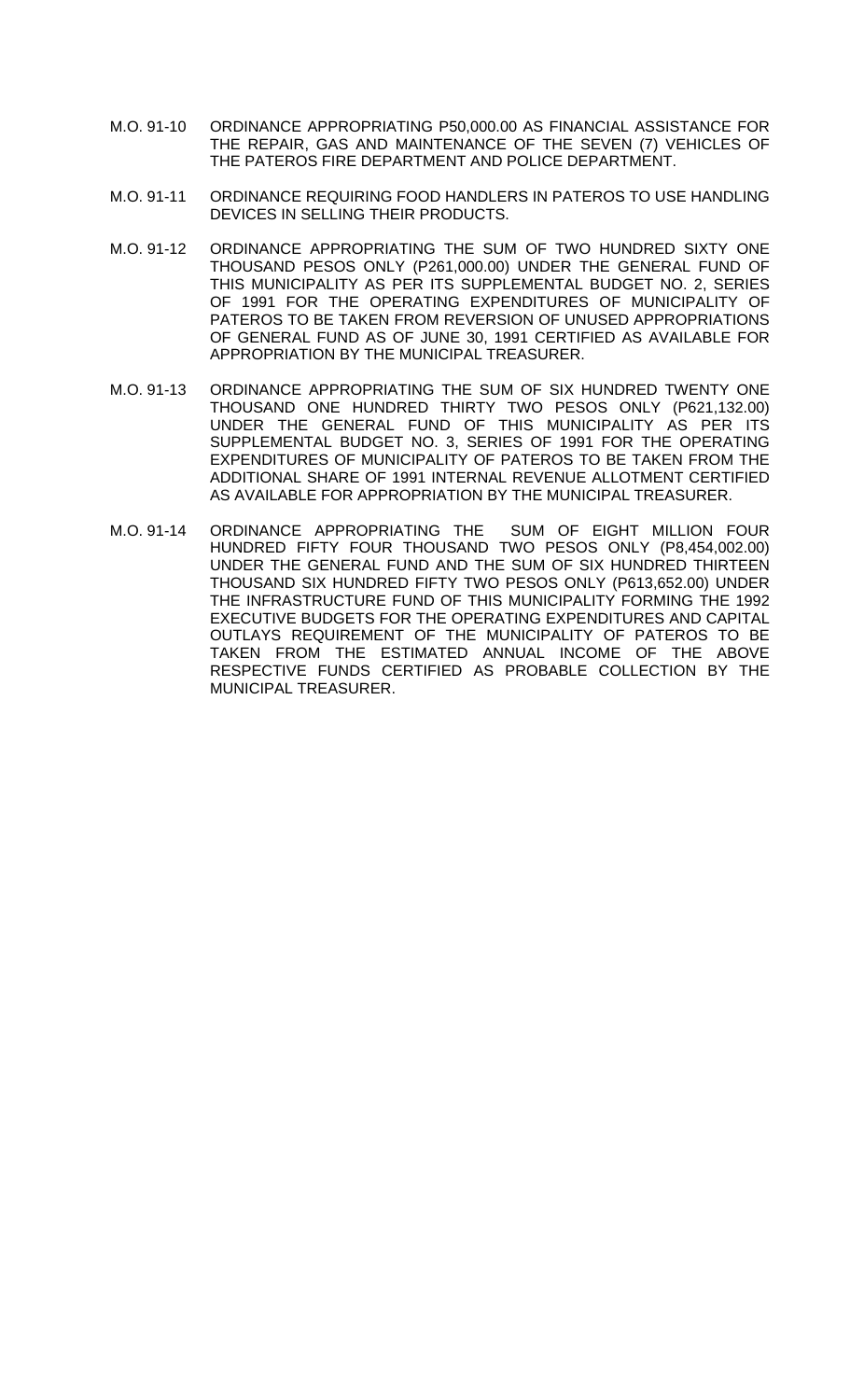



**Office of the Sangguniang Bayan**

- M.O. 92-01 ORDINANCE BANNING CHILDREN FROM ENTERING MOTELS, HOTELS, APARTELLES, PENSIONE, BARS, NIGHT CLUBS, COCKTAILS LOUNGE, DISCOTHEQUE, SAUNA PARLORS/BATHS, MASSAGE CLINICS, HEALTH CLUBS AND SIMILAR ESTABLISHMENTS.
- M.O. 92-02 ORDINANCE APPROPRIATING THE AMOUNT OF P50,000.00 AS ANNUAL PREMIUM OF ALL BARANGAY TANODS OF THE MUNICIPALITY OF PATEROS, METRO MANILA.
- M.O. 92-04 ORDINANCE APPROPRIATING THE SUM OF SEVEN HUNDRED SEVENTY THREE THOUSAND FOUR HUNDRED SIXTY FIVE PESOS ONLY (P773,465.00) UNDER THE GENERAL FUND OF THIS MUNICIPALITY AS PER ITS SUPPLEMENTAL BUDGET NO. 1, SERIES OF 1992 FOR THE OPERATING EXPENDITURES OF MUNICIPALITY OF PATEROS TO BE TAKEN FROM UNAPPROPRIATED FUNDS AVAILABLE AS OF DECEMBER 31, 1991 CERTIFIED AS AVAILABLE FOR APPROPRIATION BY THE MUNICIPAL TREASURER.
- M.O. 92-05 ORDINANCE APPROPRIATING FUNDS FOR THE OPERATIONAL EXPENSES IN THE GENERAL FUND AND THE INFRASTRUCTURE FUND OF THE MUNICIPAL GOVERNMENT OF PATEROS, METRO MANILA, AS PER ITS CLOSING SPECIAL BUDGET FOR THE CALENDAR YEAR 1991.
- M.O. 92-06 ORDINANCE LEVYING A COMMUNITY TAX PURSUANT TO SECTIONS 156 TO 164 OF REPUBLIC ACT NUMBERED SEVENTY ONE HUNDRED AND SIXTY, OTHERWISE KNOWN AS THE LOCAL GOVERNMENT CODE OF 1991.
- M.O. 92-07 ORDINANCE LEVYING AN ANNUAL "AD VALOREM" TAX ON REAL PROPERTY AND AN ADDITIONAL TAX ACCRUING TO THE SPECIAL EDUCATION FUND.
- M.O. 92-08 ORDINANCE APPROPRIATING THE SUM OF TEN MILLION SIX HUNDRED FORTY EIGHT THOUSAND SEVEN HUNDRED SIXTY FOUR PESOS ONLY (P10,648,764.00) UNDER THE GENERAL FUND OF THIS MUNICIPALITY FORMING THE 1992 EXECUTIVE BUDGETS FOR THE OPERATING EXPENDITURES AND CAPITAL OUTLAYS REQUIREMENT OF THE MUNICIPALITY OF PATEROS TO BE TAKEN FROM THE UNAPPROPRIATED SURPLUS AND ESTIMATED ANNUAL INCOME OF THE ABOVE FUND CERTIFIED AS AVAILABLE FOR APPROPRIATIONS BY THE MUNICIPAL TREASURER PURSUANT TO R.A. 7160, LOCAL GOVERNMENT CODE OF 1991.
- M.O. 92-09 ORDINANCE APPROPRIATING THE AMOUNT OF SIXTY THOUSAND PESOS (P60,000.00) TO PAY THE COST OF UNIFORM OF THE BARANGAY TANOD BRIGADES (KABATAS) TO BE INCLUDED IN THE SUPPLEMENTAL BUDGET OF 1992.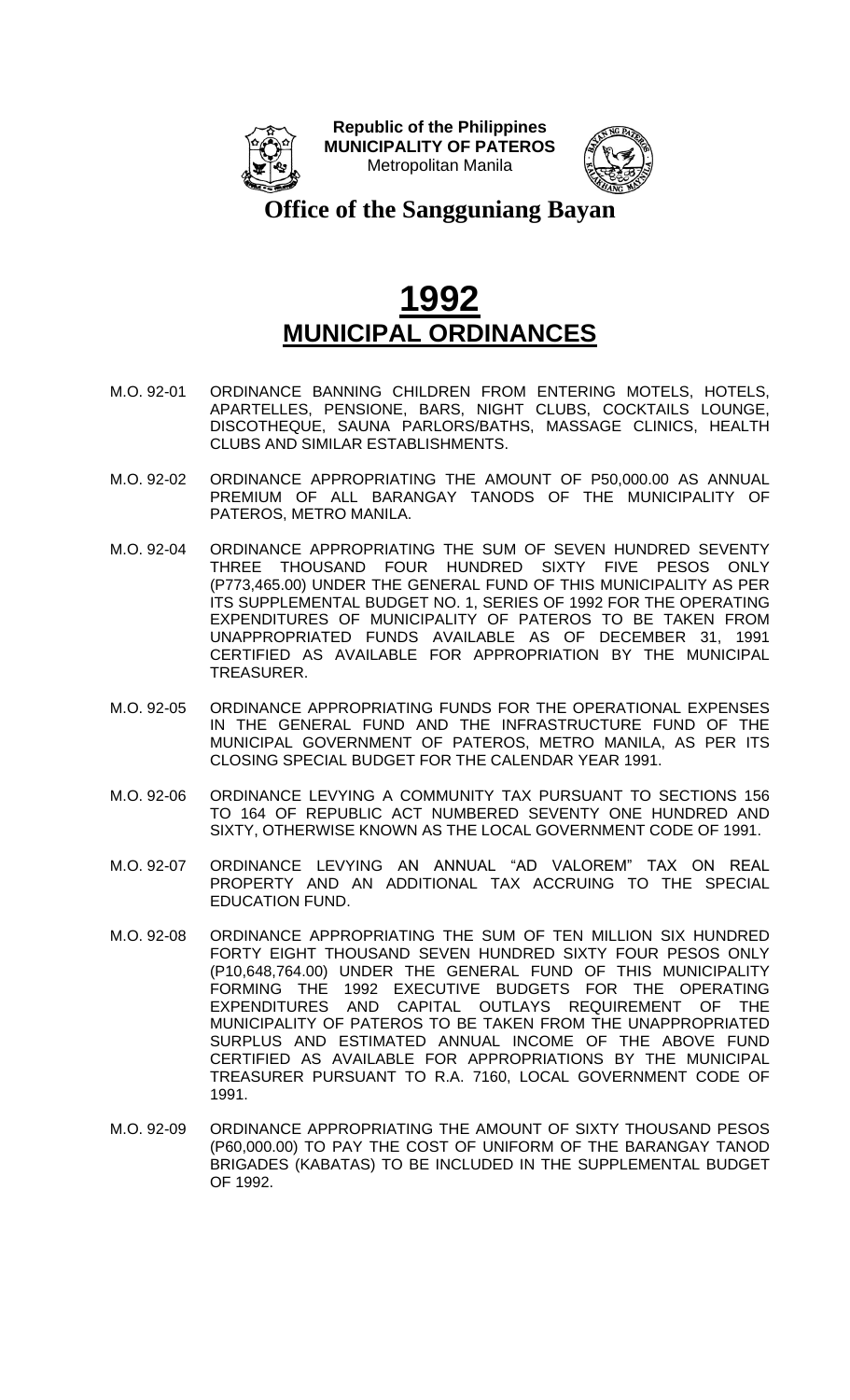- M.O. 92-10 ORDINANCE ESTABLISHING A MARCHING BAND TRAINING COURSE FOR THE BENEFIT OF THE YOUTH OF PATEROS, METRO MANILA.
- M.O. 92-11 ORDINANCE REAPPROPRIATING THE AMOUNT OF P46,366.96 REPRESENTING THE TEN PERCENT (10%) ALLOCATION FOR THE KABATAANG BARANGAY IN THE GENERAL FUND FOR THE PURPOSE OF FUNDING THE SANGGUNIANG KABATAAN ELECTION AND THE PEDERASYON ELECTION TO BE HELD IN THE MUNICIPALITY OF PATEROS, METRO MANILA.
- M.O. 92-12 ORDINANCE AMENDING MUNICIPAL ORDINANCE NO. 91-07, ENTITLED: AN ORDINANCE REGULATING THE OPERATION OF MOTORIZED TRICYCLE WITHIN THE MUNICIPALITY OF PATEROS, METRO MANILA, AS AMENDED.
- M.O. 92-13 ORDINANCE MANDATING A CONTINUING APPRENTICESHIP AND ON-THE-JOB TRAINING SCHEME UNDER THE MANPOWER SKILLS AND PROFESSIONAL DEVELOPMENT PROGRAM OF PATEROS, METRO MANILA.
- M.O. 92-14 ORDINANCE GIVING FREE NON-FORMAL EDUCATION PROPER HAIR TRIMMING TO NON-WORKING WIVES, HANDICAPPED AND OUT OF SCHOOL YOUTHS ESPECIALLY THOSE IN THE 22 – 35 AGE BRACKET, AND APPROPRIATING THE AMOUNT OF TEN THOUSAND (P10,000.00) PESOS A YEAR FOR THE PURPOSE.
- M.O. 92-15 ORDINANCE APPROPRIATING MONEY FOR PER DIEM ALLOWANCE FOR MEMBERS OF THE PEOPLE'S LAW ENFORCEMENT BOARD.
- M.O. 92-16 ORDINANCE APPROPRIATING P30,000.00 PER YEAR FOR PURPOSE OF GRANTING FUNERAL AND HOSPITALIZATION ASSISTANCE TO BONAFIDE MEMBERS OF THE VETERANS FEDERATION OF PATEROS, METRO MANILA.
- M.O. 92-17 ORDINANCE AMENDING MUNICIPAL ORDINANCE NO. 90-09 AND FIXING THE FEE TO FIVE PESOS (P5.00) PER ORDINARY COCKFIGHT (SULTADA), TWENTY PESOS (P20.00) PER DERBY COCKFIGHT (SULTADA) AND PROVIDING FOR ANNUAL PERMIT FEE FOR THE OPERATION OF COCKPIT AND COCKPIT PERSONNEL.
- M.O. 92-18 ORDINANCE REQUIRING DOG OWNERS TO HAVE THEIR DOGS IMMUNIZED AND APPROPRIATING FUNDS FOR THE PURPOSE.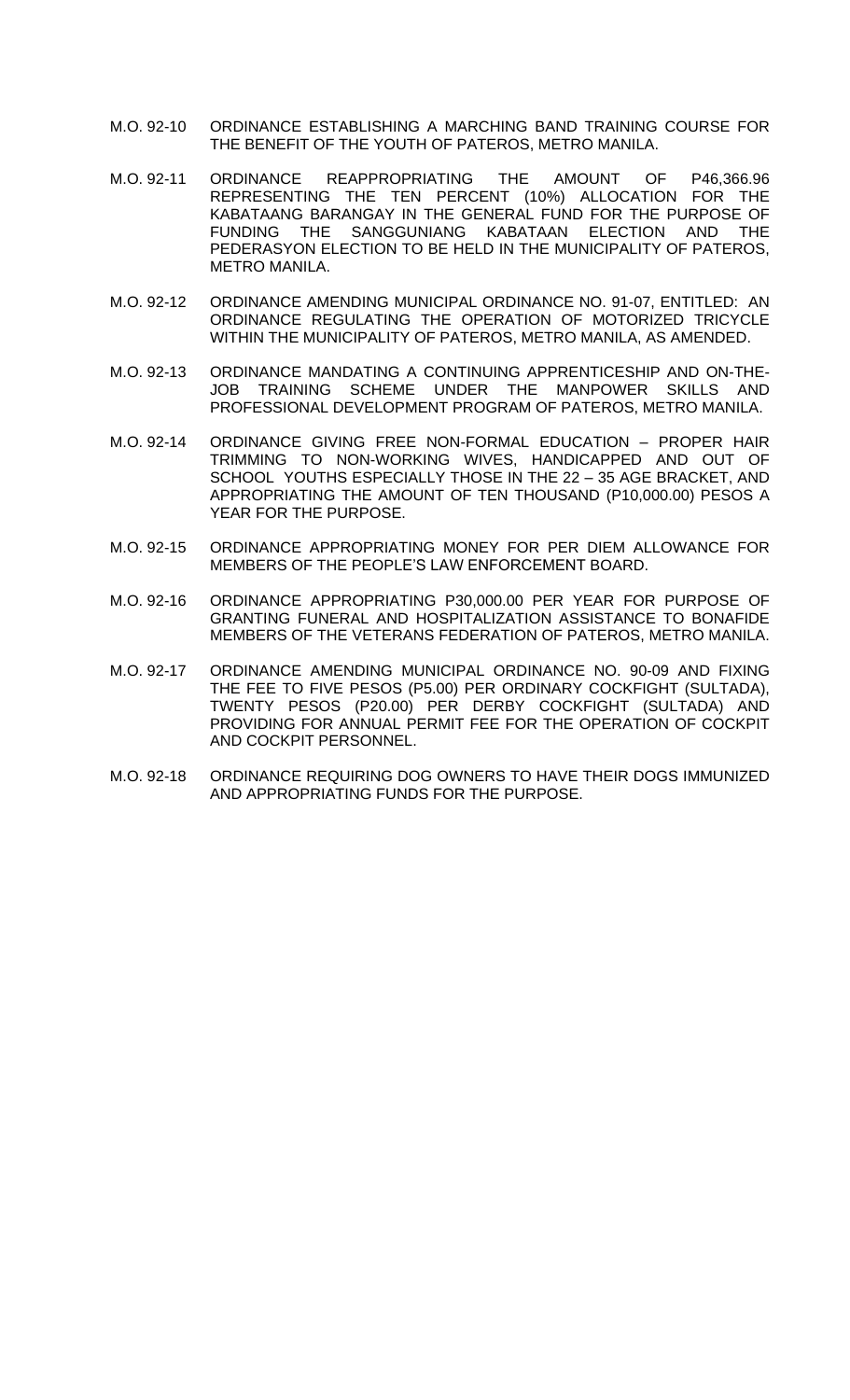



**Office of the Sangguniang Bayan**

- M.O. 93-01 ORDINANCE DECLARING CERTAIN PORTIONS OF A. MABINI STREET AS ONE-SIDE PARKING AREA AND PRESCRIBING PENALTIES FOR VIOLATION THEREOF.
- M.O. 93-02 ORDINANCE DECLARING A. MABINI STREET FROM C. ALMEDA STREET TO B. MORCILLA STREET AS A ONE-WAY STREET FROM 5:00 A.M. TO 10:00 P.M.
- M.O. 93-03 ORDINANCE DECLARING M. ALMEDA STREET FROM B. MORCILLA STREET TO C. ALMEDA STREET AS A ONE-WAY STREET FOR ALL MOTOR VEHICLES EXCEPT FOR CARGO TRUCKS, BUSES AND TRAILERS, FROM 5:00 A.M. TO 10:00 P.M.
- M.O. 93-04 ORDINANCE APPROPRIATING THE SUM OF THIRTEEN MILLION THREE HUNDRED NINETY EIGHT THOUSAND ONE HUNDRED TWENTY TWO PESOS ONLY (P13,398,122.00) UNDER THE GENERAL FUND OF THIS MUNICIPALITY FORMING THE 1993 EXECUTIVE BUDGET FOR THE OPERATING EXPENDITURES AND CAPITAL OUTLAYS REQUIREMENT OF THE MUNICIPALITY OF PATEROS TO BE TAKEN FROM THE UNAPPROPRIATED SURPLUS AND ESTIMATED ANNUAL INCOME OF THE ABOVE FUND CERTIFIED AS AVAILABLE FOR APPROPRIATIONS BY THE LOCAL FINANCE COMMITTEE PURSUANT TO R.A. 7160, LOCAL GOVERNMENT CODE OF 1991.
- M.O. 93-05 ORDINANCE ENACTING THE SCHEDULES OF VALUES FOR LAND, BUILDINGS AND IMPROVEMENTS.
- M.O. 93-06 ORDINANCE FIXING THE ASSESSMENT LEVELS TO BE APPLIED TO THE FAIR MARKET VALUE OF REAL PROPERTY TO DETERMINE ITS ASSESSED VALUE.
- M.O. 93-07 ORDINANCE AUTHORIZING THE MUNICIPAL GOVERNMENT OF PATEROS, METRO MANILA TO ESTABLISH AND OPERATE THE PATEROS TECHNOLOGICAL COLLEGE AND FOR SUCH OTHER PURPOSES.
- M.O. 93-08 BATAS NA NAGBABAWAL NG PAG-IHI SA MGA HAYAG NA LUGAR AT POOK PAMPUBLIKO.
- M.O. 93-09 ORDINANCE SUPPORTING THE PATEROS TABLE TENNIS ORGANIZATION (PATTO) TO STRENGTHEN THE GAME OF TABLE TENNIS AND APPROPRIATING FUNDS FOR THE PURPOSE.
- M.O. 93-10 ORDINANCE APPROPRIATING THE SUM OF SIX HUNDRED SIXTY EIGHT THOUSAND FIVE HUNDRED EIGHTY FOUR PESOS AND 76 CENTAVOS (P668,584.76) UNDER THE GENERAL FUND OF THIS MUNICIPALITY AS PER ITS 1992 SPECIAL CLOSING BUDGET FOR THE RE-PROGRAMMED APPROPRIATIONS OF PUBLIC FUND FOR THE CURRENT OPERATING EXPENDITURES OF MUNICIPALITY OF PATEROS TO BE TAKEN FROM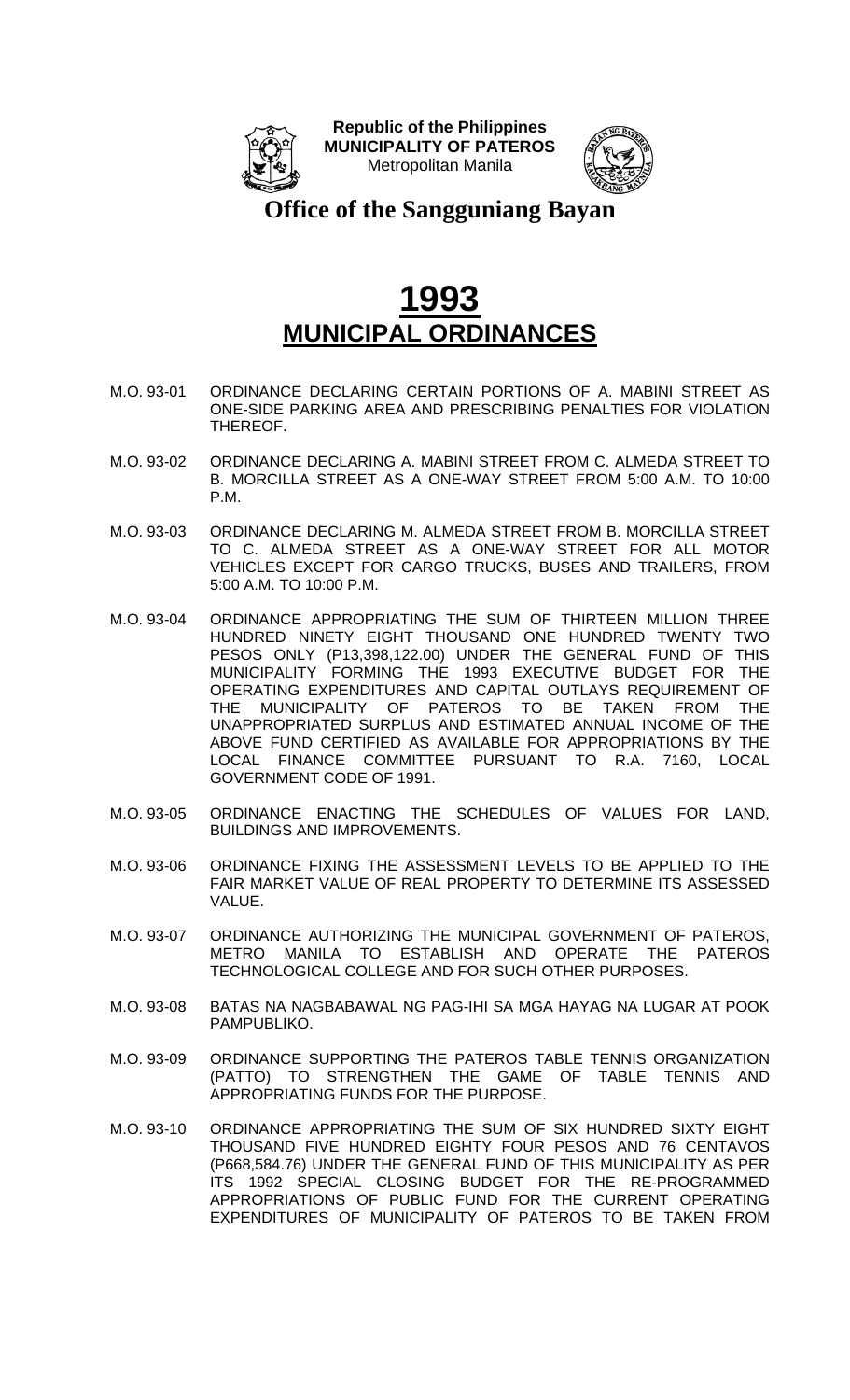REVERSION OF UNUSED APPROPRIATIONS OF GENERAL FUND AS OF DECEMBER 31, 1992.

- M.O. 93-11 ORDINANCE ADOPTING THE NAME KONSEHAL JOSE E. REYES FOR THE NEWLY CONSTRUCTED BRIDGE TO PANDAY PALTOK CONNECTING TO A NEWLY EXTENSION ROAD OF P. ROSALES IN SUBAAN, STA. ANA, PATEROS, METRO MANILA.
- M.O. 93-12 ORDINANCE ORDERING THE TAKING OF A 2-METER WIDE PATHWAY ACROSS THE PROPERTY OF ANGELINA VILLA CRUZ COVERED BY TAX DECLARATION B-008-00001 SERIES OF 1984, SITUATED IN STO. ROSARIO-KANLURAN, PATEROS, METRO MANILA.
- M.O. 93-13 ORDINANCE PROHIBITING JAYWALKING IN THE MAIN STREETS AND MUNICIPAL ROADS WITHIN THE MUNICIPALITY OF PATEROS AND PROVIDING PENALTIES FOR VIOLATION THEREOF.
- M.O. 93-14 ORDINANCE PROHIBITING VANDALISM AND DEFACING BY PAINTING, WRITING, SCRIBBLING, SCRAWLING, DRAWING, SMEARING, COLORING, ERASING OFFICIAL BILLS AND LEGITIMATE SIGNS, POSTING, STAMPING OR INSCRIBING OF WALLS, SIDINGS, PARTITIONS, FENCES, GATES, DOORS OR WINDOW PANES OF BUILDINGS, EDIFICES, HOUSES, BRIDGES, RIVER WALL EMBANKMENT OR STRUCTURES, SIGNS, POSTERS, BILLBOARDS, LAMP POSTS, STREET SIGNS, STREET OR SIDEWALKS, WHETHER PUBLIC OR PRIVATE AND PROVIDING PENALTIES FOR VIOLATION THEREOF.
- M.O. 93-15 KAUTUSAN NA MAY PAGPAPATIBAY NG SANGGUNIANG BAYAN NA ANG PAGTATANIM NG MGA NAGBUBUNGANG KAHOY AT MGA KAHOY NA NAGBIBIGAY NG BULAKLAK AT LILIM AY ISANG KAUTUSAN SA SINUMANG KUKUHA NG KAPAHINTULUTAN SA PAGTATAYO NG BAHAY O GUSALI, SINUMANG NAGNANAIS NA MAKASAL SA SIBIL O SIMBAHAN MAN AT SA LAHAT NA HALAL NA OPISYAL, AT MGA KAWANI NG PAMAHALAANG BAYAN NG PATEROS.
- M.O. 93-16 KAUTUSANG MAGLAGAY NG PANG-UNANG LUNAS O FIRST AID PERSONNEL AND EQUIPMENT PARA SA MGA MAY MALUBHANG KARAMDAMAN SA TATLONG (3) HEALTH CENTERS SA BAYAN NG PATEROS AT PAG-LAANAN NG SAPAT NA HALAGA PARA SA MGA KAKAILANGANIN DITO.
- M.O. 93-17 ORDINANCE REQUIRING SUBDIVISION OWNERS/DEVELOPERS/ HOMEOWNERS ASSOCIATION TO PLANT TREES IN THEIR ALLOCATED OPEN SPACES.
- M.O. 93-18 ORDINANCE ADOPTING THE SCHEDULE OF EXCAVATION AND BUILDING PERMIT FEES PROMULGATED BY THE DEPARTMENT OF PUBLIC WORKS AND HIGHWAYS (DPWH) IN CONSONANCE WITH THE NATIONAL BUILDING CODE.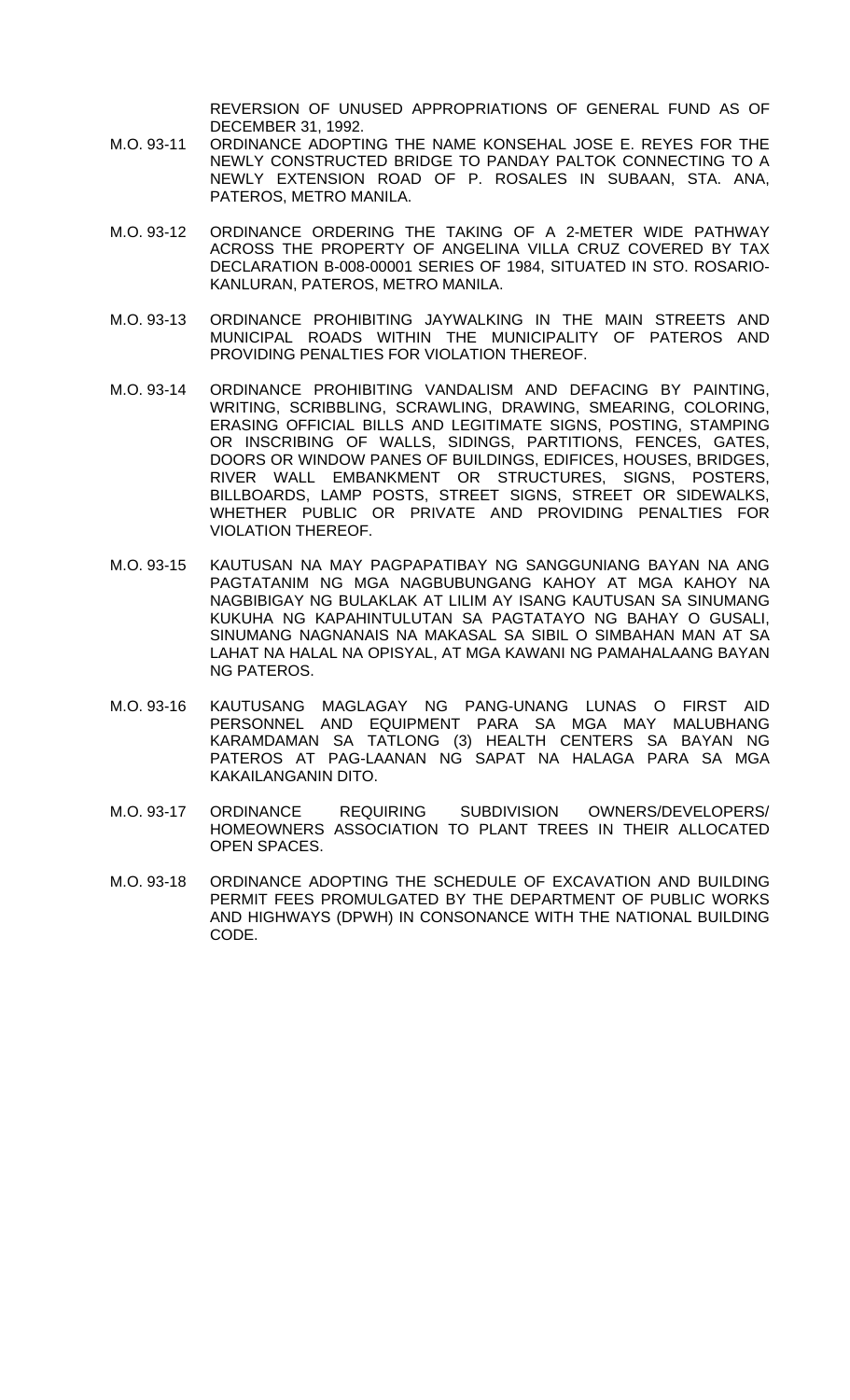



#### **Office of the Sangguniang Bayan**

- M.O. 94-01 ORDINANCE AMENDING MUNICIPAL ORDINANCE NO. 89-14.
- M.O. 94-02 ORDINANCE APPROPRIATING THE SUM OF TWENTY ONE MILLION EIGHT HUNDRED SEVENTY THREE THOUSAND ONE HUNDRED EIGHTY SEVEN PESOS ONLY (P21,873,187.00) UNDER THE GENERAL FUND OF THIS MUNICIPALITY FORMING THE 1994 EXECUTIVE BUDGET FOR THE OPERATING EXPENDITURES AND CAPITAL OUTLAYS REQUIREMENT OF THE MUNICIPALITY OF PATEROS TO BE TAKEN FROM THE UNAPPROPRIATED SURPLUS AND ESTIMATED ANNUAL INCOME OF THE ABOVE FUND CERTIFIED AS AVAILABLE FOR APPROPRIATIONS BY THE LOCAL FINANCE COMMITTEE PURSUANT TO R.A. 7160, LOCAL GOVERNMENT CODE OF 1991.
- M.O. 94-03 ORDINANCE CREATING THE PATEROS EDUCATIONAL FOUNDATION TO PROVIDE ADVANCEMENT OPPORTUNITIES TO POOR BUT EDUCATIONALLY DESERVING STUDENTS.
- M.O. 94-04 ORDINANCE STRICTLY PROHIBITING SMOKING WITHIN THE MUNICIPAL BUILDING.
- M.O. 94-05 ORDINANCE APPROPRIATING THE SUM OF TWO MILLION ONE HUNDRED TWENTY THREE THOUSAND EIGHT HUNDRED FOUR PESOS AND EIGHTEEN CENTAVOS (P2,123, 804.18) UNDER THE GENERAL FUND OF THIS MUNICIPALITY AS PER ITS 1993 SPECIAL CLOSING BUDGET FOR THE RE-PROGRAMMED APPROPRIATIONS OF PUBLIC FUND FOR THE CURRENT OPERATING EXPENDITURES OF MUNICIPALITY OF PATEROS TO BE TAKEN FROM THE ADDITIONAL FUNDS AVAILABLE AND REVERSION OF UNUSED APPROPRIATIONS OF GENERAL FUND AS OF DECEMBER 31, 1993.
- M.O. 94-06 ORDINANCE APPROPRIATING THE SUM OF TWO HUNDRED FOUR THOUSAND PESOS ONLY (P204,000.00) UNDER THE GENERAL FUND OF THIS MUNICIPALITY FOR THE OPERATING EXPENDITURES OF 1994 BARANGAY ELECTION TO BE TAKEN FROM UNAPPROPRIATED SURPLUS AND ADDITIONAL FUND AVAILABLE NOT OTHERWISE APPROPRIATED IN CY 1994 EXECUTIVE BUDGET.
- M.O. 94-07 ORDINANCE STRICTLY PROHIBITING THE USE OF ONLY ONE (1) SET OF PARAPHERNALIA IN SELLING AGRICULTURE AND POULTRY SUPPLY ITEMS.
- M.O. 94-10 ORDINANCE CREATING THE URBAN POOR AFFAIRS OFFICE (UPAO) TO EFFECTIVELY MANAGE AND CONTROL THE ACTIVITIES AND AFFAIRS OF URBAN POOR IN THE MUNICIPALITY OF PATEROS.
- M.O. 94-11 ORDINANCE MANDATING THE CREATION OF THE MUNICIPAL AND BARANGAY REGISTRATION COMMITTEES AND APPROPRIATING FUNDS THEREFORE.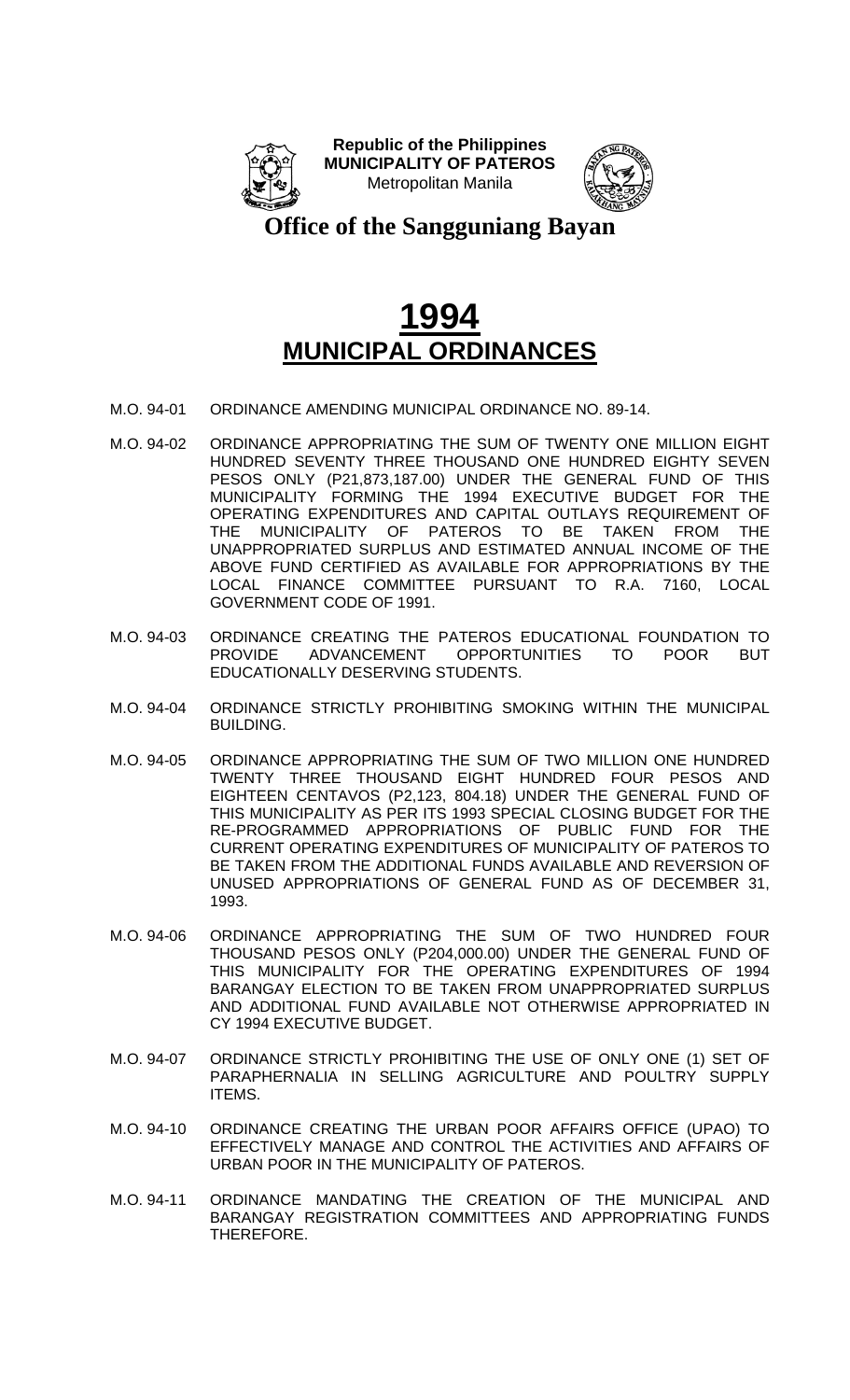- M.O. 94-12 ORDINANCE PROHIBITING THE OPERATION OF TOKEN OPERATED VIDEO MACHINES, FAMILY COMPUTERS AND OTHER SIMILAR ELECTRONIC DEVICES FOR COMMERCIAL AND PUBLIC USE WITHIN THE TERRITORIAL JURISDICTION OF MUNICIPALITY OF PATEROS, METRO MANILA.
- M.O. 94-13 ORDINANCE PURSUANT TO ARTICLE 201 OF THE REVISED PENAL CODE PROHIBITING THE PRINTING, PUBLICATIONS, EXHIBITIONS, DISSEMINATIONS, DISTRIBUTIONS, OR SALE OF IMMORAL DOCTRINES, OBSCENE LITERATURES, OR MATERIALS AND HOLDING OF INDECENT SHOWS WITHIN THE MUNICIPALITY OF PATEROS, METRO MANILA.
- M.O. 94-14 KAUTUSANG BAYAN NA NAG-AATAS SA LAHAT NG MGA MAY PUWESTONG PANGKALAKAL (BUSINESS ESTABLISHMENTS) TULAD NG MGA PAGAWAAN O PABRIKA, KARINDERYA, TINDAHAN AT MGA KAHALINTULAD NA MAGLAGAY NG SISIDLAN NG BASURA (TRASH CANS) SA HARAP NG LUGAR NA PINAGHAHANAPBUHAYAN AT NAGPAPATAW NG KAUKULANG KAPARUSAHAN SA PAGLABAG SA KAUTUSANG ITO.
- M.O. 94-15 KAUTUSANG BAYAN NA NAGBABAWAL SA PAGTATAPON NG BASURA, DUMI, PAPEL, UPOS NG SIGARILYO AT MGA KASINGTULAD SA ANUMANG BAHAGI NG DAAN, ILOG O IBANG LUGAR NA HINDI PINILI NA TAPUNAN NG BASURA AT NAGBIBIGAY MULTA AT PAGKABILANGGO SA KAUTUSANG ITO.
- M.O. 94-16 ORDINANCE ON PUBLIC SAFETY OF THE MUNICIPALITY OF PATEROS, METRO MANILA.
- M.O. 94-17 ORDINANCE AMENDING MUNICIPAL ORDINANCE NO. 92-16.
- M.O. 94-18 ORDINANCE REQUIRING BUSINESS ESTABLISHMENTS, MANUFACTURERS, WHOLESALERS AND RETAILERS OF CIGARS AND CIGARETTES IN THIS MUNICIPALITY TO POST A SIGNBOARD BEARING "CIGARETTE SMOKING CAUSES CANCER".
- M.O. 94-19 KAUTUSANG BAYAN NA NAGBABAWAL SA PANINIGARILYO SA LOOB NG BAKURAN, MGA OPISINA AT SILID-ARALAN NG MGA PAARALAN – PAMPUBLIKO O PRIBADO MAN – SA BAYAN NG PATEROS, KALAKHANG MAYNILA.
- M.O. 94-20 ORDINANCE APPROPRIATING FIFTY THOUSAND PESOS (P50,000.00) AS ADDITIONAL INTELLIGENCE FUND FOR OPERATIONAL EXPENSES IN THE MAINTENANCE OF PEACE AND ORDER IN THE TEN BARANGAYS OF PATEROS, METRO MANILA TO BE TAKEN FROM UNAPPROPRIATED SURPLUS AND ADDITIONAL FUND AVAILABLE NOT OTHERWISE APPROPRIATED IN CY 1994 EXECUTIVE BUDGET.
- M.O. 94-21 ORDINANCE LEVYING BUSINESS TAXES, PERMITS AND REGULATORY FEES/USER CHARGES ON BANKS AND OTHER FINANCIAL INSTITUTIONS PURSUANT TO SECTION 143 (F) OF 1991 LOCAL GOVERNMENT CODE (RA 7160).
- M.O. 94-22 ORDINANCE CREATING A REWARD SYSTEM AIMED AT ERADICATING JUETENG IN PATEROS.
- M.O. 94-23 ORDINANCE APPROPRIATING P20,000.00 AND AUTHORIZING ITS DISBURSEMENT AS CASH GIFT TO MEMBERS OF THE PHILIPPINE NATIONAL POLICE, FIRE PROTECTION FORCE AND OTHER NATIONAL EMPLOYEES ASSIGNED IN PATEROS, METRO MANILA.
- M.O. 94-24 ORDINANCE CREATING THE POSITION OF LICENSING OFFICER III AND APPROPRIATING FUNDS THEREFOR.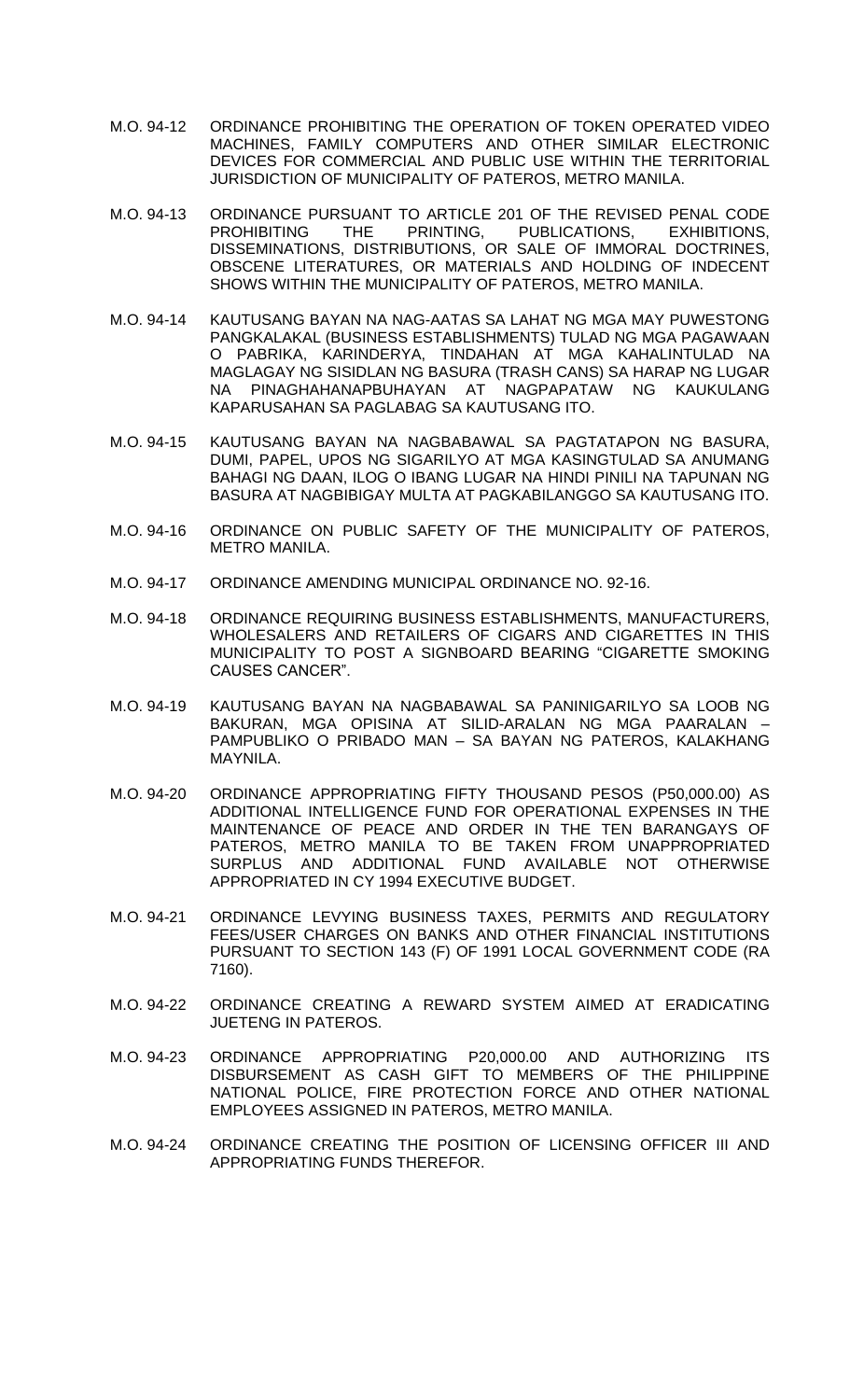



#### **Office of the Sangguniang Bayan**

- M.O. 95-01 ORDINANCE APPROPRIATING THE SUM OF TWENTY THREE MILLION FIVE HUNDRED EIGHTEEN THOUSAND FIVE HUNDRED NINETY NINE PESOS ONLY (P23,518,599.00) UNDER THE GENERAL FUND OF THIS MUNICIPALITY FORMING THE 1995 EXECUTIVE BUDGET FOR THE OPERATING EXPENDITURES AND CAPITAL OUTLAYS REQUIREMENT OF THE MUNICIPALITY OF PATEROS TO BE TAKEN FROM THE UNAPPROPRIATED SURPLUS AND ESTIMATED ANNUAL INCOME OF THE ABOVE FUND CERTIFIED AS AVAILBALE FOR APPROPRIATIONS BY THE LOCAL FINANCE COMMITTEE PURSUANT TO R.A. 7160, LOCAL GOVERNMENT CODE OF 1991.
- M.O. 95-02 ORDINANCE CREATING THE POSITION OF MUNICIPAL SOCIAL WELFARE AND DEVELOPMENT OFFICER V AND HUMAN RESOURCE MANAGEMENT ASSISTANT II AND APPROPRIATING FUNDS THEREFOR.
- M.O. 95-03 ORDINANCE CREATING THE POSITION OF CONSTRUCTION FOREMAN A (SG 15) AND APPROPRIATING FUNDS THEREFOR.
- M.O. 95-04 PAMBAYANG ORDINANSA NA NAGBABAWAL NG PAGGAMIT O PAGLALARO NG "ROLLER BLADE", "SKATE BOARDS", SKATING O MGA KAURI NITO SA MGA PAMBAYANG AT PAMBANSANG KALSADA NG BAYAN NG PATEROS, KALAKHANG MAYNILA AT PAGBIBIGAY NG MULTA O PAGKABILANGGO SA MGA LALABAG.
- M.O. 95-06 AN ORDINANCE GRANTING PERMANENT STATUS UNDER CERTAIN CONDITIONS TO MUNICIPAL GOVERNMENT EMPLOYEES UNDER CASUAL STATUS WHO HAVE RENDERED A TOTAL OF FIVE (5) YEARS OF EFFICIENT SERVICE AS OF JANUARY 31, 1995AND AUTHORIZING ADJUSTMENT OF THEIR COMPENSATION FROM DAILY WAGE TO MONTHLY BASIS.
- M.O. 95-07 AN ORDINANCE AMENDING MUNICIPAL ORDINANCE NO. 95-02, CHANGING THE POSITION TITLE FROM MUNICIPAL SOCIAL WELFARE AND DEVELOPMENT OFFICER V TO MUNICIPAL SOCIAL WELFARE AND DEVELOPMENT OFFICER II (MGDH II).
- M.O. 95-08 ORDINANCE AUTHORIZING THE INITIAL STEPS TOWARDS THE CREATION OF THE PATEROS DEVELOPMENT BANK.
- M.O. 95-10 ORDINANCE APPROVING THE SUBDIVISION PLAN OF TANGLAW NG PAGKAKAISA, INCORPORATED IN ZONE 4, BARANGAY STA. ANA, PATEROS, METRO MANILA.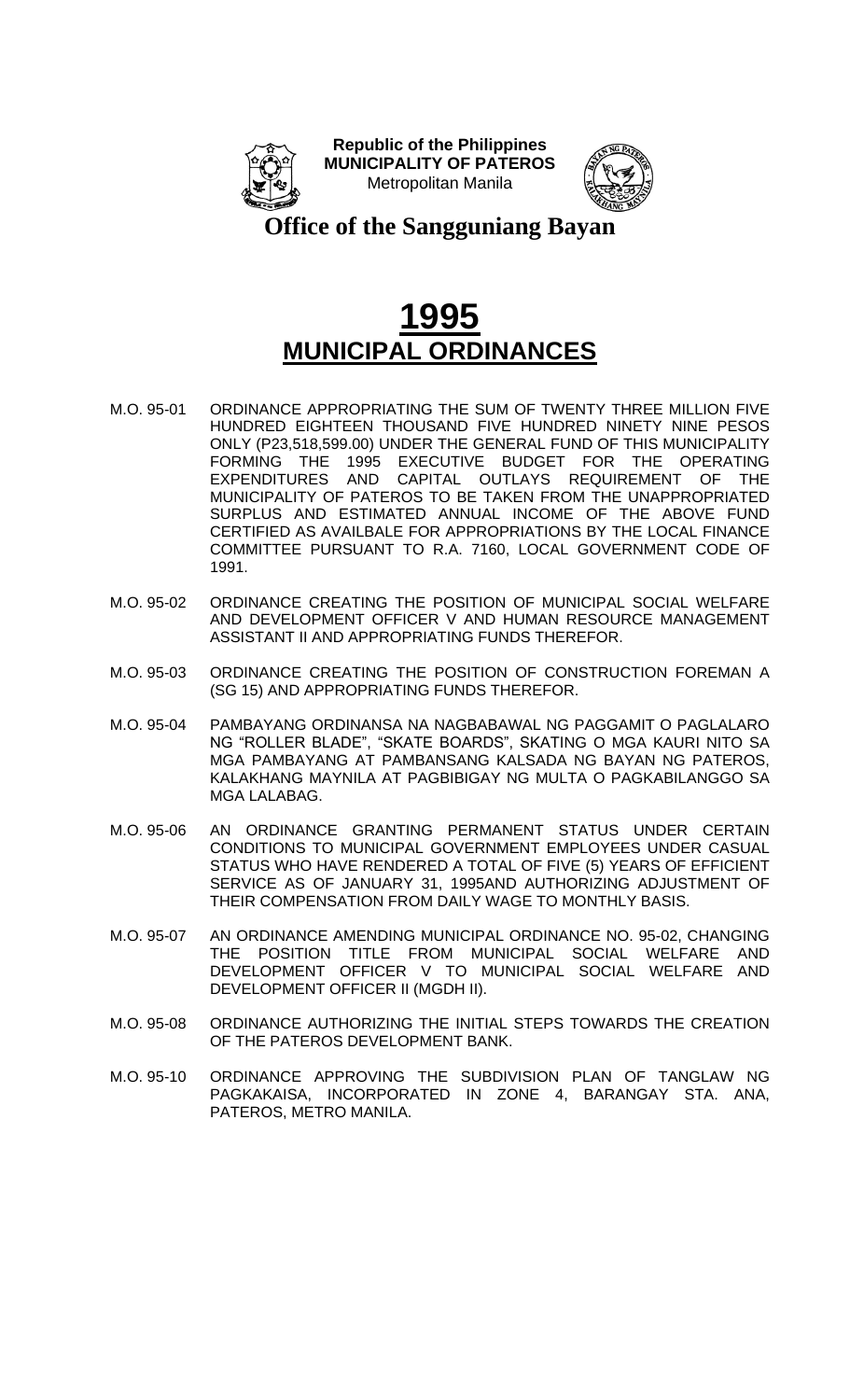- M.O. 95-11 ORDINANCE APPROPRIATING THE SUM OF ONE MILLION EIGHT HUNDRED TWENTY ONE THOUSAND ONE HUNDRED EIGHTY FIVE PESOS AND EIGHTEEN CENTAVOS (P1,821,185.18) UNDER THE GENERAL FUND OF THIS MUNICIPALITY AS PER ITS 1994 SPECIAL CLOSING BUDGET FOR THE RE-PROGRAMMED APPROPRIATIONS OF PUBLIC FUND FOR THE CURRENT OPERATING EXPENDITURES OF MUNICIPALITY OF PATEROS TO BE TAKEN FROM THE ADDITIONAL FUNDS AVAILABLE AND REVERSION OF UNUSED APPROPRIATIONS OF GENERAL FUND AS OF DECEMBER 31, 1994.
- M.O. 95-12 ORDINANCE PROVIDING OFFICIAL NAME TO SITIO MASAGANA AND ITS ROAD SYSTEM.
- M.O. 95-13 ORDINANCE FOR A MANDATORY ANNUAL MEDICAL CHECK-UP OF ALL LOCAL AND NATIONAL EMPLOYEES IN THE MUNICIPALITY OF PATEROS AND APPROPRIATING FUNDS THEREOF FOR THE PURCHASE OF NECESSARY MEDICAL EQUIPMENT AND SUPPLIES.
- M.O. 95-14 ORDINANCE AMENDING SECTION 4-B OF MUNICIPAL ORDINANCE NO. 93- 07, ENTITLED: AN ORDINANCE AUTHORIZING THE MUNICIPAL GOVERNMENT OF PATEROS, METRO MANILA TO ESTABLISH AND OPERATE THE PATEROS TECHNOLOGICAL COLLEGE AND FOR SUCH OTHER PURPOSES.
- M.O. 95-15 ORDINANCE REGULATING CONSTRUCTION OF HUMPS OR ANY OTHER SORT OF BARRICADE ON ANY ROAD WITHIN THE MUNICIPALITY OF PATEROS WITHOUT PROPER NOTICE AND PERMIT FROM BARANGAY, MUNICIPAL TRAFFIC OFFICERS AND MUNICIPAL ENGINEER'S OFFICE.
- M.O. 95-16 ORDINANCE AUTHORIZING THE MUNICIPAL MAYOR TO CONSTRUCT A GRAVEL FINISH 5-METER WIDE ACCESS ROAD WITH 24' DRAINAGE TO THE PATEROS MUNICIPAL HIGH SCHOOL ANNEX IN MASIKAP AND APPROPRIATING THE AMOUNT OF P375,975.00 TO BE COVERED BY THE 1995 SUPPLEMENTAL BUDGET.
- M.O. 95-17 ORDINANCE FIXING THE LOCAL CIVIL REGISTRY FEES IMPOSED FOR COLLECTION ON CIVIL REGISTRATION SERVICES RENDERED BY THE OFFICE OF CIVIL REGISTRY OF PATEROS, METRO MANILA.
- M.O. 95-18 ORDINANCE AUTHORIZING THE MAYOR TO FILE CIVIL CASES FOR COLLECTION OF A SUM OF MONEY FROM BUSINESS ESTABLISHMENTS AND PERSONS WITH DELIQUENCIES ON THEIR PERMIT FEES, CHARGES AND TAXES.
- M.O. 95-19 ORDINANCE CONFIRMING AUGUST 29 OF EACH YEAR AS THE OFFICIAL LOCAL HEROES DAY FOR PATEROS.
- M.O. 95-20 ORDINANCE RE-OPENING OF G. FLORES EXTENSION AS AN OFFICIAL ENTRANCE AND EXIT ROUTE FOR PUPILS OF THE PATEROS ELEMENTARY SCHOOL.
- M.O. 95-21 ORDINANCE SPECIFICALLY CREATING THE CIVILIAN VOLUNTEER ORGANIZATION OF PATEROS AND DEPUTIZING THEM AS AUXILLIARIES OF THE REGULAR POLICE FORCE, BARANGAY OFFICIALS AND OF THE BARANGAY TANOD.
- M.O. 95-22 ORDINANCE GRANTING ADDITIONAL ALLOWANCE TO ALL THE MEMBER OF THE PHILIPPINE NATIONAL POLICE, BUREAU OF FIRE PROTETION AND BUREAU OF JAIL MANAGEMENT AND PENOLOGY WHO ARE ASSIGNED AT PATEROS, METRO MANILA.
- M.O. 95-23 INTERIM ORDINANCE PROHIBITING THE ESTABLISHMENT AND OPERATION OF LOTTO TERMINALS WITHIN THE 200-METER DISTANCE FROM CHURCHES, SCHOOLS AND GOVERNMENT INSTITUTIONS.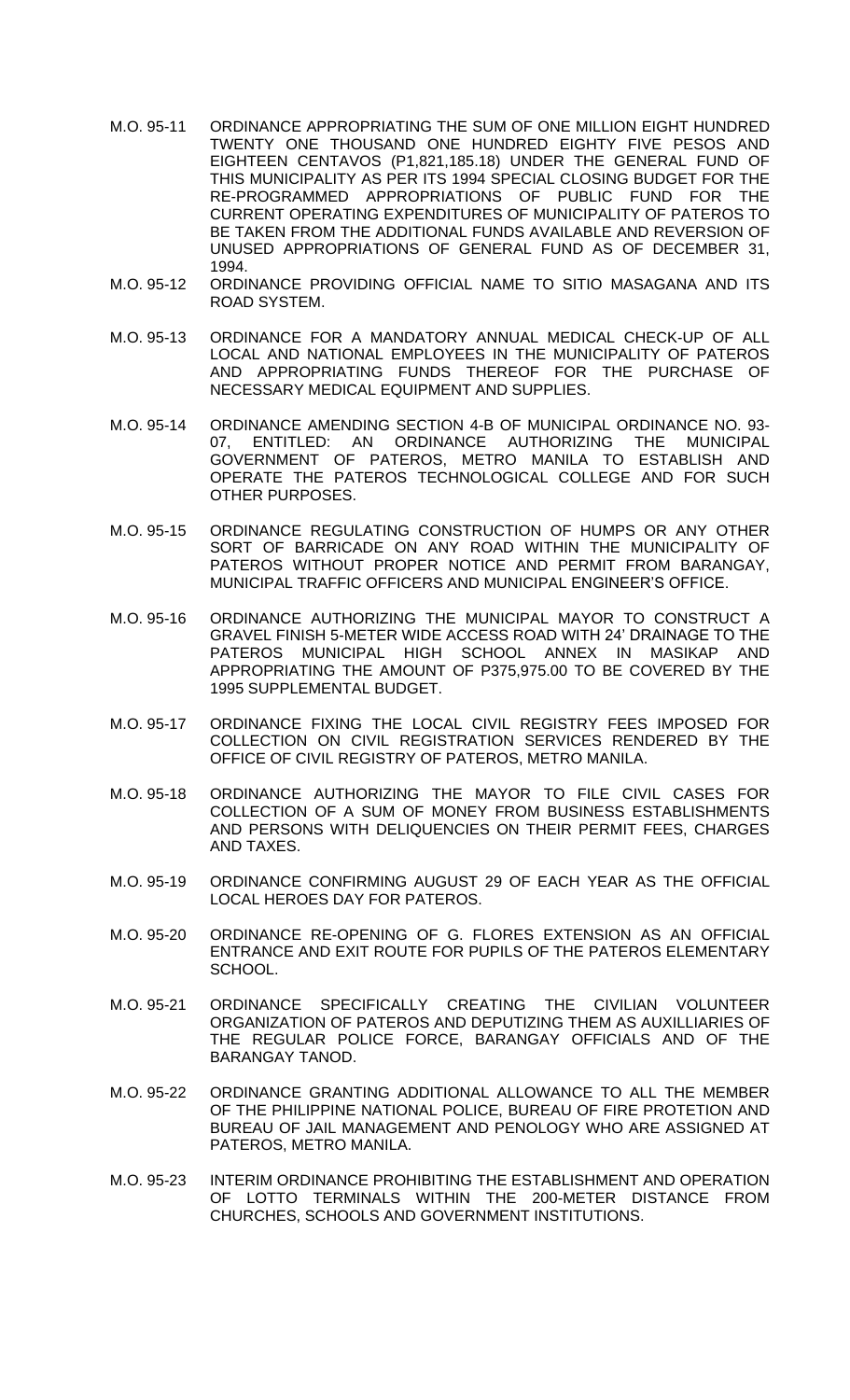- M.O. 95-24 ORDINANCE APPROPRIATING P104,500.00 FOR THE INITIAL WIDENING AND IMPROVEMENT OF THE ROAD AND DRAINAGE SYSTEMS IN TANGLAW NG PAGKAKAISA.
- M.O. 95-25 ORDINANCE APPROPRIATING P47,500.00 FOR THE INITIAL IMPLEMENTATION OF THE COMPUTER EDUCATION PROGRAM AT THE DAY CARE CENTER LEVEL.
- M.O. 95-26 ORDINANCE APPROPRIATING THE BALANCE OF THE P3 MILLION ASSISTANCE FOR REPAIR OF THE PATEROS MUNICIPAL HIGH SCHOOL WHICH NOW STANDS AT P55,948.03 FOR THE CONSTRUCTION OF A ROOM TO BE USED AS CLASSROOM OR FACULTY ROOM OR FOR ANY PURPOSE DEPENDING ON THE IMMEDIATE NEED OF THE SCHOOL.
- M.O. 95-27 ORDINANCE AMENDING MUNICIPAL ORDINANCE NO. 92-17 AND FIXING THE FEE TO TEN PESOS (P10.00) PER ORDINARY COCKFIGHT (SULTADA), FIFTY PESOS (P50.00) PER DERBY COCKFIGHT (SULTADA) AND PROVIDING FOR ANNUAL PERMIT FEE FOR THE OPERATION OF COCKPIT AND COCKPIT PERSONNEL.
- M.O. 95-28 ORDINANCE ESTABLISHING A COMPUTER EDUCATION PROGRAM AT THE KINDERGARTEN AND NURSERY SCHOOL LEVEL IN THE DAY CARE CENTER (DCC) AND RURAL IMPROVEMENT CLUB CENTERS (RICC) OF PATEROS AND PROVIDING FACILITIES THEREFOR.
- M.O. 95-29 ORDINANCE ADOPTING THE BB. PATEROS PROJECT OF THE MUNICIPAL NUTRITION COMMITTEE AS AN OFFICIAL PROJECT OF THE MUNICIPALITY AND APPROPRIATING THE AMOUNT OF P150,000.00 FUNDS THEREFOR.
- M.O. 95-30 ORDINANCE CREATING THE INSTITUTE OF COOPERATIVE DEVELOPMENT WITHIN THE PATEROS TECHNOLOGICAL COLLEGE.
- M.O. 95-31 ORDINANCE GRANTING SPECIAL EDUCATIONAL PRIVILEGES TO ALL GOVERNMENT EMPLOYEES WHO WILL ENROLL AT THE PATEROS TECHNOLOGICAL COLLEGE.
- M.O. 95-32 ORDINANCE PROHIBITING COMMERCIAL ESTABLISHMENTS TO DISPLAY BILLBOARDS, PLANT BOX OR ANY STRUCTURES OBSTRUCTING THE SIDEWALKS FRONTING THEIR BUSINESS.
- M.O. 95-33 ORDINANCE REGULATING THE NAMING OR RE-NAMING OF PUBLIC PLACES, STREETS AND STRUCTURES.
- M.O. 95-34 ORDINANCE APPROVING THE SUBDIVISION PLAN OF AGUHO HOMEOWNERS ASSOCIATION, INCORPORATED IN G. DE BORJA STREET, BARANGAY AGUHO, PATEROS, METRO MANILA.
- M.O. 95-35 ORDINANCE APPROVING THE SUBDIVISION PLAN OF SAMAHANG MAHIHIRAP SA SULUKAN PATEROS, INCORPORATED IN S.T. SANTOS STREET, BARANGAY STA. ANA, PATEROS, METRO MANILA.
- M.O. 95-36 ORDINANCE AUTHORIZING THE MUNICIPAL MAYOR TO GRANT APPROPRIATE, REASONABLE AND LEGALLY DEFENSIBLE HONORARIUM TO THE BOARD OF TRUSTEES, TO TECHNOLOGICAL UNIVERSITY OF THE PHILIPPINE PERSONNEL AND OTHER MUNICIPAL EMPLOYEES PERFORMING TECHNICAL FUNCTIONS IN THE OPERATION AND ADMINISTRATION OF THE PATEROS TECHNOLOGICAL COLLEGE AND APPROPRIATING FUNDS THEREFOR.
- M.O. 95-37 TAX REVENUE CODE
- M.O. 95-38 ORDINANCE REQUIRING ALL BUSINESS ESTABLISHMENTS APPLYING/RENEWING FOR BUSINESS LICENSE PERMIT IN THE MUNICIPALITY OF PATEROS, METRO MANILA TO HIRE/RECRUIT 30% OF ITS PERSONNEL REQUIREMENT FROM THE RESIDENTS OF PATEROS, METRO MANILA.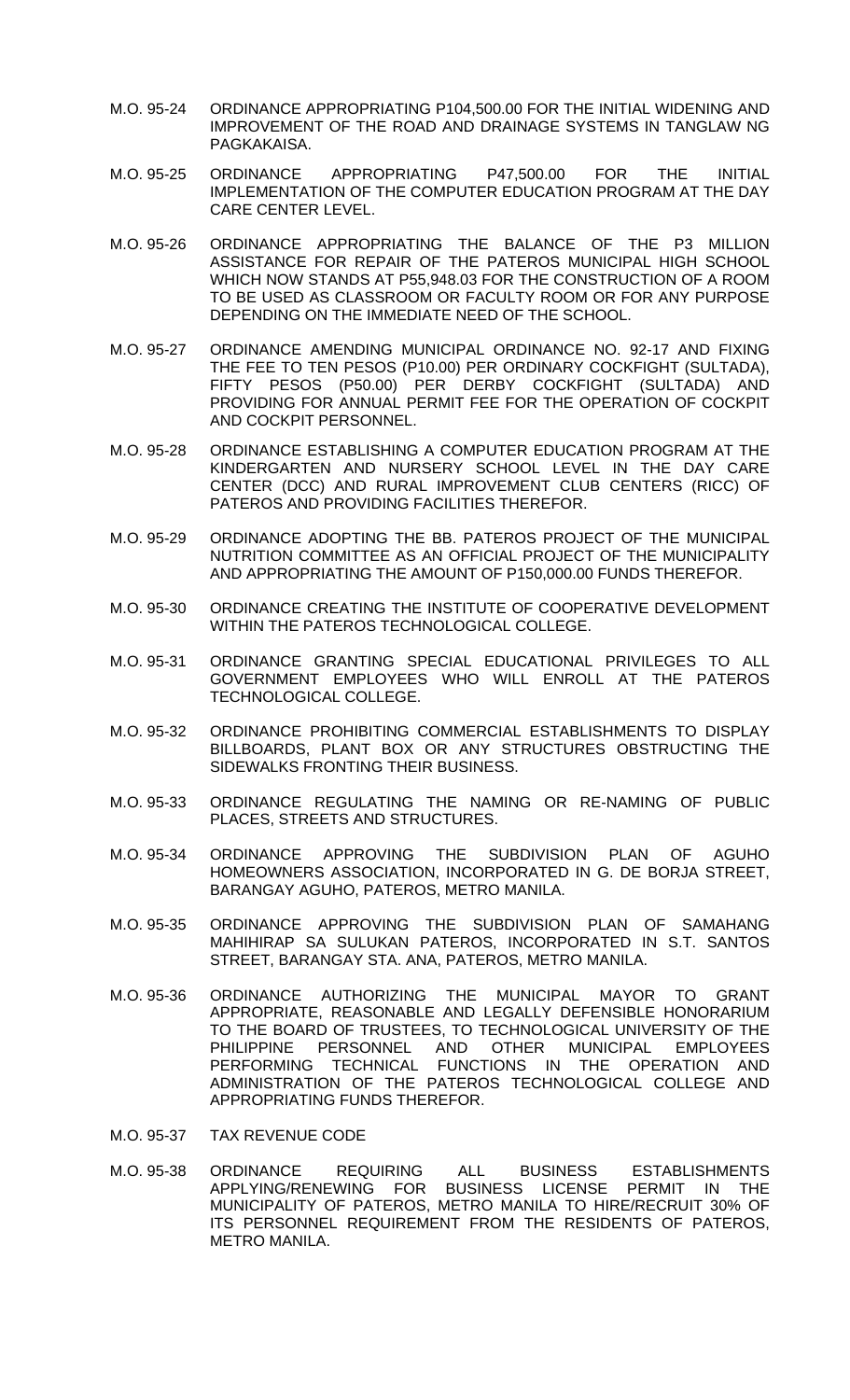



**Office of the Sangguniang Bayan**

- M.O. 96-01 ORDINANCE APPROVING THE SUBDIVISION PLAN OF SAMAHAN NG MAMAMAYAN NG BARANGAY SAN ROQUE, INCORPORATED IN E. HERMOSA STREET, SAN ROQUE, PATEROS, METRO MANILA.
- M.O. 96-03 ORDINANCE APPROPRIATING THE SUM OF TWENTY EIGHT MILLION FOUR HUNDRED EIGHTY SEVEN THOUSAND NINE HUNDRED SIXTY SEVEN PESOS ONLY (P28,487,967.00) UNDER THE GENERAL FUND OF THIS MUNICIPALITY FORMING THE 1996 EXECUTIVE BUDGET FOR THE OPERATING EXPENDITURES AND CAPITAL OUTLAYS REQUIREMENT OF THE MUNICIPALITY OF PATEROS TO BE TAKEN FROM THE UNAPPROPRIATED SURPLUS AND ESTIMATED ANNUAL INCOME O THE ABOVE FUND CERTIFIED AS AVAILABLE FOR APPROPRIATIONS BY THE LOCAL FINANCE COMMITTEE PURSUANT TO R.A. 7160, LOCAL GOVERNMENT CODE OF 1991.
- M.O. 96-04 ORDINANCE NAMING THE NEW ROAD PERPENDICULAR TO MUSNI STREET IN ZONE 1, STA. ANA, PATEROS, METRO MANILA AS ABELARDO D. STA. ANA STREET.
- M.O. 96-05 ORDINANCE NAMING THE NAMELESS STREET LEADING THE MASIKAP COMPLEX IN ZONE 5, STA.ANA, PATEROS, METRO MANILA AS MAYOR CESAR M. BORJA STREET.
- M.O. 96-06 ORDINANCE NAMING THE SINGLE STREET INSIDE TIBAY SUBDIVISION IN BARANGAY STA. ANA, PATEROS, METRO MANILA AFTER KONSEHAL VICENTE C. LUNA.
- M.O. 96-07 ORDINANCE NAMING THE NAMELESS STREET PERPENDICULAR TO MAYOR JUAN R. SANCHEZ STREET IN SITIO MASAGANA, STA. ANA, PATEROS, METRO MANILA AS KONSEHAL RUFINO HERNANDEZ STREET.
- M.O. 96-08 ORDINANCE NAMING THE STREET PERPENDICULAR TO P. ROSALES, NEAR AND PARALLEL WITH EDUARDO RAGAS STREET AT ZONE 3 STA. ANA, PATEROS, METRO MANILA AS KAPITAN PERFETUO ABRECEA STREET.
- M.O. 96-09 ORDINANCE NAMING THE STREET LEADING TO THE CAPTAIN HIPOLITO FRANCISCO ELEMENTARY SCHOOL-ANNEX IN STA. ANA, PATEROS, METRO MANILA AS KONSEHAL PACHING ROAN CONCEPCION STREET.
- M.O. 96-10 ORDINANCE PROHIBITING MENDICANCY AND VAGRANCY AND PRESCRIBING PENALTIES FOR VIOLATION AND FOR OTHER PURPOSES.
- M.O. 96-11 ORDINANCE ALLOWING SMART COMMUNICATIONS, INC., (SMART) TO CONSTRUCT, INSTALL, OPERATE AND MAINTAIN AN INTEGRATED TELECOMMUNICATIONS NETWORK IN PATEROS, METRO MANILA.
- M.O. 96-14 ORDINANCE ERADICATING JUETENG THROUGH THE ACTIVE INVOLVEMENT OF PUBLIC OFFICIALS AND ESTABLISHING A REWARD SYSTEM THEREFOR.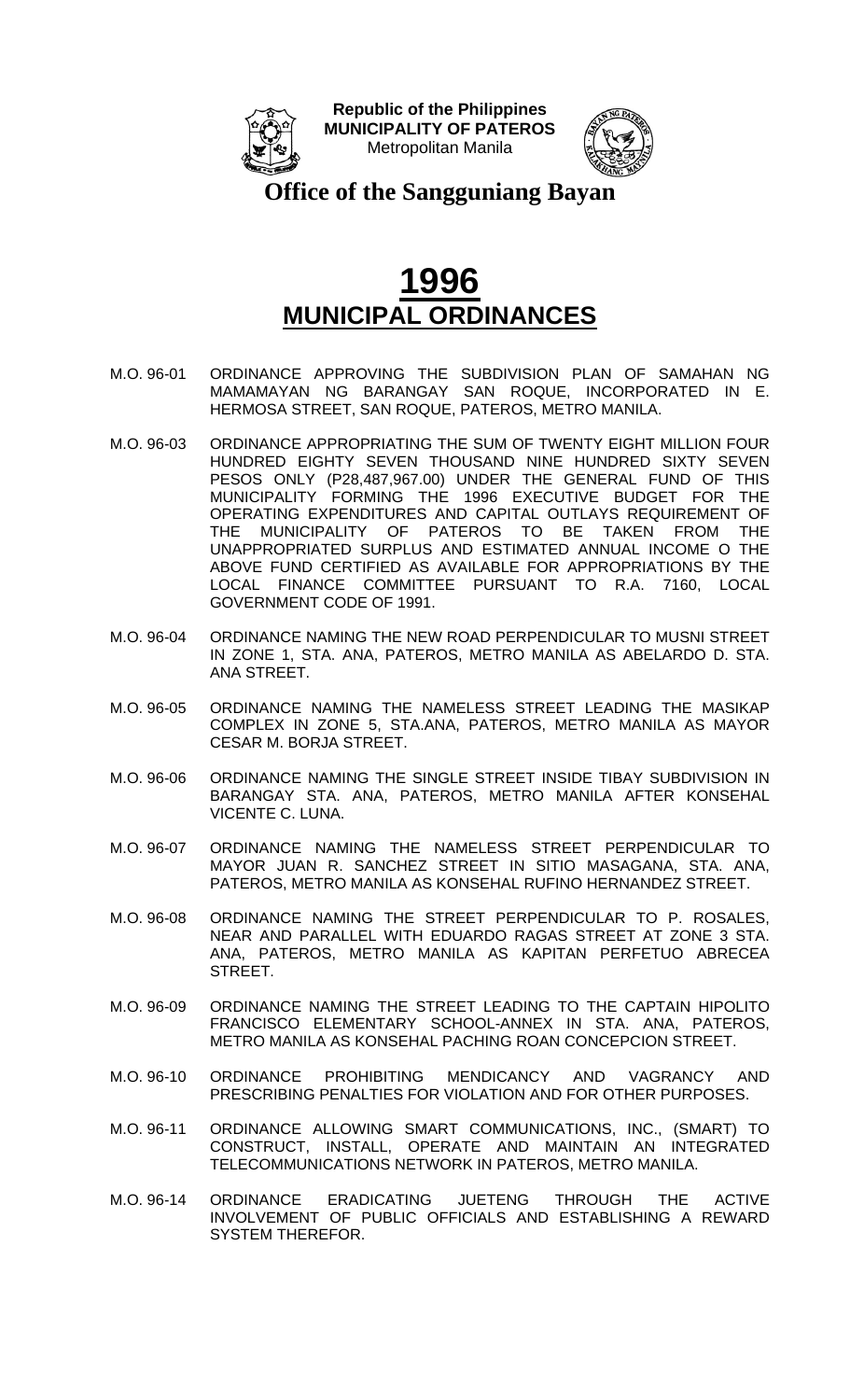- M.O. 96-15 ORDINANCE APPROPRIATING THE SUM OF FIVE MILLION SIX HUNDRED TWENTY EIGHT THOUSAND TWELVE PESOS AND FORTY CENTAVOS (P5,628,012.40) UNDER THE GENERAL FUND OF THIS MUNICIPALITY AS PER ITS 1994 SUPPLEMENTAL BUDGET FOR THE RE-PROGRAMMED AND ADDITIONAL APPROPRIATIONS OF PUBLIC FUND FOR THE CURRENT OPERATING EXPENDITURES OF MUNICIPALITY OF PATEROS TO BE TAKEN FROM THE UNAPPROPRIATED SURPLUS, ADDITIONAL FUNDS AVAILABLE AND REVERSION OF UNUSED APPROPRIATIONS OF GENERAL FUND AS OF DECEMBER 31, 1995.
- M.O. 96-16 ORDINANCE MANDATING ALL DRIVERS OF PUBLIC UTILITY TRICYCLES IN PATEROS METRO MANILA TO HAVE A SMALL TRASH CAN INSIDE THEIR VEHICLE TO AVOID POSSIBLE LITTERING OF THEIR PASSENGERS.
- M.O. 96-18 ORDINANCE AUTHORIZING THE MUNICIPAL MAYOR TO PAY MRS SOCORRO CONCIO CRUZ THE AMOUNT OF ONE MILLION TWO HUNDRED SEVENTY SIX THOUSAND FIVE HUNDRED PESOS (1,276,500.00) AS 50% DOWNPAYMENT UNDER THE CONTRACT TO SELL THE LATTER'S PROPERTY IN M. LOZADA STREET, PATEROS, METRO MANILA AND APPROPRIATING THE AMOUNT FOR THE PURPOSE AS WELL AS FOR THE MONTLY AMORTIZATION.
- M.O. 96-19 ORDINANCE AUTHORIZING THE MAYOR TO BUY TWO (2) UNITS OF 250 CC USED MOTORCYCLE FOR A PRICE EQUIVALENT TO THE TAXES AND MISCELLANEOUS EXPENSES INCURRED BY THE SUPPLIES THEREOF.
- M.O. 96-20 ORDINANCE AMENDING MUNICIPAL RESOLUTION NO. 54-88 ENTITLED: AN ORDINANCE AMENDING THE INTERNAL RULES OF PROCEDURES FOR THE SANGGUNIANG BAYAN OF PATEROS, METRO MANILA.
- M.O. 96-21 ORDINANCE NAMING THE STREET INTER-CONNECTING C. LORENZO STREET AND F.T. ANGELES STREET IN STO. ROSARIO KANLURAN AS KAPITAN KIKOY AMBROSIO STREET.
- M.O. 96-22 ORDINANCE NAMING THE NAMELESS STREET INTERSECTING THE CORNER OF C. LORENZO STREET AND M.R. FLORES STREET (TALEBONG AREA) IN BARANGAY STO. ROSARIO-KANLURAN AFTER HONORABLE SIMPLICIO L. CORTEZ.
- M.O. 96-23 ORDINANCE NAMING THE NAMELESS STREET INTERSECTING M. LOZADA STREET NEAR ARMADA STREET IN BARANGAY STO. ROSARIO-KANLURAN AFTER HONORABELE PATRICIO CASTILLO.
- M.O. 96-24 ORDINANCE IMPOSING TOLL FEES AND CHARGES TO ALL PUBLIC UTILITY JEEPS USING PUBLIC ROADS WHICH ARE FUNDED BY THE MUNICIPALITY OF PATEROS, METRO MANILA WITH A REASONABLE AMOUNT OF FIFTY PESOS (P50.00) PER ANNUM FOR SERVICES RENDERED BY LOCAL GOVERNMENT UNITS IN CONNECTION WITH THE OPERATION OF PUBLIC UTILITIES OWNED, OPERATED AND MAINTAINED BY THEM.
- M.O. 96-26 ORDINANCE APPROVING THE SUBDIVISION PLAN OF KILUSANG NAGKAKAISA SA STA. ANA, ZONE 5-B, INCORPORATED IN INT. P. ROSALES STREET, BARANGAY STA. ANA, PATEROS, METRO MANILA.
- M.O. 96-27 ORDINANCE APPROVING THE SUBDIVISION PLAN OF KAPISANAN TUNGO SA ADHIKAIN NG TAGA-PATEROS, INCORPORATED IN 1138 INT. P. ROSALES STREET, BARANGAY STA. ANA, PATEROS, METRO MANILA.
- M.O. 96-28 ORDINANCE AUTHORIZING THE MAYOR TO BUY ANOTHER TWO (2) UNITS OF MOTORCYCLES THROUGH THE PNP PROGRAM AS EARLIER AUTHORIZED UNDER MUNICIPAL ORDINANCE NO. 96-19.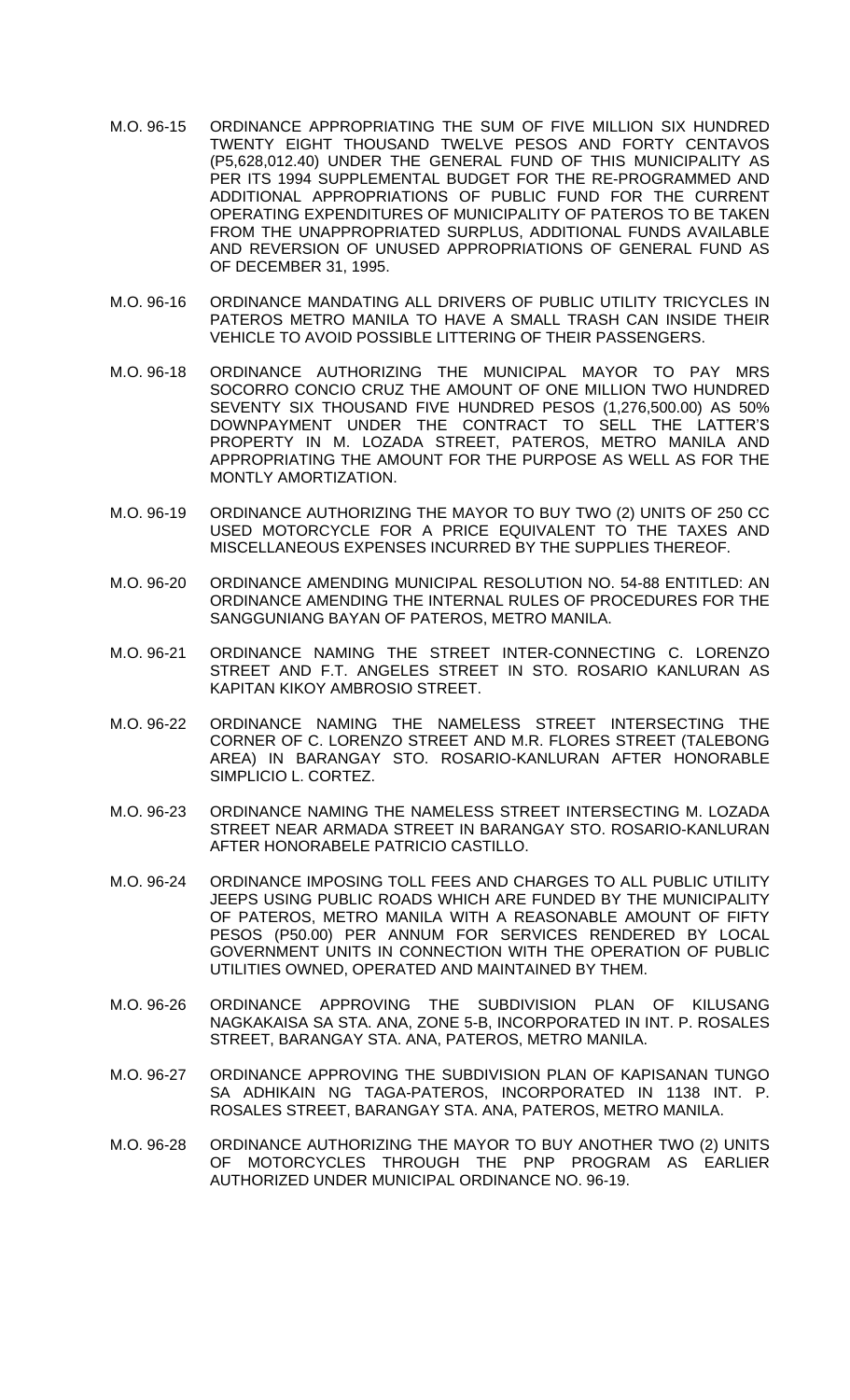- M.O. 96-29 ORDINANCE CREATING THE FOLLOWING POSITIONS: A) LOCAL LEGISLATIVE STAFF ASSISTANT III; B) LOCAL LEGISLATIVE STAFF OFFICER IV AND APPROPRIATING FUNDS THEREFORE.
- M.O. 96-30 ORDINANCE CONSOLIDATING ALL PUBLIC EARLY CHILDHOOD EDUCATION ACTIVITIES OF THE RURAL IMPROVEMENT CENTER (RIC) AND THE DAY CARE CENTER (DCC) INTO ONE OFFICIAL GOVERNMENTAL PROJECT AND FORMALIZING ALL SUCH ACTIVITIES UNDER THE PATEROS EARLY CHILDHOOD EDUCATIONAL PROGRAM (PECEP).
- M.O. 96-31 ORDINANCE REQUIRING ALL ESTABLISHMENTS IN FOOD CATERING AND SERVICES TO USE IODIZED SALT IN THEIR FOOD PREPARATIONS.
- M.O. 96-32 ORDINANCE APPROPRIATING THE SUM OF FOUR MILLION SEVEN HUNDRED NINETEEN THOUSAND FIVE HUNDRED PESOS (P4,719,500.00) UNDER THE GENERAL FUND OF THIS MUNICIPALITY AS PER IT'S 1996 SUPPLEMENTAL BUDGET NO. 1 FOR THE ADDITIONAL APPROPRIATIONS OF PUBLIC FUNDS FOR THE CURRENT OPERATING EXPENDITURES OF MUNICIPALITY OF PATEROS TO BE TAKEN FROM THE ADDITIONAL FUNDS AVAILABLE AND REVERSION OF UNUSED APPROPRIATIONS OF GENERAL FUND.
- M.O. 96-33 ORDINANCE ADOPTING THE INTERIM ORDINANCE ON LOTTO (MUNICIPAL ORDINANCE NO. 95-23) AS THE REGULAR MUNICIPAL ORDINANCE ON THE OPERATION OF LOTTO IN PATEROS.
- M.O. 96-34 ORDINANCE AMENDING SECTION 3 AND SECTION 16 OF MUNICIPAL ORDINANCE NO. 93-07M, ENTITLED: AN ORDINANCE AUTHORIZING THE MUNICIPAL GOVERNMENT OF PATEROS, METRO MANILA TO ESTABLISH AND OPERATE THE PATEROS TECHNOLOGICAL COLLEGE.
- M.O. 96-35 ORDINANCE ENRICHING THE SCHOLARSHIP GRANTS UNDER THE PATEROS EDUCATIONAL FOUNDATION (MUNICIPAL ORDINANCE NO. 94-03) AS WELL AS THOSE UNDER THE KONSEHAL FLORENTINO B. GONZALES MEMORIAL FOUNDATION.
- M.O. 96-36 QUANTUM LEAP ORDINANCE AUTHORIZING THE SUBSCRIPTION BY THE PATEROS TECHNOLOGICAL COLLEGE INTO THE INTERNET OR GLOBAL COMPUTER SYSTEM.
- M.O. 96-37 ORDINANCE AUTHORIZING PAYMENT OF HONORARIUM OR ALLOWANCE TO SPECIFIED EMPLOYEES PERFORMING THE FUNCTIONS OF SECOND OR ADDITIONAL POSITIONS AT THE PATEROS TECHNOLOGICAL COLLEGE AS WELL AS ITS BOARD OF TRUSTEES AND APPROPRIATING FUNDS THEREOF.
- M.O. 96-38 ORDINANCE INCREASING THE ALLOWANCE OF MEMBERS OF PEOPLE'S LAW ENFORCEMENT BOARD (PLEB) AS WELL AS ITS SECRETARY AND PROVIDING FUNDS THEREFOR.
- M.O. 96-39 ORDINANCE CREATING THE PATEROS LAND TRANSPORTATION OFFICE (PLTO) AND APPROPRIATING FUNDS THEREFOR.
- M.O. 96-40 ORDINANCE PROVIDING FINANCIAL AND FISCAL INDEPENDENCE TO THE TEN (10) SANGGUNIANG KABATAAN OF PATEROS, METRO MANILA.
- M.O. 96-41 ORDINANCE CREATING THE PATEROS LOCAL COOPERATIVE OFFICE, DEFINING THEIR POWERS, FUNCTIONS AND RESPONSIBILITIES AND RECOGNIZING/ACCREDITING THE PATEROS COOPERATIVE DEVELOPMENT COUNCIL.
- M.O. 96-42 ORDINANCE AUTHORIZING THE MAYOR TO BUY ADDITIONAL TWO (2) UNITS OF MOTORCYCLES THROUGH THE PNP PROGRAM AS EARLIER AUTHORIZED UNDER MUNICIPAL ORDINANCE NO. 96-19 AND MUNICIPAL ORDINANCE NO. 96-28.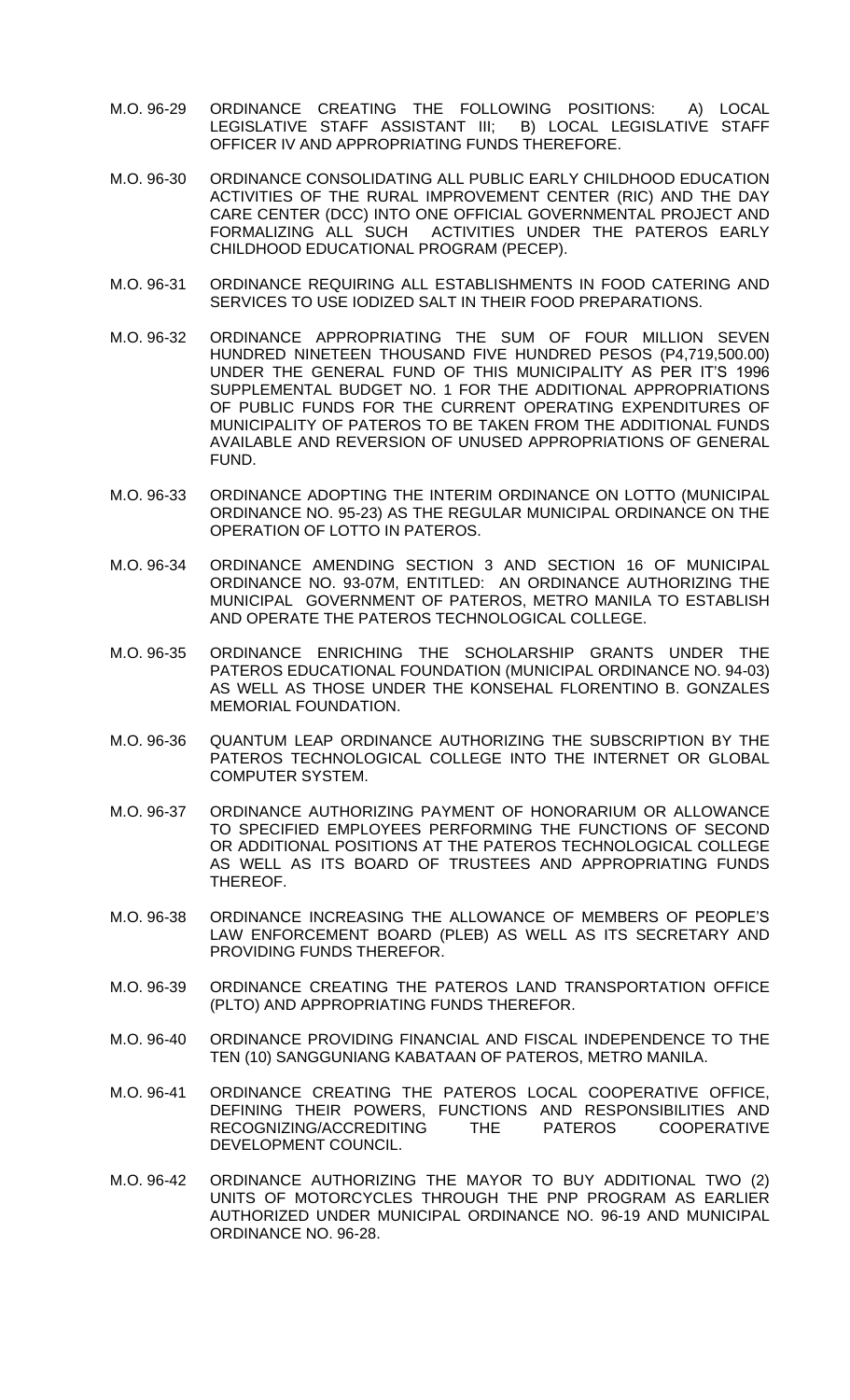- M.O. 96-43 ORDINANCE ACCPETING MMDA'S FINANCIAL ASSISTANCE FOR THE FABRICATION OF A GENERAL PURPOSE GARBAGE COLLECTION VEHICLE AND APPROPRIATING THE SAME AMOUNT FOR THE SAME PURPOSE.
- M.O. 96-44 ORDINANCE ESTABLISHING A FACULTY DEVELOPMENT PROGRAM FOR TEACHERS, PRINCIPALS AND SUPERVISORS IN THE PUBLIC SCHOOL OF PATEROS.
- M.O. 96-45 ORDINANCE CREATING A SPECIAL CLASS FOR INCUMBENT ELECTED SANGGUNIANG KABATAAN OFFICIALS AND PROVIDING FREE BASIC COMPUTER EDUCATION FOR THEM AT THE PATEROS TECHNOLOGICAL COLLEGE.
- M.O. 96-46 ORDINANCE ADOPTING THE PROVISIONS OF MUNICIPAL RESOLUTION NO. 54-90 APPROVED ON SEPTEMBER 21, 1990 AND MODIFYING ITS ULTIMATE RESOLUTORY CLAUSE.
- M.O. 96-47 ORDINANCE APPROVING THE SUBDIVISION PLAN OF DE BORJA COMMUNITY ASSOCIATION INCORPORATED IN ZONE VI – KAWAYANAN, STA. ANA, PATEROS, METRO MANILA.
- M.O. 96-48 ORDINANCE FOR THE SOCIAL AMELIORATION OF INDIGENTS IN THE AREAS OF BEREAVEMENT, ILL-HEALTH AND RETURN TO ANCESTRAL ABODE.
- M.O. 96-49 ORDINANCE AMENDING MUNICIPAL ORDINANCE NO. 95-17 CALLED FREE-OF-CHARGE REGISTRATION OF BIRTHS, DEATHS, MARRIAGES AND FOUNDLINGS.
- M.O. 96-50 ORDINANCE AMENDING MUNICIPAL ORDINANCE NO. 95-10 KNOWN AS TANGLAW NG PAGKAKAISA, INCORPORATED SUBDIVISION PLAN.
- M.O. 96-51 ORDINANCE CONFIRMING, ADOPTING AND RE-ENACTING THE PROVISIONS OF (A) MUNICIPAL RESOLUTION NO. 05-88, WIDENING OF B. MORCILLA EXTENSION, (B) MUNICIPAL RESOLUTION NO. 17-90, EXTENDING C. ALMEDA STREET TO P. ROSALES STREET, (C) MUNICIPAL RESOLUTION NO. 26-90, AUTHORIZING NEGOTIATION WITH LOT AND PROPERTY OWNERS, (D) MUNICIPAL ORDINANCE NO. 90-10, EXPROPRIATING PORTIONS OF P. ROSALES STREET.
- M.O. 96-52 ORDINANCE SETTING THE REASONABLE COMPENSATION OF BARANGAY OFFICIALS IN THE MUNICIPALITY OF PATEROS SUBJECT TO THE BARANGAY BUDGETARY LIMITATIONS PRESCRIBED BY THE LOCAL GOVERNMENT CODE OF 1991.
- M.O. 96-53 ORDINANCE APPROPRIATING THE SUM OF FIFTEEN MILLION PESOS (P15,000,000.00) UNDER THE GENERAL FUND OF THIS MUNICIPALITY AS PER ITS 1996 SUPPLEMENTAL BUDGET NO. 2 FOR THE ADDITIONAL APPROPRIATIONS OF PUBLIC FUNDS FOR THE CAPITAL OUTLAY EXPENDITURES OF MUNICIPALITY OF PATEROS TO BE TAKEN FROM THE ADDITIONAL FUNDS AVAILABLE FORM THE GENERAL FUND.
- M.O. 96-54 ORDINANCE APPROPRIATING THE SUM OF THREE HUNDRED THOUSAND (P300,000.00) PESOS PAYABLE TO MRS. ELVIRA B. ALVIAR AS PER MEMORANDUM OF AGREEMENT (MOA) SIGNED DATED OCTOBER 16, 1996 BY THE MUNICIPAL GOVERNMENT OF PATEROS FOR THE PURCHASE OF ONE-FOURTH (1/4) ALIQUOT PORTION OF LOT SITUATED AT SITIO MASAGANA IN BARANGAY STA. ANA, PATEROS, METRO MANILA HAVING AN ESTIMATED AREA OF TWO THOUSAND THREE HUNDRED NINETY EIGHT (2,398) SQUARE METERS AT A PRICE OF ONE THOUSAND FOUR HUNDRED (P1,400.00) PESOS PER SQUARE METER.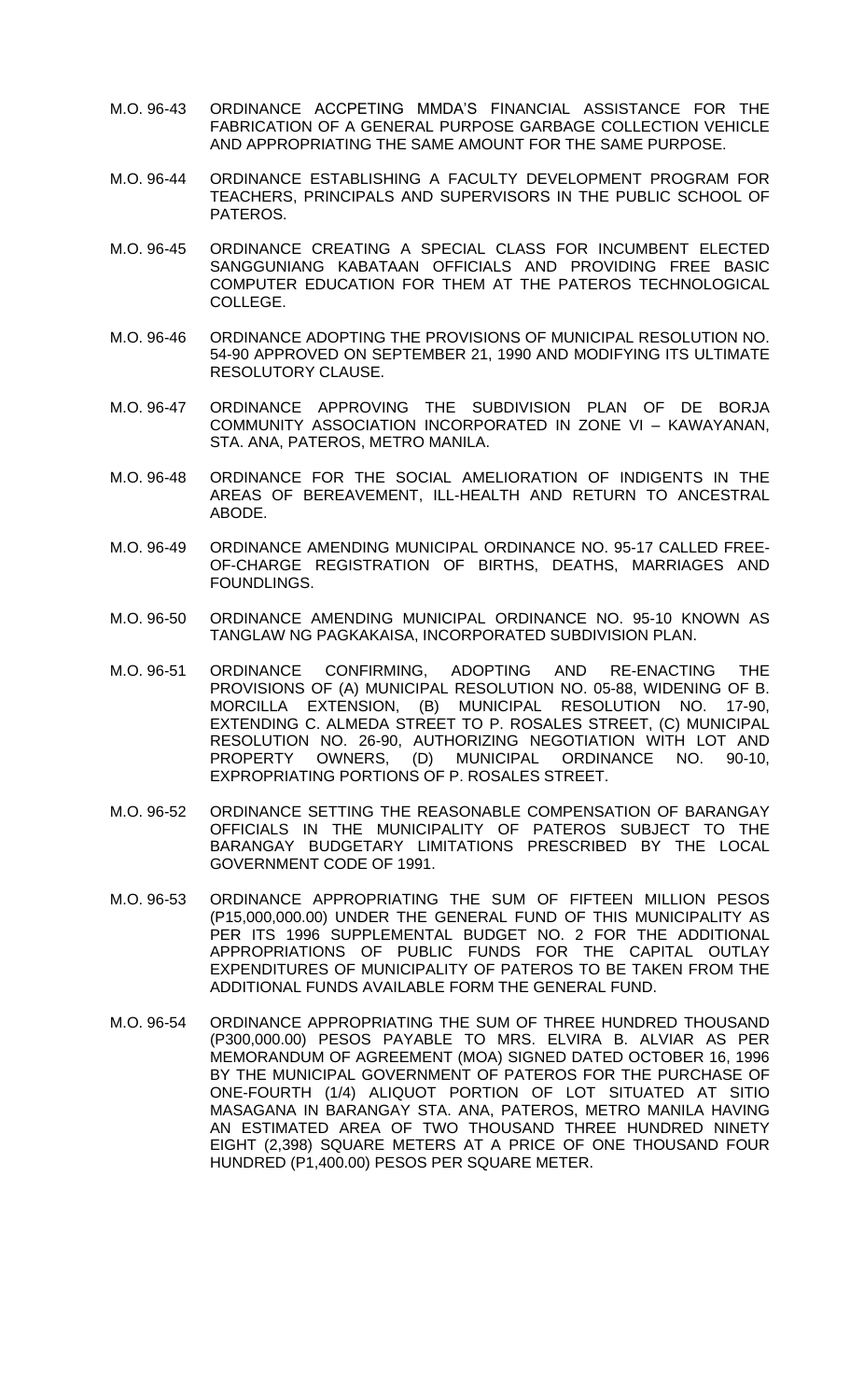- M.O. 96-55 ORDINANCE AMENDING MUNCIIPAL ORDINANCE NO. 95-34 APPROVING THE REVISION MADE AT THE SUBDIVISION PLAN OF AGUHO HOMEOWNERS ASSOCIATION, INCORPORATED WHICH SEGREGATES 1.5 BY 53.74 METERS STRIP OF LAND TOTALLING TO 80.50 SQUARE METERS THAT WILL BE INTENDED FOR FUTURE ROAD WIDENING OF TEODORO SULIT STREET IN BARANGAY AGUHO BY THE MUNICIPAL GOVERNMENT OF PATEROS, METRO MANILA.
- M.O. 96-56 ORDINANCE EXPROPRIATING A 3-METER WIDE STRIP OF LAND ACROSS THE PRIVATE PROPERTIES DESCRIONED FOR PURPOSES OF CONSTRUCTING A 6-METER WIDE ROAD CONNECTING BARANGAYS MAGTANGGOL AND STO. ROSARIO-SILANGAN WHERE A NEW ELEMENTARY SCHOOL WILL BE CONSTRUCTED AND APPROPRIATING FUNDS THEREFOR.
- M.O. 96-57 ORDINANCE RE-ENACTING MUNICIPAL RESOLUTION NO. 17-90 AND CONVERTING IT INTO A MUNICIPAL ORDINANCE AND APPROPRIATING FUNDS FOR THE SAME PURPOSE.
- M.O. 96-58 ORDINANCE RE-ENACTING MUNICIPAL RESOLUTION NO. 05-88 TO UPDATE ITS EFFECT AND CONVERTING IT INTO A MUNICIPAL ORDINANCE AND APPROPRIATING FUNDS FOR THE SAME PURPOSE.
- M.O. 96-59 ORDINANCE CONVERTING MUNICIPAL ORDINANCE NO. 94-22, ENTITLED: ORDINANCE CREATING A REWARD SYSTEM AIMED AT ERADICATING JUETENG IN PATEROS INTO AN ORDINANCE INCREASING THE INTELLIGENCE FUND FOR 1996 BY FIFTY THOUSAND PESOS (P50,000.00).
- M.O. 96-60 ORDINANCE ENACTING THE NEW SCHEDULES OF VALUES FOR LAND, BUILDINGS AND OTHER IMPROVEMENTS.
- M.O. 96-61 EXECUTIVE BUDGET FOR 1997.
- M.O. 96-62 ORDINANCE ESTABLISHING THE PATEROS CENTENNIAL MOVEMENT, THE IMPLEMENTING ARM OF PHILIPPINE CENTENNIAL MOVEMENT IN THE MUNICIPALITY OF PATEROS.
- M.O. 96-63 ORDINANCE EXPROPRIATING SPECIFIC PORTIONS OF PRIVATE LAND FOR THE CONSTRUCTION OF A SIX (6) METER WIDE ROAD TO PROVIDE PUBLIC ACCESS AND EXIT TO AND FROM ZONE 1 NIUGAN AND NEARBY MASAGANA, A DEPRESSED AREA LOCATED IN BARANGAY STA. ANA, PATEROS, METRO MANILA.
- M.O. 96-64 ORDINANCE AUTHORIZING THE GRANT OF HONORARIA TO THE THREE (3) REPRESENTATIVES OF THE NON-GOVERNMENTAL ORGANIZATIONS TO THE PRE-QUALIFICATION BIDS AND AWARDS COMMITTEE (PBAC).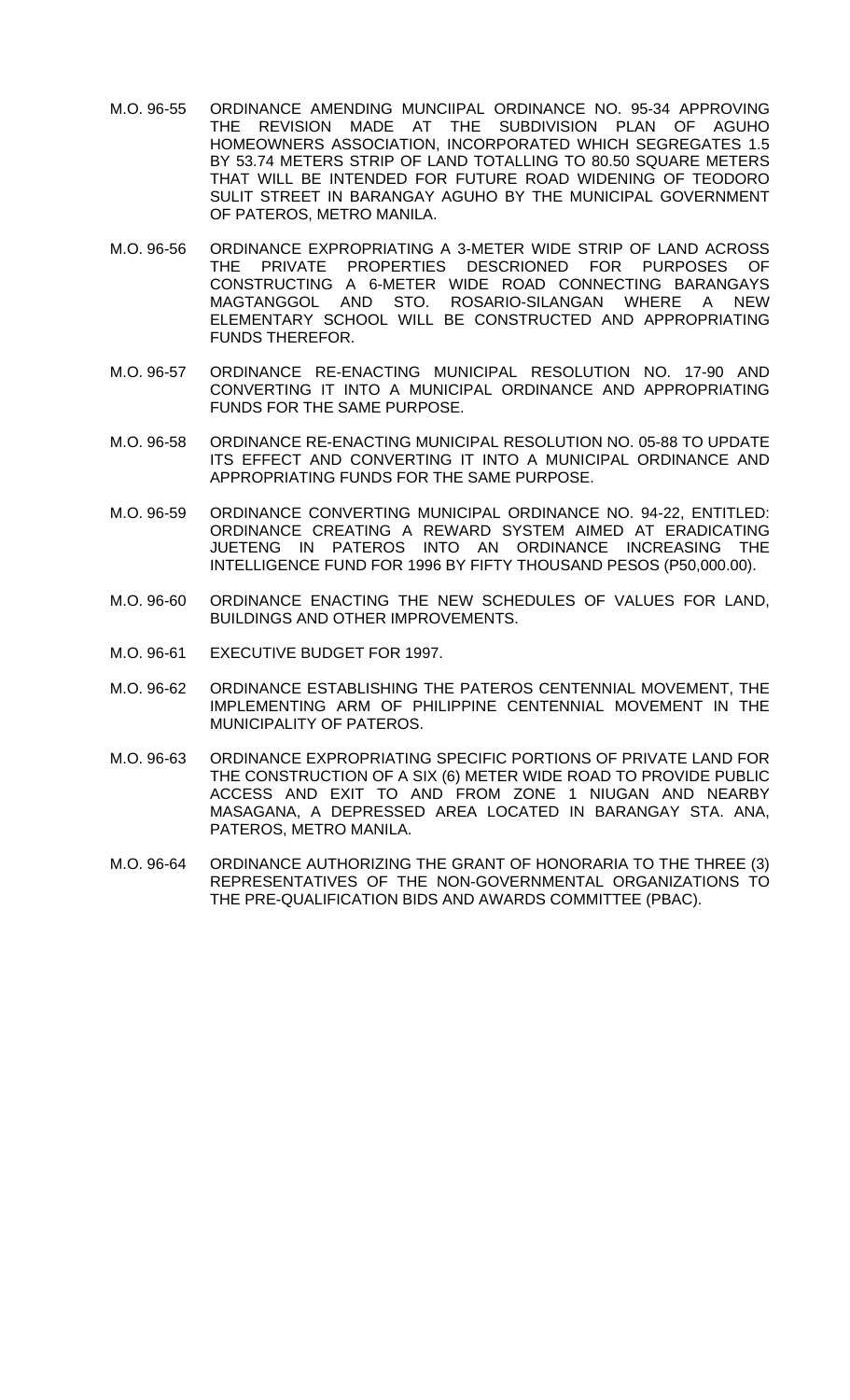



**Office of the Sangguniang Bayan**

- M.O. 97-001 ORDINANCE AUTHORIZING THE TRANSFER OF THE SEAT OF THE LOCAL GOVERNMENT OF PATEROS FROM THE SEVEN HUNDRED (700) SQUARE METER LOT AT B. MORCILLA STREET IN BARANGAY POBLACION TO THE FIVE THOUSAND (5,000) SQUARE METER LOT AT G. DE BORJA IN BARANGAY AGUHO, ALSO IN PATEROS, METRO MANILA.
- M.O. 97-002 ORDINANCE EXPROPRIATING AN EIGHT (8) METER WIDE STRIP OF LAND IN ORDER TO EXTEND G. DE BORJA STREET IN AGUHO ALL THE WAY TO THE WEST BANK OF THE PATEROS RIVER.
- M.O. 97-003 ORDINANCE MANDATING THE TREASURY DEPARTMENT THRU THE LOCAL CHIEF EXECUTIVE TO FACILITATE THE REGULAR PAYROLL AND ALL OTHER CASH BENEFITS DUE OUR LOCAL GOVERNMENT EMPLOYEES BE ARRANGED AND DONE THRU THE FACILITIES OF LAND BANK OF THE PHILIPPINES-PATEROS BRANCH.
- M.O. 97-004 ORDINANCE CONFIRMING THE COMMITMENT OF THE PRE-BID AND AWARDS COMMITTEE TO THE BIDDER THAT THE OWNERSHIP OF THE PRODUCTS OF DEMOLITION OF THE OLD MUNICIPAL HALL SHALL BELONG TO THE WINNING BIDDER.
- M.O. 97-005 ORDINANCE APPROVING THE SUBDIVISION PLAN OF MATAPAT URBAN POOR ORGANIZATION, INCORPORATED (MATAPAT HOMES PROJECT) SITUATED AT MASAGANA-NIUGAN IN BARANGAY STA. ANA METRO MANILA.
- M.O. 97-006 ORDINANCE CREATING THE FOLLOWING POSITIONS: SIX (6) INSTRUCTOR I WITH SALARY GRADE 12 AND HRM ASSISTANT WITH SALARY GRADE 8.
- M.O. 97-007 ORDINANCE APPROPRIATING ONE MILLION EIGHT HUNDRED THOUSAND PESOS (P1,800,000.00) FOR THE TRANSPORATION AND MISCELLANEOUS EXPENSES TO BE INCURRED IN THE TAX FREE IMPORTATION OF SIX (6) UNITS OF GARBAGE TRUCK WITH COMPACTOR WHICH PATEROS IS ACQUIRING THROUGH DONATION FROM MR. KOJISHIBATA OF SANKYO MACHINERIES CO., LTD. CITY OF SHIMIZU, JAPAN.
- M.O. 97-008 ORDINANCE APPROVING THE SUBDIVISION PLAN OF KAPATIRAN SAMAHANG MAGKAKAPIT-BAHAY (KASAMA), INCORPORATED IN ZONE 5, INT. P. ROSALES STREET, BARANGAY STA. ANA, PATEROS, METRO MANILA.
- M.O. 97-009 ORDINANCE APPROVING THE SUBDIVISION PLAN OF CUEVASVILLE HOMEOWNERS ASSOCIATION, (CUEVASVILLE) INCORPORATED IN ZONE 1, INT. P. ROSALES STREET, BARANGAY STA. ANA, PATEROS, METRO MANILA.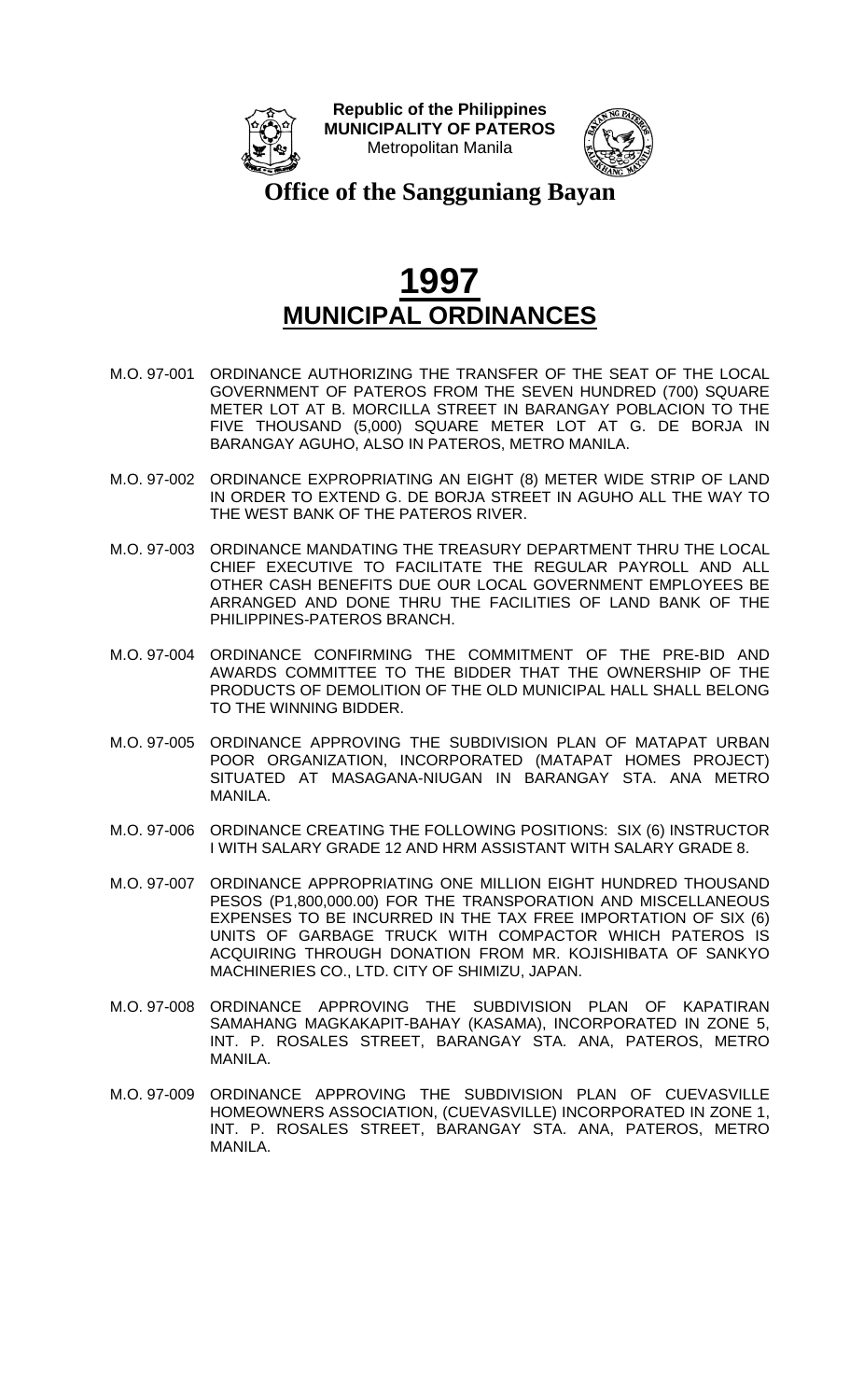- M.O. 97-010 ORDINANCE EXPROPRIATING A PARCEL OF LAND OWNED BY LATE JUANITA O. RODRIGUEZ AS IDENTIFIED UNDER PLAN CSD-007606-000209- D ISSUED BY BUREAU OF LAND WITH AN ESTIMATED AREA OF TWO THOUSAND FIVE HUNDRED AND THIRTY TWO (2,532) SQUARE METERS, MORE OR LESS, SITUATED AT ZONE IV IN BRGY. STA. ANA, PATEROS, METRO MANILA FOR USE BY THE MUNICIPALITY OF PATEROS TO FURTHER LENGHTEN B. MORCILLA EXTENSION TO POSSIBLY CONNECT WITH CIRCUMFERENTIAL ROAD NO. 6.
- M.O. 97-011 ORDINANCE APPROPRIATING THE SUM OF TWENTY MILLION FIVE HUNDRED FORTY NINE THOUSAND NINE HUNDRED EIGHTY FIVE PESOS (P20,549,985.00) UNDER THE GENERAL FUND OF THIS MUNICIPALITY AS PER ITS 1996 SUPPLEMENTAL BUDGET NO. 3 FOR THE ADDITIONAL APPROPRIATIONS OF PUBLIC FUNDS FOR THE CURRENT OPERATING EXPENDITURES AND CAPITAL OUTLAYS OF MUNICIPALITY OF PATEROS TO BE TAKEN FROM THE UNAPPROPRIATED SURPLUS AND ADDITIONAL FUNDS AVAILABLE OF GENERAL FUND AS OF DECEMBER 1, 1996.
- M.O. 97-012 ORDINANCE RECOGNIZING AND AUTHORIZING THE NEED TO USE THE PORTION OF THE 1997 BUDGET PROVISION OF THE CALAMITY FUND FOR CALAMITY PREVENTION PURPOSES.
- M.O. 97-013 ORDINANCE AUTHORIZING THE LOCAL GOVERNMENT OF PATEROS TO AWARD FOR FREE IN FAVOR OF THE TWENTY FOUR (24) MEMBER/BENEFICIARIES OF SAMAHANG PINAGBUKLOD NG STO. ROSARIO-KANLURAN, INC. (SAMAPI-SK, INC.) THE SUBDIVIDED PARCEL OF LAND DONATED BY JCI LAND AND DEVELOPMENT, INC. TO THE MUNICIPAL GOVERNMENT OF PATEROS, METRO MANILA.
- M.O. 97-014 ORDINANCE UPDATING AND IMPLEMENTING THE PATEROS COMMERCIAL DEVELOPMENT PLAN OF 1990.
- M.O. 97-015 ORDINANCE CREATING THE POSITIONS OF CONFIDENTIAL ASSISTANT TO THE MAYOR AND THE OFFICE OF RESIDENT OMBUDSMAN.
- M.O. 97-016 ORDINANCE AUTHORIZING AND ADOPTING THE EXTENSION JOSE DE JESUS STREET UP TO MASIKAP AS AN OFFICIAL PROJECT OF THE MUNICIPALITY.
- M.O. 97-017 ORDINANCE ESTABLISHING AND MAINTAINING A RELOCATION PROGRAM FOR CONSTITUENTS WHOSE HOUSES ARE TRAVERSED BY NEW ROAD CONSTRUCTIONS.
- M.O. 97-018 ORDINANCE EXPROPRIATING AN EIGHT METER (8) WIDE STRIP OF LAND BELONGING TO MR. MARIANO LORENZO FOR PURPOSES OF PROVIDING ACCESS BETWEEN E. HERMOSA STREET AND BAGONG CALSADA STREET AT BARANGAY MARTIRES DEL '96.
- M.O. 97-019 ORDINANCE AUTHORIZING THE INSTALLATION OF AN 18-INCH CONCRETE PIPE DRAINAGE AS A REPLACEMENT OF THE OPEN CANAL SYSTEM ON BOTH SIDES AND ALONG THE ENTIRE LENGTH OF T. SULIT STREET IN BARANGAY AGUHO, PATEROS, METRO MANILA.
- M.O. 97-020 ORDINANCE AMENDING MUNICIPAL ORDINANCE NO. 96-26: THE SUBDIVISION PLAN OF KILUSANG NAGKAKAISA SA STA. ANA (KINSI), ZONE 5-B, INC. IN INT. P. ROSALES STREET, BARANGAY STA. ANA, PATEROS, METRO MANILA.
- M.O. 97-021 ORDINANCE AUTHORIZING THE COMPLETION OF STO. ROSARIO-SILANGAN ROAD ALONG THE RIVER BED AND THE EXTENSION OF THE SAME TO THE MAGTANGGOL SIDE OF THE RIVER.
- M.O. 97-022 ORDINANCE CONFIRMING THE STATUS OF MANGGAHAN AND ITS CENTENNIAL OBELISK AS AN OFFICIAL HISTORICAL SHRINE OF PATEROS, METRO MANILA.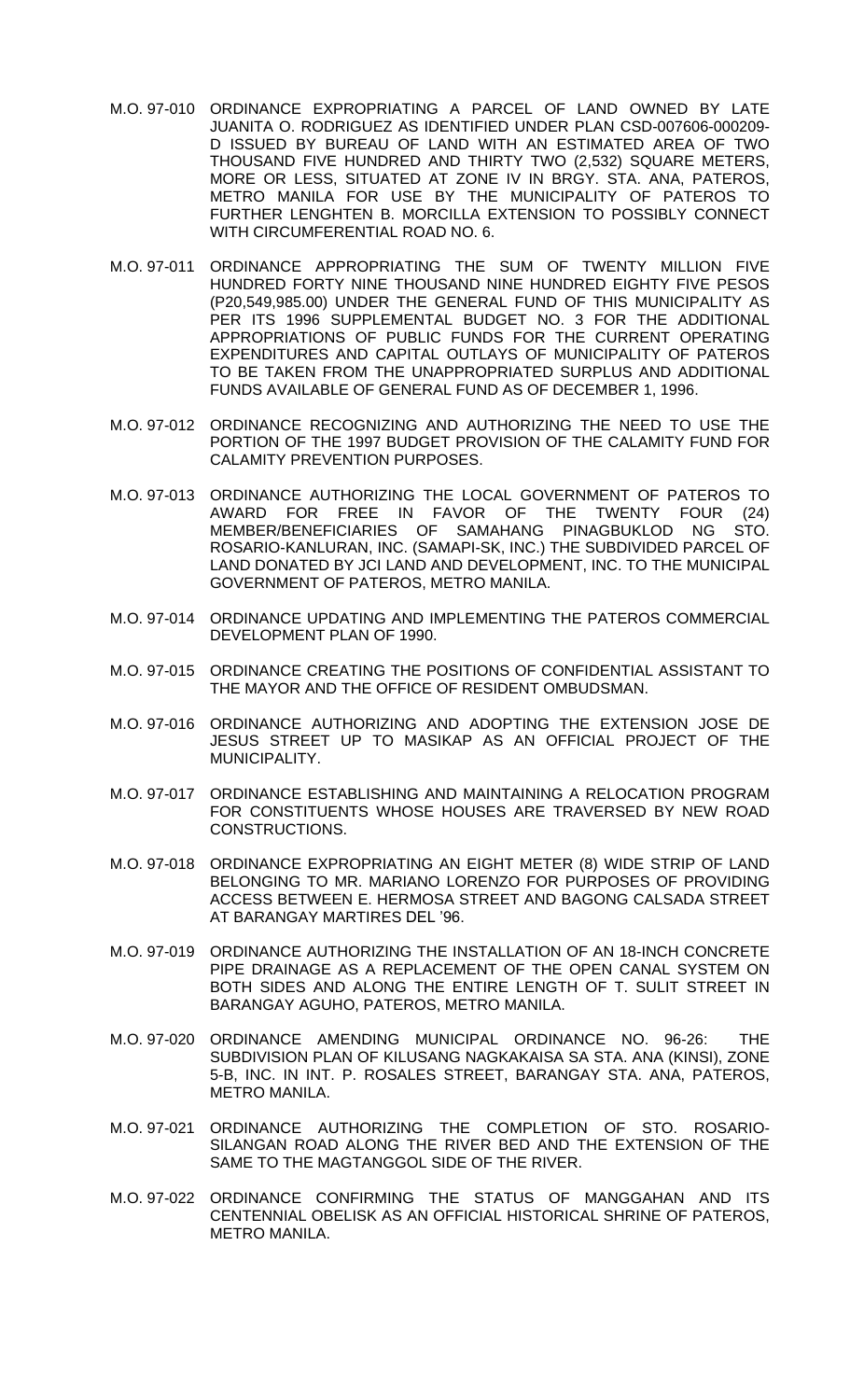- M.O. 97-023 ORDINANCE CONFIRMING AND RATIFYING THE INITIAL NAMES GIVEN TO THE THREE (3) HEALTH CENTERS NOW NEARING COMPLETION UNDER A WORLD BANK GRANT THROUGH THE URBAN HEALTH AND NUTRITION PROGRAM (UHNP).
- M.O. 97-024 ORDINANCE GRANTING SPECIAL POST-TERM BENEFITS TO FORMER ELECTED MUNICIPAL OFFICIALS WHO REACH SENIOR CITIZEN'S AGE OF SIXTY (60).
- M.O. 97-025 ORDINANCE AUTHORIZING THE CONSTRUCTION OF A MUNICIPAL BASKETBALL/VOLLEYBALL COURT IN THE STO. ROSARIO-SILANGAN PROPERTY OF THE MUNICIPALITY OF PATEROS.
- M.O. 97-026 ORDINANCE AUTHORIZING THE REHABILITATION OF THE "ROSALES" CREEK AND ITS OPERATION AS A REGULAR OUTLET OF THE P. ROSALES DRAINAGE SYSTEM AND APPROPRIATING FUNDS FOR THE PURPOSE.
- M.O. 97-027 ORDINANCE AUTHORIZING THE CONSTRUCTION OF A TWO (2) BARREL FOUR (4) METER WIDE AND TWO (2) METER DEEP BOX CULVERT ACROSS THE MAIN ROAD OF GREM VILLAGE.
- M.O. 97-028 ORDINANCE CONFIRMING AND AUTHORIZING THE COMPLETION OF THE MASAGANA-PAGKAKAISA ROAD AND APPROPRIATING FUNDS THEREFOR.
- M.O. 97-029 ORDINANCE AUTHORIZING THE WIDENING OF D.C. SALONGA AND F. IMSON STREETS IN BARANGAY SAN PEDRO, PATEROS, METRO MANILA.
- M.O. 97-030 ORDINANCE AUTHORIZING THE ONE (1) METER WIDENING OF E. HERMOSA STREET IN BARANGAY SAN ROQUE.
- M.O. 97-031 ORDINANCE AUTHORIZING THE COMPLETION AND CONNECTION OF THE KAWAYANAN GRAVEL ROAD TO ITS INTERSECTION WITH JOSE DE JESUS EXTENSION AT MASIKAP.
- M.O. 97-032 ORDINANCE AUTHORIZING THE ONE AND ONE HALD (1.5) METER WIDENING OF G. DE BORJA STREET IN AGUHO, PATEROS, METRO MANILA.
- M.O. 97-033 ORDINANCE AUTHORIZING THE EFFECTIVE WIDENING OF THE PORTION OF S. CASTILLO STREET FROM ITS INTERSECTIONS WITH D.C. SALONGA AND P. HERRERA STREET IN BARANGAY SAN PEDRO AND TABACALERA.
- M.O. 97-034 ORDINANCE AUTHORIZING THE CORTEZ-ALVIAR LAND EXCHANGE AND CONFIRMING ALL PREPARATORY, CONTEMPORANEOUS AND SUBSEQUENT ACTS RELATED TO ITS IMPLEMENTATION.
- M.O. 97-035 ORDINANCE COLLATING, ADOPTING AND RATIFYING ALL ISSUANCES, DOCUMENTS, UNDERTAKINGS, MEMORANDUM OF AGREEMENT, DEEDS OF SALES AND OTHER COMMITMENTS RELATED TO THE RELOCATION OF THE MUNICIPAL HALL TO G. DE BORJA STREET IN AGUHO, PATEROS AND PROVIDING THE ENABLING ORDINANCE AND APPROPRIATIONS FOR THE IMPLEMENTATION OF THE VARIOUS PROJECTS IDENTIFIED THEREIN.
- M.O. 97-036 ORDINANCE AUTHORIZING THE ONE (1) METER WIDENING OF E. QUIOGUE STREET IN BARANGAY AGUHO.
- M.O. 97-037 ORDINANCE MANDATING THE ESTABLISHMENT OF THE MARTIRES ELEMENTARY SCHOOL AND IDENTIFYING IMPORTANT GUIDEPOST FOR ITS COMPLETION.
- M.O. 97-038 ORDINANCE AUTHORIZING THE ONE (1) METER WIDENING OF THE ENTIRE LENGTH OF P. ROSALES STREET, INSTALLATION OF DRAINAGE AND ADOPTING THEM AS PARTS OF THE OFFICIAL OVERALL MUNICIPAL DEVELOPMENT PLAN OF PATEROS.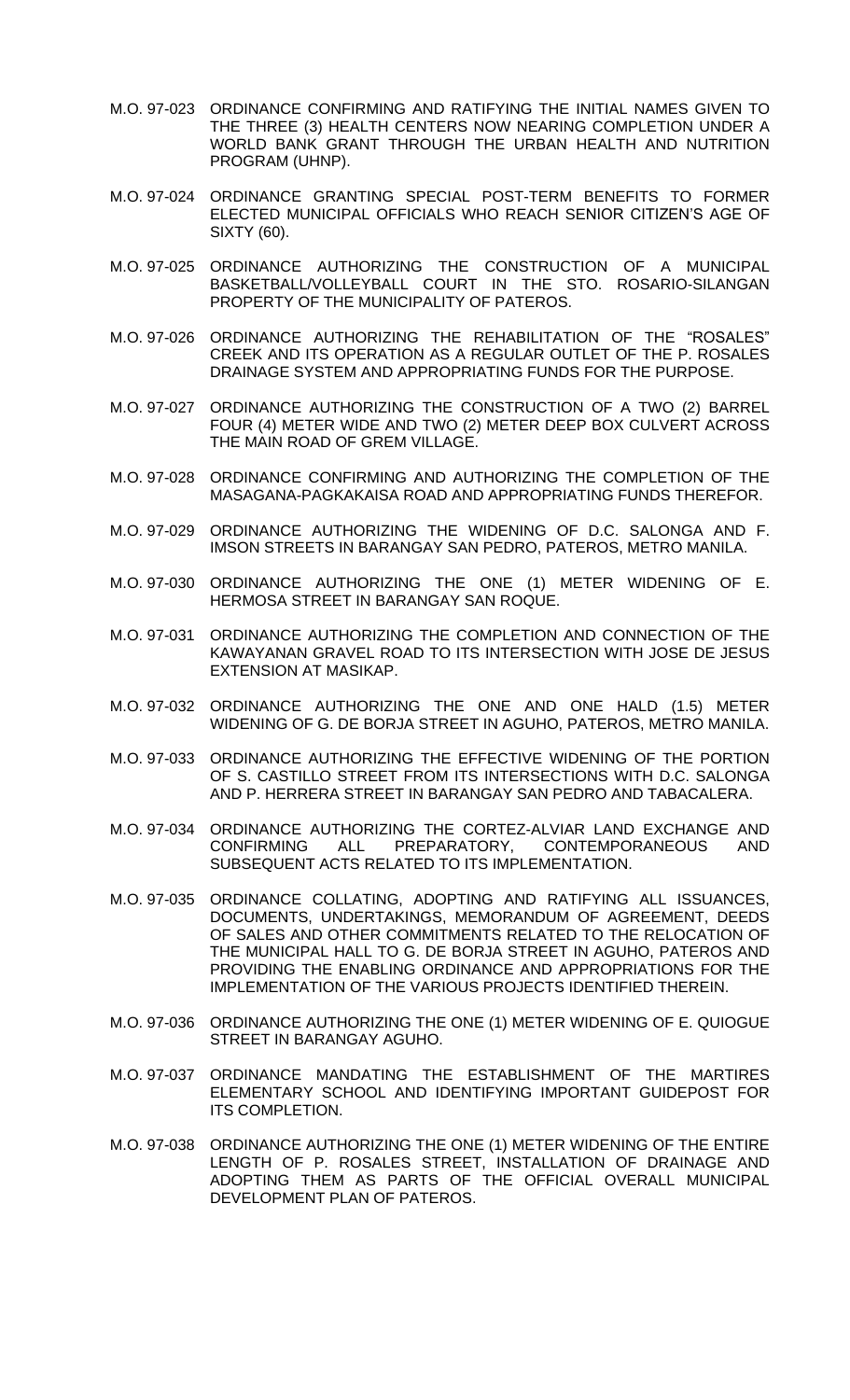- M.O. 97-039 ORDINANCE AUTHORIZING THE REHABILITATION OF THE OPEN CANAL DRAINAGE OF MARTIRES DEL '96 STREET AND REPLACING IT WITH A CONCRETE BOX CULVERT TYPE SYSTEM.
- M.O. 97-040 ORDINANCE AUTHORIZING THE CONSTRUCTION OF A THREE (3) STOREY BUILDING REPLACING THE PRESENT TWENTY (20) YEAR OLD BAGONG LIPUNAN BUILDING HOUSING BOTH THE HEALTH DEPARTMENT AND THE STA. ANA BARANGAY HALL.
- M.O. 97-041 ORDINANCE AUTHORIZING THE EXPANSION AND RENOVATION OF THE BARANGAY HALL OF MAGTANGGOL.
- M.O. 97-042 ORDINANCE AUTHORIZING THE EXPANSION OF THE ELEVATED BARANGAY HALL IN POBLACION.
- M.O. 97-043 ORDINANCE AUTHORIZING THE CONSTRUCTION OF THE BARANGAY HALL OF AGUHO AND OBSERVING FOR THE PURPOSE THE TECHNICAL TRAFFIC REQUIREMENTS OF THE PROPOSED PATEROS TO PEMBO BRIDGE ACROSS THE PATEROS RIVER.
- M.O. 97-044 ORDINANCE AUTHORIZING THE REHABILITATION OF THE DRAINAGE SYSTEMS AT J. RIZAL, R. TANGCO, A. MABINI AND G. FLORES STREETS IN THE POBLACION AREA.
- M.O. 97-045 ORDINANCE AUTHORIZING THE CONSTRUCTION OF THE SECOND FLOOR OF THE SAN PEDRO BARANGAY HALL.
- M.O. 97-046 ORDINANCE AUTHORIZING THE CONSTRUCTION OF A VEHICULAR BRIDGE ACROSS THE STA. ANA RIVER AT THE LUNA COMPOUND AREA IN STA. ANA ZONE 1.
- M.O. 97-047 ORDINANCE AUTHORIZING CHANGES IN THE PROCUREMENT OF RECONDITIONED GARBAGE COMPACTOR TRUCKS FROM JAPAN AND RATIFYING THE ACCOMPANYING CHANGES IN EXPENDITURES AGAINST APPROPRIATIONS.
- M.O. 97-048 ORDINANCE AUTHORIZING THE EXPANSION OF THE PATEROS TECHNOLOGICAL COLLEGE (PTC) IN THE STO. ROSARIO ELEMENTARY SCHOOL CAMPUS BY CONSTRUCTING A 3-STOREY, 18-CLASSROOM BUILDING THEREIN.
- M.O. 97-049 ORDINANCE AUTHORIZING THE PURCHASE OF A 236 SQUARE METER LOT FROM MR. MARIANO LORENZO AND UTILIZING IT AS PASSAGE OF MAIN DRAINAGE FOR MARTIRES BAGONG CALSADA AREA AND FOR OTHER GOVERNMENTAL FUNCTIONS.
- M.O. 97-050 ORDINANCE AUTHORIZING THE CONSTRUCTION OF THE STO. ROSARIO-SILANGAN BARANGAY HALL ACROSS AND OVER THE NEW ROAD CONNECTING F.C. CRUZ STREET IN BARANGAY MAGTANGGOL AND M. LOZADA STREET IN SILANGAN.
- M.O. 97-051 ORDINANCE AUTHORIZING THE TAX FREE IMPORTATION OF TWO (2) RECONDITIONED, TWO (2)-TON CAPACITY SEWER JET MACHINE FROM SANKYO MACHINERY, INC. OF JAPAN.
- M.O. 97-052 ORDINANCE AUTHORIZING THE CONSTRUCTION AND OPERATION OF A FIRE SUB STATION WITHIN THE TANGCO SUBDIVISION IN BARANGAY STA. ANA.
- M.O. 97-053 ORDINANCE CREATING THE POSITION OF ONE (1) COMPUTER OPERATOR III IN THE HUMAN RESOURCE MANAGEMENT OFFICE (PERSONNEL OFFICE) AND APPROPRIATING FUNDS FOR THE PURPOSE.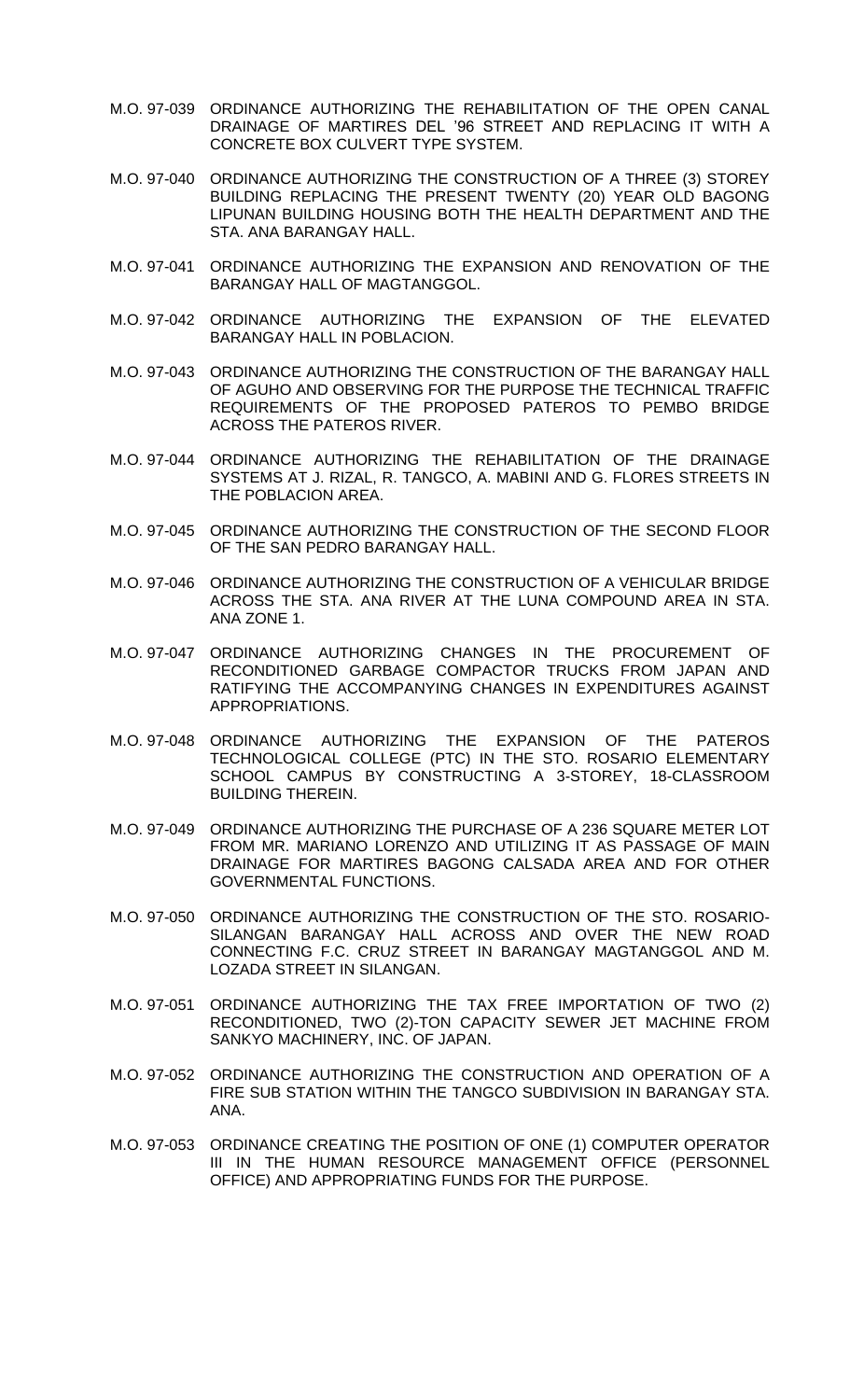- M.O. 97-054 ORDINANCE APPROPRIATING SIX HUNDRED THOUSAND PESOS (P600,000.00) FOR THE PARTIAL IMPLEMENTATION OF THE PATEROS COMMERCIAL DEVELOPMENT PLAN.
- M.O. 97-055 ORDINANCE FURTHER AMENDING MUNICIPAL ORDINANCES NOS. 92-16 AND 94-17 ADJUSTING THE HOSPITALIZATION AND FUNERAL ASSISTANCE TO BONAFIDE MEMBERS OF THE VETERANS FEDERATION OF PATEROS, METRO MANILA, AND INCREASING TO ONE HUNDRED THOUSAND PESOS (P100,000.00) THE YEARLY APPROPRIATIONS FOR THE PURPOSE.
- M.O. 97-056 ORDINANCE APPROVING THE SUBDIVISION PLAN OF GREENFIELD DEVELOPMENT CORPORATION FOR LEXINGTON RESIDENTIAL SUBDIVISION PROJECT IN BARANGAY STO. ROSARIO-SILANGAN, PATEROS, METRO MANILA.
- M.O. 97-057 ORDINANCE AUTHORIZING THE TEMPORARY USE OF THE TWO MILLION PESOS (P2,000,000.00) NOW DEPOSITED WITH THE MUNICIPAL TREASURER FOR THE PURCHASE OF LAND FOR THE BENEFIT OF THE URBAN POOR OF PATEROS.
- M.O. 97-058 ORDINANCE APPROPRIATING THE SUM OF FIFTY FIVE MILLION SIX HUNDRED SEVENTY SEVEN THOUSAND FOUR HUNDRED SIXTY NINE PESOS (P55,677,469.00)UNDER THE GENERAL FUND OF THIS MUNICIPALITY AS PER ITS 1997 SUPPLEMENTAL BUDGET NO. 1 FOR THE ADDITIONAL APPROPRIATIONS OF PUBLIC FUNDS FOR THE CURRENT OPERATING EXPENDITURES AND CAPITAL OUTLAYS OF MUNICIPALITY OF PATEROS TO BE TAKEN FROM THE UNAPPROPRIATED SURPLUS AND ADDITIONAL FUNDS AVAILABLE OF GENERAL FUND AS OF MARCH 31, 1997.
- M.O. 97-059 ORDINANCE AUTHORIZING PAYMENT OF HONORARIUM TO SPECIFIED MMDA PERSONNEL PERFORMING ADDITIONAL FUNCTIONS AS TECHNICAL CONSULTANTS OF THE CONSTRUCTION OF THE NEW MUNICIPAL HALL AND APPROPRIATING FUNDS THEREFOR.
- M.O. 97-060 ORDINANCE APPROPRIATING AN ADDITIONAL AMOUNT OF THREE HUNDRED THOUSAND PESOS (P300,000.00) IN INTELLIGENCE FUND TO HELP COMBAT THE SPREAD OF DANGEROUS DRUG TRAFFIC IN PATEROS.
- M.O. 97-061 ORDINANCE AUTHORIZING THE MUNICIPAL GOVERNMENT OF PATEROS TO PURCHASE TWELVE (12) UNITS OF EASYCALL PAGERS AND TO PAY FOR ITS MONTHLY MESSAGE HANDLING FEES.
- M.O. 97-062 ORDINANCE CREATING TASK FORCE DRUG ABUSE AND DECLARING TOTAL WAR AGAINST ILLEGAL DRUGS AND APPROPRIATING FUNDS THEREFOR.
- M.O. 97-063 ORDINANCE CREATING THE POSITIONS OF ONE (1) DAY CARE WORKER II AND FOURTEEN (14) DAY CARE WORKER I AND APPROPRIATING FUNDS THEREFOR.
- M.O. 97-064 ORDINANCE SEGREGATING A ONE THOUSAND TWO HUNDRED (1,200) SQUARE METER PORTION OF THE STO. ROSARIO ELEMENTARY SCHOOL CAMPUS AND RESERVING THE SAME 1,200 SQUARE METER PORTION AS THE EXPANSION CAMPUS OF THE PATEROS TECHNOLOGICAL COLLEGE.
- M.O. 97-065 ORDINANCE APPROPRIATING FIFTY (50%) PERCENT OF THE FIVE (5%) PECENT CONTRIBUTION OF PATEROS TO THE METRO MANILA DEVELOPMENT AUTHORITY (MMDA) FOR OUR SOLID WASTE AND/OR CLEAN AND GREEN PROJECTS.
- M.O. 97-066 ORDINANCE AUTHORIZING THE CONSTRUCTION OF A ROAD DIKE ALONG THE PATEROS RIVER FROM PATEROS NATIONAL HIGH SCHOOL (PNHS) TO THE PATEROS BRIDGE AND CONNECTING IT PERPENDICULARLY TO C. ALMEDA STREET.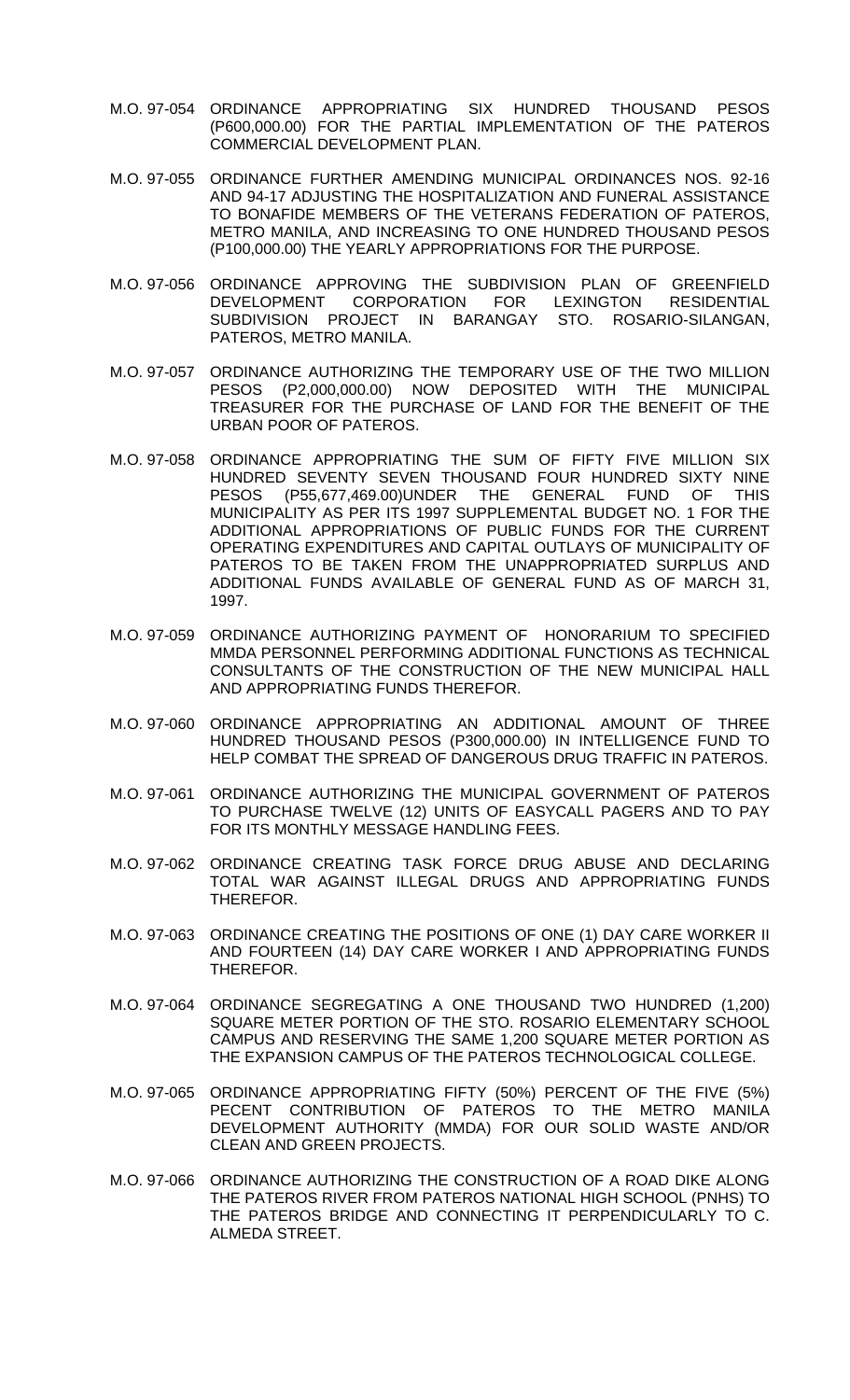- M.O. 97-067 ORDINANCE AUTHORIZING THE COMPLETION OF THE THIRD FLOOR OF THE PATEROS LYING-IN CLINIC AND TO AUTHORIZE THE AMENDMENT OF THE CONSTRUCTION CONTRACT FOR THE NEW FOUNDATION.
- M.O. 97-068 ORDINANCE AUTHORIZING THE ACQUISITION OF A 1000-SQUARE METER LOT IN MARTIRES BUKID FOR THE SITE OF THE FUTURE MARTIRES ELEMENTARY SCHOOL AND APPROPRIATING FUNDS THEREFOR.
- M.O. 97-069 ORDINANCE AUTHORIZING THE COMPLETION OF THE THIRD FLOOR OF THE PATEROS LIVELIHOOD CENTER IN STO. ROSARIO-SILANGAN.
- M.O. 97-070 ORDINANCE AUTHORIZING THE MUNICIPAL MAYOR TO CONDUCT RELOCATION SURVEYS OF LAND ADJOINING RIVER AND STREETS WHERE RIVER DIKING OR ROAD WIRDENING PROJECTS ARE IN PROGRESS OR CONTEMPLATED AND FOR OTHER RELATED CASES LIKE LAND ACQUISITION AND RELOCATION SITES.
- M.O. 97-071 ORDINANCE AUTHORIZING THE VICENTE TOLENTINO-MATEO CRUZ AND MUNICIPALITY OF PATEROS LAND EXCHANGE AGREEMENT AND ARRANGEMENTS RELATED THERETO AND APPROPRIATING FUNDS FOR THE PURPOSE.
- M.O. 97-072 ORDINANCE AUTHORIZING THE FILING OF A PETITION FOR PARTITION OF THE ALVIAR PROPERTY IN BARANGAY STA. ANA.
- M.O. 97-073 ORDINANCE TRANSFERRING SOME SPECIFIEDTRUST FUNDS TO THE GENERAL FUNDS AND AUTHORIZING THEIR SUBSEQUENT PLACEMENT IN AUTHORIZED GOVERNMENT DEPOSITORY BANKS.
- M.O. 97-074 ORDINANCE AUTHORIZING THE COMPLETION OF THE C. ALMEDA SIX (6)- METER WIDE ROAD EXTENSION AND APPROPRIATING FUNDS THEREFOR.
- M.O. 97-075 ORDINANCE AUTHORIZING THE "PER LOT OWNER" APPROACH TO THE ROAD-DIKE CONSTRUCTION PROGRAM AND AUTHORIZING THE PAKYAW CONTRACT AWARD FOR ROAD DIKE CONSTRUCTION OF LESS THAN 100,000.00 PER LOT BUT REQUIRING PUBLIC BIDDING FOR AMOUNTS EXCEEDING 100,000.00 PER LOT.
- M.O. 97-076 ORDINANCE AUTHORIZING THE AMENDMENT OF THE CONTRACT WITH JJ PYRAMID BUILDERS CORPORATION OVER THE CONSTRUCTION OF THE NEW MUNICIPAL HALL FOR THE INCLUSION OF VARIATION ORDER NO. 1 AND 2 AND APPROPRIATING FUNDS THEREFOR.
- M.O. 97-077 ORDINANCE AUTHORIZING THE ACQUISITION OF A 3000-SQUARE METER LOT IN THE VICINITY OF GARDEN OF MEMORIES MEMORIAL PARK AND RESERVING IT EITHER FOR SQUATTERS RELOCATION SITE OR FOR THE ESTABLISHMENT OF A MUNICIPAL CEMETERY OR FOR A COMBINATION OF BOTH USES.
- M.O. 97-078 ORDINANCE AUTHORIZING THE EXTENSION OF THE NEWLY DEVELOPED NIUGAN ROAD IN MASAGANA, BARANGAY STA. ANA ALL THE WAY UP TO THE PANDAY RIVER BANK AND PAVE THE WAY FOR THE CONSTRUCTION OF A ROAD-DIKE ALONG THAT RIVER, AS WELL AS THE MASAGANA DRAINAGE SYSTEM TO THE SAME RIVER AND APPROPRIATING FUNDS THEREFOR.
- M.O. 97-079 ORDINANCE AUTHORIZING THE MUNICIPAL MAYOR TO WITHHOLD OFFICIAL FINANCIAL ASSISTANCE TO ANY BARANGAY, PUBLIC SCHOOL OR ANY OTHER PUBLIC ENTITY OR GOVERNMENTAL AGENCIES WHO HAVE ILLEGAL SERVICE CONNECTIONS OR ARE IN ACTUAL VIOLATION OF GOVERNMENTAL REQUIREMENTS.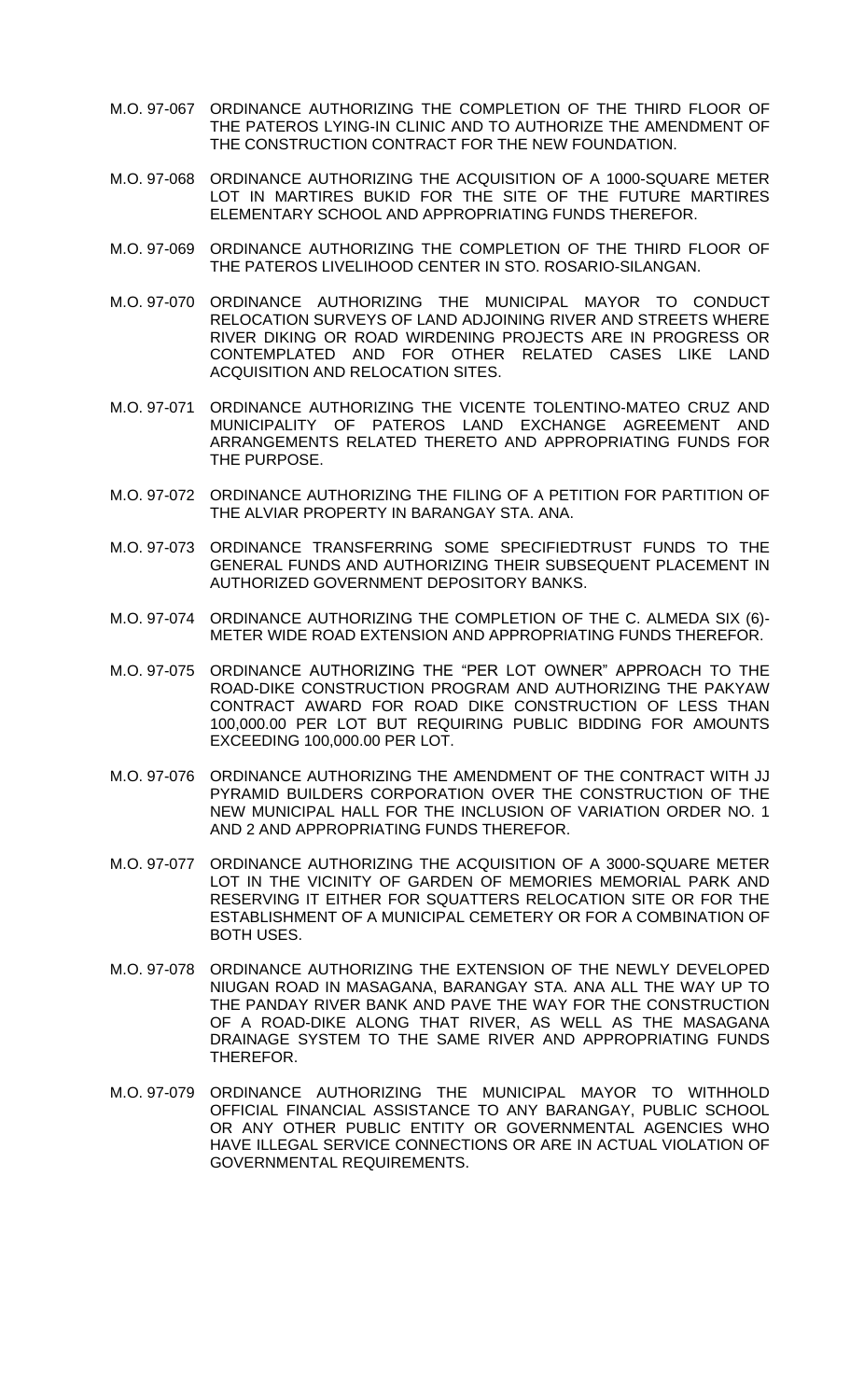- M.O. 97-080 ORDINANCE AUTHORIZING THE PURCHASE OF A 10-CUBIC METER RECONDITIONED GARBAGE TRUCK INSTEAD OF A SEWER JET TRUCK.
- M.O. 97-081 ORDINANCE APPROPRIATING FUND FOR THE PREPARATION OF COMPREHENSIVE LAND USE AND ZONING PLAN OF THE MUNICIPALITY OF PATEROS, METRO MANILA.
- M.O. 97-082 ORDINANCE AUTHORIZING THE CONSTRUCTION OF 10-METER WIDE EXTENSION OF P. HERRERA STREET THROUGH THE 80-METER LENGTH OF THE 5,000 SQUARE METER MUNICIPAL GOVERNMENT SITE AND EXTENDING IT WITH APPROPRIATE LENGTH TO MARTIRES BUKID AND ULTIMATELY TO MARTIRES DEL '96 STREET.
- M.O. 97-083 ORDINANCE AUTHORIZING THE CONSTRUCTION OF A ONE(1)-METER WIDE APPROACH TO THE WACK-WACK BRIDGE AS WELL AS THE RESTORATION OF HOUSES AND FENCES ALONG THE SIXTY (60)-METER LONG APPROACH AND APPROPRIATING FUNDS THEREFOR.
- M.O. 97-084 ORDINANCE AUTHORIZING THE GRANT OF ANNIVERSARY BONUS TO ALL QUALIFIED MUNICIPAL EMPLOYEES AND APPROPRIATING FUNDS THEREFOR.
- M.O. 97-085 ORDINANCE CREATING THE AWARDS COMMITTEE FOR BARANGAY OFFICIALS AND CONSTITUTING THE MEMBERS THEREOF AND APPROPRIATING FUNDS FOR THE PURPOSE.
- M.O. 97-086 ORDINANCE APPROPRIATING THE SECOND FIFTY (50%) PERCENT OF OUR FIVE (5%) PERCENT CONTRIBUTION TO METRO MANILA DEVELOPMENT AUTHORITY (MMDA) FOR THE ACQUISITION OF RECONDITIONED GARBAGE COMPACTOR TRUCKS.
- M.O. 97-087 ORDINANCE AUTHORIZING AND LAUNCHING OF THE YEAREND CULTURAL REVIVAL PROGRAM OF PATEROS.
- M.O. 97-088 ORDINANCE AUTHORIZING THE INSTALLATION OF AN APPROPRIATE MARKET TO PRESERVE THE HISTORICAL FACT THAT 298 S. CASTILLO STREET WAS THE SEAT OF GOVERNMENT OF THE MUNICIPALITY OF PATEROS FROM OCTOBER 1, 1996 TO DECEMBER 31, 1997.
- M.O. 97-089 ORDINANCE AUTHORIZING THE WIDENING OF THE TWO (2)-METER WIDE ROAD CONNECTING THE TANGLAW NG PAGKAKAISA SUBDIVISION AND THE TANGLAW NG PAGKAKAISA AREA INTO AT LEAST A 4-METER WIDE ROAD.
- M.O. 97-090 ORDINANCE AMENDING MUNICIPAL ORDINANCE NO. 97-036, ENTITLED: ORDINANCE AUTHORIZING THE ONE (1)-METER WIDENING OF E. QUIOGUE STREET IN BARANGAY AGUHO.
- M.O. 97-091 ORDINANCE AMENDING MUNICIPAL ORDINANCE NO. 97-041, ENTITLED: ORDINANCE AUTHORIZING THE DEMOLITION AND CONSTRUCTION OF THE BARANGAY HALL OF MAGTANGGOL AND INCREASING THE APPROPRIATION FROM P200,000.00 TO P400,000.00.
- M.O. 97-092 ORDINANCE AMENDING MUNICIPAL ORDINANCE NO. 97-045, ENTITLED: ORDINANCE AUTHORIZING THE CONSTRUCTION OF THE SECOND FLOOR OF THE SAN PEDRO BARANGAY HALL AND INCREASING THE APPROPRIATION FROM P300,000.00 TO P500,000.00.
- M.O. 97-093 ORDINANCE AUTHORIZING THE ACQUISITION OF ONE SET OF SUPREME COURT REPORT ANNOTATED FOR THE METROPOLITAN TRIAL COURT AND THE PROPOSED REGIONAL TRIAL COURT BRANCH SITTING IN PATEROS AND APPROPRIATING FUNDS THEREFOR.
- M.O. 97-094 ORDINANCE AUTHORIZING THE MUNICIPALITY OF PATEROS TO ESTABLISH A SENIOR CITIZENS CENTER JOINTLY WITH DSWD.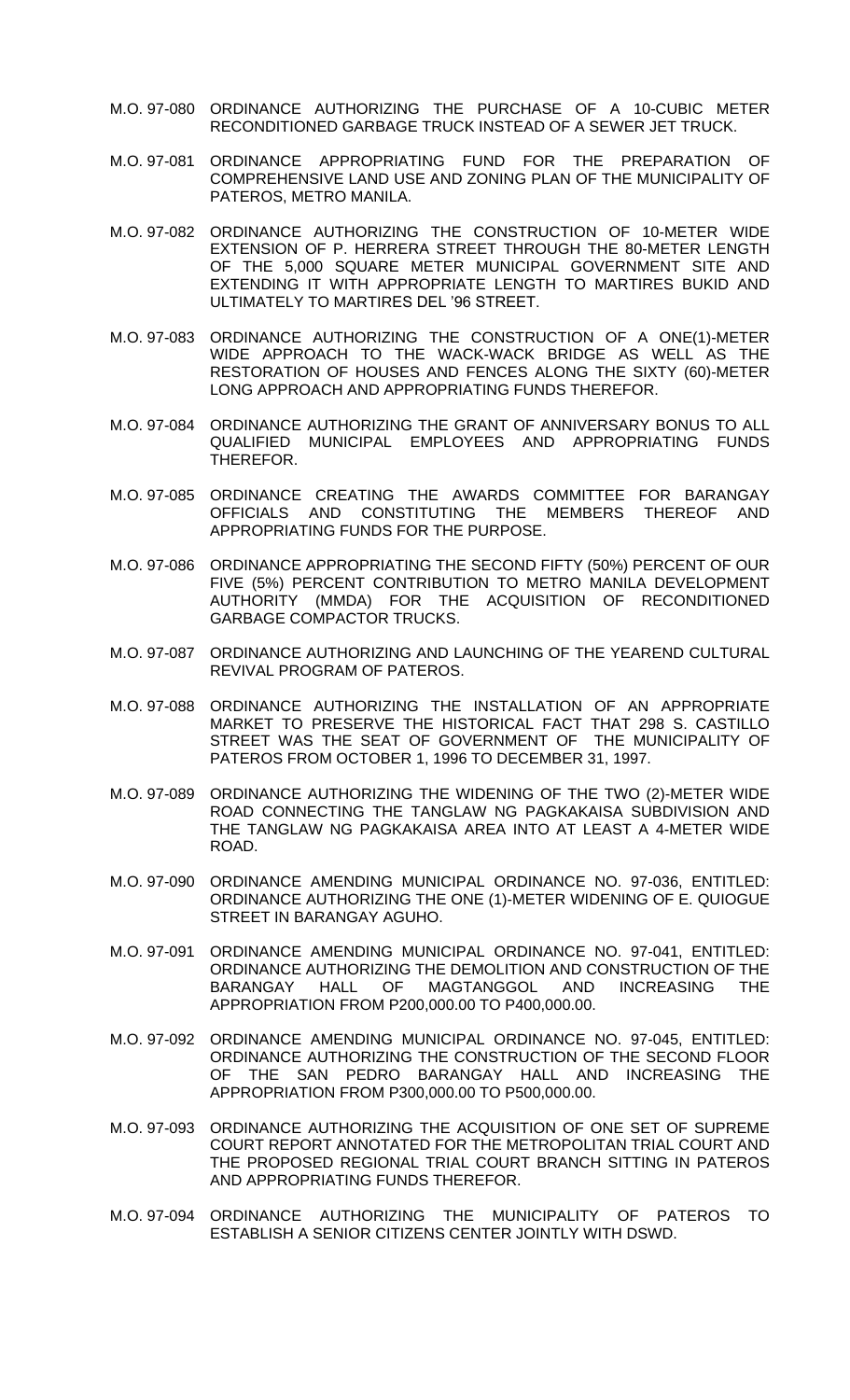- M.O. 97-095 ORDINANCE DECLARING A STATE OF CALAMITY WITHIN PATEROS IN CONNECTION WITH THE SHORTAGE OF WATER SUPPLY AS BROUGHT ABOUT BY THE EL NIÑO PHENOMENON.
- M.O. 97-096 ORDINANCE AUTHORIZING MAYOR JOSE T. CAPCO, JR. TO CONSTRUCT THE TABACALERA BARANGAY HALL ACROSS AND OVER C. SEXON STREET, OBSERVING FOR ITS PURPOSE THE TECHNICAL REQUIREMENTS OF 15 FEET TRAFFIC CLEARANCE.
- M.O. 97-097 ORDINANCE AUTHORIZING THE TRANSFER OF THE RIZAL MONUMENT FROM ITS PRESENT SITE, THE MUNICIPAL QUADRANGLE AT B. MORCILLA STREET TO THE APPROPRIATE PLACE IN THE NEW MUNICIPAL GOVERNMENT CENTER IN G. DE BORJA STREET IN BARANGAY AGUHO.
- M.O. 97-098 ORDINANCE ESTABLISHING A LOCAL DIABETES CLINIC AND APPROPRIATING FUNDS THEREFOR.
- M.O. 97-099 ORDINANCE FORMALIZING THE 3-STOREY, 18-ROOM EXPANSION OF THE PATEROS TECHNOLOGICAL COLLEGE (PTC) IN THE STO. ROSARIO ELEMENTARY SCHOOL (SRES) CAMPUS, AN OFFICIAL PROJECT AND AUTHORIZING THE COMMENCEMENT OF THE INITIAL PHASES OF WORK AND APPROPRIATING FUNDS THEREFOR.
- M.O. 97-100 ORDINANCE AUTHORIZING THE EXTENSION OF AN UNNAMED 3-METER WIDE ROAD IN MARTIRES ALL THE WAY UP TO THE PATEROS RIVER BANK, AS WELL AS THE CONSTRUCTION OF A ROAD-DIKE ALONG THE SAME RIVER BANK AND APPROPRIATING FUNDS THEREFOR.
- M.O. 97-101 ORDINANCE AUTHORIZING THE UPGRADING OF THE PATEROS LYING-IN CLINIC INTO THE PATEROS MUNICIPAL HOSPITAL AND SEEKING A STATUS OF AN EXTENSION OF THE TAGIG-PATEROS DISTRICT HOSPITAL.
- M.O. 97-102 ORDINANCE AMENDING MUNICIPAL ORDINANCE NO. 97-059, ENTITLED: ORDINANCE AUTHORIZING PAYMENT OF HONORARIUM TO SPECIFIED MMDA PERSONNEL PERFORMING ADDITIONAL FUNCTIONS AS TECHNICAL CONSULTANTS OF THE CONSTRUCTION OF THE NEW MUNICIPAL HALL AND APPROPRIATING FUNDS THEREFOR.
- M.O. 97-103 ORDINANCE AUTHORIZING THE CONSTRUCTION OF ONE APPROPRIATE MONUMENT COMMEMORATING THE CENTENNIAL ANNIVERSARY OF PHILIPPINE INDEPENDENCE ON JUNE 12, 1998.
- M.O. 97-103A ORDINANCE AUTHORIZING THE GRANT OF AMELIORATION ASSISTANCE TO ALL LOCAL GOVERNMENT PERSONNEL AND PROHIBITING PAYMENTS OF SIMILAR BENEFITS IN FUTURE YEARS UNLESS AUTHORIZED BY THE PRESIDENT.
- M.O. 97-104 ORDINANCE FORMALIZING THE WIDENING OF S.T. SANTOS STREET IN BARANGAY STA. ANA AND AUTHORIZING ITS PARTIAL IMPLEMENTATION STARTING WITH CONSENTING LOT OWNERS.
- M.O. 97-105 ORDINANCE AUTHORIZING THE MUNICIPAL MAYOR TO ENTER INTO A CONTRACT WITH ANOTHER SECURITY AGENCY FOR THE SECURITY ARRANGEMENT IN THE PATEROS TECHNOLOGICAL COLLEGE (PTC).
- M.O. 97-106 ORDINANCE AUTHORIZING AND RATIFYING THE CHANGE ORDER IN THE CONSTRUCTION OF THE DELFIN C. SALONGA HEALTH CENTER AND APPROPRIATING FUNDS THEREFOR.
- M.O. 97-107 ORDINANCE FORMALIZING THE WIDENING OF THE PATHWAY HERETOFORE KNOWN AS CARLOS-INTSIK PATHWAY AS A DEVELOPMENTAL PROJECT AND AUTHORIZING ITS PARTIAL IMPLEMENTATION WHENEVER THE CONSENT OF ANY ADJOINING LOT OWNERS ARE OBTAINED.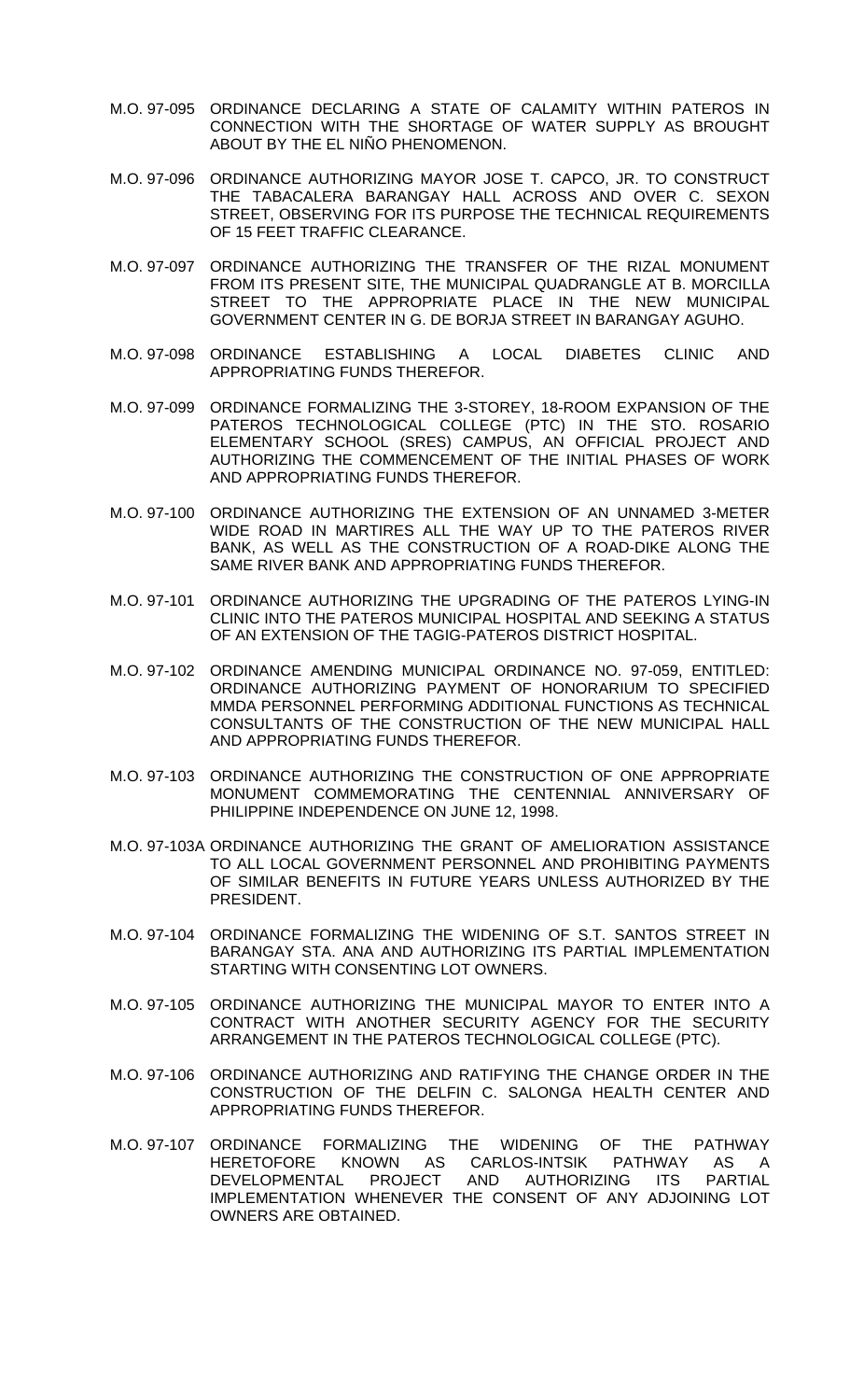- M.O. 97-108 ORDINANCE AUTHORIZING THE PARTIAL WIDENING OF P. HERRERA STREET AT ITS INTERSECTION WITH B. MORCILLA STREET AT THE APPROACH OF THE PATEROS BRIDGE.
- M.O. 97-109 ORDINANCE AUTHORIZING THE PARTIAL WIDENING OF BOTH CORNERS OF THE INTERSECTION OF M. ALMEDA AND MARTIRES DEL '96 STREET AS WELL AS THE PORTION OF M. ALMEDA ACROSS THE TWO CORNERS AND APPROPRIATING FUNDS THEREFOR.
- M.O. 97-110 ORDINANCE GRANTING LOYALTY SERVICE AWARD TO ALL NATIONAL AND MUNICIPAL EMPLOYEES WHO SERVED THIS MUNICIPALITY FOR A MINIMUM OF TEN (10) YEARS AND APPROPRIATING FUNDS THEREFOR.
- M.O. 97-111 ORDINANCE AUTHORIZING THE ESTABLISHMENT OF THE PATEROS TRADING CENTER THROUGH THE BUILD-OPERATE-TRANSFER (BOT) SCHEME AND AUTHORIZING THE MUNICIPAL MAYOR TO ENTER INTO THE NECESSARY CONTRACT FOR ITS IMPLEMENTATION.
- M.O. 97-112 ORDINANCE AUTHORIZING THE INITIAL CONSTRUCTION OF F.C. TUAZON EXTENSION UP TO COCHING STREET AND OTHER RELATED ACTIVITIES.
- M.O. 97-113 ORDINANCE AUTHORIZING THE MUNICIPAL MAYOR TO ENTER INTO A CONSULTANCY AGREEMENT WITH CONCIO ARCHITECTS AND DESIGN ASSOCIATES (CADA) FOR PURPOSES OF THE DESIGNING AND SUPERVISING THE CONSTRUCTION OF A WOMEN'S CENTER TO BE FUNDED UNDER THE URBAN HEALTH AND NUTRITION PROGRAM (UHNP) GRANT.
- M.O. 97-114 ORDINANCE EXTENDING THE PRESENT CULTURAL REVIVAL PROGRAM TO THE ESTABLISHMENT OF A DRUM AND LYRE BAND IN EVERY PUBLIC SCHOOL.
- M.O. 97-115 ORDINANCE AUTHORIZING THE MAYOR TO ENTER INTO A CONTRACT WITH J.J. PYRAMID BUILDERS CORPORATION FOR THE COMPLETION OF PHASE II OF THE MUNICIPAL HALL CONSTRUCTION AND APPROPRIATING FUNDS THEREFOR.
- M.O. 97-116 ORDINANCE PROHIBITING THE SELLING OF ALL KINDS OF FIRECRACKERS TO MINORS (LESS THAN 18 YEARS OF AGE).
- M.O. 97-117 ORDINANCE AUTHORIZING THE GRANT OF HONORARIA TO THE THREE (3) REPRESENTATIVES OF THE NON-GOVERNMENTAL ORGANIZATIONS TO THE PRE-QUALIFICATION BIDS AND AWARDS COMMITTEE (PBAC) AND CHAIRMAN OF NEGOTIATING COMMITTEE FOR NEW MUNICIPAL HALL PROJECT.
- M.O. 97-118 ORDINANCE ESTABLISHING A SCHOLARSHIP PROGRAM AT THE PATEROS TECHNOLOGICAL COLLEGE (PTC) FOR OUT-OF-SCHOOL-YOUTH IN EXCEPTIONALLY DIFFICULT CIRCUMSTANCES.
- M.O. 97-119 ORDINANCE AUTHORIZING THE INSTALLATION OF A FLAGPOLE OF APPROPRIATE DIMENSION IN THE ANCESTRAL HOMES OF EACH OF THE MAYORS OF PATEROS AND IN ALL OFFICIAL SHRINES OF THE MUNICIPALITY IN PREPARATION FOR THE JUNE 12, 1998 INDEPENDENCE CENTENNIAL.
- M.O. 97-120 ORDINANCE FOR THE OMNIBUS APPROPRIATION RATIFYING ALL EXPENDITURES INCURRED WITH PRIOR APPROVAL OF THE SANGGUNIANG BAYAN OF PATEROS BUT TECHNICALLY NOT COVERED BY ANY SPECIFIC APPROPRIATION ORDINANCE, BUT HOWEVER PROVIDED FOR IN SUBSEQUENT SUPPLEMENTAL BUDGETS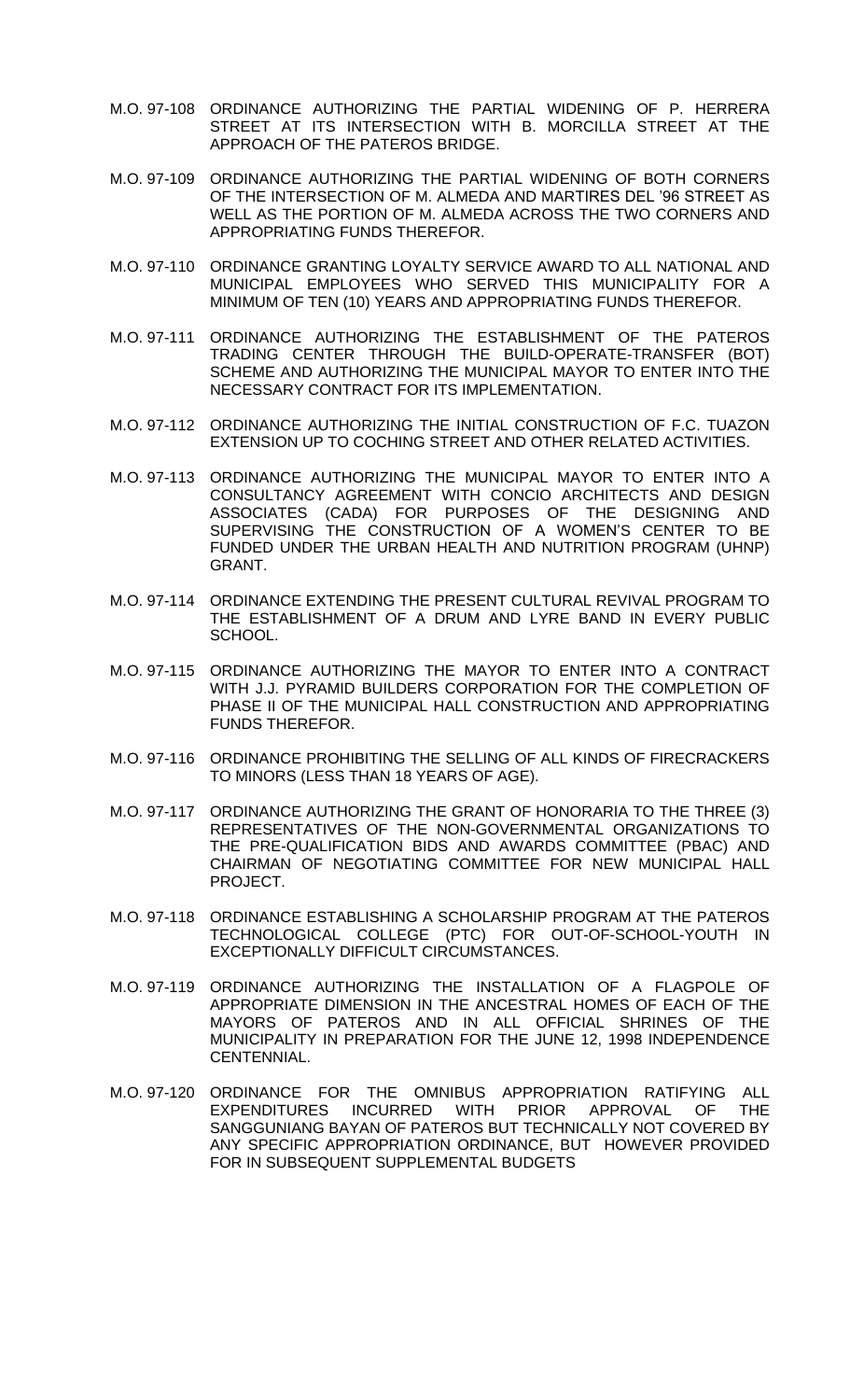



**Office of the Sangguniang Bayan**

- M.O. 98-001 ORDINANCE AUTHORIZING THE CHANGE IN ARTICLE 3 OF THE CONTRACT WITH J.J. PYRAMID FOR PHASE II – MUNICIPAL HALL DUE TO THE METHOD OF CALCULATING VALUE ADDED TAX.
- M.O. 98-002 ORDINANCE AUTHORIZING THE MUNICIPAL MAYOR TO START TRAINING THE MUNICIPAL HEALTH OFFICER TO ANY APPROPRIATE EMPLOYEE FOR THE POSITION OF HOSPITAL ADMINISTRATOR.
- M.O. 98-003 ORDINANCE APPROPRIATING THE SUM OF P98,153,945.00 UNDER THE GENERAL FUND OF THIS MUNICIPALITY FORMING THE 1998 EXECUTIVE BUDGET FOR THE OPERATING EXPENDITURES AND CAPITAL OUTLAYS REQUIREMENT OF THE MUNICIPALITY OF PATEROS TO BE TAKEN FROM THE ESTIMATED ANNUAL INCOME OF THE ABOVE FUND CERTIFIED AS AVAILABLE FOR APPROPRIATING BY THE LOCAL FINANCE COMMITTEE PURSUANT TO R.A. 7160, LOCAL GOVERNMENT CODE OF 1991.
- M.O. 98-004 ORDINANCE APPROPRIATING THE SUM OF P59,495,919.00 UNDER THE GENERAL FUND OF THIS MUNICIPALITY AS PER IT'S 1997 SUPPLEMENTAL BUDGET NO. 2 FOR THE ADDITIONAL APPROPRIATIONS OF PUBLIC FUNDS FOR THE CAPITAL OUTLAY EXPENDITURES OF MUNICIPALITY OF PATEROS TO BE TAKEN FROM THE UNAPPROPRIATED SURPLUS AND ADDITIONAL FUNDS AVAILABLE OF GENERAL FUND AS OF DECEMBER 1, 1997.
- M.O. 98-005 ORDINANCE CONFIRMING AND RATIFYING THE ACQUISITION OF THE REMAINING 124-SQUARE METER ALCANCIADO PROPERTY ADJACENT TO THE NEW NIUGAN ROAD IN MASAGANA AND APPROPRIATING FUNDS THEREFOR AT THE RATE OF P1,500.00 PER SQUARE METER.
- M.O. 98-006 ORDINANCE AUTHORIZING THE RELOCATION OF SPECIFIC TYPE OR CLASS OF PERSONS WHO OWN HOUSES WHICH MAYBE DISLOCATED BY CONSTRUCTION OF NEW ROADS, ROAD DIKES AND LIMITED ANALOGOUS CASES.
- M.O. 98-007 ORDINANCE CONFIRMING, RATIFYING AND ADOPTING THE OVERALL PROGRAM "PATEROS BEYOND 2000, KAHAPON, NGAYON AT BUKAS" AS THE OFFICIAL DEVELOPMENTAL AND VISIONARY PROGRAM OF THE MUNICIPALITY OF PATEROS FOR THE ADMINISTRATION TERM 1998-2001.
- M.O. 98-008 ORDINANCE AUTHORIZING THE CONSTRUCTION OF A DRAINAGE SYSTEM AND CONCRETE PAVEMENT ALONG P. ROSALES STREET TRAVERSING P. ROSALES INTERCEPT BETWEEN B. MORCILLA AND C. ALMEDA EXTENSION AND APPROPRIATING FUNDS THEREFOR.
- M.O. 98-009 ORDINANCE AUTHORIZING MAYOR JOSE T. CAPCO, JR. TO ENTER INTO A CONTRACT FOR THE CONSTRUCTION OF PATEROS TECHNOLOGICAL COLLEGE (PTC) IN STO. ROSARIO ELEMENTARY SCHOOL CAMPUS.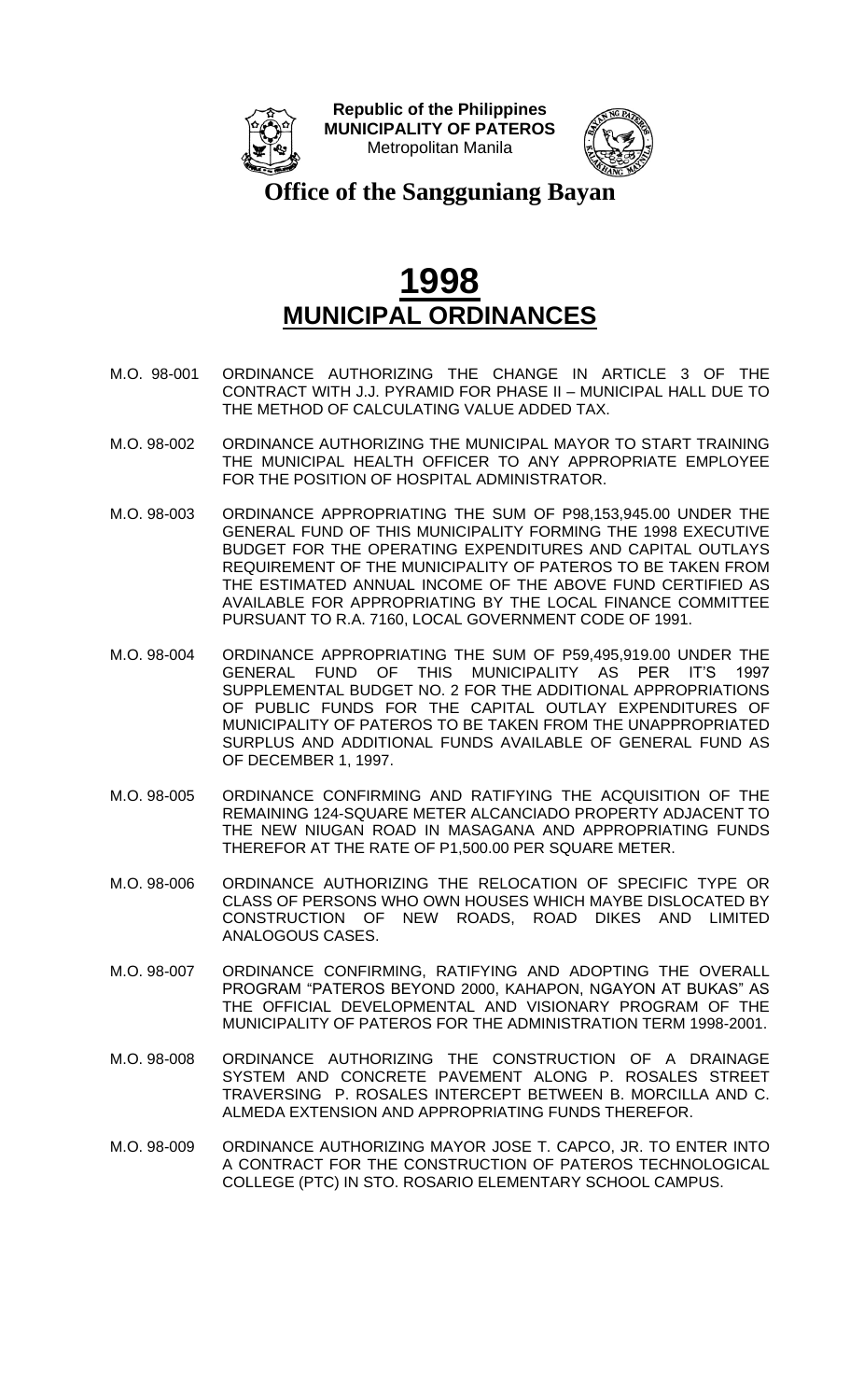- M.O. 98-010 ORDINANCE AUTHORIZING MAYOR JOSE T. CAPCO, JR. TO ENTER INTO A CONTRACT FOR THE CONSTRUCTION OF BARANGAY HALL IN TABACALERA.
- M.O. 98-011 ORDINANCE ESTABLISHING A PHYSICAL THERAPHY AND REHABILITATION CLINIC AT THE DELFIN SALONGA HEALTH CENTER.
- M.O. 98-012 ORDINANCE AMENDING MUNICIPAL ORDINANCE NO. 91-012, ENTITLED: AN ORDINANCE REGULATING THE OPERATION OF MOTORIZED TRICYCLE WITHIN THE MUNICIPALITY OF PATEROS, METRO MANILA, AS AMENDED.
- M.O. 98-013 ORDINANCE APPROVING THE SUBDIVISION PLAN OF SAMAHANG MAGKAKAPITBAHAY NG ROQUE COMPOUND, INC. AT 213 F.C. TUAZON STREET, BARANGAY TABACALERA, PATEROS, METRO MANILA.
- M.O. 98-014 ORDINANCE GIVING FULL SUPPORT TO THE "MEASLES ELIMINATION CAMPAIGN" OF THE DEPARTMENT OF HEALTH (DOH) FROM SEPTEMBER 16 TO OCTOBER 14, 1998 AND APPROPRIATING FUNDS THEREFOR.
- M.O. 98-015 ORDINANCE AUTHORIZING THE MAYOR TO HIRE THE SERVICES OF A LEGAL CONSULTANT ON A RETAINERS FEE BASIS, DEFINING HIS FUNCTIONS AND DUTIES AND APPROPRIATING FUNDS THEREFOR.
- M.O. 98-016 ORDINANCE AUTHORIZING THE MAYOR TO DESIGNATE A COMPETENT MUNICIPAL EMPLOYEE TO HANDLE AND/OR MANAGE ALL THE SCHOLARSHIP PROGRAM OF THE MUNICIPALITY IN A CONCURRENT CAPACITY.
- M.O. 98-017 ORDINANCE GRANTING HONORARIA TO THE THREE (3) NON-GOVERNMENT MEMBERS OF THE PRE-QUALIFICATION BIDS AND AWARDS COMMITTEE (PBAC).
- M.O. 98-018 ORDINANCE APPROPRIATING THE SUM OF P102,969,105.00 (ONE HUNDRED TWO MILLION NINE HUNDRED SIXTY NINE THOUSAND ONE HUNDRED FIVE PESOS ONLY UNDER THE GENERAL FUND OF THIS MUNICIPALITY FORMING THE 1999 EXECUTIVE BUDGET FOR THE OPERATING EXPENDITURES AND CAPITAL OUTLAYS REQUIREMENT OF THE MUNICIPALITY OF PATEROS TO BE TAKEN FROM THE ESTIMATED ANNUAL INCOME OF THE ABOVE FUND CERTIFIED AS AVAILABLE FOR APPROPRIATIONS BY THE LOCAL FINANCE COMMITTEE PURSUANT TO R.A. 7160 LOCAL GOVERNMENT CODE OF 1991.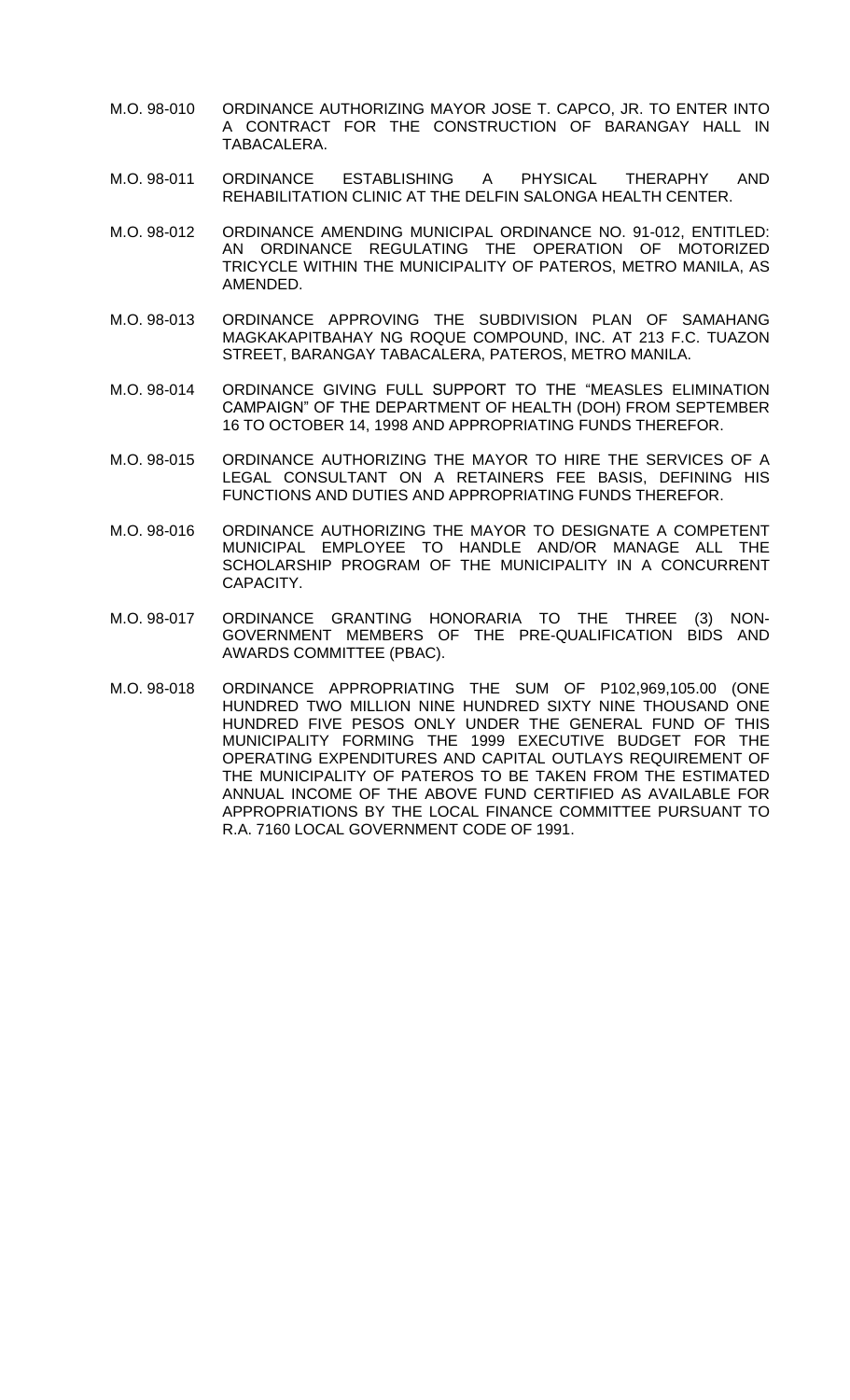



**Office of the Sangguniang Bayan**

- M.O. 99-001 ORDINANCE INSTITUTING THE TOW-AWAY OPERATION OF ILLEGALLY PARKED VEHICLES IN PATEROS AND AUTHORIZING THE MAYOR TO ENTER INTO A CONTRACT WITH A REGULARLY LICENSED TOW-AWAY COMPANY FOR THIS PURPOSE.
- M.O. 99-002 ORDINANCE AUTHORIZING THE PAYMENT OF FIVE THOUSAND (P5,000.00) PESOS, AMELIORATION PAY TO EACH QUALIFIED EMPLOYEE AND APPROPRIATING FUNDS THEREFOR UNDER SUPPLEMENTAL BUDGET NO. 1, CY 1998 OF THE GENERAL FUND TO BE TAKEN FROM APPROPRIATION SAVINGS AND/OR ADDITIONAL FUNDS NOT OTHERWISE APPROPRIATED AS CERTIFIED AVAILABLE BY THE MUNICIPAL TREASURER.
- M.O. 99-003 ORDINANCE RECOGNIZING AND DECLARING A STATE OF CALAMITY OVER THE DETERIORATING GARBAGE AND RIVER POLLUTION SITUATIONS IN PATEROS, METRO MANILA.
- M.O. 99-004 ORDINANCE AUTHORIZING THE EXECUTIVE DEPARTMENT TO COLLECT OVERDUE TAXES, FEES, CHARGES, LEVY AND OTHER COLLECTIBLE MONETARY OBLIGATIONS THROUGH THE SIMPLE JUDICIAL PROCEDURE OF "COLLECTION OF A SUM OF MONEY".
- M.O. 99-005 ORDINANCE APPROVING AND ADOPTING THE FACULTY PROFESSIONAL DEVELOPMENT PROGRAM OF THE SANGGUNIANG BAYAN OF PATEROS EDUCATION COMMITTEE AND THE PATEROS SCHOOL BOARD AS AN OFFICIAL PROGRAM OF THE MUNICIPALITY OF PATEROS AND APPROPRIATING FUNDS THEREFOR.
- M.O. 99-006 ORDINANCE FORMALIZING THE WEEKLY RECOGNITION PROGRAM LAUNCHED BY THE OFFICE OF THE MAYOR.
- M.O. 99-007 ORDINANCE FORMALIZING THE REWARD SYSTEM STARTED BY THE MAYOR FOR THE PREVENTION OF INDISCRIMINATE DISPOSAL OF GARBAGE.
- M.O. 99-008 ORDINANCE REQUIRING ALL BUSINESS ESTABLISHMENTS AND OCCUPATIONAL UNDERTAKING TO REGISTER AND SECURE A BUSINESS PERMIT/LICENSE REGISTRATION PLATE BEFORE STARTING/UNDERTAKING A BUSINESS IN PATEROS AND APPROPRIATING THE SUM OF ONE HUNDRED SEVENTY SEVEN THOUSAND (P177,000.00) PESOS FOR THE PURPOSE. (MARCH 16, 1999). FINANCE
- M.O. 99-009 ORDINANCE DECLARING MAGNOLIA STREET IN MANGGAHAN, STO. ROSARIO-SILANGAN FROM M. ALMEDA STREET UP TO THE PATEROS FIRE STATION, ILANG-ILANG, ROSAL, JASMIN AND DAHLIA STREETS AS OFFICIAL FIRE LANES (DAANAN NG TAGA-PATAY SUNOG) AND PROHIBITING PARKING ON BOTH SIDES ALONG THEIR ENTIRE LENGTHS.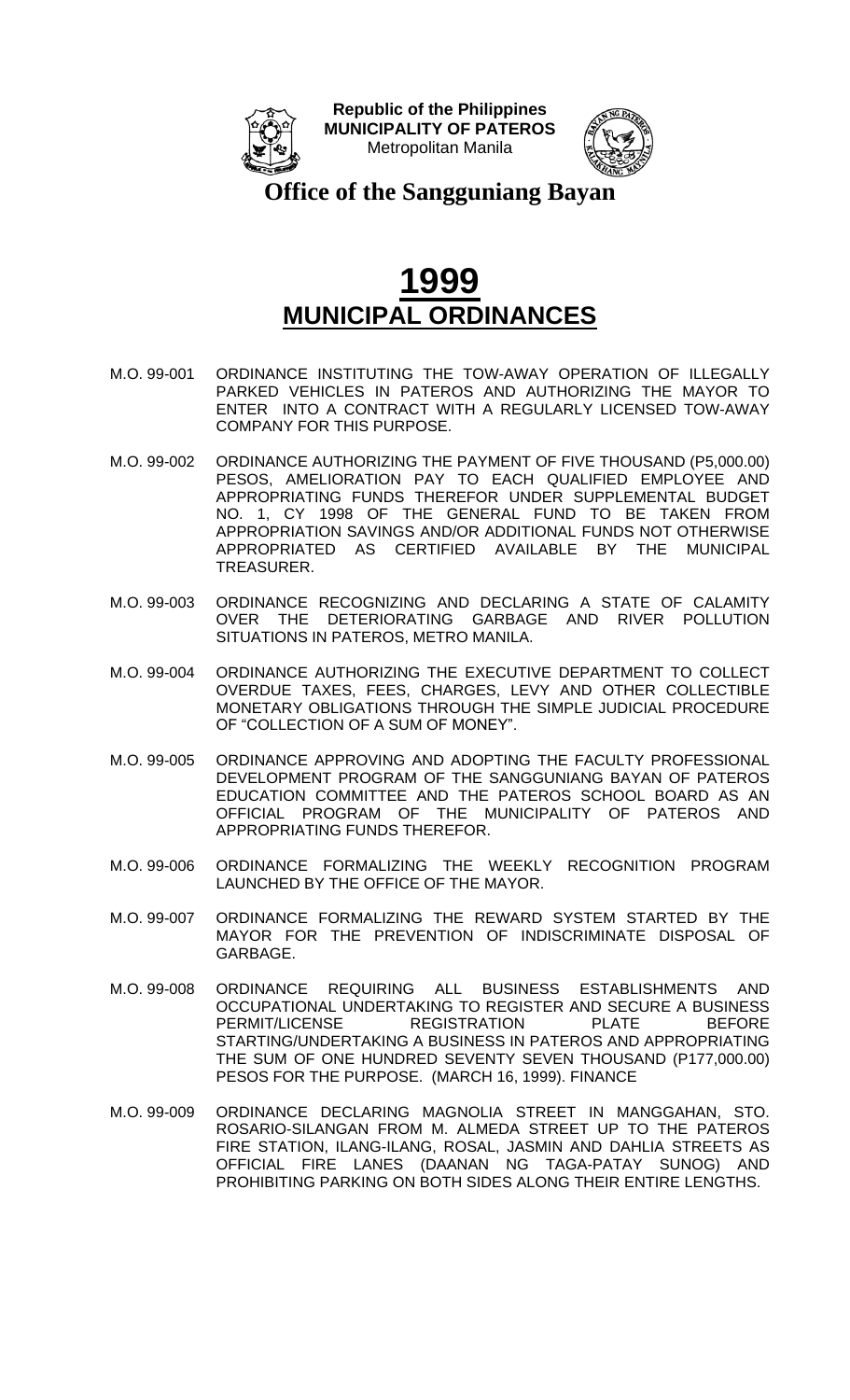- M.O. 99-010 ORDINANCE LIMITING ESTABLISHMENT OF FUNERAL PARLORS AND PRIVATE MEMORIAL CHAPELS FOR RENT OR FOR FREE TO CERTAIN SPECIFIC AREAS ONLY.
- M.O. 99-011 ORDINANCE AUTHORIZING THE COMPLETION OF THE NIUGAN ROAD TO SERVE AS A "FARM TO MARKET ROAD" FOR THE FARMERS IN BARANGAY STA. ANA.
- M.O. 99-012 ORDINANCE AUTHORIZING THE EXPROPRIATING OF THE CORTEZ PROPERTY FOR THE CONSTRUCTION OF AN 8-METER WIDE ROAD CONNECTING F.C. TUAZON STREET IN TABACALERA TO COCHING STREET IN STO. ROSARIO-KANLURAN THEREBY PROVIDING ADEQUATE ACCESS TO THE STO. ROSARIO ELEMENTARY SCHOOL AND TO THE PATEROS TECHNOLOGICAL COLLEGE
- M.O. 99-013 ORDINANCE AUTHORIZING THE USAGE OF VARIOUS TRUST FUNDS FOR PROJECTS FALLING UNDER THE TRUST FUND CATEGORY AND APPROPRIATING ALL SUCH AMOUNTS FOR THE PURPOSES INDICATED THEREIN.
- M.O. 99-014 ORDINANCE ADOPTING THE CONSTRUCTION OF A NEW BRIDGE CONNECTING AGUHO WITH PEMBO THROUGH G. DE BORJA STREET AS AN OFFICIAL PROJECT OF THE MUNICIPALITY OF PATEROS.
- M.O. 99-015 ORDINANCE AUTHORIZING THE CASH CONVERSION OF THE HONORATA A. HERNANDEZ HOUSE RESTORATION WORK IN LIEU OF ITS ACTUAL RESTORATION.
- M.O. 99-016 ORDINANCE AUTHORIZING THE CONSTRUCTION OF A MEMORIAL MARKER EACH FOR THE VETERANS OF GUERILLA MOVEMENT DUTING WORLD WAR II AND FOR THE VETERAN OF THE KATIPUNEROS OF THE 1896 REVOLUTION.
- M.O. 99-017 ORDINANCE AUTHORIZING THE GRANT OF A SIXTY THOUSAND (P60,000.00) PESOS LOAN TO THE PATEROS CITIZENS INITIATIVE CREDIT COOPERATIVE MOVEMENT (PCICCM) FOR THE PURCHASE OF A STATE OF THE ART COPYING MACHINE.
- M.O. 99-018 ORDINANCE AUTHORIZING THE HONORABLE MAYOR JOSE T. CAPCO, JR. TO ENTER, IN BEHALF OF THE MUNICIPALITY OF PATEROS INTO A SISTERHOOD RELATIONSHIP WITH THE CITY OF QUEZON, NATIONAL CAPITAL REGION, SUBJECT TO ALL LEGAL AND EXISTING RULES AND REGULATIONS.
- M.O. 99-019 ORDINANCE AUTHORIZING THE HONORABLE MAYOR JOSE T. CAPCO, JR. TO ENTER, IN BEHALF OF THE MUNICIPALITY OF PATEROS INTO A SISTERHOOD RELATIONSHIP WITH THE MUNICIPALITY OF CAPOOCAN, LEYTE, SUBJECT TO ALL LEGAL AND EXISTING RULES AND REGULATIONS.
- M.O. 99-020 ORDINANCE AUTHORIZING THE ESTABLISHMENT OF A SEPARATE ACCOUNTING SYSTEM AND BANK ACCOUNT FOR THE PATEROS TECHNOLOGICAL COLLEGE (PTC).
- M.O. 99-021 ORDINANCE AUTHORIZING THE MAYOR TO ENTER INTO AN AGREEMENT WITH THE BASES CONVERSION AND DEVELOPMENT AUTHORITY AND FORT BONIFACIO DEVELOPMENT CORPORATION OVER THE LATTER'S FINANCIAL ASSISTANCE FOR THE ZONING OF PATEROS.
- M.O. 99-022 ORDINANCE AUTHORIZING THE ESTABLISHMENT OF A SISTERHOOD AGREEMENT BETWEEN PATEROS AND JALA-JALA, RIZAL.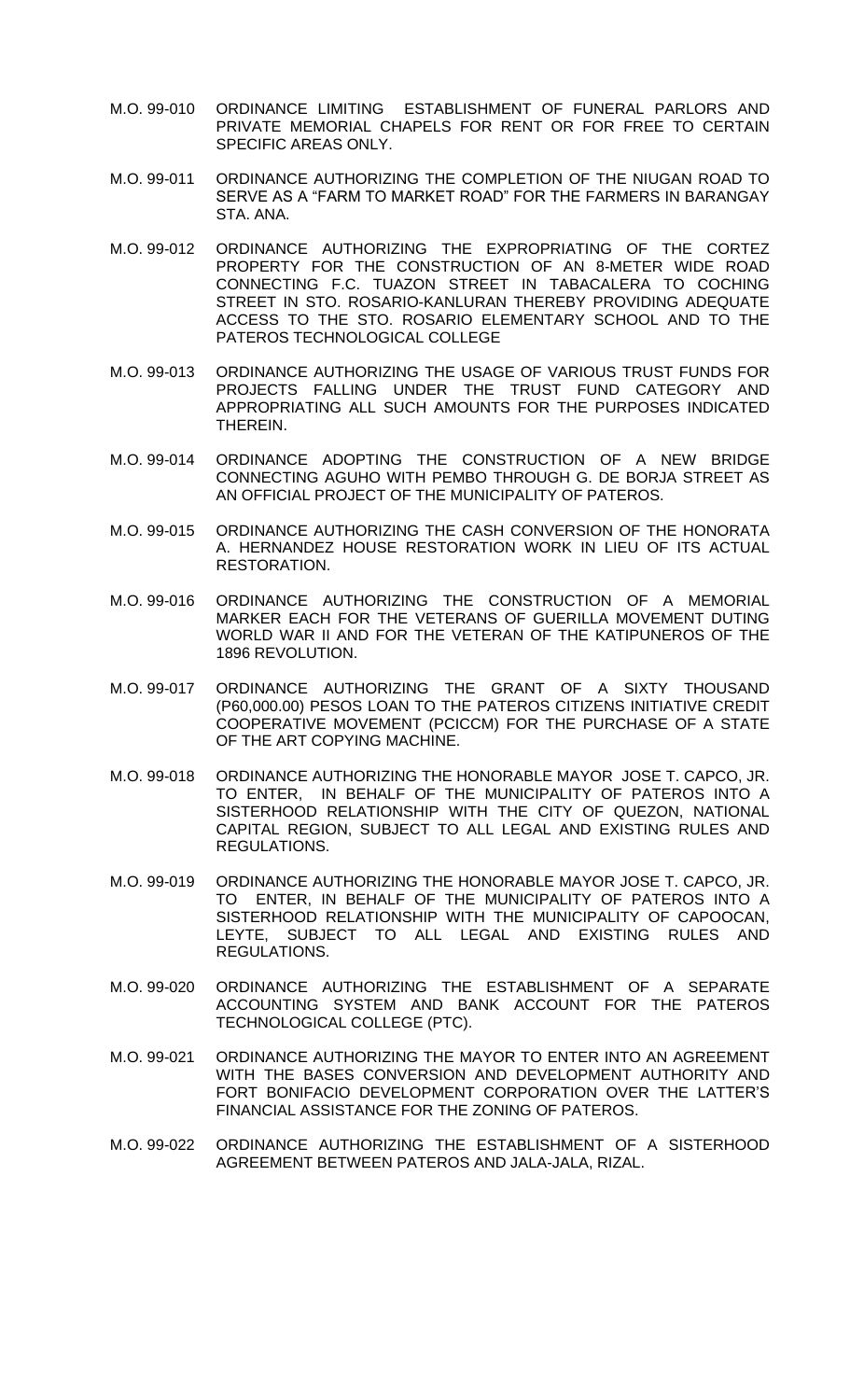- M.O. 99-023 ORDINANCE NAMING THE NEW ROAD RUNNING ALONG AND BEHIND THE NEW MUNICIPAL HALL AS "MAYOR MELCHOR MENGUITO STREET".
- M.O. 99-024 ORDINANCE NAMING THE NEW ROAD CONNECTING BARANGAY STA. ANA AND BARANGAY SAN ROQUE AS COL. ARSENIO FLORES STREET.
- M.O. 99-025 ORDINANCE RE-ENACTING MUNICIPAL ORDINANCE NO. 97-043, ENTITLED: ORDINANCE AUTHORIZING THE CONSTRUCTION OF THE BARANGAY HALL OF BARANGAY AGUHO AND OBSERVING FOR THE PURPOSE THE TECHNICAL TRAFFIC REQUIREMENTS OF THE PROPOSED AGUHO TO PEMBO BRIDGE ACROSS THE PATEROS RIVER.
- M.O. 99-026 ORDINANCE ADOPTING THE JULY 29, 1999 PAGODA AND PASUBO ALONG THE PATEROS RIVER AS AN OFFICIAL CULTURAL REVIVAL PROJECT OF PATEROS.
- M.O. 99-027 ORDINANCE ADOPTING THE ONE MILLION PESOS (P1,000,000.00) CONCRETE STREET PAVEMENT IN BARANGAY MAGTANGGOL AS AN OFFICIAL PROJECT OF THE MUNICIPALITY.
- M.O. 99-028 ORDINANCE ADOPTING THE CONSTRUCTION OF A TWO MILLION FIVE HUNDRED THOUSAND (P2,500,000.00) PESOS DRAINAGE FOR POBLACION AS AN OFFICIAL PROJECT OF THE MUNICIPALITY.
- M.O. 99-029 ORDINANCE ADOPTING THE TWO MILLION FIVE HUNDRED THOUSAND (P2,500,000.00) PESOS DRAINAGE SYSTEM FROM BARANGAY MARTIREZ TO THE SAN ROQUE CREEK, AS AN OFFICIAL PROJECT OF THE MUNICIPALITY.
- M.O. 99-030 ORDINANCE ADOPTING THE ONE MILLION (P1,000,000.00) PESOS CONCRETE PAVEMENT IN BARANGAY SAN PEDRO AS AN OFFICIAL PROJECT OF THE MUNICIPALITY.
- M.O. 99-031 ORDINANCE ADOPTING THE ONE MILLION (P1,000,000.00) PESOS CONCRETE STREET PAVEMENT IN BARANGAY TABACALERA AS AN OFFICIAL PROJECT OF THE MUNICIPALITY.
- M.O. 99-032 ORDINANCE ESTABLISHING THE POSITION OF CONSULTANT FOR EDUCATION, CULTURE AND ARTS AND APPROPRIATING FUNDS THEREFOR.
- M.O. 99-033 ORDINANCE RE-ALIGNING THE PREMIUMED GRANT PORTION FOR THE ROAD THOUGH THE CORTEZ PROPERTY (PROJECTION OF F.C. TUAZON STREET TO COCHING STREET) TO THE CONCRETE PAVEMENT AND DRAINAGE FOR P. ROSALES-KALIWA.
- M.O. 99-034 ORDINANCE REQUIRING THE ISSUANCE OF THE OFFICIAL RECEIPT OF THE REPUBLIC OF THE PHILIPPINES FOR ALL FINANCIAL TRANSACTIONS ARISING OUT OF THE OPERATION OF THE PATEROS TECHNOLOGICAL COLLEGE.
- M.O. 99-035 ORDINANCE RATIFYING AND ADOPTING THE OVER ALL PROGRAM " PATEROS BEYOND 2000, KAHAPON, NGAYON, BUKAS AT SA DAKO PA ROON" AS THE OFFICIAL DEVELOPMENTAL AND VISIONARY PROGRAM OF THE MUNICIPALITY OF PATEROS FOR THE ADMINISTRATION TERM 1998 TO 2001.
- M.O. 99-036 ORDINANCE NAMING THE 6-METER WIDE ROAD CONNECTING M. LOZADA IN SILANGAN WITH F.C. CRUZ STREET IN MAGTANGGOL AS TINIENTE FELIX F. AVILA STREET.
- M.O. 99-037 ORDINANCE AUTHORIZING AND ADOPTING THE CONTINUING PROFESSIONAL EDUCATION PROGRAM FOR PUBLIC SCHOOL TEACHERS AS AN OFFICIAL PROJECT OF THE MUNICIPALITY.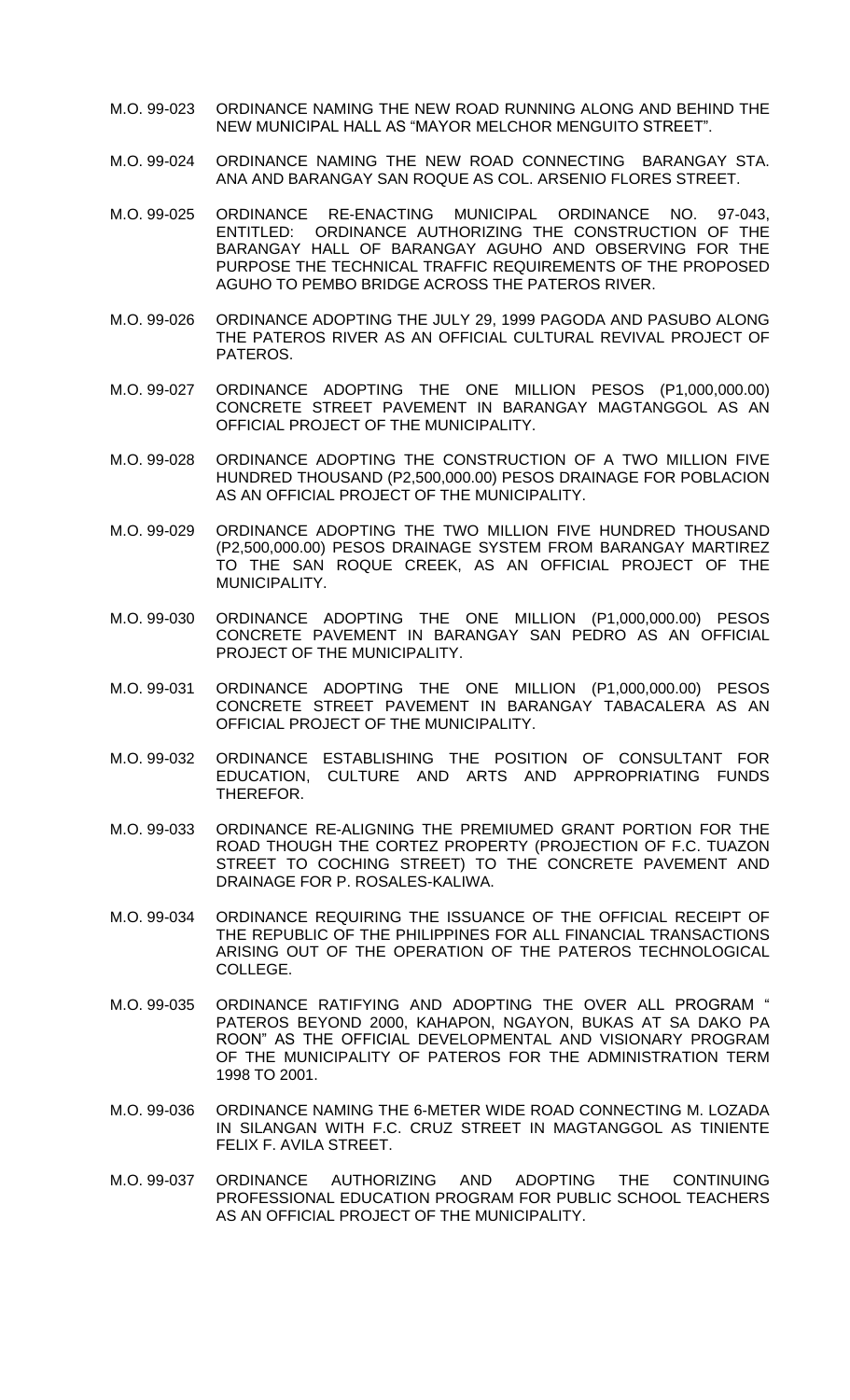- M.O. 99-038 ORDINANCE ESTABLISHING A STRAY ANIMAL POUND AND PROVIDING FOR ITS OPERATION AND MAINTENANCE.
- M.O. 99-039 ORDINANCE AUTHORIZING THE MAYOR TO ENTER INTO CONTRACT WITH THE BARANGAY COUNCIL OF AGUHO RELATED TO THE CONSTRUCTION OF THE APPROACH TO THE NEW AGUHO-PEMBO BRIDGE.
- M.O. 99-040 ORDINANCE AUTHORIZING THE ESTABLISHMENT OF A PLANT NURSERY THROUGH THE COLLECTIVE EFFORTS OF PUBLIC SCHOOL TEACHERS, STUDENTS AND PUPILS.
- M.O. 99-041 ORDINANCE APPROVING AND ADOPTING THE RESULTS OF THE MAYOR'S NEGOTIATION WITH THE MALACAÑANG POLITICAL AFFAIRS OFFICE ON ACCESSING THE PRESIDENT'S SOCIAL FUND FOR THE ACQUISITION OF FIRE FIGHTING EQUIPMENT.
- M.O. 99-042 ORDINANCE APPROPRIATING EIGHT HUNDRED THOUSAND PESOS (P800,000.00) FOR THE FULL PAYMENT OF ALLOWANCES TO TEACHERS IN ALL PUBLIC SCHOOLS IN PATEROS.
- M.O. 99-043 ORDINANCE RECOGNIZING THE ORGANIZATION OF BARANGAY TANOD ASSOCIATION OF PATEROS AND APPROPRIATING FUNDS THEREFOR.
- M.O. 99-044 ORDINANCE INCREASING THE ALLOWANCE OF THE METROPOLITAN TRIAL COURT JUDGE, CLERK OF COURT, PROSECUTOR AND GRANTING ALLOWANCE TO THE PUBLIC ATTORNEY ASSIGNED TO THIS MUNICIPALITY.
- M.O. 99-045 ORDINANCE AUTHORIZING THE UPGRADING OF THE ELECTRICAL SYSTEM AND CAPACITY FOR THE NEW MUNICIPAL HALL AND APPROPRIATING FUNDS THEREFOR.
- M.O. 99-046 ORDINANCE ADOPTING THE MATCHING GRANT PROGRAM OF THE UNITED STATES AGENCY FOR INTERNATIONAL DEVELOPMENT (USAID) AS AN OFFICIAL HEALTH PROJECT OF THE MUNICIPALITY AND APPROPRIATING FUNDS THEREFOR.
- M.O. 99-047 ORDINANCE AUTHORIZING THE MAYOR TO FILE A COURT CASE OF SPECIFIC PERFORMANCE OF CONTRACT AGAINST GREENFIELD CORP AND JARDINE LAND IN CONNECTION WITH THEIR LEXINGTON HOUSING PROJECT IN PATEROS.
- M.O. 99-048 ORDINANCE AUTHORIZING THE ORGANIZATION OF ALL INFANTS BORN IN THE MOISES R. FLORES MEMORIAL CLINIC INTO THE "ZODIAC CLUB OF PATEROS" AND FOR OTHER PUBLIC WELFARE PURPOSES.
- M.O. 99-049 ORDINANCE AUTHORIZING THE HONORABLE MAYOR TO ENTER INTO AN AFFILIATION AND RECIPROCITY AGREEMENT WITH A FOUNDATION/ENTITY/NGO WHO IS ACCREDITED BY THE PHILIPPINE INTERNATIONAL SISTERHOOD AND TWINNING ASSOCIATION (PHISTA) OR BY THE DEPARTMENT OF THE INTERIOR AND LOCAL GOVERNMENT (DILG), PURPOSELY TO ASSIST THE MUNICIPALITY OF PATEROS FORGE SISTERHOOD AGREEMENTS WITH COMMUNITIES IN THE FIRST WORLD COUNTRIES AND TO ENTER A JOINT VENTURE BUILD-OPERATE-TRANSFER (BOT), BUILD-OPERATE-LEASE (BOL) AND AGREEMENTS DESIGNED TO ACCELARATE PROGRESS IN THE MUNICIPALITY OF PATEROS.
- M.O. 99-050 ORDINANCE ADOPTING THE PATEROS RIVER DIKE CONSTRUCTION AS AN OFFICIAL PROJECT OF THE MUNICIPALITY AND APPROPRIATING FUNDS THEREFOR.
- M.O. 99-051 ORDINANCE CLARIFYING AND CONFIRMING THAT THE OLD BARRIO OF SAN ROQUE WAS DIVIDED INTO SAN ROQUE, POBLACION, SAN PEDRO, MAGTANGGOL AND TABACALERA.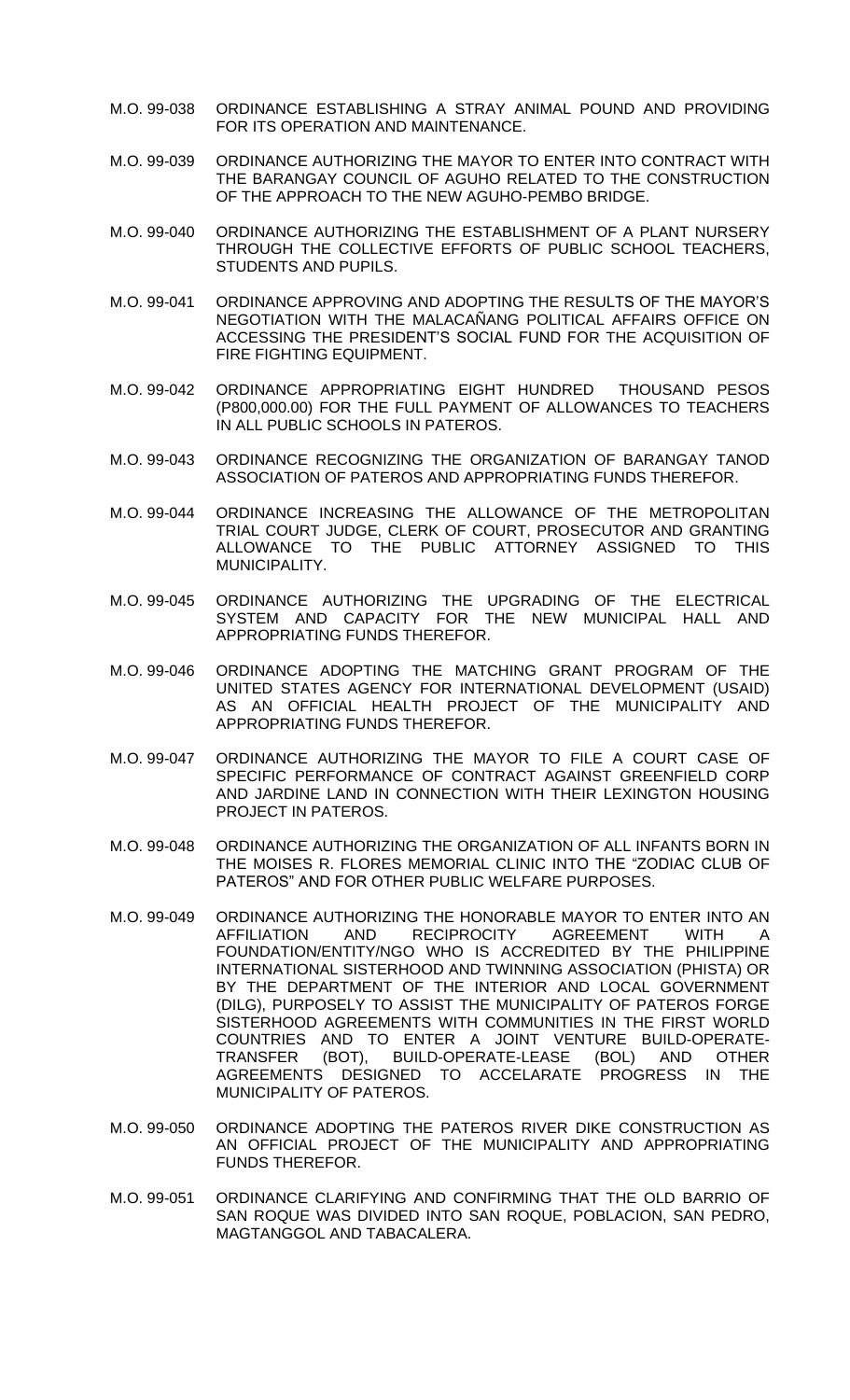- M.O. 99-052 ORDINANCE AUTHORIZING THE MUNICIPAL MAYOR TO NEGOTIATE A FINANCIAL LOAN AND GRANT THROUGH THE LOCAL GOVERNMENT FINANCE AND DEVELOPMENT OR LOGOFIND PROGRAM OF THE WORLD BANK.
- M.O. 99-053 ORDINANCE AUTHORIZING THE INSTALLATION OF MARKER GREETING THE THIRD MILLENNIUM AND CELEBRATING THE CENTENNIAL ANNIVERSARY OF PATEROS ON MARCH 29, 2000.
- M.O. 99-054 ORDINANCE AUTHORIZING THE MAYOR TO FILE EJECTMENT OR ILLEGAL DETAINER CASE AGAINST PEOPLE WHO CONSTRUCTED THEIR HOUSES AT THE BACK OF THE PATEROS FIRE DEPARTMENT.
- M.O. 99-055 ORDINANCE AUTHORIZING THE MAYOR TO UNDERTAKE AN EXPERIMENTAL HABITAT APPROACH PROJECT FOR THE BENEFIT OF AT LEAST ONE (1) MODEL EMPLOYEE.
- M.O. 99-056 ORDINANCE AUTHORIZING THE INSTALLATION OF COMMEMORATIVE MARKER TO PRESERVE THE MEMORY OF THE MUNICIPALITY'S SENSE OF SPIRITUAL ACHIEVEMENT OVER THE SIMULTANEOUS ORDINATION OF THREE (3) PRIESTS FROM PATEROS ON SEPTEMBER 20, 1997 AND OVER OTHER RELATED ORDINATIONS.
- M.O. 99-057 ORDINANCE NAMING THE UNNAMED STREET CONNECTING COCHING STREET AND F.T. ANGELES STREET UP TO ITS PROJECTION TO THE BEND OF ARMADA STREET AS THE COLLEGE STREET.
- M.O. 99-058 ORDINANCE ADOPTING THE COMPREHENSIVE AND INTEGRATED DELIVERY OF SOCIAL SERVICES (CIDSS) APPROACH TO MEET THE MINIMUM BASIC NEEDS OF THE DISADVANTAGED CONSTITUENTS OF PATEROS.
- M.O. 99-059 ORDINANCE MAKING ARMADA STREET AND F.T. ANGELES EXTENSION STREET IN KANLURAN AS ONE-WAY ON A TEMPORARY BASIS AND DECLARING M.R. FLORES AND C. LORENZO STREET AS STRICTLY NO PARKING STREETS.
- M.O. 99-060 ORDINANCE REQUIRING ALL TRICYCLES WITH FRANCHISE OR WITH SERVICE PERMIT TO OPERATE WITHIN PATEROS TO DISPLAY A STICKER ANNOUNCING THE AUTHORIZED RATE PER PASSENGER RIDE.
- M.O. 99-061 ORDINANCE APPROPRIATING EIGHT MILLION (P8,000,000.00) PESOS FROM THE AFFIRMATIVE ACTION FUND GRANTED BY THE OVERSIGHT COMMITTEE ON DEVOLUTION FOR THE CONSTRUCTION OF A PHILIPPINE NATIONAL POLICE (PNP) HEADQUARTERS AND BUREAU OF JAIL MANAGEMENT AND PENOLOGY (BJMP) FACILITIES AT THE BACK OF THE NEW PATEROS MUNICIPAL HALL.
- M.O. 99-062 ORDINANCE APPROPRIATING THE SUM OF SEVENTY FIVE MILLION, FIVE HUNDRED TWENTY TWO THOUSAND FIVE HUNDRED FORTY (P75,522,540.00) PESOS UNDER THE GENERAL FUND OF THIS MUNICIPALITY FORMING THE 2000 EXECUTIVE BUDGET FOR THE OPERATING EXPENDITURES AND CAPITAL OUTLAYS REQUIREMENT OF THE MUNICIPALITY OF PATEROS TO BE TAKEN FROM UNAPPROPRIATED SURPLUS AND THE ESTIMATED ANNUAL INCOME/REVENUES OF THE ABOVE FUND CERTIFIED AS AVAILABLE FOR THE APPROPRIATIONS BY THE LOCAL FINANCE COMMITTEE PURSUANT TO R.A. 7160, LOCAL GOVERNMENT CODE OF 1991.
- M.O. 99-063 ORDINANCE ADOPTING THE MATCHING GRANT PROGRAM OF THE DEPARTMENT OF HEALTH (DOH) – UNITED STATES AGENCY FOR INTERNATIONAL DEVELOPMENT (USAID) AS AN OFFICIAL HEALTH PROJECT OF THE MUNICIPALITY AND APPROPRIATING FUNDS THEREFOR, AS AMENDED.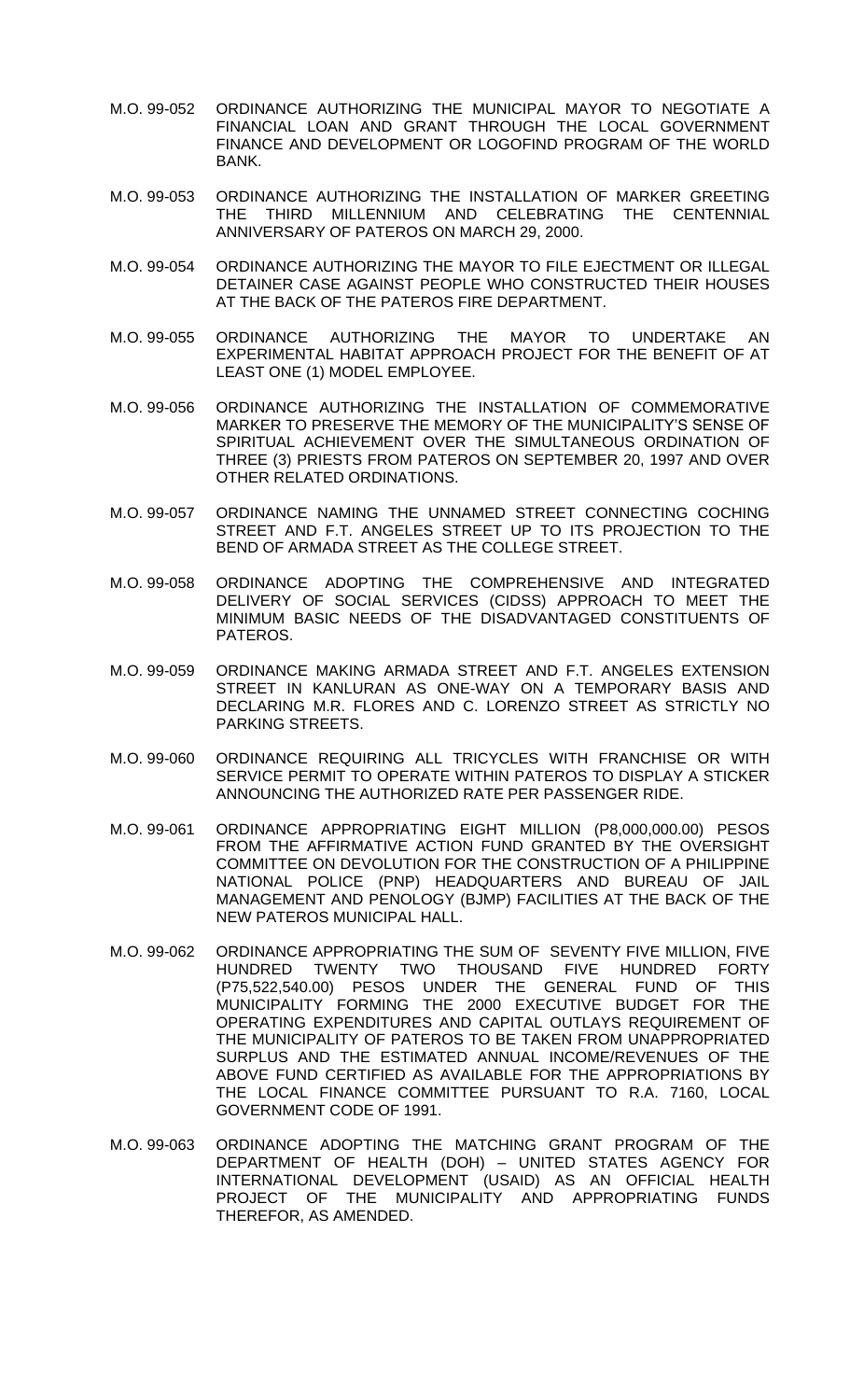



**Office of the Sangguniang Bayan**

- M.O. 2000-001 ORDINANCE AUTHORIZING THE ESTABLISHMENT OF A SISTERHOOD AGREEMENT BETWEEN THE MUNICIPALITY OF PATEROS AND THE CITY OF LAS PIÑAS IN METRO MANILA.
- M.O. 2000-002 ORDINANCE AUTHORIZING THE MAYOR TO ENTER INTO A MEMORANDUM OF AGREEMENT WITH BANDA LIWAYWAY OR BANDA NATIN OR WITH BOTH BANDS FOR PURPOSES OF ENCHANCING THE TOWN'S CULTURAL REVIVAL PROGRAM.
- M.O. 2000-003 ORDINANCE AUTHORIZING THE CONSTRUCTION OF ROAD DIKE ALONG BOTH SIDES OF STO. ROSARIO RIVER FROM THE EXISTING BOX CULVERT AREA TO THE FULL STRETCH OF THE STO. ROSARIO RIVER UP TO THE PATEROS RIVER AND APPROPRIATING INITIAL FUNDS THEREFOR.
- M.O. 2000-004 ORDINANCE RATIFYING AND ADOPTING THE GRANT OF SPECIAL INCENTIVES TO EMPLOYEES IN THE FORM OF OPPORTUNITY TO UNDERTAKE EDUCATIONAL OBSERVATION AND STUDY TOUR ON DISCIPLINE, SANITATION AND CULTURE.
- M.O. 2000-005 ORDINANCE RATIFYING THE CONTRACT ENTERED INTO BY THE MAYOR WITH REDFOX TRUCKING SERVICES CORPORATION FOR HAULING OF GARBAGE.
- M.O. 2000-006 ORDINANCE RATIFYING AND ADOPTING THE MECHANICS AND REWARD SYSTEM OF THE FACULTY PROFESSIONAL DEVELOPMENT PROGRAM UNDERWHICH WAS LAUNCHED THE 1999 OUTSTANDING PUBLIC SCHOOL TEACHERS OF PATEROS.
- M.O. 2000-007 ORDINANCE APPROPRIATING THE SUM OF THIRTEEN MILLION FOUR HUNDRED NINE THOUSAND PESOS (P13,409,000.00) UNDER THE GENERAL FUND OF THIS MUNICIPALITY AS PER IT'S 1999 SUPPLEMENTAL BUDGET NO. 1 FOR THE ADDITIONAL APPROPRIATIONS OF PUBLIC FUNDS FOR THE OPERATING EXPENDITURES OF MUNICIPALITY OF PATEROS TO BETAKEN FROM THE 1999 APPROPRIATIONS SAVINGS AND ADDITIONAL FUNDS AVAILABLE OF GENERAL FUND AS OF DECEMBER 1, 1999.
- M.O. 2000-008 ORDINANCE INSTITUTIONALIZING OUR BELIEF AND ADHERENCE TO DIGNITY OF LABOR THROUGH THE GRANT OF AWARDS TO CITIZENS WHOSE ADHERENCE TO THIS CONCEPT IS THEIR WAY OF LIFE.
- M.O. 2000-009 ORDINANCE AUTHORIZING THE NON-DETENTION TYPE OF DRUG REHABILITATION PROGRAM FOR DRUG DEPENDENTS.
- M.O. 2000-010 ORDINANCE GIVING THE NAME MAYOR JUAN R. SANCHEZ MEMORIAL HEALTH CENTER TO THE UHNP SPONSORED HEALTH CENTER IN P. ROSALES STREET STA. ANA, PATEROS, METRO MANILA.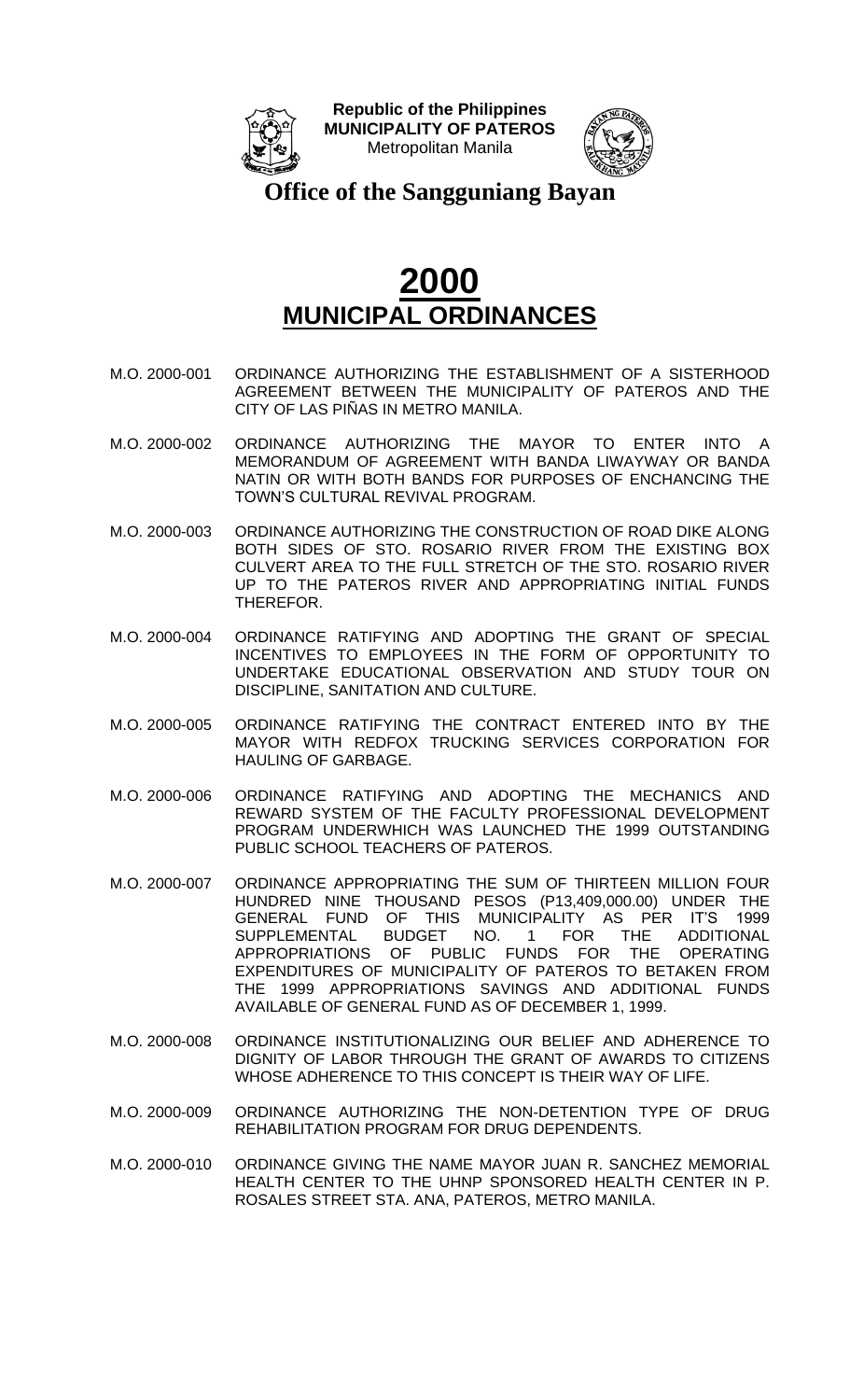- M.O. 2000-011 ORDINANCE RATIFYING THE MAYOR'S AGREEMENT WITH THE METRO MANILA DEVELOPMENT AUTHORITY (MMDA) ON THE CONFINEMENT TYPE DRUG REHABILITATION PROGRAM FOR DRUG DEPENDENTS FROM PATEROS AND ADOPTING IT AS AN OFFICIAL PROJECT.
- M.O. 2000-012 ORDINANCE PRESCRIBING ONE WAY TRAFFIC FLOW FOR MAYOR CESAR M. BORJA STREET AND COL. JOSE DE JESUS STREET IN MASIKAP BARANGAY STA. ANA.
- M.O. 2000-013 ORDINANCE AMENDING MUNICIPAL ORDINANCE NO. 98-012, ENTITLED: ORDINANCE REGULATING THE OPERATION OF MOTORIZED TRICYCLE WITHIN THE MUNICIPALITY OF PATEROS, METRO MANILA, AS AMENDED.
- M.O. 2000-014 ORDINANCE AUTHORIZING THE COMPLETION OF THE KAWAYANAN ROAD TO SERVE AS A "FARM TO MARKET ROAD" FOR THE FARMERS IN BARANGAY STA. ANA.
- M.O. 2000-015 ORDINANCE AUTHORIZING THE RE-ALIGNMENT OF P850,000.00 MORE OR LESS OF THE P1.3 MILLION NIUGAN FARM TO MARKET ROAD FUND TO KAWAYANAN (ZONE 6) FARM TO MARKET ROAD PROJECT.
- M.O. 2000-016 ORDINANCE AUTHORIZING THE CONSTRUCTION OF A ROOF DECK OVER THE 3-STOREY UHNP HEALTH CENTER-BARANGAY HALL IN STA. ANA, PATEROS, METRO MANILA.
- M.O. 2000-017 ORDINANCE AUTHORIZING THE CASH CONVERSION OF THE ESTIMATED EXPENSES FOR THE WIDENING OF J. DE JESUS EXTENSION FROM A THREE (3)-METER TO A SIX (6)-METER STREET.
- M.O. 2000-018 ORDINANCE GIVING "INTERIM RECOGNITION" TO THE MILLENNIUM RIVERSIDE NEIGHBORHOOD ASSOCIATION AS AN OFFICIAL URBAN POOR ASSOCIATIONS.
- M.O. 2000-019 ORDINANCE CREATING A GALLERY OF FORMER VICE MAYORS WITHIN THE PRESENT MUNICIPAL HALL, SPECIFICALLY IN THE SESSION HALL OF THE SANGGUNIANG BAYAN OF PATEROS.
- M.O. 2000-020 ORDINANCE CREATING A GALLERY OF FORMER FIRST COUNCILORS WITHIN THE PRESENT MUNICIPAL HALL, SPECIFICALLY IN THE SESSION HALL OF THE SANGGUNIANG BAYAN OF PATEROS.
- M.O. 2000-021 ORDINANCE CREATING A GALLERY OF FORMER ASSOCIATION OF BARANGAY COUNCIL PRESIDENTS IN AN APPROPRIATE PLACE WITHIN THE MUNICIPAL HALL.
- M.O. 2000-022 ORDINANCE CREATING A GALLERY OF FORMER SK FEDERATION PRESIDENTS IN ANY APPROPRIATE PLACE WITHIN THE MUNICIPAL HALL.
- M.O. 2000-023 ORDINANCE RATIFYING THE ARRANGEMENT MADE BY MAYOR JOSE T. CAPCO, JR. WITH MANILA WATER FOR THE INSTALLATION OF A 6-INCH WATER PIPE DISTRIBUTION SYSTEM FOR MASIKAP, KINSI, KAWAYANAN, BISIG NG KOMUNIDAD, DULONG MASAGANA, SITIO PAGKAKAISA, WACK-WACK AND PANDAY PALTOK AND AUTHORIZING THE MAYOR TO ENTER INTO A FORMAL CONTRACT THEREON.
- M.O. 2000-024 ORDINANCE CONVERTING THE 800 SQUARE METER LOT VACATED BY THE OLD MUNICIPAL BUILDING INTO A TEMPORARY PAY PARKING AND A TEMPORARY PUBLIC TRANSPORT TERMINAL AREA AND APPROPRIATING FUNDS FOR THE PURPOSE.
- M.O. 2000-025 ORDINANCE AUTHORIZING THE REMOVAL OF PLATE NUMBERS FROM ILLEGALLY PARKED VEHICLES AND THOSE PARKED IN "NO PARKING AND TOW-AWAY ZONES" IN PATEROS.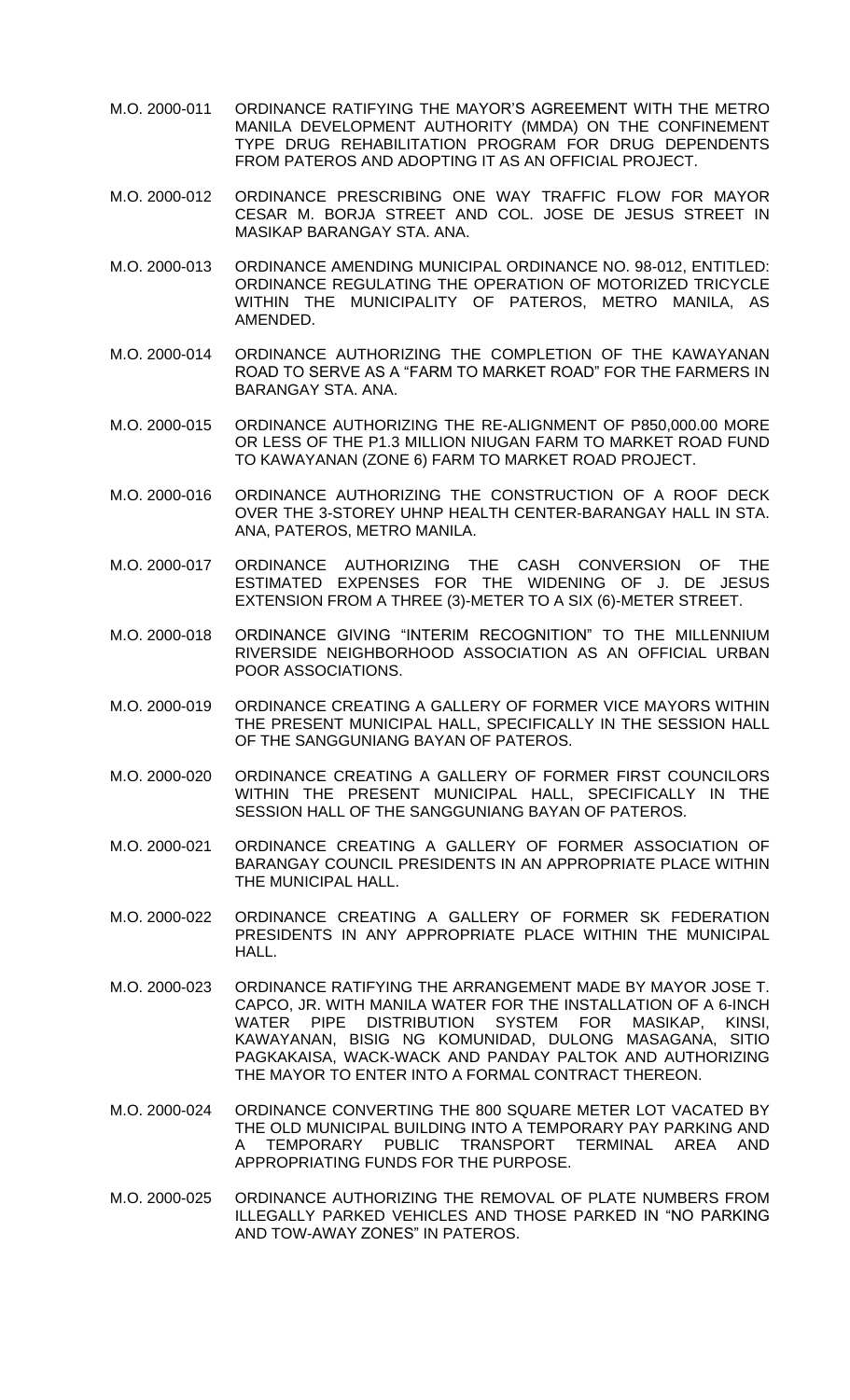- M.O. 2000-026 KAUTUSANG PAMBAYAN NA NAGTATAKDA NG OPISYAL NA PANININDIGAN NI PUNONG BAYAN JOSE T. CAPCO, JR., PANGALAWANG PUNONG BAYAN GODOFREDO R. MARCELO AT SANGGUNIANG BAYAN NG PATEROS NA ANIM (6) NA METRO NA LAMANG ANG LAPAD NG GAGAWING ROAD DIKE AT HUWAG NG KUMUHA NG KAHIT KAPIRASONG LUPA SA PRIVATE PROPERTY NG TAGA TABING-ILOG AT KUNG MAKAKUHA MAN AY DAPAT BAYARAN ANG NAKUHA.
- M.O. 2000-027 ORDINANCE FORMALIZING THE RECLASSIFICATION OF THE SO-CALLED 16,408 SQUARE METER SULIT PROPERTY NOW THE SUBJECT OF A CONTRACT TO SELL TO THE ALIW SAN ROQUE PAG-ASA NEIGHBORHOOD ASSOCIATION, INC., FROM AGRICULTURAL TO RESIDENTIAL, TO QUALIFY IT FOR NATIONAL HOUSING AUTHORITY (NHA) FINANCING HELP.
- M.O. 2000-028 ORDINANCE GIVING THE NAME MAYOR JULIO C. TANGCO TO THE ROAD DIKE ALONG THE PATEROS RIVER FROM THE PATEROS BRIDGE UP TO THE WHOLE STRETCH GOING TO TABACALERA, SAN PEDRO AND STO. ROSARIO-KANLURAN.
- M.O. 2000-029 ORDINANCE HONORING HON. SIMPLICIO C. MANALO, MAYOR OF PATEROS (1918-1920) BY NAMING THE ROAD DIKE FROM PATEROS BRIDGE UP TO THE WHOLE STRETCH GOING TO AGUHO.
- M.O. 2000-030 ORDINANCE NAMING THE MAIN ROAD OF THE SAN ROQUE URBAN POOR PROJECT AFTER KONSEHALA DOMINICA OLIVA VARGAS.
- M.O. 2000-031 ORDINANCE NAMING THE MAIN ROAD OF THE MASIKAP COMMUNITY PROJECT AFTER KAGAWAD ANTONIO ACIDILLA.
- M.O. 2000-032 ORDINANCE NAMING WHAT IS FORMALLY REFERRED TO AS DE JESUS EXTENSION, AS COL. JOSE DE JESUS, SR. STREET IN BARANGAY STA. ANA.
- M.O. 2000-033 ORDINANCE PROPAGATING THE SINGING OF THE PATEROS HYMN ON SPECIFIC OCCASIONS AND ENCOURAGING THE SAME IN VARIOUS GATHERINGS AND CEREMONIES WITHIN PATEROS.
- M.O. 2000-034 ORDINANCE AUTHORIZING THE INSTALLATION OF A HISTORICAL MARKER MEMORIALIZING THE ELECTION OF THE FIRST SET OF MUNICIPAL OFFICIALS OF PATEROS ON DECEMBER 1, 1899.
- M.O. 2000-035 ORDINANCE DECLARING AUGUST OF EVERY YEAR AS LOCAL HEROES MONTH IN PATEROS AND AUTHORIZING SPECIFIC ON-GOING PROGRAM FOR ITS APPROPRIATE OBSERVANCE.
- M.O. 2000-036 ORDINANCE CREATING THE FOLLOWING POSITIONS: A) BOOKBINDER IV B) BOOKBINDER II AND APPROPRIATING FUNDS THEREFOR.
- M.O. 2000-037 ORDINANCE DECLARING SPECIFIC AREAS IN PATEROS AS DANGER ZONES UNDER THE PROVISION OF THE URBAN DEVELIOPMENT AND HOUSING ACT (R.A. 7279) (UDHA) AND ORDERING OCCUPANTS THEREOF TO RELOCATE TO AUTHORIZED NATIONAL HOUSING AUTHORITY (NHA) RELOCATION SITES IN RODRIGUEZ (MONTALBAN) RIZAL, GENERAL TRIAS, CAVITE AND OTHER SIMILARLY SAFE AREAS.
- M.O. 2000-038 ORDINANACE NAMING THE KAWAYANAN ROAD FROM COL. JOSE DE JESUS TO CORNER KON. JOSE REYES STREET, AFTER HON. RAMON C. DIONISIO, BARANGAY CAPTAIN (1982-1989).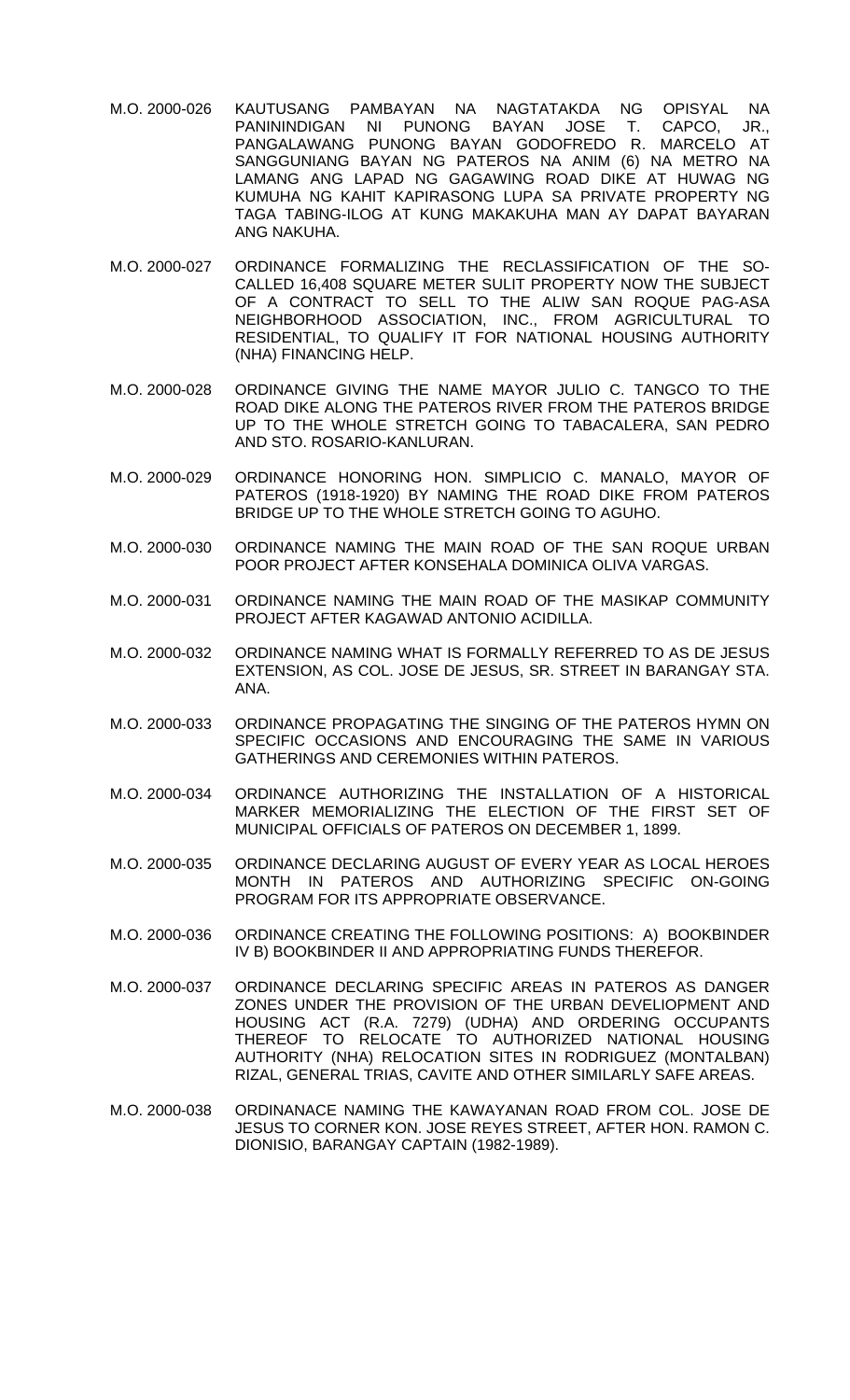- M.O. 2000-039 ORDINANCE NAMING THE STREET PERPENDICULAR TO ABELARDO D. STA. ANA STREET AND LEADING TO THE PATHWAY IN SITIO MUSNI, STA. ANA, ZONE 1, AFTER KON. PASCUAL "ELMO" ROAN, FIRST COUNCILOR (1960-1963).
- M.O. 2000-040 ORDINANCE ADOPTING THE LINEAR PARK PROJECT OF THE PASIG RIVER REHABILITATION COMMISSION (PRRC) FOR THE PATEROS RIVER AS OFFICIAL PROJECT OF THE MUNICIPALITY.
- M.O. 2000-041 ORDINANCE AUTHORIZING THE ESTABLISHMENT OF AN ENVIRONMENTAL COOPERATIVE TO ENGAGE IN THE BUSINESS OF BUYING AND SELLING RECYCLABLE GARBAGE MATERIALS AND PROVIDING ADMINISTRATIVE AND FINANCIAL ASSISTANCE THERETO.
- M.O. 2000-042 ORDINANCE APPROPRIATING AN ADDITIONAL AMOUNT OF ONE MILLION PESOS (P1,000,000.00) TO COVER WHATEVER AMOUNT MAY BE NEEDED FOR THE EXPROPRIATION OF THE FRANCISCO ISON PROPERTY TO GIVE WAY FOR THE CONSTRUCTION OF THE AGUHO BRIDGE.
- M.O. 2000-043 ORDINANCE GIVING FINANCIAL ASSISTANCE TO PATEROS POLICE PERSONNELS ATTENDING "COURT DUTIES".
- M.O. 2000-044 ORDINANCE REPEALING MUNICIPAL ORDINANCE NO. 2000-042, ENTITLED: ORDINANCE APPROPRIATING AN ADDITIONAL AMOUNT OF ONE MILLION PESOS (P1,000,000.00) TO COVER WHATEVER AMOUNT MAY BE NEEDED FOR THE EXPROPRIATION OF THE FRANCISCO ISON PROPERTY TO GIVE WAY FOR THE CONSTRUCTION OF THE AGUHO BRIDGE.
- M.O. 2000-045 ORDINANCE RATIFYING THE AUTHORITY GIVEN BY SANGGUNIANG BAYAN OF PATEROS, METRO MANILA FOR THE CREATION OF NEW POSITIONS IN CY 2000 EXECUTIVE BUDGET THRU MUNICIPAL ORDINANCE NO. 99-062.
- M.O. 2000-046 ORDINANCE CREATING THE POSITION OF ONE (1) COMPUTER OPERATOR IV AT THE OFFICE OF THE MAYOR AND APPROPRIATING FUNDS FOR THE PURPOSE.
- M.O. 2000-047 ORDINANCE CREATING THE POSITION OF ONE (1) COMPUTER OPERATOR IV AT THE OFFICE OF THE VICE MAYOR AND APPROPRIATING FUNDS FOR THE PURPOSE.
- M.O.2000-048 ORDINANCE AMENDING MUNICIPAL ORDINANCE NO. 2000-013, ENTITLED: ORDINANCE REGULATING THE OPERATION OF MOTORIZED TRICYCLE WITHIN THE MUNICIPALITY OF PATEROS, METRO MANILA, AS AMENDED.
- M.O. 2000-049 ORDINANCE APPROPRIATING THE SUM OF TWO MILLION FIVE HUNDRED FORTY FOUR THOUSAND THREE HUNDRED PESOS (P2,544,300.00) UNDER THE GENERAL FUND OF THIS MUNICIPALITY AS PER ITS CY 2000 SUPPLEMENTAL BUDGET NO. 2 FOR THE ADDITIONAL APPROPRIATIONS OF PUBLIC FUNDS FOR THE OPERATING EXPENDITURES OF MUNICIPALITY TO BE TAKEN FROM THE 1999 INTERNAL REVENUE ALLOTMENT SHARE FROM LOCAL GOVERNMENT SERVICE EQUALIZATION FUND (LGSEF) AND APPROPRIATION SAVINGS.
- M.O.2000-050 ORDINANCE AUTHORIZING THE UTILIZATION OF A ROOM ON THE FOURTH FLOOR OF THE MUNICIPAL HALL AS MEDITATION ROOM AND AUTHORIZING ANY SPIRITUAL, CIVIC AND PRIVATE GROUPS TO AVAIL OF ITS USE FOR PURPOSES OF INCREASING THE SPIRITUAL AND MORAL DIMENSIONS OF PUBLIC SERVICE.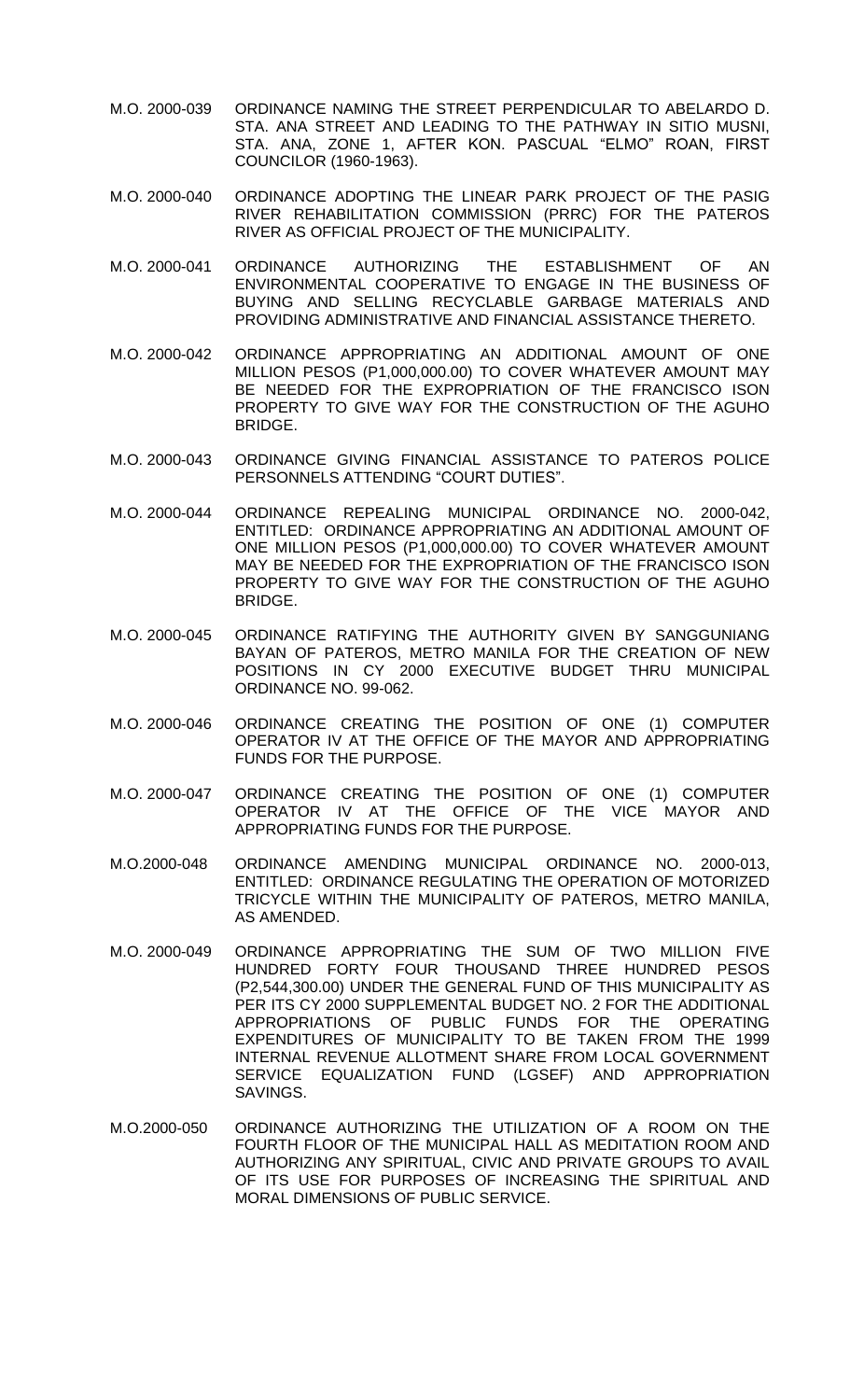- M.O. 2000-051 ORDINANCE NAMING THE STREET ALONG THE AGUHO ELEMENTARY SCHOOL CAMPUS, EMANATING FROM E. QUIOGUE STREET (LONGOS) AND LEADING TO THE PATEROS RIVER, AFTER HON. AVELINO CASTILLO.
- M.O. 2000-052 ORDINANCE AUTHORIZING THE ESTABLISHMENT OF A SCHOLARSHIP PROGRAM AT THE PATEROS TECHNOLOGICAL COLLEGE (PTC) FOR THE BENEFIT OF STUDENTS WHO DISTINGUISH THEMSELVES IN THE AREA OF EXTRA CURRICULAR ACTIVITIES.
- M.O. 2000-053 ORDINANCE APPROPRIATING THE SUM OF EIGHT MILLION PESOS (P8,000,000.00) UNDER THE GENERAL FUND OF THIS MUNICIPALITY AS PER ITS CY 2000 SUPPLEMENTAL BUDGET NO. 1 FOR THE ADDITIONAL APPROPRIATIONS OF PUBLIC FUNDS FOR THE OPERATING EXPENDITURES OF MUNICIPALITY TO BE TAKEN FROM THE 1999 INTERNAL REVENUE ALLOTMENT SHARE FROM LOCAL GOVERNMENT SERVICE EQUALIZATION FUND (LGSEF) AVAILABLE AS OF MARCH 31, 2000.
- M.O. 2000-054 ORDINANCE DEDICATING THE NEW 4-STOREY URBAN HEALTH AND NUTRITION PROGRAM (UHNP) BUILDING TO THE MEMORY OF ALL THE MUNICIPAL HEALTH OFFICERS, MIDWIVES AND THE PIONEERS OF PUERICULTURE CENTER OPERATION IN PATEROS.
- M.O. 2000-055 ORDINANCE APPROVING THE 3-METER AND 2-METER SETBACK ON BOTH SIDES OF ALL NATIONAL AND MUNICIPAL ROADS, RESPECTIVELY, FOR NEW BUILDING CONSTRUCTIONS AND STRICTLY OBSERVING THE SAME.
- M.O. 2000-056 ORDINANCE CREATING THE POSITION OF BOOKBINDER IV IN THE OFFICE OF THE MAYOR AND APPROPRIATING FUNDS THEREFOR.
- M.O. 2000-057 ORDINANCE CREATING THE POSITION OF ONE (1) COMPUTER OPERATOR IV AT THE OFFICE OF THE SANGGUNIANG BAYAN AND APPROPRIATING FUNDS FOR THE PURPOSE.
- M.O. 2000-058 2001 EXECUTIVE BUDGET.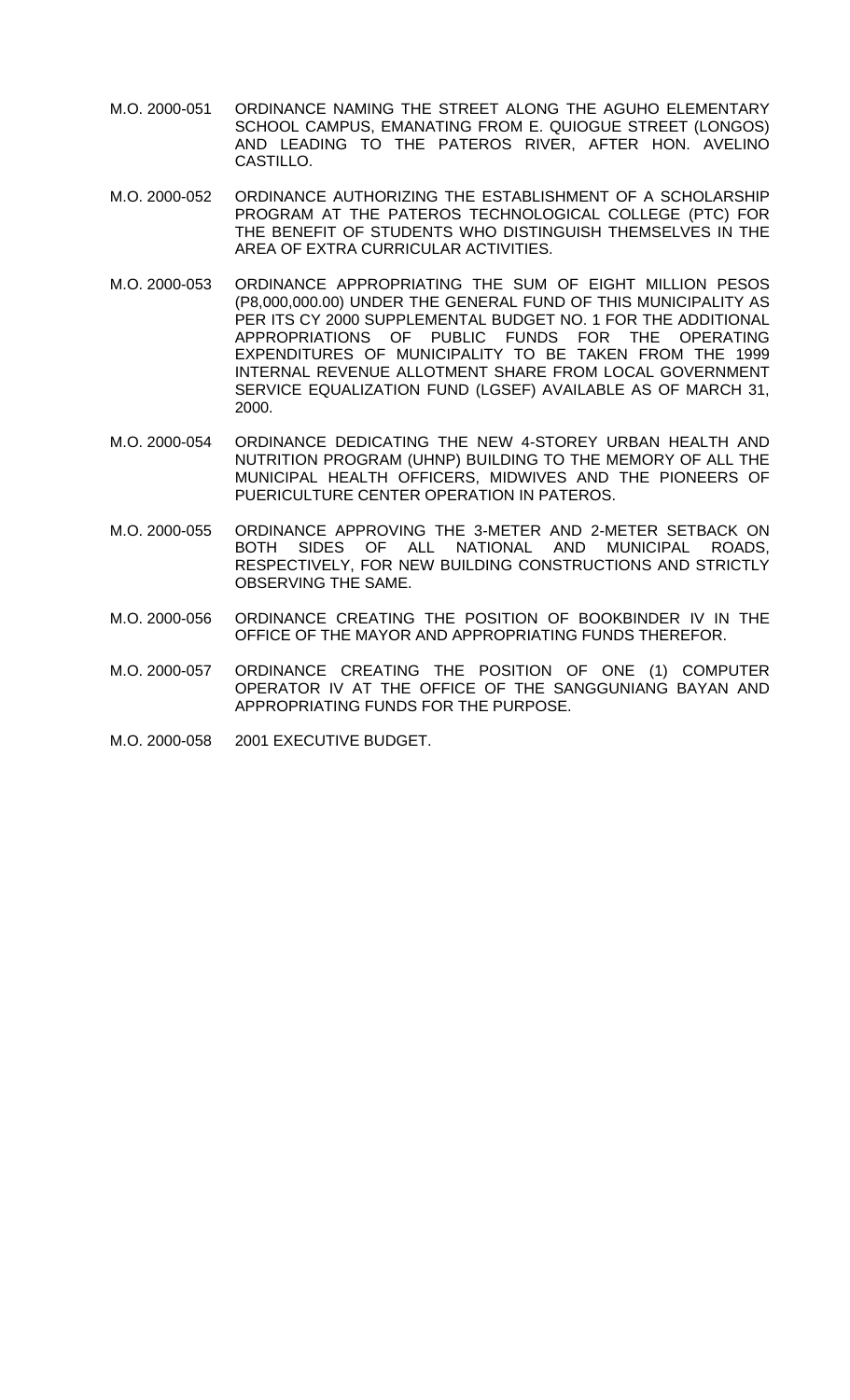



**Office of the Sangguniang Bayan**

- M.O. 2001-001 ORDINANCE INSTITUTIONALIZING THE MUNICIPAL NUTRITION COMM. (MNC) DEFINING ITS COMPOSITION AND FUNCTIONS.
- M.O. 2001-002 ORDINANCE CREATING A PHILHEALTH CAPITALIZATION FUND FROM THE PROCEEDS OF THE OUTPATIENT CONSULTATION AND DIAGNOSTIC BENEFIT PACKAGE O BE PROVIDED BY THE PHILIPPINE INSURANCE CORPORATION (PhilHealth) FOR QUALIFIED INDIGENT FAMILIES OF THE MUNICIPALITY OF PATEROS UNDER THEINDIGENT SECTOR COMPONENT OF THE NATIONAL HEALTH INSURANCE PROGRAM (NHIP).
- M.O. 2001-003 ORDINANCE NAMING THE STREET EMANATING FROM M. ALMEDA NEAR PATEROS-TAGUIG BOUNDAY AND LEADING TO THE PATEROS RIVER IN HONOR OF DAVID CRUZ, PATRIARCH OF THE FAMILY WHICH AUTHORIZED THE STREET CONSTRUCTION.
- M.O. 2001-004 ORDINANCE APPROVING THE SUBDIVISION PLAN OF THE LOCAL GOVERNMENT OF PATEROS LOCATED AT A. PONCE STREET, MASAGANA, STA ANA, PATEROS, METRO MANILA, TO FORMALIZE AND ACKNOWLEDGE RESIDENCY OF THE MEMBERS OF LOYAL URBAN POOR, ASSOCIATION, INC., PRESENTLY OCCUPYING THE SAID LOT.
- M.O. 2001-005 ORDINANCE AUTHROIZNG THE HOLDING OF A COMPETITION IN WRITING THE HISTORY OF THE PATEROS TECHNOLOGICAL COLLEGE (PTC).
- M.O. 2001-006 ORDINANCE AMENDING MUNICIPAL ORDINANCE NO, 96-20, ENTITLED: AN ORDINANCE AMENDING THE INTERNAL RULES OF PROCEDURE OF THE SANGGUNIANG BAYAN OF PATEROS, METRO MANILA.
- M.O. 2001-007 ORDINANCE DECLARING STATE OF CALAMITY IN PATEROS AS A CONSEQUENCE OF THE CURRENT GARBAGE CRISIS.
- M.O. 2001-008 ORDINANCE APPROPRIATING THE AMOUNT OF ONE MILLION PESOS (P1,000,000,00) AS FUN FOR THE PROJECT "PAGBAWI SA DATING LUPA" (FORT BONIFACIO CLAIM) TO COVER EXPENSES PERTAINING TO LEGAL FEES, REPRODUCTION OF DOCUMENTS AND EVIDENCES, CONFERENCES, FILING FEES, CONTINOUS RESEARCH AND MEDIA AND LEGAL REPRESENTATIONS.
- M.O. 2001-009 ORDINANCE ADOPTING THE PATEROS ENVIRONMENTAL PRESERVATION EFFORT (PEPE) AND THE PEOPLE'S INITIATIVE FOR LIVELIHOOD, ADVANCEMENT AND RESOURCEFULNESS (PILAR) AS THE OFFICIAL NAME OF THE GARBAGE SEGREGATION AND RECYCLING PROJECT UNDER MUNICIPAL ORDINANCE NO. 2000-041.
- M.O. 2001-010 ORDINANCE RATIFYING THE MAYOR'S COMMITMENT TO GRANT ONE THOUSAND (P1,000.00) PESOS EACH TO THE PUBLIC SCHOOL TEACHERS WHO RECEIVED THEIR SERVICE AWARDS IN 1997 & 1998.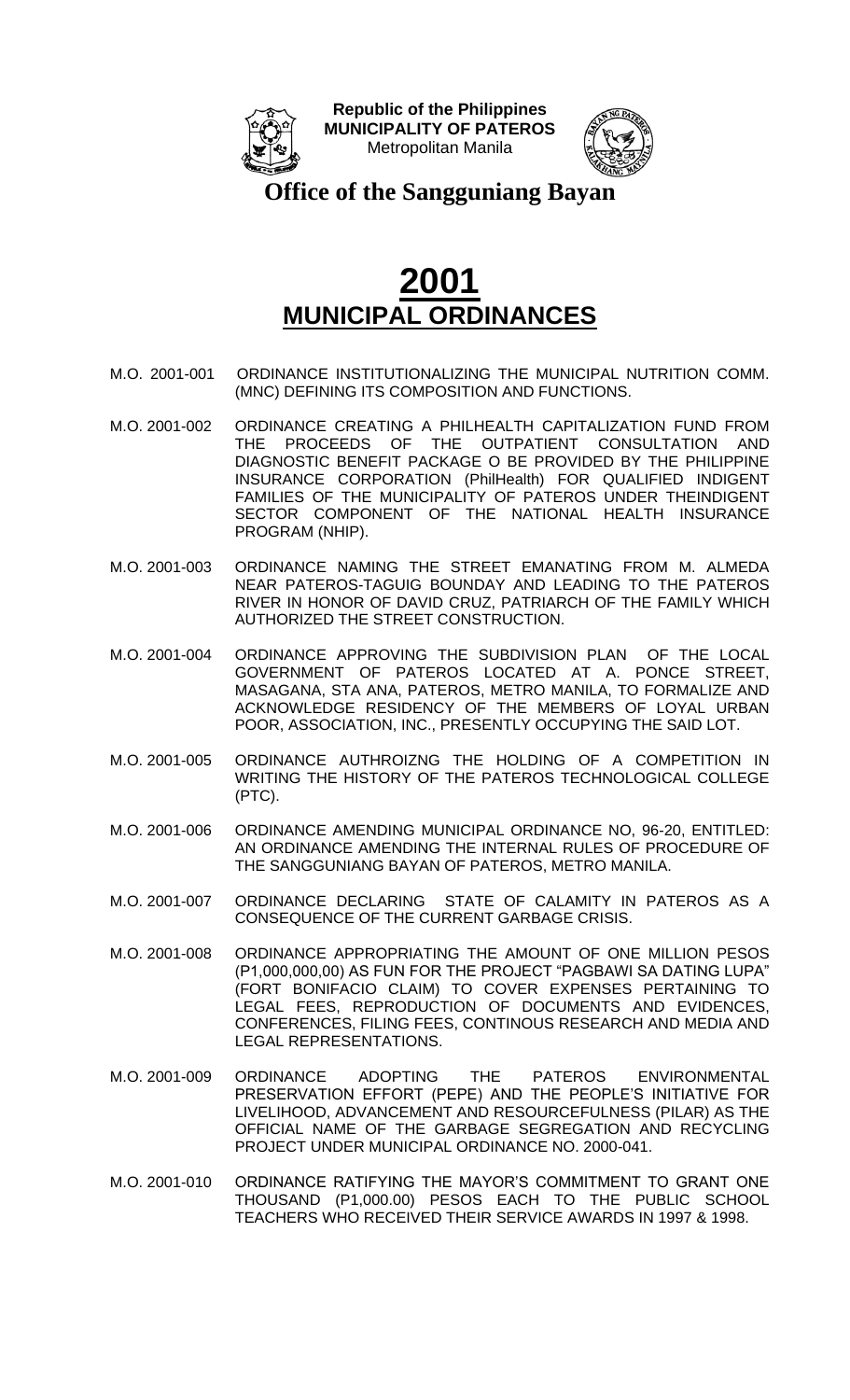- M.O. 2001-011 ORDINANCE APPROVING AN EXPERIMENTAL SYSTEM OF WASTE SGREGATION CALLED RBY WASTE DISPOSAL PROGRAM AND APPROPRIATING P200,000.00 FOR THE PURPOSE.
- M.O. 2001-012 ORDINANCE CONFIRMING THE TRUE SPIRIT AND INTENTION OF MUNCIPAL ORDINANCE NO. 2000-006 AT THE TIME OF ITS ENACTMENT ON MARCH 15, 2000
- M.O. 2001-013 ORDINANCE APPROVING THE SUBDIVISION PLAN OF BUKLOD NG MAGKAKAPITBAHAY HOMEOWNERS ASSOCIATION, INC., IN ZONE 3, BARANGAY STA ANA, PATEROS METRO MANILA.
- M.O. 2001-014 ORDINANCE CREATING THE POSITIONS OF ONE (1) COMPUTER OPERATOR AND ONE (1) COMPUTER OPERATOR IV AT THE OFFICE OF THE VICE MAYOR AND APPROPRIATING FUNDS FOR THE PURPOSE.
- M.O. 2001-015 ORDINANCE AUTHORIZING THE MAYOR OF PATEROS TO CONVERT TO CASH THE P3000,000.00 ESTIMATED COST OF RESTORATION OF THE HOUSE OF MRS. AURORA RAMOS ALONG FELIX AVILA STREET.
- M.O. 2001-016 ORDINANCE RATIFYING THE AUTHORITY GIVEN BY THE SANGGUNIANG BAYAN OF PATEROS, METRO MANILA FOR THE CREATION OF NEW POSITIONS IN CY 2000 EXECUTIVE BUDGET THRU MUNICIPAL ORDINANCE 2000-45
- M.O. 2001-017 ORDINANCE APPROPRIATING THE AMOUNT OF P70,000.00 FOR THE PATEROS-PASIG BOUNDARY MARKER TO BE INSTALLED IN THE CORNER OF M. ALMEDA STREET AND ELIZALDE ROAD.
- M.O. 2001-018 ORDINANCE RESERVING TWO HUNDRED (200) SQUARE METERS OF THE FIVE THOUSAND (5,000) SQUARE METER OF AGUHO ELEMENTARY SCHOOL CAMPUS FOR THE SITE OF THE REPLACEMENT OF AGUHO BARANGAY HALL.
- M.O. 2001-019 ORDINANCE CREATING TH EPATEROS SKILLED WORKER'S DIRECTORY AND SUBSEQUENTLY PUBLICIZING ITS CONTENTS FOR REFERENCE AND GUIDANCE OF THE GENERAL PUBLIC.
- M.O. 2001-020 ORDINANCE PROHIBITING THE OPERATION OF ANY GAME OF CHANCE THAT USES MONEY AS REWARD OF PRICE IN ANY MINI FAIR (PERYAHAN) WITHIN THE MUNICIPALITY OF PATEROS.
- M.O. 2001-021 ORDINANCE CONSOLIDATING ALL URBAN POOR COMMUNITY PROJECT INTO PATEROS URBAN DEVELOPMENT PROJECT (PUPDP) AND ADOPTING IT AS AN OFFICIAL PROJECT OF THE MUNCIPALITY OF PATEROS AND AUTHORIZING THE MAYOR TO IMPLEMENT AND REPRESENT THERETO.
- M.O. 2001-022 ORDINANCE APPROPRIATING THE AMOUNT OF ONE MILLION PESOS (P1,000,000,00) AS FUND FOR THE PROJECT "PAGBAWI SA DATING LUPA" (FORT BONIFACIO CLAIM) TO COVER EXPENSES PERTAINING TO LEGAL FEES, REPRODUCTION OF DOCUMENTS AND EVIDENCES, CONFERENCES, FILING FEES, CONTINOUS RESEARCH AND MEDIA AND LEGAL REPRESENTATIONS
- M.O. 2001-023 ORDINANCE NAMING THE STREET BESIDE THE SOUTHERN RIZAL INSTITUTE, BAGONG KALSADA, BARANGAY MARTIRES DEL '96, PATEROS, METRO MANILA AS VICE MAYOR ARTEMIO B. TUAZON STREET.
- M.O. 2001-024 ORDINANCE GRANTING TAX AMNESTY TO DELINQUENT REAL PROPERTY OWNERS COVERING THE YEAR PERIOD 2000 AND PREVIOUS YEARS.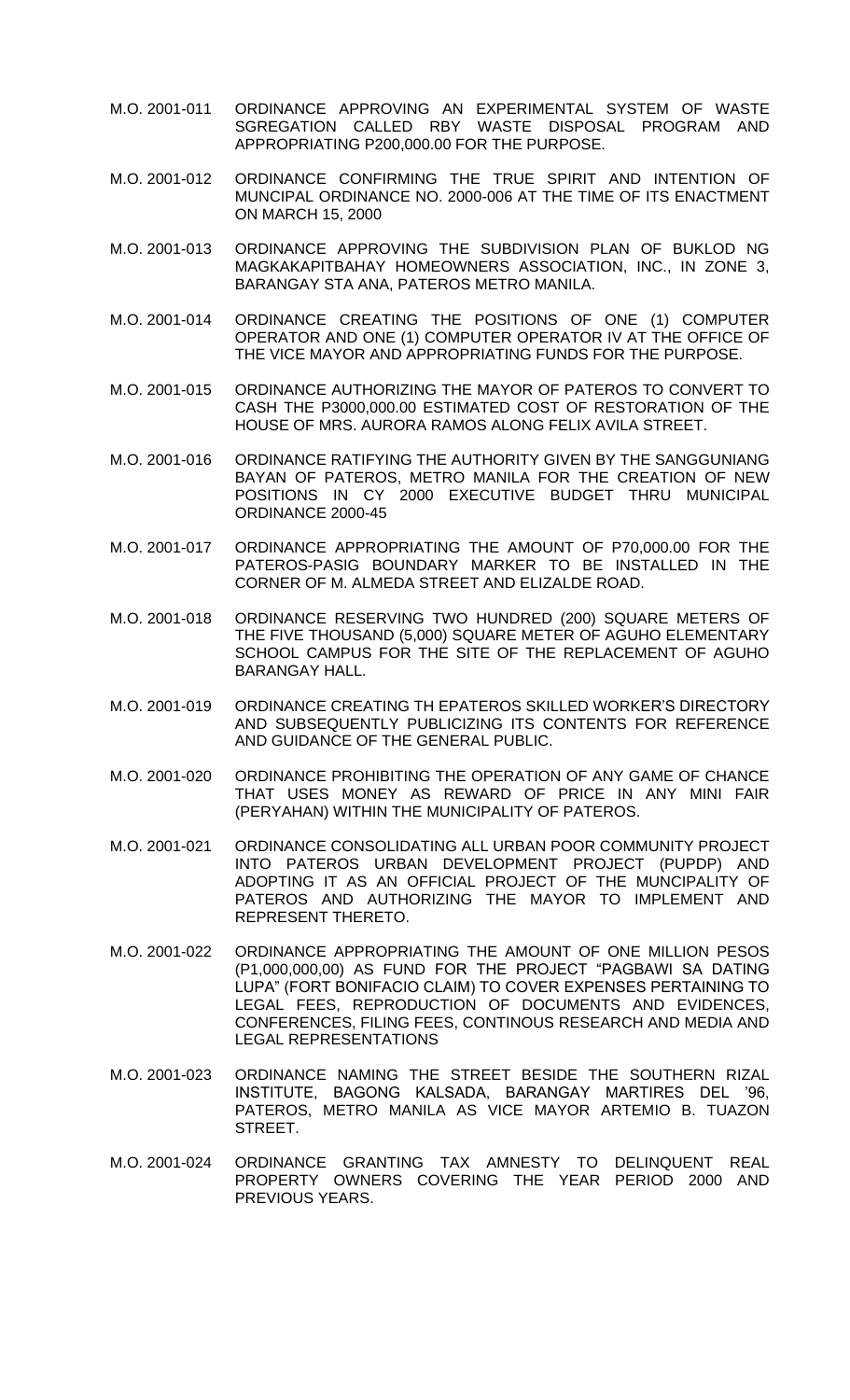- M.O. 2001-025 ORDINANCE IMPOSING FILING AND OTHER FEES PROVIDED FOR UNDER RULE 18 OF THE RULES AND REGULATIONS GOVERNING THE IMPLEMENTATIONS OF REPUBLIC ACT NO. 9048.
- M.O. 2001-026 ORDINANCE CREATING THE DELINEATION OF PATEROS BOUNDARIES OFFICE (DPBO).
- M.O. 2001-027 ORDINANCE AMENDING MUNICIPAL ORDINANCE NO. 2001-006, ENTITLED: AN ORDINANCE AMENDING THE INTERNAL RYULES OF PROCEDURES OF THE SANGGUNIANG BAYAN OF PATEROS, METRO MANILA.
- M.O. 2001-028 ORDINANCE GRANTING PATEROS SENIOR CITIZENS 20% DISCOUNT ON THE ENTRANCE FEE AT PATEROS COCKPIT ARENA AS WELL AS IN OTHER GAMES AND AMUSEMENT ESTABLISHMENTS WITHIN PATEROS, METRO MANILA.
- M.O. 2001-029 ORDINANCE AMENDING MUNICIPAL ORDINANCE NO. 97-057, ENTITLED: ORDINANCE AUTHORIZING THE TEMPORARY USE OF THE TWO MILLION NOW DEPOSITED WITH THE MUNICIPAL TREASURER FOR THE PURCHASE OF LAND FOR THE BENEFIT OF THE URBAN POOR OF PATEROS, AS AMENDED.
- M.O. 2001-030 ORDINANCE NAMING THE LOT DONATED BY MR. PEDRO FRANCISCO TO BARANGAY STA ANA, PATEROS, METRO MANILA TO PEDRO R. FRANCISCO MEMORIAL COMPLEX AND AUTHORIZING THE MAYOR OF PATEROS TO CONTRUCT A MEMORIAL ARC AND MEMORIAL MARKER AT THE ENTRANCE OF MEMORIAL COMPLEX AND APPROPRIATING AN AMOUNT OF TEN THOUSAND PESOS (P10,000.00) FOR THE INITIAL CONSTRUCTION OF THE ABOVE-MENTIONED PURPOSES.
- M.O. 2001-031 ORDINANCE PROHIBITING THE SALE OF TOBACCO, TOBACCO PRODUCTS AND ALCOHOLIC BEVERAGES TO MINORS (BELOW 18 YEARS OLD) AND PERSONS WITH MENTAL INCAPACITIES AND PROVIDING PENALTIES FOR THE VIOLATION THEREOF.
- M.O. 2001-032 ORDINANCE STRICTLY ENFORCING THE IMPLEMENTING RULES AND REGULATIONS OF REPUBLIC ACT NO. 6685, OTHERWISE KNOWN AS WORKERS HIRING IN INFRASTRUCTURE PROJECT (WHIP)
- M.O. 2001-033 ORDINANCE IMPLEMENTING REPUBLIC ACT NO. 8172 KNOWN AS "ASIN LAW".
- M.O. 2001-034 ORDINANCE APPROPRIATING THE SUM OF SEVENTY SIX MILLION FIVE HUNDRED EIGHTY EIGTH THOUSAND SIX HUNDRED SIX PESOS ONLY (76,588,606.00) UNDER THE GENERAL FUND OF THIS MUNICIPALITY FORMING THE 2002 BUDGET FOR THE OPERATING EXPENDITURES AND CAPITAL OUTALY REQUIREMENT OF THE MUNICIPALITY OF PATEROS TO BE TAKEN FORM UNAPPROPRIATED SURPLUS AND THE ESTIMATED ANNUAL INCOME/REVENUES OF THE ABOVE FUND CERTIFIED AS AVAILABLE FOR APPROPRIATIONS BY THE LOCAL FINANCE COMMITTEE PURSUANT TO R.A. 7160, LOCAL GOVERNMENT CODE OF 1991.
- M.O. 2001-035 ORDINANCE APPROPRIATING THE SUM OF ONE MILLION NINE HUNDRED FORTY THOUSAND FIVE HUNDRED PESOS (P1,940,500.00) UNDER THE GENERAL FUND OF THIS MUNICIPALITY AS PER ITS CY 2001 SUPPLEMENTAL BUDGET NO. 1 FOR THE ADDITIONAL APPROPRIATIONS OF PUBLIC FUNDS FOR THE OPERATING EXPENDITURES OF THE MUNICIPALITY TO BE TAKEN FROM THE 2000 AND 2001 INTERNAL REVENUE ALLOTMENT SHARE AND APPROPRIATIONS SAVINGS FOR CY 2001.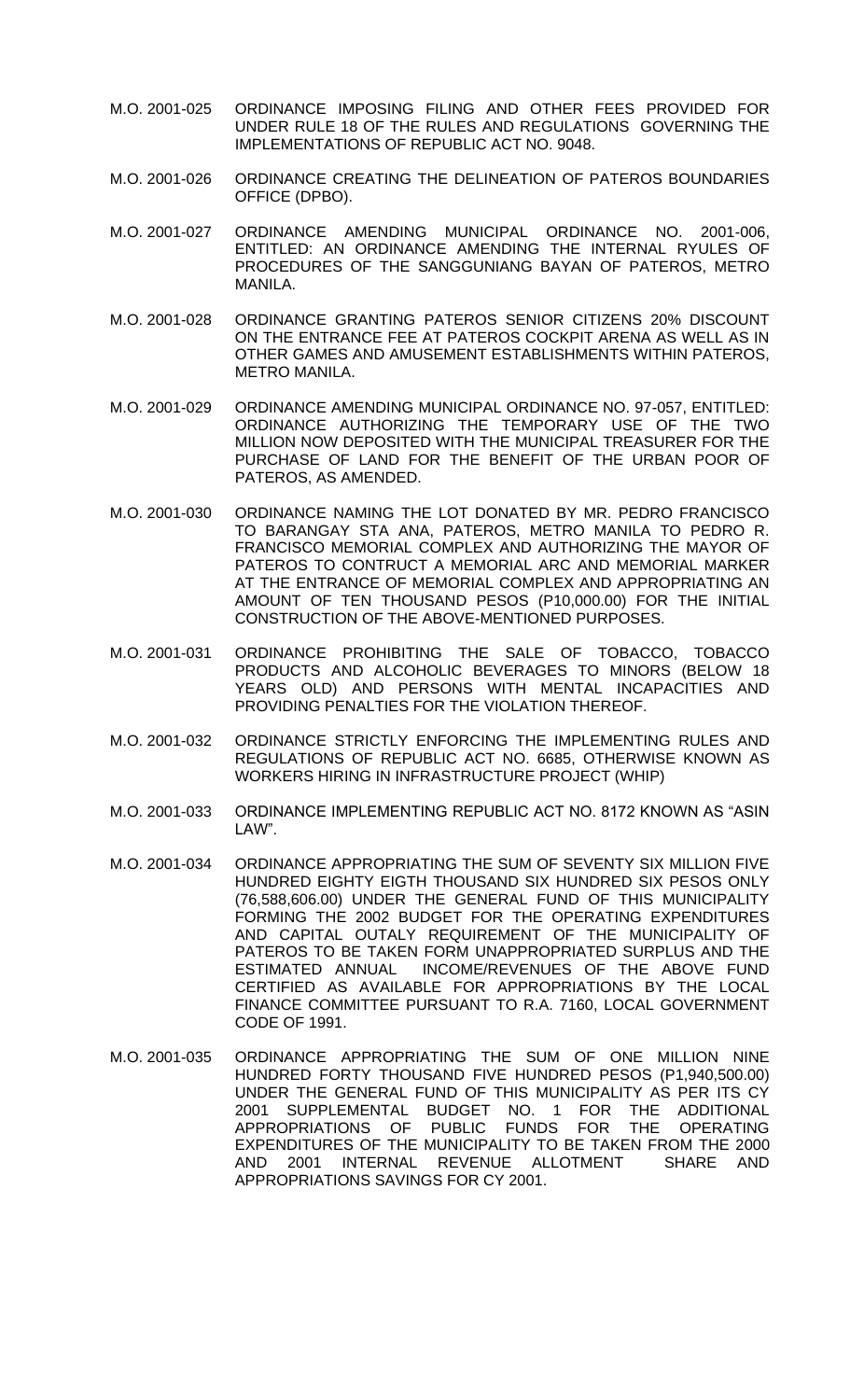



**Office of the Sangguniang Bayan**

- M.O. 2002-001 ORDINANCE ADOPTING A FEE FOR SERVICE PROGRAM FOR ALL SERVICES UNDER THE LOCAL DEPARTMENT OF HEALTH WITHIN THE MUNICIPALITY.
- M.O. 2002-002 ORDINACE AMENDING THE MUNCIPAL ORDIANCE NO. 99-059, ENTITLED: ORDINANCE MAKING ARMADA STREET AND F.T. ANGELES EXTENTION STREET IN KANLURAN AS ONE-WAY STREETS AS STRICTLY NO PARKING STREETS.
- M.O. 2002-003 ORDINANCE MAKING THE NEWLY CONSTRUCTED MULTI-PRUPOSE BUILDING AT PATEROS ELEMENTARY SCHOOL (PES) AS THE JULIANA L. CAYETANO DEVELOPMENT CENTER.
- M.O. 2002-004 ORDINANCE AMENDING MUNICIPAL ORDINANCE NO. 97-09, ENTITLED: ORDINANCE APPROVING THE SUBDIDVISION AND SITE DEVELOPMENT PLAN OF CUEVASVILLE HOMEOWNERS ASSOCIATION, INC. LOCATED AND SITUATED AT BARANGAY STA ANA, ZONE 1 , PATEROS, METRO MANILA.
- M.O. 2002-005 ORDINANCE AMENDING MUNICIPAL ORDINANCE NO. 98-013, ENTITLED: ORDINANCE APPROVING THE SITE DEVELOPMENT AND SUBDIVISION PLAN OF SAMAHANG MAGKAKAPIT-BAHAY NG ROQUE COMPUND, INC. (SMBRCI) LOCATED AND SITUATED AT NO 213 F.C. TUAZON STREET, BARANGAY TABGALERA, PATEROS, METRO MANILA.
- M.O. 2002-006 ORDINANCE NAMING THE ROAD RIGTH OF WAY DONATED BY MR. PEDRITO M. VILLEGAS TO THE MUNICIPALITY OF PATEROS FOR THE USE OF THE KASAMA, INC. AND ADJACENT COMMUNITY OF BARANGAY STA ANA, ZONE 5, PATEROS, METRO MANILA TO DR. PEDRO H. VILLEGAS.
- M.O. 2002-007 ORDINANCE APPROVING THE IMPLEMENTATION OF AN ANNUAL SUMMER JOB FAIR AND APPROPRIATING FUNDS THEREFOR.
- M.O. 2002-008 ORDINANCE APPROVING THE SITE DEVELOPMENT AND SUBDIVISION PLAN OF THE SAMAHANG MAGKAKAPIT-BAHAY NG S.T. SANTOS STREET, INC. (SAMASANTOS, INC.).
- M.O. 2002-009 ORDINANCE INSTITUTIONALIZING THE HEALTH INSURANCE PROJECT KNOWN AS "MEDICARE PARA SA MASA"
- M.O. 2002-010 ORDINANCE PROHIBITING THE SALE OF ALL ALCOHOLIC BEVERAGES INCLUDING BEER FROM 2:00A.M. TO 6:00 A.M. ON ALL ESTABLISHMENTS WITHIN THE TERRITORIAL JURISDICTION OF THE MUNICIPALITY OF PATEROS.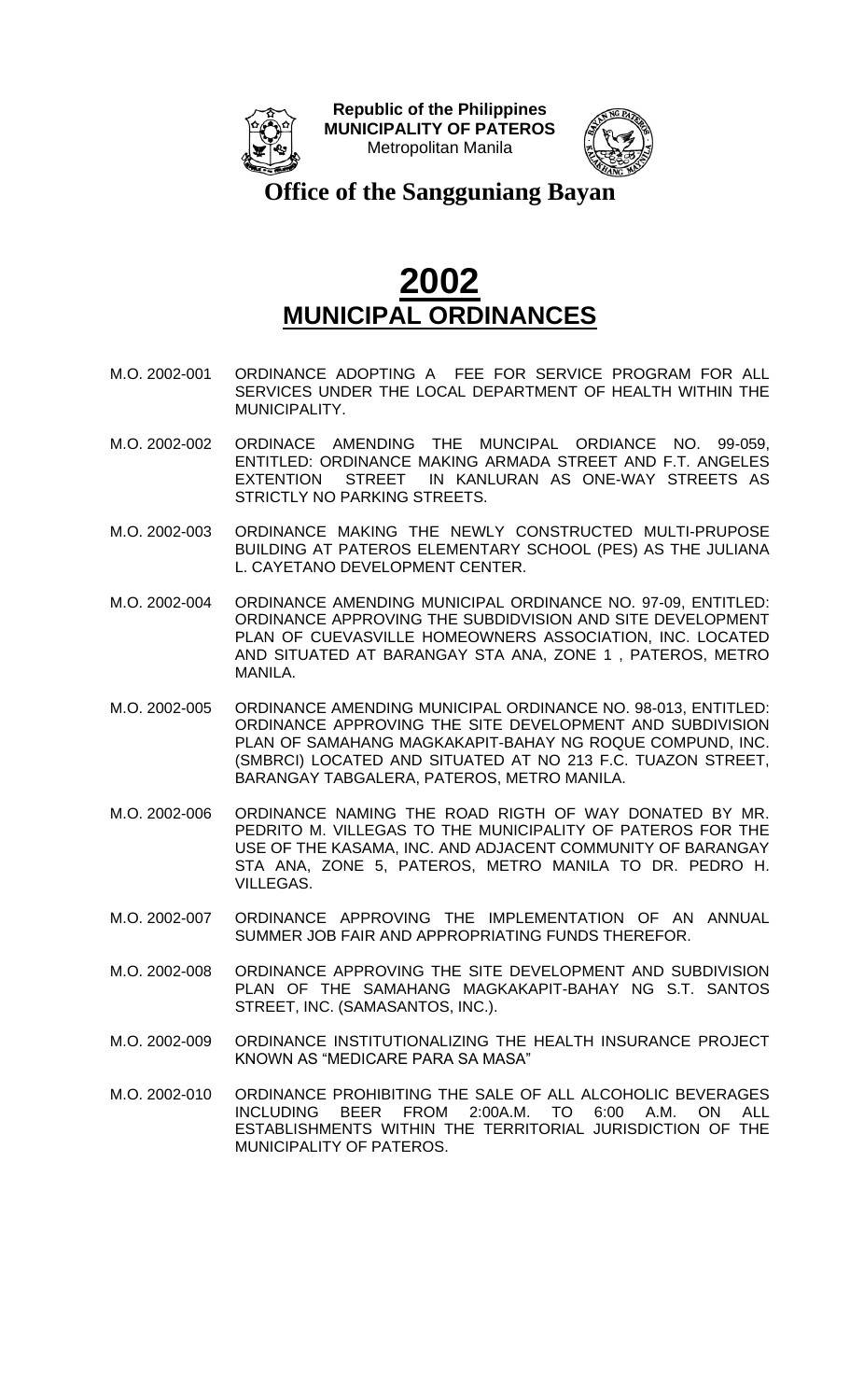- M.O. 2002-012 ORDINANCE PROHIBITING BILLIARD JOINT OPERATORS TO ACCEPT STUDENTS IN SCHOOL UNIFORM FROM PLAYING AND HANGING OUT IN THEIR ESTABLISHMENT AND LIMITING THE OPERATING TIME OF ALL BILLIARD JOINTS WITHIN THE TERRITORIAL JURISDICTION OF THE MUNICIPALITY OF PATEROS.
- M.O. 2002-013 ORDINANCE APPROVING THE PATEROS COMPREHENSIVE LAND USE PLAN (CLUP) WHICH SHALL BE THE BASIS FOR ALL FUTURE DEVELOPMENT PLANS WITHIN THE MUNICIPALITY OF PATEROS TO BE ENACTED THROUGH A ZONING ORDINANCE DULY APPROVED BY THE SANGGUNIANG BAYAN.
- M.O. 2002-014 ORDINANCE CREATING COUNCIL FOR WOMEN IN DISTRESS WHICH SHALL BE DUBBED AS" BANTAY KABABAIHAN NG PATEROS" (BANKAPA) TO SERVE AS VANGUARD FOR WOMEN AND FAMILY WELFARE.
- M.O. 2002-016 ORDINANCE ADOPTING ZONING REGULATIONS FOR THE MUNICIPALITY OF PATEROS AND PROVIDING FOR THE STRICT ADMINISTRATION, ENFORCEMENT THEREOF AND THE REPEAL OF ALL ORDINANCES IN CONFLICT THEREWITH.
- M.O. 2002-017 ORDINANCE APPROVING THE SUBDIVISION AND SITE DEVELOPMENT PLAN AF ALIW SAN ROQUE PAG-ASA HOMEOWNERS ASSOCIATION, INC. LOCATED AND SITUATED AT SITIO PANDAY, BARANGAY STA ANA, ZONE 6, PATEROS, METRO MANILA.
- M.O. 2002-018 ORDINANCE PROHIBITING THE USE, INTERCONNECTION OF RECEPTION OF ANY SERVICE BEING OFFERED OVER A CABLE TELEVISION (CATV) OF CABLE INTERNET SYSTEM AND/OR NETWORK BY OR THROUGH ANY UNAUTHORIZED INSTALLATION, ACCESS OR CONNECTION THERETO, AND PROVIDING PENALTIES FOR VIOLATION THEREOF.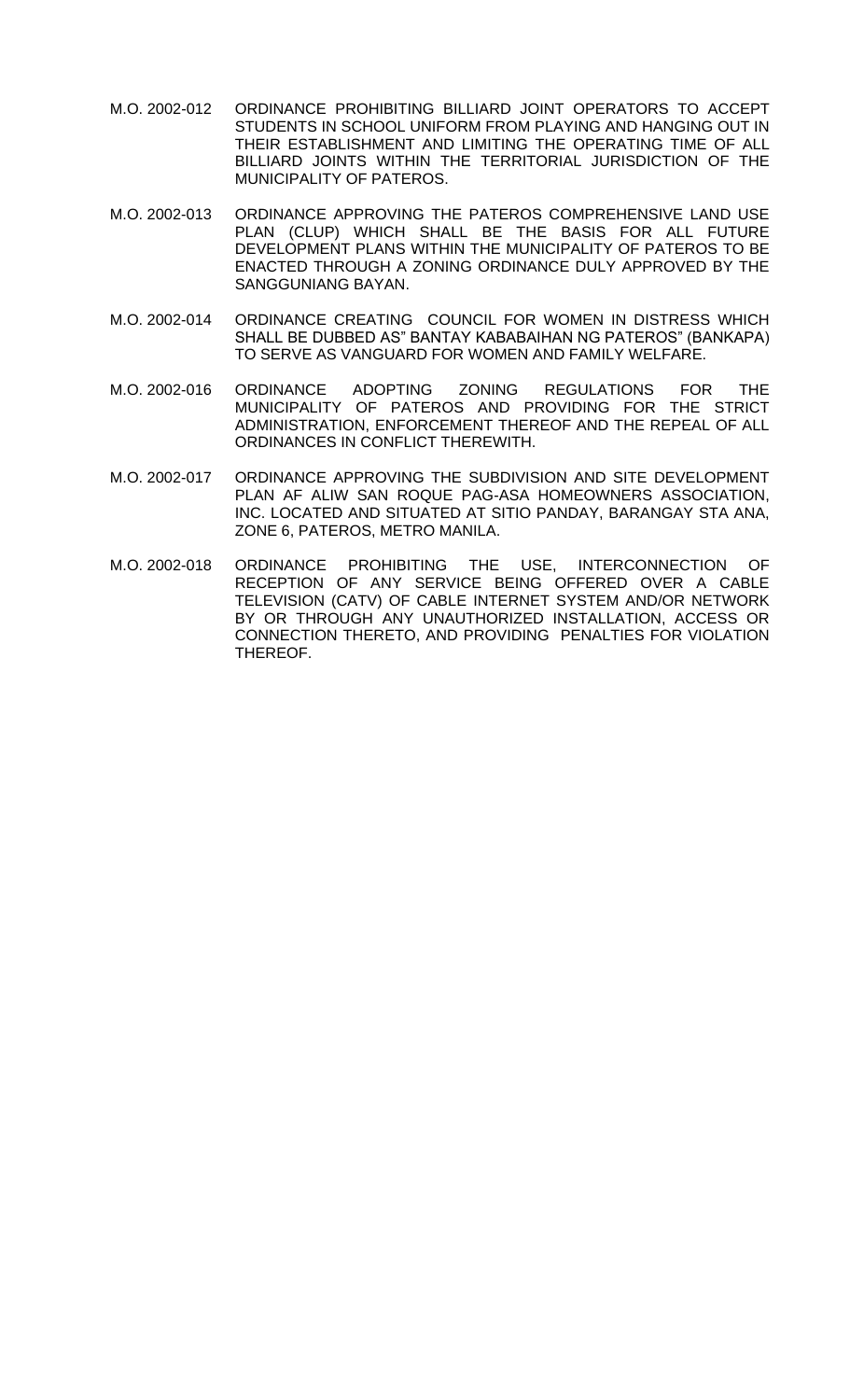



**Office of the Sangguniang Bayan**

- M.O. 2003-001 ORDINANCE APPROPRIATING THE SUM OF SEVENTY EIGHT MILLION TWO HUNDRED NINETY THOUSAND ONE HUNDRED TWELVE PESOS ONLY (P78,295,112.00) UNDER THE GENERAL FUND OF THIS MUNICIPALITY FORMING THE 2003 EXECUTIVE BUDGET FOR THE CURRENT OPERATING EXPENDITURES AND FIXED ASSETS REQUIREMENTS OF THE MUNICIPALITY OF PATEROS TO BE TAKEN FROM THE RETINED OPERATING SURPLUS AND THE ESTIMATED ANNUAL INCOME/REVENUES OF THE ABOVE FUND CERTIFIED AS AVAILABLE FOR APPRIATIONS BY THE LOCAL FINANCE COMMITTEE PURSUANT TO R.A. 7160, LOCAL GOVERNMENT CODE OF 1991.
- M.O. 2003-006 ADOPTING GUIDELINES AND PROCEDURES FOR A UNIFIED APPROACH ON SOLID WASTE MANAGEMENT IN METROPOLITAN MANILA.
- M.O. 2003-007 ORDINANCE CREATING AND INSTITUTIONALIZING THE HEALTHY PATEROS TASK FORCE DEFINING ITS MEMBERS, FUNCTIONS AND RESPONSIBILITIES.
- M.O. 2003-008 ORDINANCE NAMING THE STREET BESIDE THE RESIDENCE OF MR. BENJAMIN U. BORJA, JR. PERPENDICULAR TO F. T. ANGELES, BARANGAY STO. ROSARIO-KANLURAN, PATEROS, METRO MANILA TO BENJAMIN T. BORJA, SR. STREET.
- M.O. 2003-009 ORDINANCE AMENDING MUNICIPAL ORDINANCE NO.2000-013, ENTITLED: ORDINANCE REGULATING THE OPERATION OF MOTORIZED TRICYCLES WITHIN THE TERRITORIAL JURISDICTION OF THE MUNICIPALITY OF PATEROS.
- M.O. 2003-010 ORDINANCE DEFINING THE OFFICIAL BOUNDARIES OF PATEROS AND APPROPRIATING FUNDS THREFOR.
- M.O. 2003-012 ORDINANCE STRICTLY IMPLEMENTING REPUBLIC ACT NO. 9178 OTHERWISE KNOWN AS THE "BARANGAY MICRO BUSINESS ENTERPRISES (BMBEs) ACT OF 2002" AND AUTHORIZING THE IMPOSITION AND COLLECTION OF ONE THOUSAND PESOS (P1,000.00) AS REGISTRATION AND MONITORING FEE FOR EVERY BMBE APPLICANT.
- M.O. 2003-013 ORDINANCE AMENDING MUNICIPAL ORDINANCE NO. 2001-033, ENTTLED: ORDINANCE IMPLEMENTING REPUBLIC ACT NO. 8172 KNOWN AS "ASIN LAW".
- M.O. 2003-014 ORDINANCE AMENDING MUNICIPAL ORDINANCE NO.S.92-16, 94-17 AND 97-055 ADJUSTING THE HOSPITALIZATION AND FUNERAL ASSISTANCE TO BONAFIDE MEMBERS OF THE VETERANS FEDERATION OF PATEROS, METRO MANILA AND INCREASING TO ONE HUNDRED FIFTY THOUSAND PESOS (P150,000.00) THE YEARLY APPROPRIATION FOR THE PURPOSE.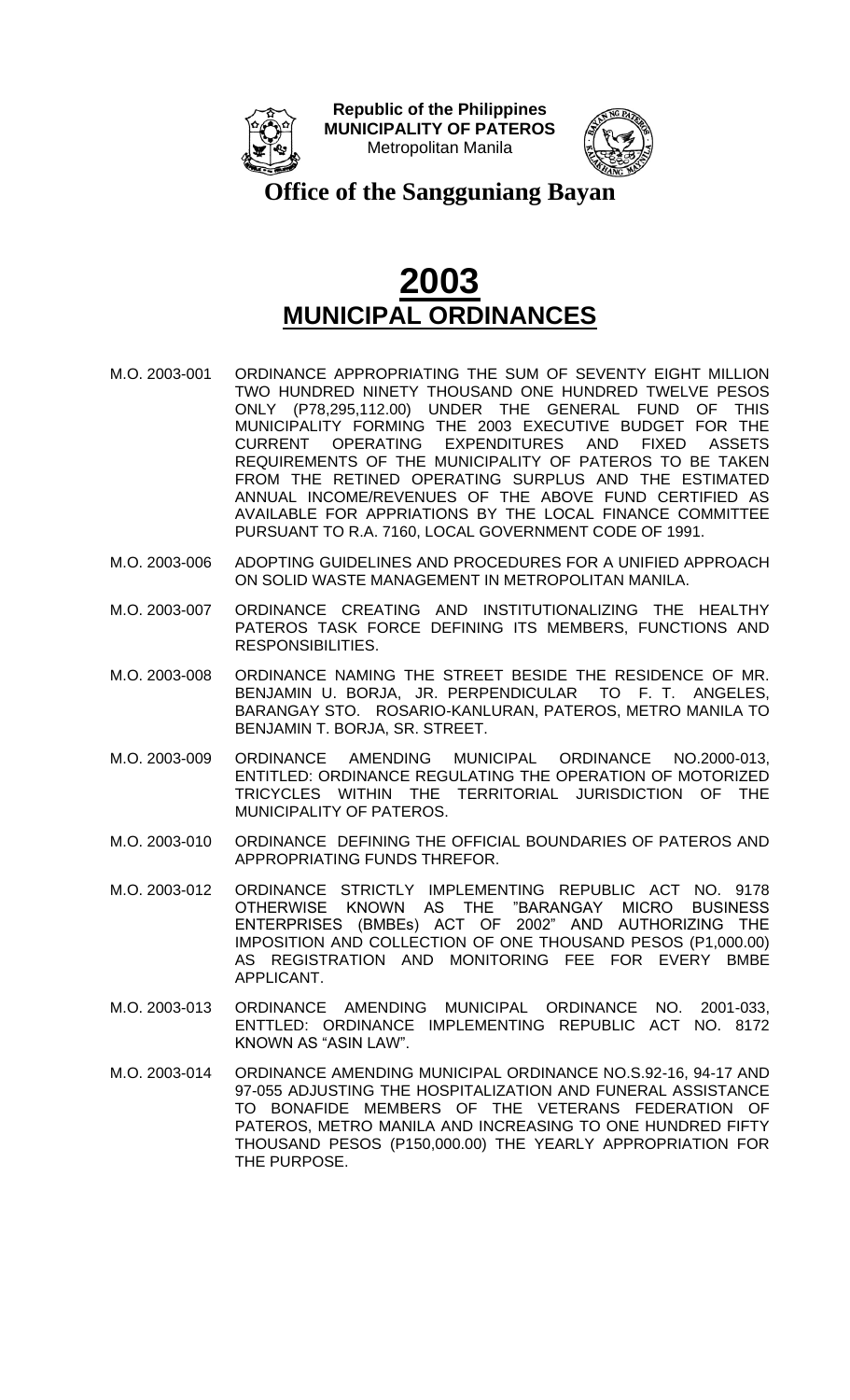- M.O. 2003-015 ORDINANCE PROHIBITING SIDEWALK VENDORS AND AMBULANT PEDDLERS FROM OCCUPYING THE SIDEWALK OF THE WHOLE STRETCH OF B. MORCILLA ST. AND B. MORCILLA EXTENSION AT ANY GIVEN OCCASION AND PROVIDING RENALTIES IN VIOLATION THEREOF.
- M.O. 2003-016 ORDINANCE ESTABLISHING THE COMPUTER EDUCATION PROGRAM FOR GRADE IV TO GRADE VI STUDENTS OF THE PATEROS ELEMENTARY SCHOOL AND APPROPRIATING FUNDS THEREFOR.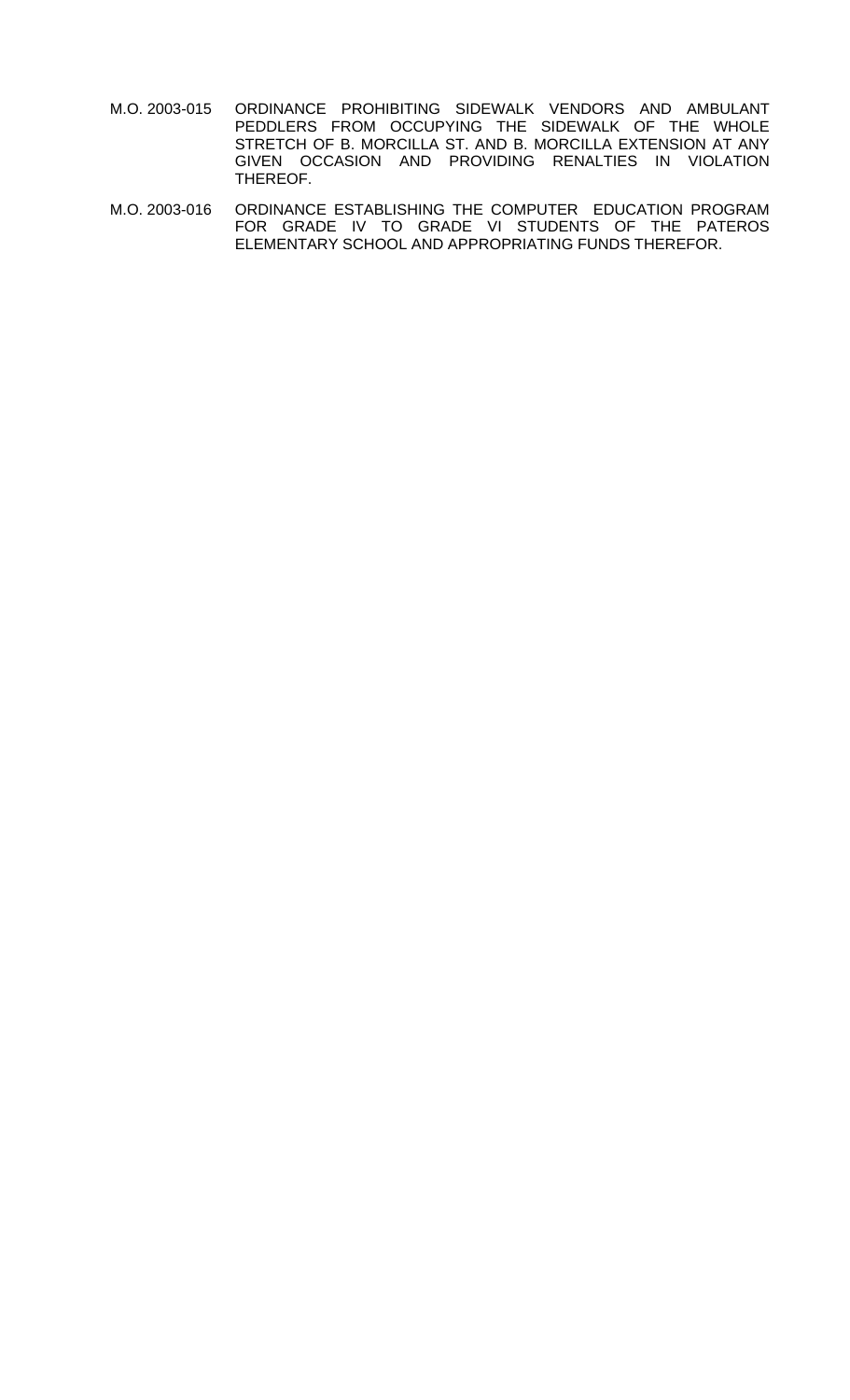



**Office of the Sangguniang Bayan**

- M.O. 2004-001 ORDINANCE APPROPRIATING THE SUM OF NINETY ONE MILLION FIVE HUNDRED TEN THOUSAND THREE HUNDRED SIXTY SIX PESOS ONLY (P91,510,366.00) UNDER THE GENERAL FUND OF THIS MUNICIPALITY FORMING THE 2004 EXECUTIVE BUDGET FOR THE CURRENT OPERATING EXPENDITURES, CAPITAL OUTLAYS AND STATUTORY/CONTRACTUAL OBLIGATIONS REQUIREMENTS OF THE MUNICIPALITY OF PATEROS TO BE TAKEN FROM RETAINED<br>OPERATING SURPLUS AND THE ESTIMATED ANNUAL OPERATING SURPLUS AND THE ESTIMATED ANNUAL INCOME/REVENUES OF THE ABOVE FUND CERTIFIED AS AVAILABLE FOR APPROPRIATIONS BY THE LOCAL FINANCE COMMITTEE PURSUANT TO R.A.7160, LOCAL GOVERNMENT CODE OF 1991.
- M.O. 2004-002 ORDINANCE SEPARATING PNHS-MASIKAP ANNEX AS AN INDEPENDENT HIGH SCHOOL AND CHANGING ITS NAME TO MARIA CONCEPCION CRUZ HIGH SCHOOL.
- M.O. 2004-003 ORDINANCE AUTHORIZING HON. ROSENDO T. CAPCO, MUNICIPAL MAYOR, TO INCUR EXPENSES FOR THE OFFICIAL DELEGATION OF PATEROS TO BALANGA CITY ON JULY 3, 2004.
- M.O. 2004-004 ORDINANCE AMENDING THE RULE I, SECTION I OF THE INTERNAL RULES OF PROCEDURE (IRP) OF THE SANGGUNIANG BAYAN OF PATEROS.
- M.O. 2004-005 ORDINANCE ESTABLISHING PATEROS RABIES PREVENTION AND CONTROL COUNCIL (PRPCC), DEFINING ITS COMPOSITION, DUTIES AND RESPONSIBILITIES AND FOR OTHER PURPOSES.
- M.O. 2004-006 ORDINANCE AMENDING MUNICIPAL ORDINANCE NO.2001-027, ENTITLED: AN ORDINANCE AMENDING THE INTERNAL RULES OF PROCEDURES FOR THE SANGGUNIANG BAYAN OF PATEROS, METRO MANILA.
- M.O. 2004-007 ORDINANCE ESTABLISHING THE PROCEDURE ON SECURING A NON-GOVERNMENTAL ORGANIZATION'S CERTIFICATE OF ACCREDITATION FROM THE SANGGUNIANG BAYAN OF PATEROS.
- M.O. 2004-008 ORDINANCE ESTABLISHING A TEMPORARY MUNICIPAL ARCHIVES AND LIBRARY IN THE MUNICIPALITY OF PATEROS AND APPROPRIATING THE AMOUNT OF FIFTY THOUSAND (P50,000.00) PESOS FOR THE PURPOSE.
- M.O. 2004-009 ORDINANCE APPROVING THE PATEROS SUPPORT PROGRAM FOR EDUCATION, DUBBED AS "BANTAY KARUNUNGAN", A CONTINUOUS QUEST FOR ONE HUNDRED PERCENT (100%) LITERACY, AND APPROPRIATING A MINIMUM FUND OF FIFTY THOUSAND PESOS (P50,000.00) FOR THIS PURPOSE.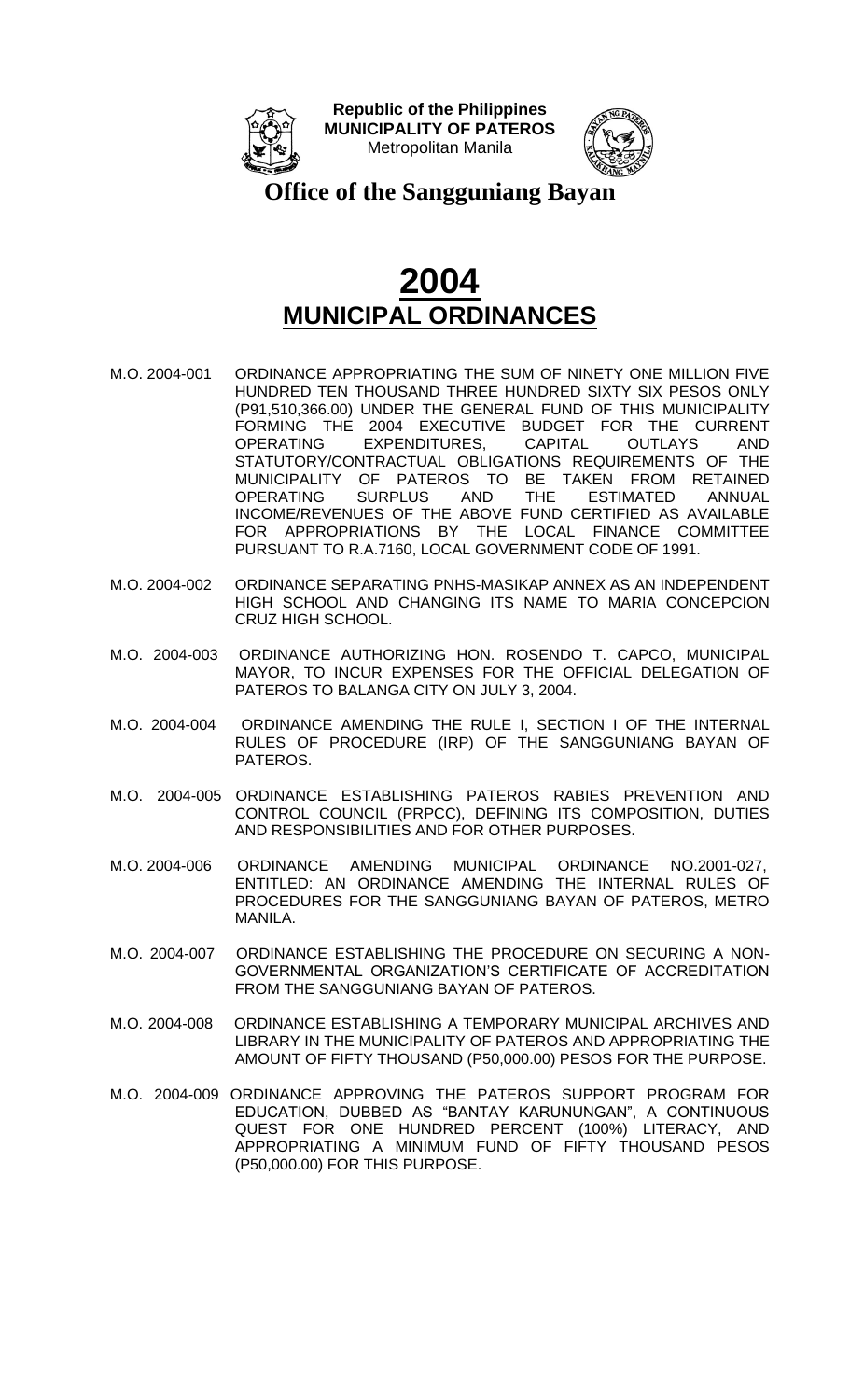- M.O. 2004-010 ORDINANCE REGULATING THE USE OF CELLULAR PHONES, TWO-WAY RADIOS AND OTHER SIMILAR COMMUNICATION DEVICES OR GADGETS BY MOTORIST WHILE DRIVING THEIR VEHICLES INSIDE THE TERRITORIAL JURISDICTION OF THE MUNICIPALITY OF PATEROS.
- M.O. 2004-011 ORDINANCE AMENDING MUNICIPAL ORDINANCE NO. 2003-009: REGULATING THE OPERATION OF PUBLIC AND PRIVATE UTILITY MOTORIZED TRICYCLE OPERATING WITHIN THE MUNICIPALITY OF PATEROS, PROVIDING FEES AND PENALTIES THEREOF, REPEALING ALL EXISTING MUNICIPAL ORDINANCE RELATIVE THERETO AND FOR OTHER LEGAL PURPOSES.
- M.O. 2004-012 ORDINANCE URGING THE OWNER AND/OR OPERATOR OF ALL ESTABLISHMENTS (BEERHOUSE, COCKPIT & OFF-TRACK BETTING STATIONS (OTB's)) TO TIGHTEN THEIR SECURITY FOR THE MAINTENANCE OF PEACE AND ORDER AND SAFETY OF THEIR CUSTOMERS, EMPLOYEES, WORKERS AND PROVIDING PENALTIES FOR VIOLATION FOR NON-COMPLIANCE THEREOF.
- M.O. 2004-013 ORDINANCE CREATING A GOOD GOVERNANCE COMMITTEE DEFINING ITS COMPOSITION, OBJECTIVES, POWERS AND DUTIES.
- M.O. 2004-014 ORDINANCE SETTING THE RULES OF PROCEDURE OF THE GOOD GOVERNANCE COMMITTEE IN HANDLING ADMINISTRATIVE CASES FILED AGAINST ELECTED BARANGAY OFFICIALS BEFORE THE SANGGUNIANG BAYAN.
- M.O. 2004-015 ORDINANCE AMENDING MUNICIPAL ORDINANCE NO. 2003-010, ENTITLED: ORDINANCE DEFINING THE OFFICIAL BOUNDARIES OF PATEROS AND APPROPRIATING FUNDS THEREFOR.
- M.O. 2004-016 ORDINANCE PROVIDING FREE MEDICAL CHECK-UP, MANDATORY 20% DISCOUNT ON LABORATORY EXAMINATIONS AND ALL PRESCRIBED MEDICINES BY HEALTH CENTER PHYSICIANS FOR SENIOR CITIZENS OF THE MUNICIPALITY OF PATEROS.
- M.O. 2004-017 ORDINANCE MANDATING THE TEN (10) SANGGUNIANG BARANGAYS OF THE MUNICIPALITY OF PATEROS TO CREATE A COMMITTEE ON SENIOR CITIZEN AND PROVIDE BARANGAY FUNDING THERETO.
- M.O. 2004-018 ORDINANCE PUNISHING PERPETRATORS OF FAMILY VIOLENCE, WHETHER CONDUCTED BY A LAWFUL HUSBAND, LIVE-IN PARTNER OR ANY RELATIVE, ACQUAINTANCES, ETC. WITHIN THE DOMESTIC ENVIRONMENT.
- M.O. 2004-019 ORDINANCE APPROPRIATING THE AMOUNT OF P300,000.00 FOR THE HIRING OF THE HEAD OF THE PATEROS LAND TRANSPORTATION OFFICE (PLTO) AND ITS SUPPORT STAFF FOR INCLUSION IN THE BUDGET YEAR 2005.
- M.O. 2004-020 ORDINANCE REVISING THE REVENUE CODE OF THE MUNICIPALITY OF PATEROS, METRO MANILA.
- M.O. 2004-021 ORDINANCE APPROPRIATING THE SUM OF NINETY TWO MILLION TWENTY ONE THOUSAND EIGHT HUNDRED FIFTEEN PESOS ONLY (P92,021,815.00) UNDER THE GENERAL FUND OF THIS MUNICIPALITY FORMING THE 2005 EXECUTIVE BUDGET FOR THE CURRENT OPERATING EXPENDITURES, CAPITAL OUTLAYS AND STATUTORY/CONTRACTUAL OBLIGATIONS REQUIREMENTS OF THE MUNICIPALITY OF PATEROS TO BE TAKEN FROM RETAINED OPERATING SURPLUS AND THE ESTIMATED ANNUAL INCOME/REVENUES OF THE ABOVE FUND CERTIFIED AS AVAILABLE FOR APPROPRIATIONS BY THE LOCAL FINANCE COMMITTEE PURSUANT TO R.A.7160, LOCAL GOVERNMENT CODE OF 1991.
- M.O. 2004-022 ORDINANCE ADOPTING THE ATTACHED PATEROS WASTE MANAGEMENT SEGREGATION SYSTEM AND ALLOCATING FUNDS THEREFORE.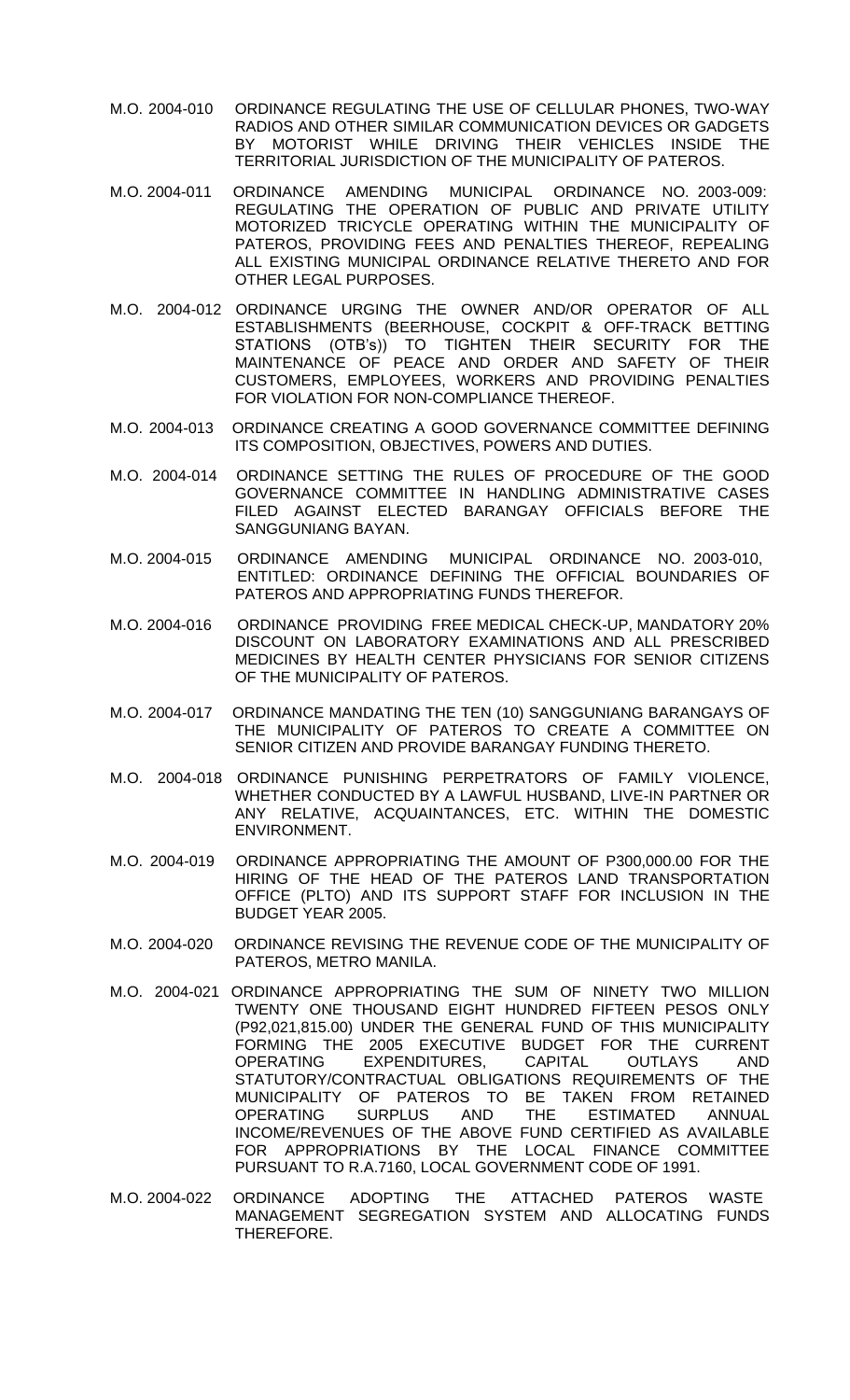



**Office of the Sangguniang Bayan**

- M.O. 2005-001 ORDINANCE AMENDING SECTION 6 OF MUNICIPAL ORDINANCE NO.2004-011, TO INCORPORATE AND ACCREDIT THE TRICYCLE WELFARE MOVEMENT, INC. /TODA (TRIWEM) AS OFFICIAL TRICYCLE OPERATORS AND DRIVERS ASSOCIATION (TODA), DESIGNATING ITS TEMPORARY TERMINAL, BODY COLOR CODING AND FOR OTHER PURPOSES.
- M.O. 2005-002 ORDINANCE APPROPRIATING THE INITIAL AMOUNT OF ONE MILLION SEVEN HUNDRED THOUSAND PESOS (P1.7 MILLION) REPRESENTING FOR ANY MISCELLANEOUS AND ACTUAL EXPENSES FOR THE LAND SURVEY AND TITLING OF A PARCEL OF LAND PURCHASED BY THE MUNICIPAL GOVERNMENT OF PATEROS WHERE THE PRESENT MUNICIPAL HALL BUILDING WAS CONSTRUCTED AT BARANGAY AGUHO, PATEROS, METRO MANILA, COVERED BY TAX DECLARATION NOS.C-002-00043 AND C-002-00045 AND OWNED BY THE HEIRS OF FRANCISCO DE BORJA AND FOR OTHER LEGAL PURPOSES.
- M.O. 2005-003 ORDINANCE APPROVING THE MASTERLIST OF MEMBERS/BENEFICIARIES OF LOYAL URBAN POOR ASSOCIATION INC. (LUPA INC.) AS PART OF AMENDMENT OF MUNICIPAL ORDINANCE NO. 2001-004 ENTITLED: ORDINANCE APPROVING THE SUBDIVISION PLAN OF THE LOCAL GOVERNMENT OF PATEROS, LOCATED AT A. PONCE STREET, MASAGANA, STA. ANA, PATEROS, METRO MANILA, TO FORMALIZE AND ACKNOWLEDGE RESIDENCY OF THE MEMBERS OF LOYAL URBAN POOR ASSOCIATION INC. PRESENTLY OCCUPYING THE SAID LOT, AND APPROVING THEIR APPLICATION FOR MISCELLANEOUS SALE WITH THE BUREAU OF LAND AND/OR DEPARTMENT OF ENVIRONMENT AND NATURAL RESOURCES (DENR) AND FOR OTHER LEGAL PURPOSES.
- M.O. 2005-004 ORDINANCE EXPROPRIATING A PARCEL OF LAND OWNED BY AQUILINO C. MANGOBA AS IDENTIFIED UNDER PLAN PSD-306728, ISSUED BY BUREAU OF LAND AND COVERED BY TCT NO. 5123, UNDER TAX DECLARATION NO.D-008-483 SITUATED AT STO. ROSARIO KANLURAN, PATEROS, METRO MANILA, AND TRANQUILINA SABALLA COVERED BY TAX DECLARATION NO. D-008-00063 FOR USE BY THE MUNICIPALITY OF PATEROS FOR ROAD WIDENING PROJECT OF M.R.<br>FLORES STREET BARANGAY STO. ROSARIO-KANLURAN. FLORES STREET BARANGAY STO. ROSARIO-KANLURAN, APPROPRIATING THE MINIMUM AMOUNT OF P500,000.00 FOR THE PURCHASE OF THE ABOVE SAID DESCRIBED PARCEL OF LAND AND RESTORATION OF CONCRETE FENCE AND OTHER STRUCTURES AND IMPROVEMENTS AFFECTED THEREIN AND FOR OTHER PURPOSES.
- M.O. 2005-005 ORDINANCE AMENDING SECTION 6 OF MUNICIPAL ORDINANCE NO. 2004-011 TO ALLOW AND DESIGNATE THE FRONT (PARKING AREA) OF PATEROS TECHNOLOGICAL COLLEGE (PTC) TO BECOME A PTC FREE ZONE TRICYCLE TERMINAL FOR ALL PATEROS FRANCHISED PUBLIC UTILITY MOTORIZED TRICYCLE AND FOR OTHER PURPOSES.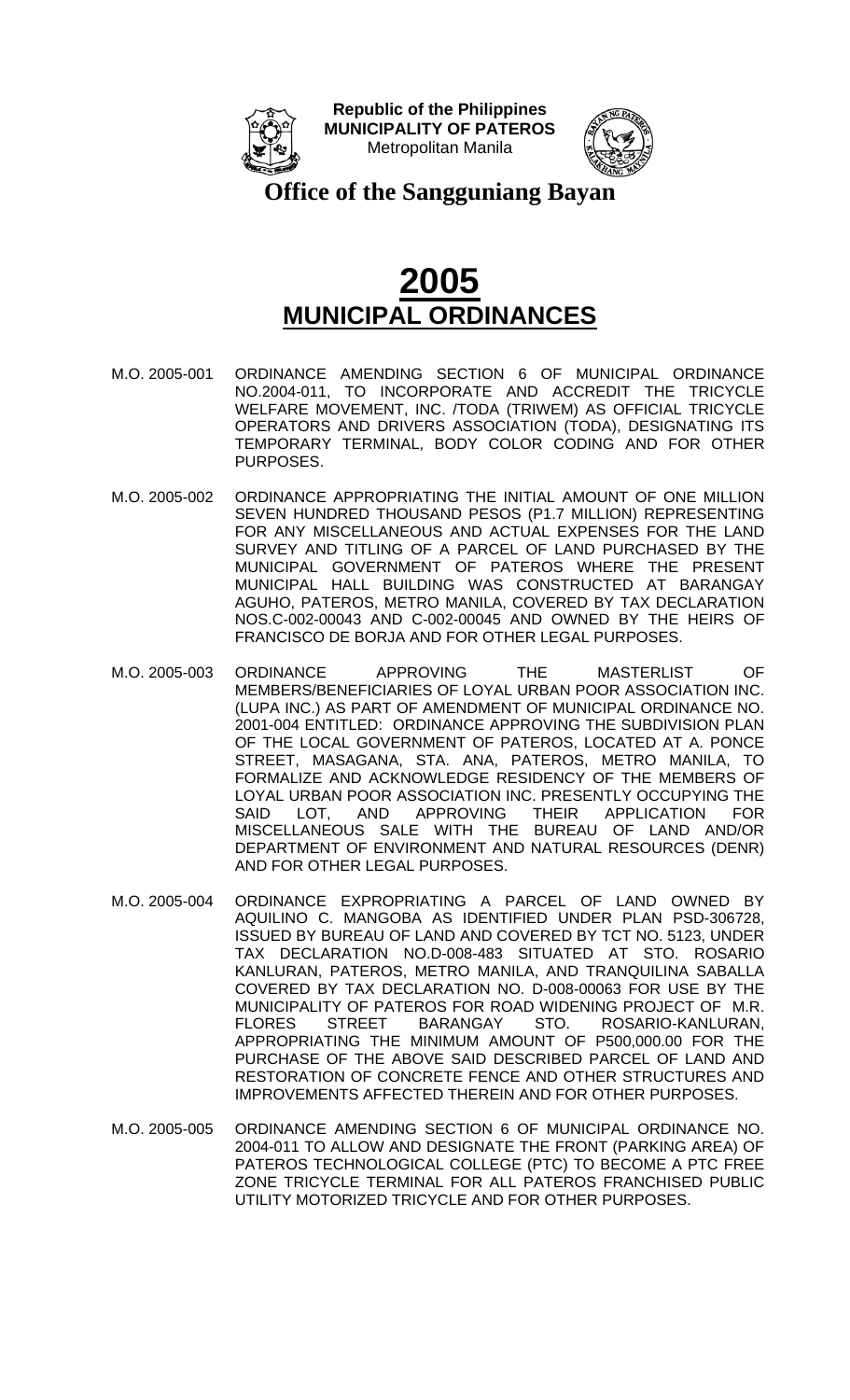- M.O. 2005-006 ORDINANCE AMENDING SECTION 6 OF MUNICIPAL ORDINANCE NO. 2004-011, TO INCORPORATE AND ACCREDIT THE ALLEY 2 TODA AS OFFICIAL TRICYCLE OPERATORS AND DRIVERS ASSOCIATION (TODA), DESIGNATING ITS TEMPORARY TERMINAL, BODY COLOR CODING, BODY NUMBER AND FOR OTHER PURPOSES.
- M.O. 2005-007 ORDINANCE APPROVING THE EXPROPRIATION OF STREET CORNERS ON BOTH SIDES OF THE FOLLOWING ROAD CORNERS: G. DE BORJA STREET CORNER P. HERRERA STREET, P. HERRERA STREET CORNER B. MORCILLA STREET, M. ALMEDA STREET CORNER B. MORCILLA EXTENSION STREET, P. ROSALES STREET CORNER C. ALMEDA EXTENSION STREET, C. ALMEDA EXTENSION STREET CORNER M. ALMEDA STREET, M. ALMEDA STREET CORNER C. ALMEDA STREET, M. ALMEDA STREET CORNER G. DE BORJA STREET, M. ALMEDA STREET CORNER MARTIREZ DEL '96 STREET, P. Rosales Street corner J. De Jesus Street, and E. Hermosa Street corner J. De Jesus Street, AS PART OF CONTINUING ROAD WIDENING PROJECT OF THE MUNICIPALITY OF PATEROS, AUTHORIZING THE MUNICIPAL MAYOR TO NEGOTIATE AND SIGN CONTRACT OF SALE OR MEMORANDUM OF AGREEMENT (MOA) TO THE AFFECTED LAND OWNERS, APPROPRIATING THE INITIAL AMOUNT OF FIVE HUNDRED THOUSAND PESOS (P500,000.00) AND FOR OTHER PURPOSES.
- M.O. 2005-008 ORDINANCE DECLARING AN ANNUAL PATEROS WALKATHON DAY COINCIDING WITH PATEROS FOUNDATION DAY EVERY 29th DAY OF MARCH.
- M.O. 2005-009 ORDINANCE REQUIRING THE CHIEF OF POLICE THRU COORDINATION WITH CHIEF EXECUTIVE TO CONDUCT A YEARLY SEMINAR FOR TRAFFIC ENFORCERS, MATATAG AND TRAFFIC POLICE TO EFFECTIVELY IMPLEMENT MUNICIPAL ORDINANCES AND MUNICIPAL RESOLUTIONS OF THE LOCAL GOVERNMENT OF PATEROS.
- M.O. 2005-010 ORDINANCE PROHIBITING SMOKE BELCHING VEHICLES WITHIN THE MUNICIPALITY OF PATEROS AND PRESCRIBING FINES AND PENALTIES FOR VIOLATION THEREOF.
- M.O. 2005-011 ORDINANCE AMENDING MUNICIPAL ORDINANCE NO.2000-024, BY ALLOWING THE INSTALLATION OF COMMERCIAL STALL IN THE LOT VACATED BY THE OLD MUNICIPAL BLDG. AT B. MORCILLA STREET AND REQUIRING THAT THE LOT BE LEFT WIDE OPEN ON THE FRONT AS WELL AS THE CENTER AREA OF THE LOT AND LIMITING THE INSTALLATION OF THE COMMERCIAL STALLS ONLY ALONG THE "U" SHAPE WALLS OF THE COMPOUND.
- M.O. 2005-012 ORDINANCE CREATING THE PATEROS PUBLIC ORDER AND SAFETY OFFICE (PPOSO), DEFINING ITS COMPOSITION AND FUNCTIONS.
- M.O. 2005-013 ORDINANCE AMENDING MUNICIPAL ORDINANCE No. 93-07, ENTITLED: ORDINANCE AUTHORIZING THE MUNICIPAL GOVERNMENT OF PATEROS METRO MANILA TO OPERATE THE PATEROS TECHNOLOGICAL COLLEGE AND FOR SUCH OTHER PURPOSES.
- M.O. 2005-014 ORDINANCE AFFIRMING THE ANNUAL CELEBRATION OF PHILIPPINE COUNCILORS WEEK EVERY SEPTEMBER 1 TO 7 AND ALLOCATING NECESSARY FUNDS THEREOF.
- M.O. 2005-015 ORDINANCE APPROPRIATING THE SUM OF SIX HUNDRED FIFTY FIVE THOUSAND FIFTY PESOS ONLY (P655,050.00) UNDER THE GENERAL FUND OF THIS MUNICIPALITY AS PER IT'S 2005 SUPPLEMENTAL BUDGET NO. 1 FOR THE GRANT OF EDUCATIONAL ASSISTANCE FOR CY 2005 AND ADDITIONAL APPROPRIATION FOR ECOLOGICAL SOLID WASTE MANAGEMENT TO BE TAKEN FROM THE ADDITIONAL IRA FOR CY 2005 AS CERTIFIED AVAILABLE BY MUNICIPAL TREASURER AS OF JULY 1, 2005.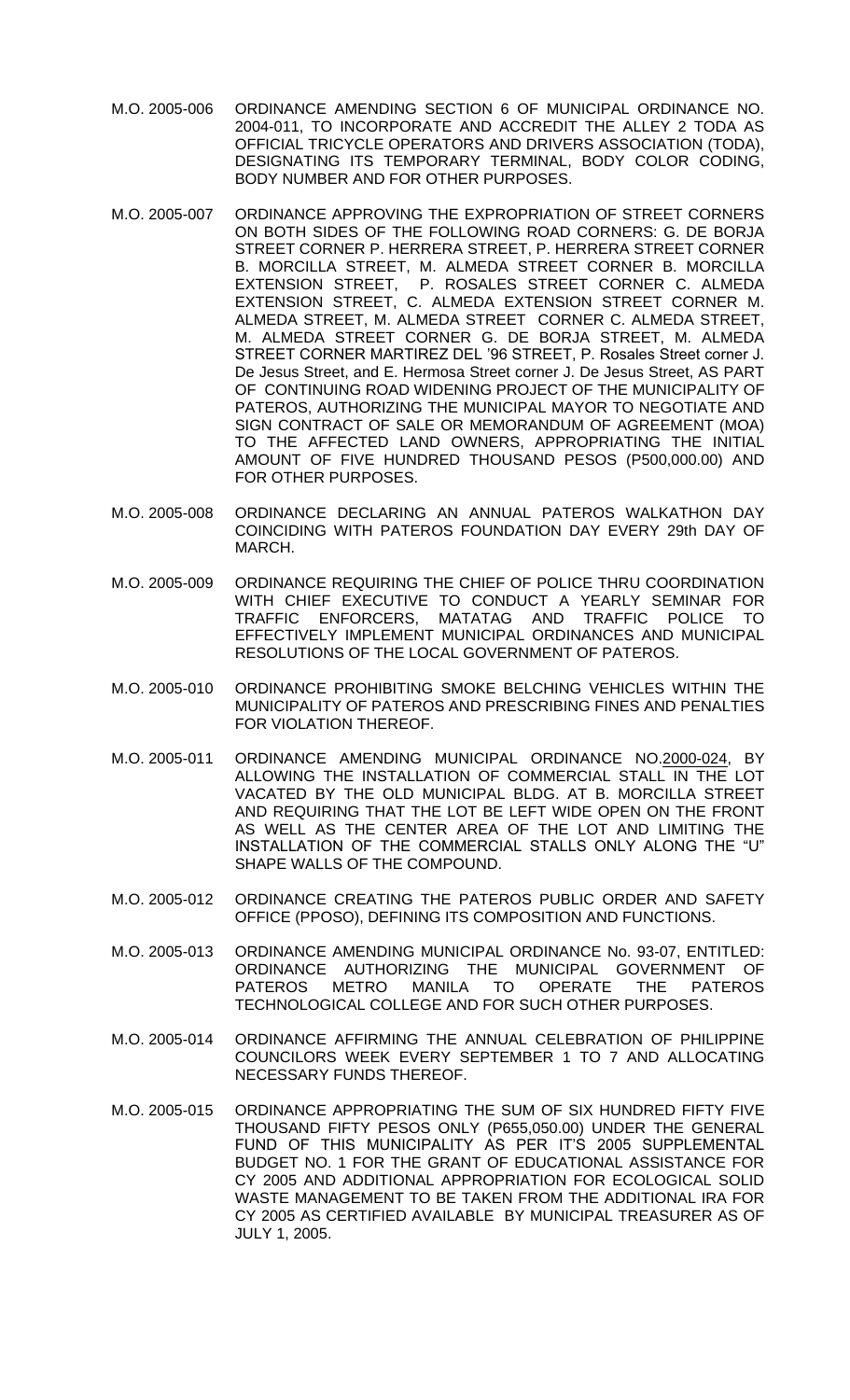- M.O. 2005-016 ORDINANCE EXPROPRIATING PORTIONS AND PROPERTY RIGHTS OF LOT OWNERS ALONG THE ENTIRE P. HERRERA STREET, M. ALMEDA STREET, C. ALMEDA STREET, G. DE BORJA STREET, B. MORCILLA STREET AND B. MORCILLA EXTENSION, S. CASTILLO STREET, T. SULIT STREET, MARTIRES DEL '96 STREET, M. LOZADA STREET, M.R. FLORES STREET, C. LORENZO STREET, F.C. CRUZ STREET AND P. ROSALES STREET AND ANY MUNICIPAL AND BARANGAY ROADS IN PATEROS, METRO MANILA.
- M.O. 2005-017 ORDINANCE ADOPTING THE MUNICIPALITY OF PATEROS SOLID WASTE MANAGEMENT CODE AND PROVIDING PENALTY FOR VIOLATION THEREOF, SUBJECT TO ALL LAWS AND EXISTING LEGAL RULES AND REGULATIONS.
- M.O. 2005-018 ORDINANCE AMENDING MUNICIPAL ORDINANCE NO.2004-011, PATEROS PUBLIC UTILITY MOTORIZED TRICYCLE REGULATORY AND FRANCHISING CODE.
- M.O. 2005-019 ORDINANCE APPROVING THE TRAFFIC MANAGEMENT CODE OF THE MUNICIPALITY OF PATEROS, PROVIDING PENALTIES FOR VIOLATORS AND FOR OTHER LEGAL PURPOSES.
- M.O. 2005-020 ORDINANCE AMENDING MUNICIPAL ORDINANCE 88-011-REQUIRING ALL JEEPNEYS, FX's AND ALL PUBLIC UTILITY VEHICLES PLYING THE<br>ROUTE OF GUADALUPE/TULAY-PATEROS STARTER. ROUTE OF GUADALUPE/TULAY-PATEROS STARTER, AYALA/LANDMARK-PATEROS, SM MEGAMALL/ROBINSONS GALLERIA-PATEROS, BAGONG BAYAN/TAGUIG-PATEROS, TIPAS-PATEROS, PASIG-PATEROS TO POST A SIGN/STICKER IN THE CENTRAL VIEW OF THE RIDING PUBLIC, SAYING: "HUWAG PAHINTULUTAN ANG TRIP CUTTING. IPAALAM SA: PATEROS LAND TRANSPORTATION OFFICE (PLTO), TEL. NO. 642-8898.
- M.O. 2005-021 ORDINANCE AUTHORIZING THE HONORABLE MAYOR, ROSENDO T. CAPCO TO ASSIGN AT LEAST THREE (3) PERSONNEL FROM THE PATEROS PUBLIC ORDER AND SAFETY OFFICE (PPOSO) TO ACT AS ENVIRONMENTAL POLICE TO MONITOR AND HELP THE WASTE SEGREGATION PROGRAM OF THE MUNICIPALITY OF PATEROS AND FOR OTHER PURPOSES.
- M.O. 2005-022 ORDINANCE AUTHORIZING THE MUNICIPAL MAYOR OF PATEROS, METRO MANILA TO ENTER INTO A CONTRACT OF SALE WITH RICARDA B. CONCEPCION FOR THE PURCHASE OF A STRIP OF LAND TO BE USED AS ROADWIDENING FROM S.T. SANTOS STREET LEADING TO STO. ROSARIO RIVER AND THE ROAD RIGHT OF WAY OF SAMASANTOS, AN URBAN POOR COMMUNITY ASSOCIATION AND APPROPRIATING THE AMOUNT OF NINETY TWO THOUSAND FOUR HUNDRED PESOS (P92,400.00) FOR THIS PURPOSES.
- M.O. 2005-023 ORDINANCE APPROPRIATING THE SUM OF *NINETY SIX MILLION ONE HUNDRED TWENTY EIGHT THOUSAND THREE HUNDRED PESOS ONLY (P96,128,300.00)* UNDER THE GENERAL FUND OF THIS MUNICIPALITY FORMING THE 2006 EXECUTIVE BUDGET FOR THE CURRENT OPERATING EXPENDITURES, CAPITAL OUTLAYS AND STATUTORY/CONTRACTUAL OBLIGATIONS REQUIREMENTS OF THE MUNICIPALITY OF PATEROS TO BE TAKEN FROM RETAINED OPERATING SURPLUS AND THE ESTIMATED ANNUAL INCOME/REVENUES OF THE ABOVE FUND CERTIFIED AS AVAILABLE FOR APPROPRIATIONS BY THE LOCAL FINANCE COMMITTEE PURSUANT TO R.A.7160, LOCAL GOVERNMENT CODE OF 1991.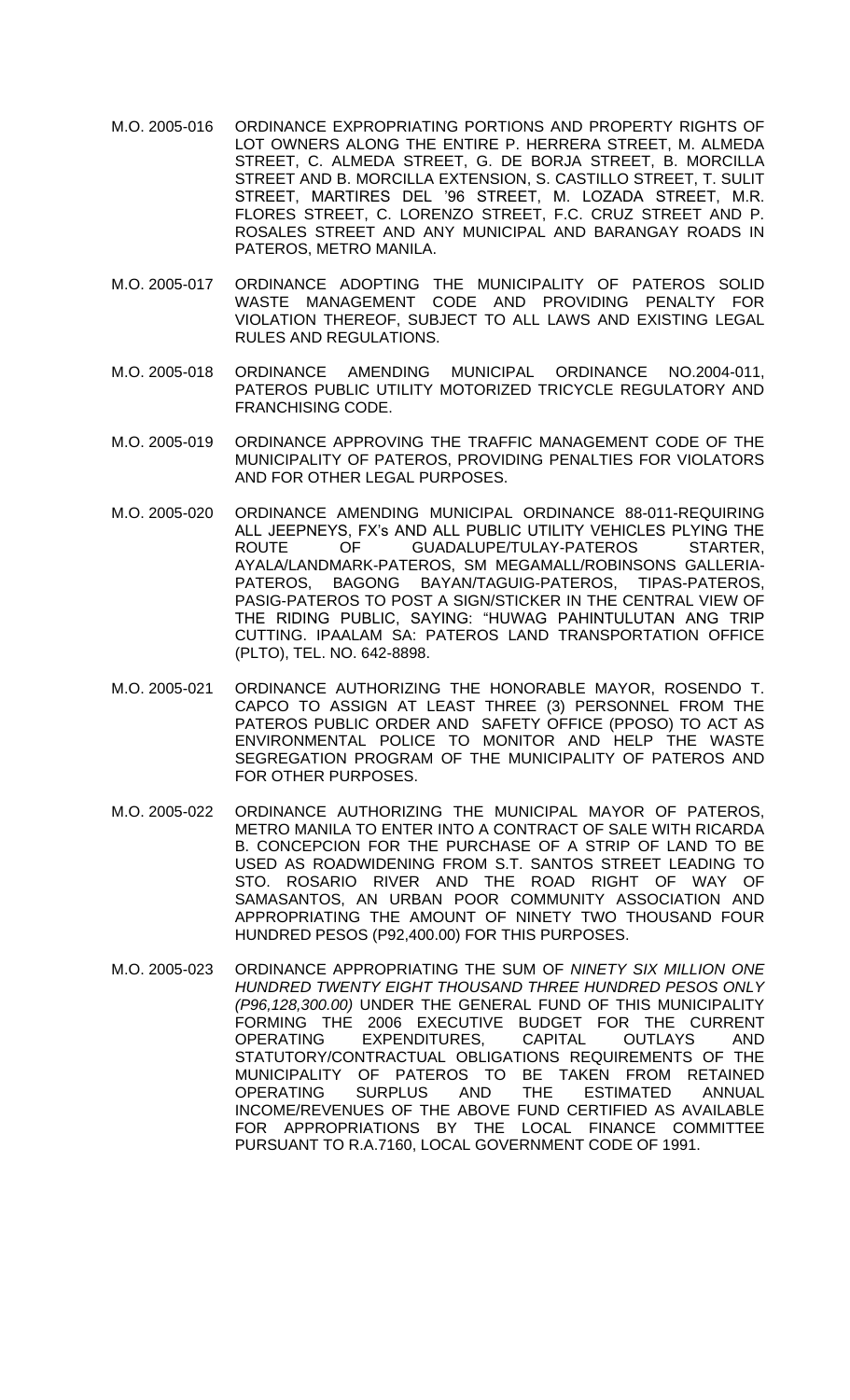



**Office of the Sangguniang Bayan**

- M.O. 2006-001 ORDINANCE EXPROPRIATING THE PORTION OF LAND OWNED BY MATEO CRUZ UNDER TAX DECLARATION NO.D-007-00056 AND VICENTE TOLENTINO COVERED BY TAX DECLARATION NO.D-007-000946 ISSUED BY THE MUNICIPAL ASSESSOR'S OFFICE LOCATED AND SITUATED AT BARANGAY STA. ANA, PATEROS, METRO MANILA, TO BE USED AS CONNECTING ROAD FROM B. MORCILLA EXTENSION STREET – SAMATILA – COL. CESAR B. FLORES LAND PROPERTY – PANDAY PALTOK TO C-6 DIVERSION ROAD, AUTHORIZING THE MUNICIPAL MAYOR TO NEGOTIATE, ENTER INTO A CONTRACT, SIGN MEMORANDUM OF AGREEMENT OR DEED OF SALE AND FOR OTHER PURPOSES.
- M.O. 2006-002 ORDINANCE EXPROPRIATING THE SIX HUNDRED EIGHTY TWO (682) SQUARE METER PORTION OF LAND OF CESAR B. FLORES, LOCATED AND SITUATED AT ZONE 5, BARANGAY STA. ANA, PATEROS, METRO MANILA, COVERED BY TAX DECLARATION NO.D007-04349 ISSUED BY THE MUNICIPAL ASSESSOR'S OFFICE, TO BE USED AS CONNECTING ROAD FROM B. MORCILLA EXTENSION STREET – SAMATILA PASSING THRU BISIG NG KOMUNIDAD – PANDAY PALTOK TO C-6 DIVERSION ROAD, APPROPRIATING THE AMOUNT OF ONE MILLION THREE HUNDRED SIXTY FOUR THOUSAND PESOS (P1,364,000.00) FOR TWO THOUSAND PESOS (P2,000.00) PER SQUARE METER, AUTHORIZING THE MUNICIPAL MAYOR TO NEGOTIATE AND SIGN MEMORANDUM OF AGREEMENT OR DEED OF SALE AND FOR OTHER PURPOSES.
- M.O. 2006-003 ORDINANCE APPROVING THE 10-YEAR SOLID WASTE MANAGEMENT PROGRAM OF THE MUNICIPALITY OF PATEROS.
- M.O. 2006-004 ORDINANCE AUTHORIZING THE USE OF ONE MILLION PESOS GRANT FROM SENATOR MANNY VILLAR'S COUNTRYWIDE DEVELOPMENT FUND FOR VARIOUS PROJECTS FALLING UNDER THE TRUST FUNDS CATEGORY AND APPROPRIATING SUCH AMOUNTS FOR THE PURPOSES INDICATED THEREIN AND OTHER PURPOSES.
- M.O. 2006-005 ORDINANCE ESTABLISHING THE ANTI-SMOKING ORDINANCE IN THE MUNICIPALITY OF PATEROS, EXPANDING ITS COVERAGE AND PROVIDING PENALTIES THEREOF.
- M.O. 2006-006 ORDINANCE APPROVING THE SUBDIVISION PLAN OF A PARCEL OF LAND, COVERED BY TAX DECLARATION NO.D007-04339, REGISTERED UNDER THE NAME OF EUGENIA DE BORJA AND CESAR B. FLORES ISSUED BY THE PATEROS MUNICIPAL ASSESSOR'S OFFICE, LOCATED AT ZONE 6, BARANGAY STA. ANA, PATEROS, METRO MANILA, FOR THE MEMBERS/BENEFICIARIES OF BORJA-FLORES HOMES NEIGHBORHOOD ASSOCIATION, INC., UNDER URBAN POOR "DIRECT BUYING" SCHEME WITH THE FLORES FAMILY.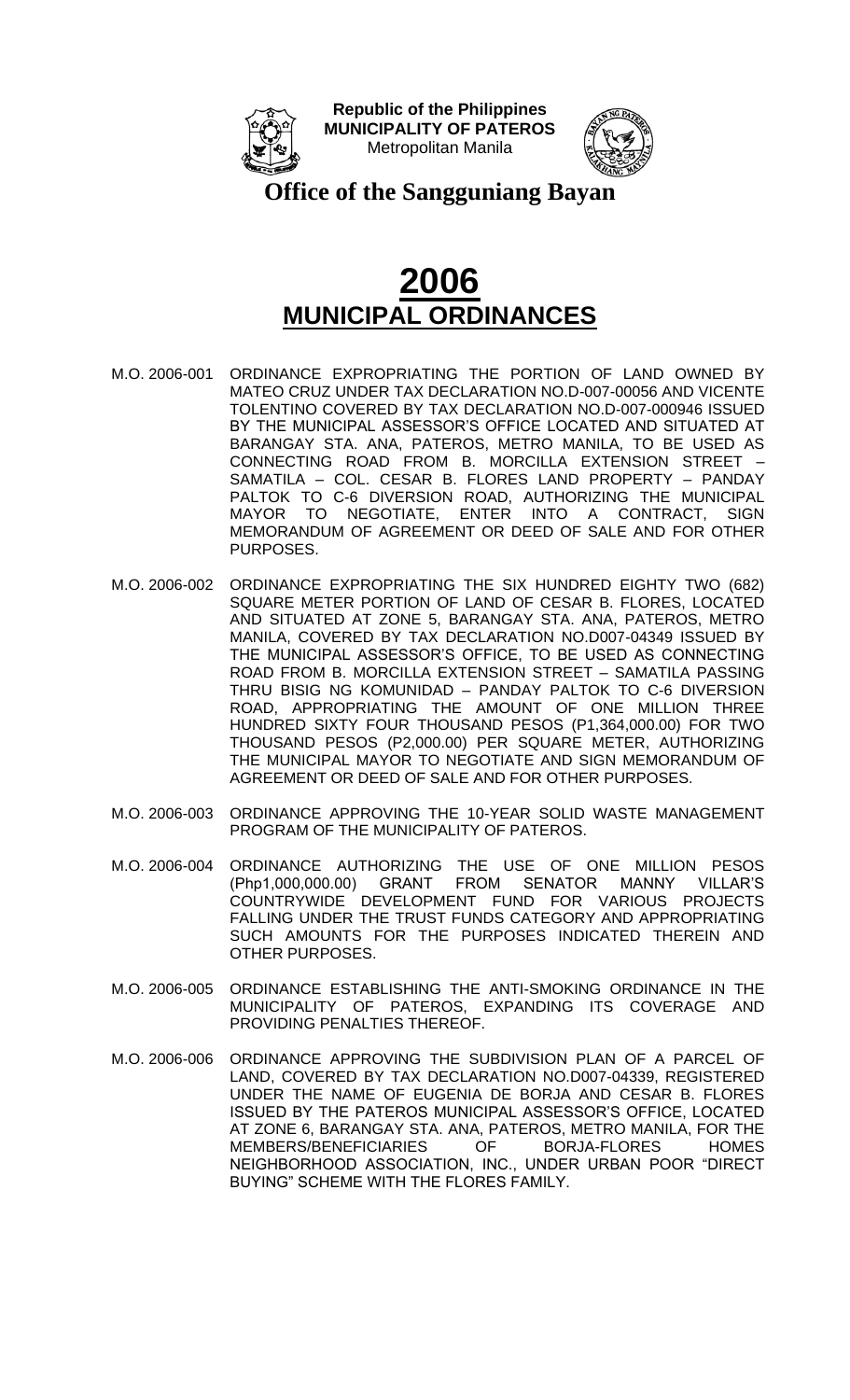- M.O. 2006-007 ORDINANCE APPROVING THE SUBDIVISION PLAN OF A PARCEL OF LAND, COVERED BY TAX DECLARATION NO.D007-05214, REGISTERED UNDER THE NAME OF CESAR B. FLORES ISSUED BY THE PATEROS MUNICIPAL ASSESSOR'S OFFICE, LOCATED AT ZONE 6, BARANGAY STA. ANA, PATEROS, METRO MANILA, FOR THE MEMBERS/BENEFICIARIES OF BORJA-FLORES HOMES NEIGHBORHOOD ASSOCIATION, INC., UNDER URBAN POOR "DIRECT BUYING" SCHEME WITH THE FLORES FAMILY.
- M.O. 2006-008 ORDINANCE APPROVING THE SUBDIVISION PLAN OF A PARCEL OF LAND, COVERED BY TAX DECLARATION NO.B007-03153, REGISTERED UNDER THE NAME OF FRANCISCO NATIVIDAD ISSUED BY THE PATEROS MUNICIPAL ASSESSOR'S OFFICE, LOCATED AT ZONE 1, BARANGAY STA. ANA, PATEROS, METRO MANILA, FOR THE MEMBERS/BENEFICIARIES OF GITNASIK, UNDER URBAN POOR "DIRECT BUYING" SCHEME WITH THE NATIVIDAD FAMILY.
- M.O. 2006-009 ORDINANCE APPROVING THE SUBDIVISION PLAN OF A PARCEL OF LAND, COVERED BY TAX DECLARATION NO.D002-01176, REGISTERED UNDER THE NAME OF SPOUSES JOSEFA TANGCO AND FRANCISCO DE BORJA ISSUED BY THE PATEROS MUNICIPAL ASSESSOR'S OFFICE, LOCATED AT G. DE BORJA STREET, BARANGAY AGUHO, PATEROS, METRO MANILA, FOR THE RESIDENCE OF DE BORJA COMPOUND, BARANGAY AGUHO, PATEROS, METRO MANILA, UNDER URBAN POOR "DIRECT BUYING" SCHEME WITH THE DE BORJA FAMILY.
- M.O. 2006-010 ORDINANCE APPROVING THE SUBDIVISION PLAN OF A PARCEL OF LAND, COVERED BY TAX DECLARATION NO.D002-01173, REGISTERED UNDER THE NAME OF SPOUSES JOSEFA TANGCO AND FRANCISCO DE BORJA ISSUED BY THE PATEROS MUNICIPAL ASSESSOR'S OFFICE, LOCATED AT T. SULIT STREET, BARANGAY AGUHO, PATEROS, METRO MANILA, FOR THE MEMBERS/BENEFICIARIES OF T. SULIT NEIGHBORHOOD ASSOCIATION, INC. UNDER URBAN POOR "DIRECT BUYING" SCHEME WITH THE DE BORJA FAMILY.
- M.O. 2006-011 ORDINANCE APPROVING THE SUBDIVISION PLAN OF A PARCEL OF LAND, COVERED BY TCT NO.16915, UNDER TAX DECLARATION NO.D002-0614, REGISTERED UNDER THE NAME OF PATINDIG ARAW HOME OWNERS ASSOCIATION, INC. (PAHAI), LOCATED AT G. DE BORJA STREET, BARANGAY AGUHO, PATEROS, METRO MANILA.
- M.O. 2006-012 ORDINANCE CREATING THE POSITION OF 7 BARANGAY HEALTH AIDE AND 1 MEDICAL EQUIPMENT TECHNICIAN IN THE MUNICIPAL HEALTH OFFICE AND APPROPRIATING FUNDS THEREFOR.
- M.O. 2006-013 ORDINANCE DESIGNATING THE MUNICIPAL GROUND QUADRANGLE AS FREEDOM PARK AND FOR OTHER PURPOSES.
- M.O. 2006-014 ORDINANCE APPROVING THE SUBDIVISION AND SITE DEVELOPMENT PLAN OF PATEROS HEIGHTS SUBDIVISION, INC., LOCATED AND SITUATED AT JUAN R. SANCHEZ STREET, BARANGAY STA. ANA, PATEROS, METRO MANILA.
- M.O. 2006-015 ORDINANCE APPROPRIATING THE SUM OF THREE MILLION ONE HUNDRED THIRTEEN THOUSAND SEVEN HUNDRED EIGHTY ONE PESOS ONLY (P3,113,781.00) UNDER THE GENERAL FUND OF THIS MUNICIPALITY AS PER IT'S 2006 SUPPLEMENTAL BUDGET NO. 1 FOR THE ADDITIONAL OPERATING AND CAPITAL EXPENDITURE REQUIREMENT TO BE TAKEN FROM THE SHARE OF CYs 2000- 2001 INTERNAL REVENUE ALLOTMENT AS CERTIFIED AVAILABLE BY MUNICIPAL TREASURER AS OF AUGUST 1, 2006.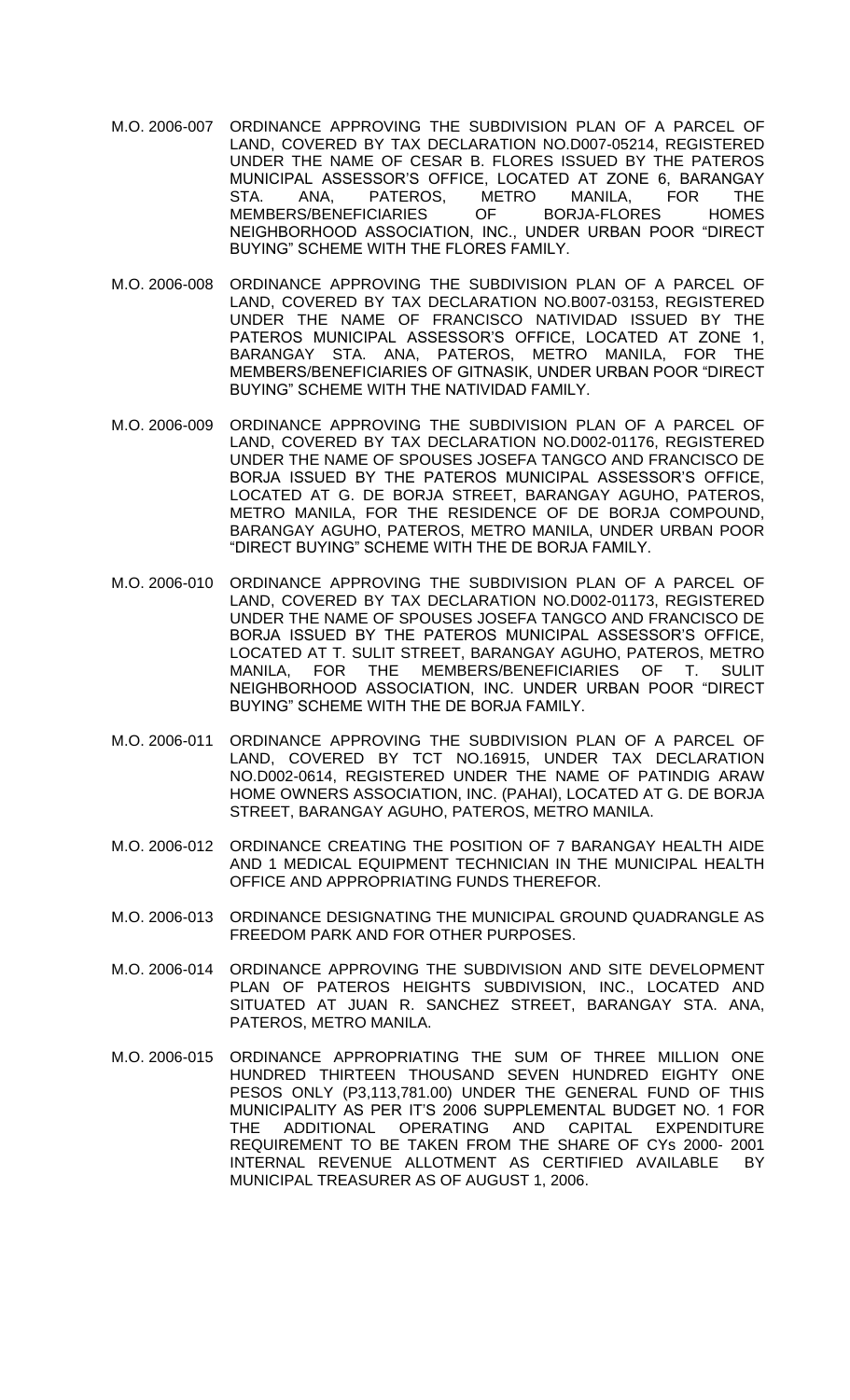- M.O. 2006-016 ORDINANCE APPROVING THE OPERATION OF A SLOT MACHINE ARCADE BY GOLD FEATHER AMUSEMENT CORPORATION TO BE OPERATED AT THE GRAND VILLA RESORT LOCATED AT P. HERRERA ST., BARANGAY AGUHO, PATEROS METRO MANILA, PROVIDING STRICT REGULATIONS AND PENALTIES AND FOR OTHER LEGAL PURPOSES.
- M.O. 2006-017 ORDINANCE AUTHORIZING THE HOLDING OF SPECIAL COCKFIGHT ON LEGAL HOLIDAYS IN THE MUNICIPALITY OF PATEROS AND FOR OTHER LEGAL PURPOSES.
- M.O. 2006-018 ORDINANCE APPROPRIATING THE SUM OF *NINETY NINE MILLION EIGHTY EIGHT THOUSAND THREE HUNDRED FIFTY FOUR PESOS ONLY (P99,088,354.00)* UNDER THE GENERAL FUND OF THIS MUNICIPALITY FORMING THE 2007 EXECUTIVE BUDGET FOR THE CURRENT OPERATING EXPENDITURES, CAPITAL OUTLAYS AND STATUTORY/CONTRACTUAL OBLIGATIONS REQUIREMENTS OF THE MUNICIPALITY OF PATEROS TO BE TAKEN FROM RETAINED<br>OPERATING SURPLUS AND THE ESTIMATED ANNUAL ESTIMATED ANNUAL INCOME/REVENUES OF THE ABOVE FUND CERTIFIED AS AVAILABLE FOR APPROPRIATIONS BY THE LOCAL FINANCE COMMITTEE PURSUANT TO R.A.7160, LOCAL GOVERNMENT CODE OF 1991.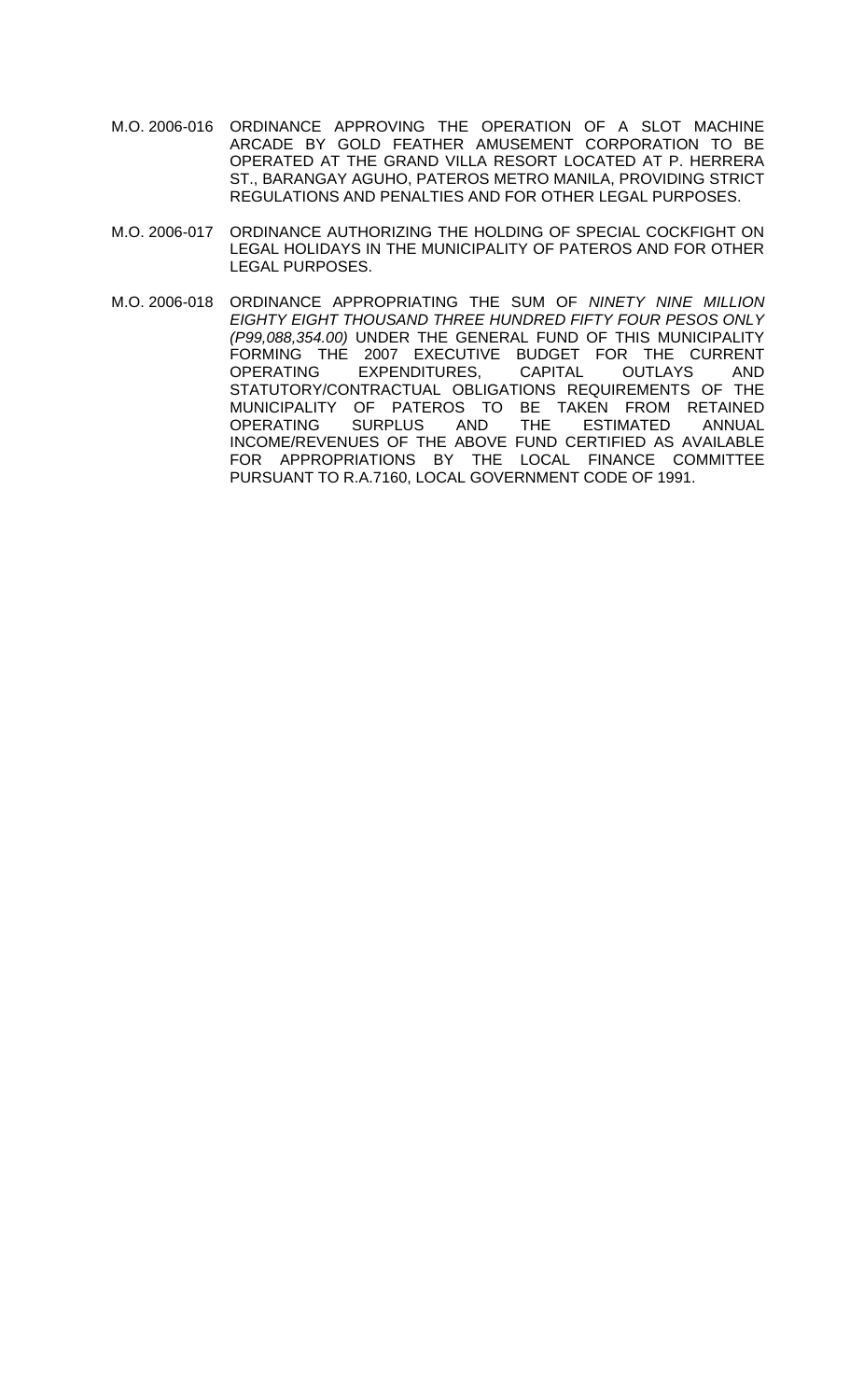



**Office of the Sangguniang Bayan**

- M.O. 2007-001 ORDINANCE STRICTLY PROHIBITING PARKING OR IDLING ALONG B. MORCILLA STREET, ITS CORNER STREETS AND B. MORCILLA EXTENSION STREET, FROM 6:00 AM. TO 9:00 PM. AND PROVIDING PENALTIES THEREOF.
- M.O. 2007-002 ORDINANCE CREATING THE CELEBRATION OF LOCAL BIBLE WEEK IN THE MUNICIPALITY OF PATEROS EVERY LAST WEEK OF JANUARY AND APPROPRIATING FUNDS THEREOF.
- M.O. 2007-003 ORDINANCE STRICTLY PROHIBITING LOADING AND/OR UNLOADING OF PASSENGERS AT THE INITIAL CORNER OF G. FLORES STREET AND PROVIDING PENALTIES FOR VIOLATIONS THEREOF.
- M.O. 2007-004 ORDINANCE STRICTLY PROHIBITING THE REPRODUCTION, SALE, AND/OR TRADE OF GUN REPLICAS IN THE MUNICIPALITY OF PATEROS AND PROVIDING PENALTIES THEREOF.
- M.O. 2007-005 ORDINANCE APPROPRIATING THE SUM OF FOUR MILLION SIX HUNDRED SIXTEEN THOUSAND THREE HUNDRED THIRTY FIVE PESOS ONLY (P4,616,335.00) UNDER THE GENERAL FUND OF THIS MUNICIPALITY AS PER IT'S 2007 SUPPLEMENTAL BUDGET NO. 1 FOR THE ADDITIONAL PERSONAL SERVICES REQUIREMENT TO BE TAKEN FROM THE SHARE OF CY 2007 ADDITIONAL INTERNAL REVENUE ALLOTMENT AND PHILHEALTH CAPITATION, MGP, ICBP, CHILDREN OF RACHEL/LEAH FUNDS AS CERTIFIED AVAILABLE BY MUNICIPAL TREASURER.
- M.O. 2007-006 ORDINANCE AMENDING MUNICIPAL ORDINANCE NO.2006-016 SO AS TO CHANGE THE CORPORATE NAME OF GOLD FEATHER AMUSEMENT CORPORATION TO GOLD SPURS SPORTS AND AMUSEMENT CORPORATION WHICH IS AUTHORIZED TO OPERATE A SLOT MACHINE AT THE GRAND VILLA RESORT LOCATED AT P. HERRERA STREET, BARANGAY AGUHO, PATEROS, METRO MANILA, PROVIDING STRICT REGULATIONS AND PENALTIES, AND SUBJECT TO ALL LEGAL AND EXISTING RULES AND REGULATIONS.
- M.O. 2007-007 ORDINANCE STRICTLY PROHIBITING MINORS FROM ENTERING<br>BEERHOUSES. NIGHT CLUBS. KTV BARS. AND OTHER CLUBS, KTV BARS, AND OTHER ESTABLISHMENTS OPERATING THE SAME IN THE MUNICIPALITY OF PATEROS AND PROVIDING PENALTIES THEREOF.
- M.O. 2007-008 ORDINANCE DECLARING THE PATEROS RIVER FROM PATEROS BRIDGE UP TO THE PATEROS NATIONAL HIGH SCHOOL (PNHS) A FISHING AND LEISURE GROUND BY PROVIDING REGULATIONS AND PENALTIES FOR VIOLATORS AND FOR OTHER LEGAL PURPOSES.
- M.O. 2007-009 ORDINANCE EMPHASIZING THE IMPORTANCE OF DISALLOWING DEFECTIVE AND/OR ABSENT HEAD AND/OR TAIL LIGHTS OF ALL TYPES OF VEHICLES IN THE MUNICIPALITY OF PATEROS AND PROVIDING PENALTIES FOR VIOLATION THEREOF.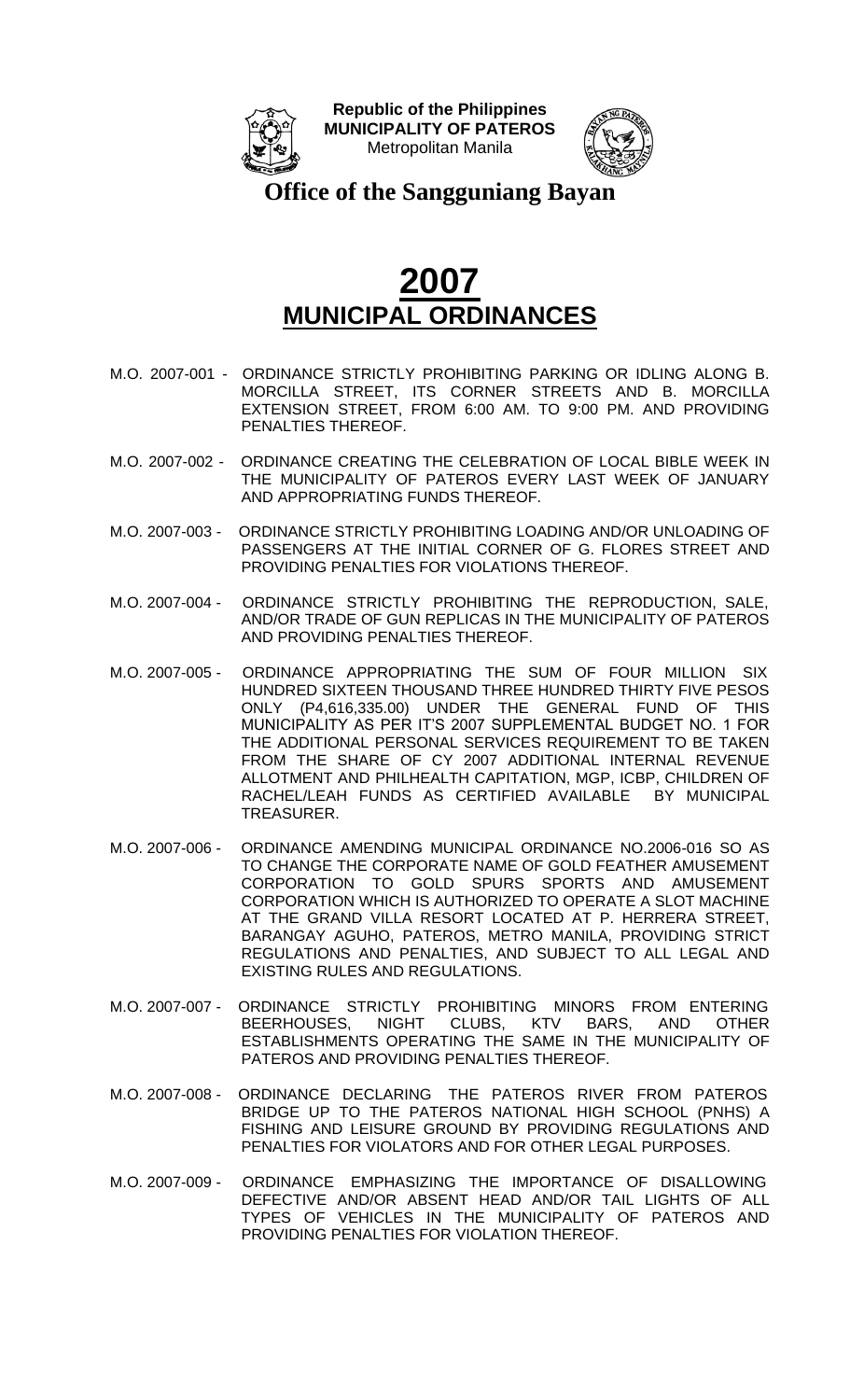- M.O. 2007-010 ORDINANCE ADOPTING THE SENIOR CITIZENS CODE OF THE MUNICIPALITY OF PATEROS.
- M.O. 2007-011 ORDINANCE AMENDING MUNICIPAL ORDINANCE NO. 2003-015, ENTITLED: ORDINANCE PROHIBITING SIDEWALK VENDORS AND AMBULANT PEDDLERS FROM OCCUPYING THE SIDEWALK OF THE WHOLE STRETCH OF B. MORCILLA STREET AND B. MORCILLA EXTENSION AT ANY GIVEN OCCASION AND PROVIDING PENALTIES THEREOF.
- M.O. 2007-012 ORDINANCE INSTALLING A MOVABLE CONCRETE LANE BARRIER FROM B. MORCILLA – P. HERRERA TO P. HERRERA COR. C. ALMEDA, SPECIFYING THE VEHICLES EXCLUSIVE LANE ROUTE, PROVIDING PENALTIES FOR VIOLATORS AND APPROPRIATING FUNDS THERETO AND FOR OTHER LOCAL PURPOSES.
- M.O. 2007-013 ORDINANCE STRICTLY PROHIBITING INDECENT EXPOSURE OF ANY PERSON/PERSONS ON STREETS, ALLEYS OR IN ANY OTHER PUBLIC PLACES WITHIN THE TERRITORIAL JURISDICTION OF PATEROS AND PROVIDING PENALTIES FOR VIOLATION THEREOF .
- M.O. 2007-014 ORDINANCE AMENDING MUNICIPAL ORDINANCE NO.90-18, ENTITLED: "AN ORDINANCE CONFIRMING THE STATUS OF B. MORCILLA STREET AS ONE-WAY STREET FROM 5:00 A.M TO 10:00 P.M" BY MODIFYING THE PRESCRIBED PROHIBITED TIME, FIXING THE PENALTIES FOR VIOLATORS AND FOR OTHER LEGAL PURPOSES.
- M.O. 2007-015 ORDINANCE RATIFYING THE DEED OF EXCHANGE OF REAL PROPERTIES SIGNED AND EXECUTED BY MAYOR ROSENDO T. CAPCO AND COL. CAMILO R. TOLENTINO, FOR THE IMPLEMENTATION OF MUNICIPAL ORDINANCE NO.2006-001, THEREBY APPROVING THE SUBDIVISION PLAN AND PARTITION AS PART OF EXPROPRIATION AND EXCHANGE OF LOT DESCRIBED BY ENGINEER SUSANO V. BIHAG AS SURVEYED FOR COL. CAMILO R. TOLENTINO AND MUNICIPALITY OF PATEROS AND FOR OTHER LEGAL PURPOSES.
- M.O. 2007-016 ORDINANCE APPROVING THE SUBDIVISION AND SITE DEVELOPMENT PLAN OF SAINT ANNE COMPOUND, OWNED BY TULAD-TUBIG REALTY, LOCATED AND SITUATED AT E. RAGAS STREET, BARANGAY STA. ANA, PATEROS, METRO MANILA.
- M.O. 2007-017 ORDINANCE AUTHORIZING THE PURCHASE OF 2 TEN WHEELER TRUCK FOR USE IN THE GARBAGE HAULING OF THE MUNICIPALITY OF PATEROS.
- M.O. 2007-018 ORDINANCE DESIGNATING M.R. FLORES HEALTH CENTER LOCATED IN BARANGAY SAN PEDRO AS A 24-HOUR LYING IN CLINIC IN THE MUNICIPALITY OF PATEROS, METRO MANILA.
- M.O. 2007-019 ORDINANCE APPROVING THE SUBDIVISION PLAN OF IKMUHAN COMPOUND, OWNED BY THE AVILA FAMILY, LOCATED AND SITUATED AT M. LOZADA STREET, BARANGAY STO. ROSARIO-SILANGAN, PATEROS, METRO MANILA.
- M.O. 2007-020 ORDINANCE AMENDING THE RULE I, SECTION 2 OF MUNICIPAL ORDINANCE NO.2004-006 - INTERNAL RULES OF PROCEDURE (IRP) OF THE SANGGUNIANG BAYAN OF PATEROS.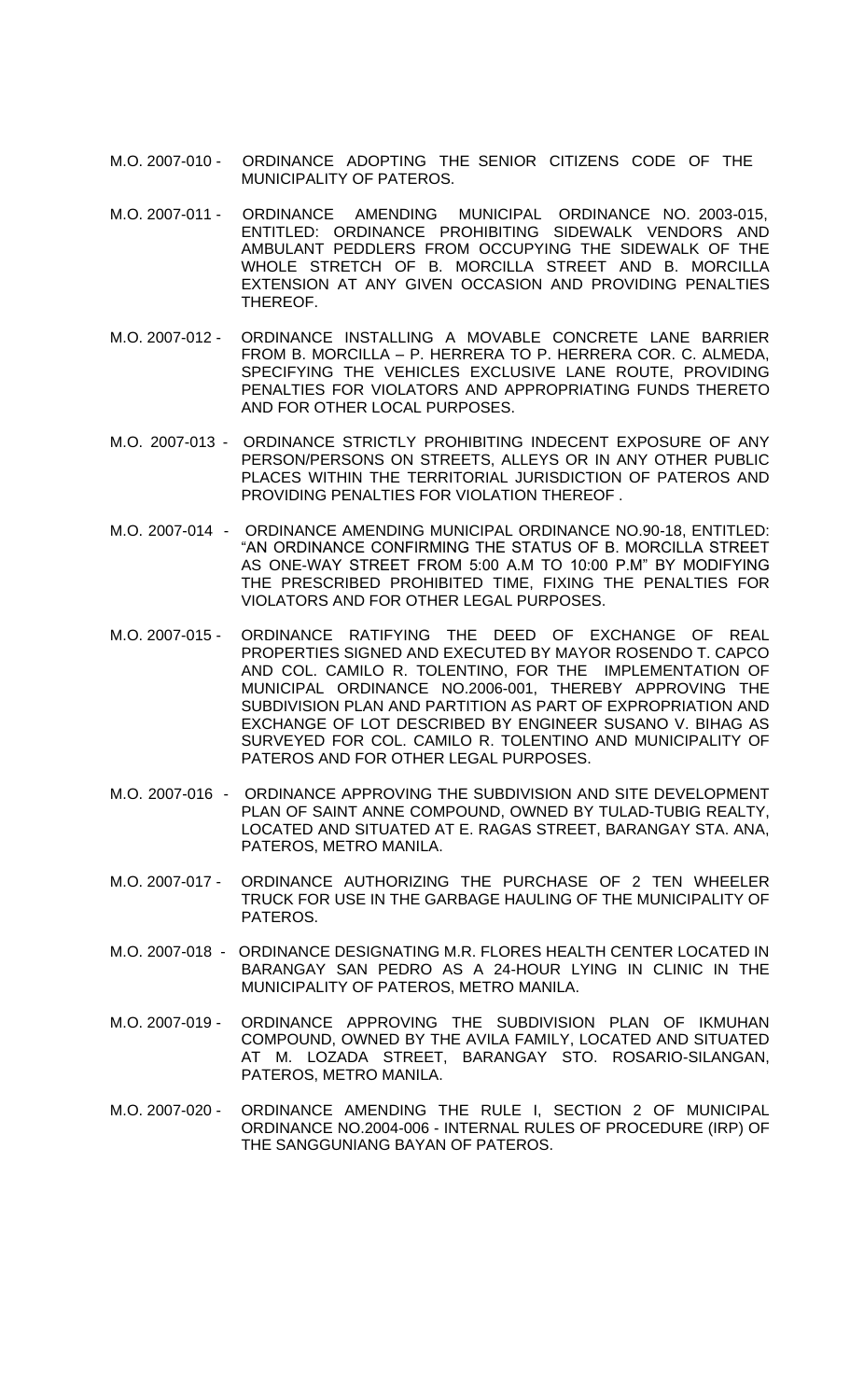- M.O. 2007-021 ORDINANCE GRANTING HONORARIUM/PER DIEM TO SANGGUNIANG KABATAAN KAGAWADS IN THE MUNICIPALITY OF PATEROS AS REMUNERATION OF SANGGUNIANG KABATAAN SESSIONS ATTENDED IN THE MINIMUM AMOUNT OF PhP300.00 BUT NOT EXCEEDING PhP500.00 PER MONTH.
- M.O. 2007-022 ORDINANCE AMENDING CHAPTER IV, SECTION 14 OF MUNICIPAL ORDINANCE NO.2007-010, ENTITLED: ORDINANCE ADOPTING THE SENIOR CITIZENS CODE OF THE MUNICIPALITY OF PATEROS.
- M.O. 2007-023 ORDINANCE CREATING THE POSITION OF BOOKBINDER IV IN THE OFFICE OF THE VICE MAYOR AND APPROPRIATING FUNDS THEREFOR.
- M.O. 2007-024 ORDINANCE STRICTLY PROHIBITING "BARKERS" IN THE MUNICIPALITY OF PATEROS AND PROVIDING PENALTIES FOR THE VIOLATIONS THEREOF.
- M.O. 2007-025 ORDINANCE FIRMLY DECLARING THE "*NO PADRINO SYSTEM*" FOR PURPOSES OF REDUCING THE PENALTIES IMPOSED TO ALL TRAFFIC VIOLATORS IN THE TERRITORIAL JURISDICTION OF PATEROS AND STRICTLY IMPOSING THE "*NO PADRINO SYSTEM*" TO ALL OFFICIAL TRANSACTIONS IN ALL OFFICES IN THE MUNICIPAL GOVERNMENT OF PATEROS.
- M.O. 2007-026 ORDINANCE CREATING THE POSITIONS OF DEMO III AND BOOKBINDER III IN THE OFFICE OF THE MUNICIPAL ASSESSOR AND APPROPRIATING FUNDS THEREFOR.
- M.O. 2007-027 ORDINANCE AMENDING THE MUNICIPAL ORDINANCE NO.2003-007, ENTITLED: ORDINANCE CREATING AND INSTITUTIONALIZING THE HEALTHY PATEROS TASK FORCE DEFINING ITS MEMBERS, FUNCTIONS AND RESPONSIBILITIES.
- M.O. 2007-028 ORDINANCE CREATING THE POSITIONS OF DEMO III AND DEMO IV IN THE OFFICE OF THE SANGGUNIANG BAYAN AND APPROPRIATING FUNDS THEREFOR.
- M.O. 2007-029 ORDINANCE CREATING THE POSITIONS OF COMPUTER OPERATOR II AND COMPUTER OPERATOR III IN THE LOCAL CIVIL REGISTRY OFFICE AND APPROPRIATING FUNDS THEREFOR.
- M.O. 2007-030 ORDINANCE MANDATING ALL SANGGUNIANG BARANGAYS IN THE MUNICIPALITY OF PATEROS TO PROVIDE GROUP INSURANCES OR ADDITIONAL INSURANCE COVERAGE TO ALL MEMBERS OF BARANGAY TANOD BRIGADES AND TO APPROPRIATE THE SAME IN THEIR ANNUAL APPROPRIATION ORDINANCES.
- M.O. 2007-031 ORDINANCE REQUIRING ALL OWNERS AND HUMAN RESOURCE MANAGEMENT OF BUSINESS ORGANIZATIONS OPERATING IN THE MUNICIPALITY OF PATEROS TO EMPLOY QUALIFIED RESIDENT WORKERS EQUIVALENT TO NO LESS THAN SEVENTY PERCENT (70%) OF THEIR WORK FORCE.
- M.O. 2007-032 ORDINANCE SUPPORTING AND IMPLEMENTING THE "ADOPT-A-MOJON" PROGRAM OF THE DEPARTMENT OF ENVIRONMENT AND NATURAL RESOURCES (DENR), SETTING RULES AND REGULATIONS FOR ITS IMPLEMENTATION AND PROVIDING PENALTIES FOR VIOLATIONS THEREOF.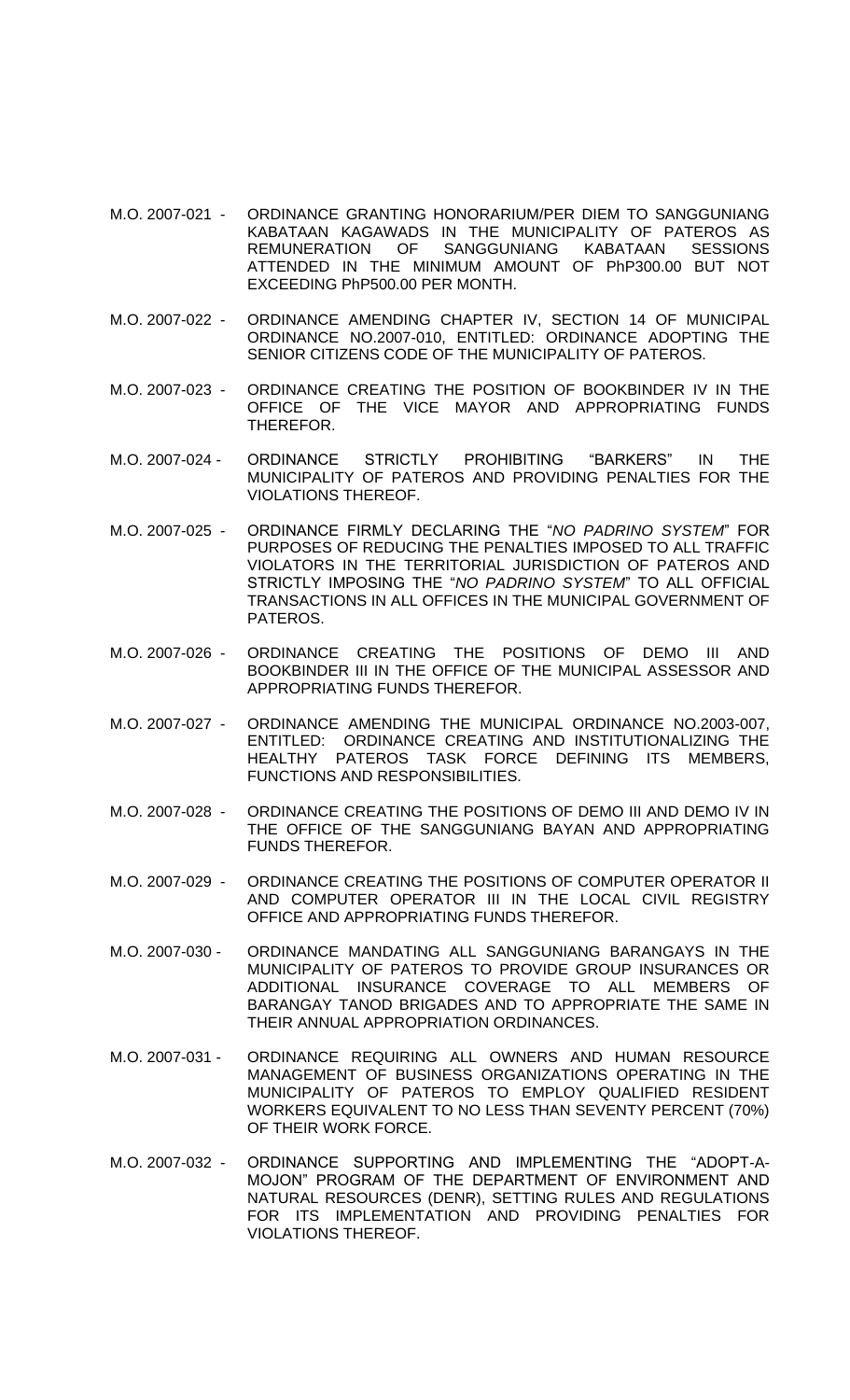- M.O. 2007-033 ORDINANCE ADOPTING EXECUTIVE ORDER NO.663 FROM THE OFFICE OF THE PRESIDENT ENTITLED IMPLEMENTING THE NATIONAL COMMITMENT FOR "BAKUNA ANG UNA SA SANGGOL AT INA" ATTAINING WORLD HEALTH ORGANIZATION'S GOALS TO ELIMINATE MEASLES AND NEONATAL TETANUS, ERADICATE POLIO, CONTROL HEPATITIS B, AND OTHER VACCINE-PREVENTABLE DISEASES IN THE MUNICIPALITY OF PATEROS, METRO MANILA.
- M.O. 2007-034 ORDINANCE AMENDING MUNICIPAL ORDINANCE NO.2005-018, ENTITLED: ORDINANCE REGULATING THE OPERATION OF MOTORIZED TRICYCLES WITHIN THE TERRITORIAL JURISDICTION OF THE MUNICIPALITY OF PATEROS.
- M.O. 2007-035 ORDINANCE APPROPRIATING THE SUM OF *ONE HUNDRED TWELVE MILLION ONE HUNDRED EIGHTY NINE THOUSAND ONE HUNDRED SIXTY EIGHT PESOS ONLY (P112,189,168.00)* UNDER THE GENERAL FUND OF THIS MUNICIPALITY FORMING THE 2008 EXECUTIVE BUDGET FOR THE CURRENT OPERATING EXPENDITURES, CAPITAL OUTLAYS AND STATUTORY/CONTRACTUAL OBLIGATIONS REQUIREMENTS OF THE MUNICIPALITY OF PATEROS TO BE TAKEN FROM RETAINED OPERATING SURPLUS AND THE ESTIMATED ANNUAL INCOME/REVENUES OF THE ABOVE FUND CERTIFIED AS AVAILABLE FOR APPROPRIATIONS BY THE LOCAL FINANCE COMMITTEE PURSUANT TO R.A.7160, LOCAL GOVERNMENT CODE OF 1991.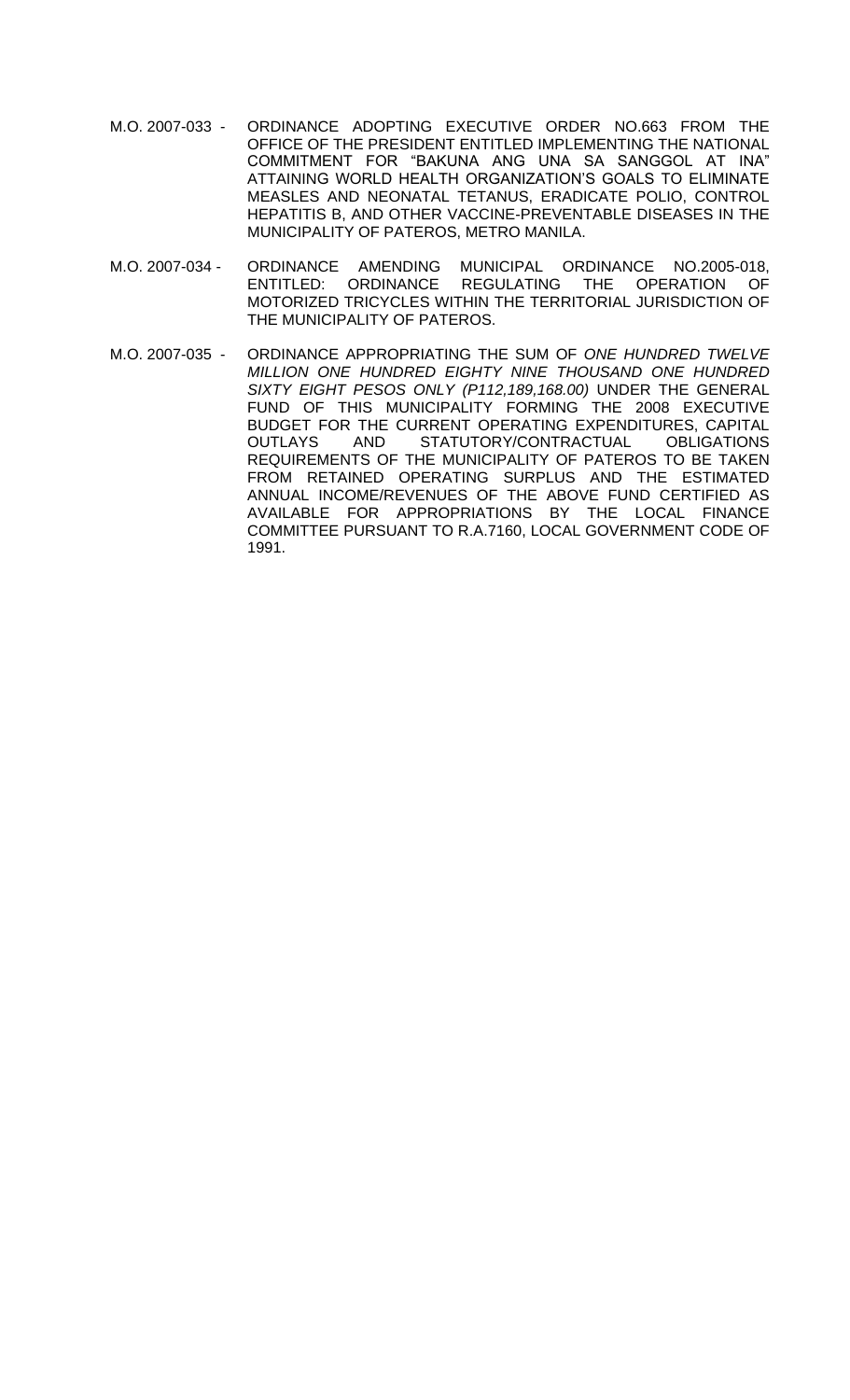



**Office of the Sangguniang Bayan**

- M.O. 2008-01 ORDINANCE ENACTING THE PATEROS GENDER AND DEVELOPMENT CODE AND FOR OTHER PURPOSES.
- M.O. 2008-02 ORDINANCE REQUIRING ALL ESTABLISHMENTS COVERED BY REPUBLIC ACT NO. 9257, KNOWN AS "AN ACT GRANTING ADDITIONAL BENEFITS AND PRIVILEGES TO SENIOR CITIZENS" TO PROMINENTLY DISPLAY POSTERS, STICKERS AND OTHER NOTICES THAT WILL GENERATE PUBLIC AWARENESS OF THE RIGHTS AND PRIVILEGES OF SENIOR CITIZENS, AND TO ENSURE THAT THE PROVISIONS OF THE SAID ACT ARE IMPLEMENTED TO ITS FULLEST, PROVIDING PENALTIES FOR VIOLATION THEREOF, AND FOR OTHER PURPOSES.
- M.O. 2008-03 ORDINANCE AMENDING MUNICIPAL ORDINANCE NO.88-10, ENTITLED: "ORDINANCE PROHIBITING AND APPREHENDING MINORS, BELOW THE AGE OF 18 YEARS, FROM LOITERING OUTDOORS WITHOUT ANY JUSTIFIABLE REASON WITHIN THE MUNICIPALITY OF PATEROS, IN GROUPS OR ALONE, FROM 10:00 P.M. TO 5:00 A.M. THE FOLLOWING DAY.
- M.O. 2008-04 ORDINANCE CREATING THE POSITIONS OF THREE (3) BOOKBINDER IV AND ONE (1) COMPUTER OPERATOR I IN THE OFFICE OF THE MUNICIPAL TREASURER AND APPROPRIATING FUNDS THEREFOR.
- M.O. 2008-05 PAMBAYANG ORDINANSA NA NAGBABAWAL SA SINUMAN NA MAGTAYO NG POSTE O ANUMANG BAGAY NA MAKAPIPIGIL O MAKAKASAGABAL SA MALAYANG PAGDALOY NG TUBIG SA MGA KANAL.
- M.O. 2008-06 ORDINANCE ESTABLISHING AND MAINTAINING A PATEROS HALFWAY HOME AND YOUTH HOME CENTER WHICH WILL BE TEMPORARILY INSTALLED AT THE SECOND FLOOR OF BARANGAY TABACALERA MULTI-PURPOSE HALL AND APPROPRIATING FUNDS FOR ITS PURPOSE.
- M.O. 2008-07 ORDINANCE CREATING THE POSITION OF **BUDGET OFFICER III** IN THE MUNICIPAL BUDGET OFFICE AND APPROPRIATING FUNDS THEREFOR.
- M.O. 2008-08 ORDINANCE CREATING THE POSITIONS OF **COMPUTER OPERATOR IV** AND **BOOKBINDER III** IN THE OFFICE OF THE MUNICIPAL PERSONNEL AND APPROPRIATING FUNDS THEREFOR.
- M.O. 2008-09 ORDINANCE APPROPRIATING THE AMOUNT OF SEVEN THOUSAND PESOS (P7,000.00) EACH AS GRANT OF MONTHLY ALLOWANCE TO THE JUDGES OF REGIONAL AND METROPOLITAN TRIAL COURTS STATIONED IN THE MUNICIPALITY OF PATEROS, METRO MANILA.
- M.O. 2008-10 ORDINANCE AMENDING MUNICIPAL ORDINANCE NO.2002-009 UPGRADING AND STRENGTHENING THE PATEROS HEALTH INSURANCE PROJECT (PATEROS PHILHEALTH )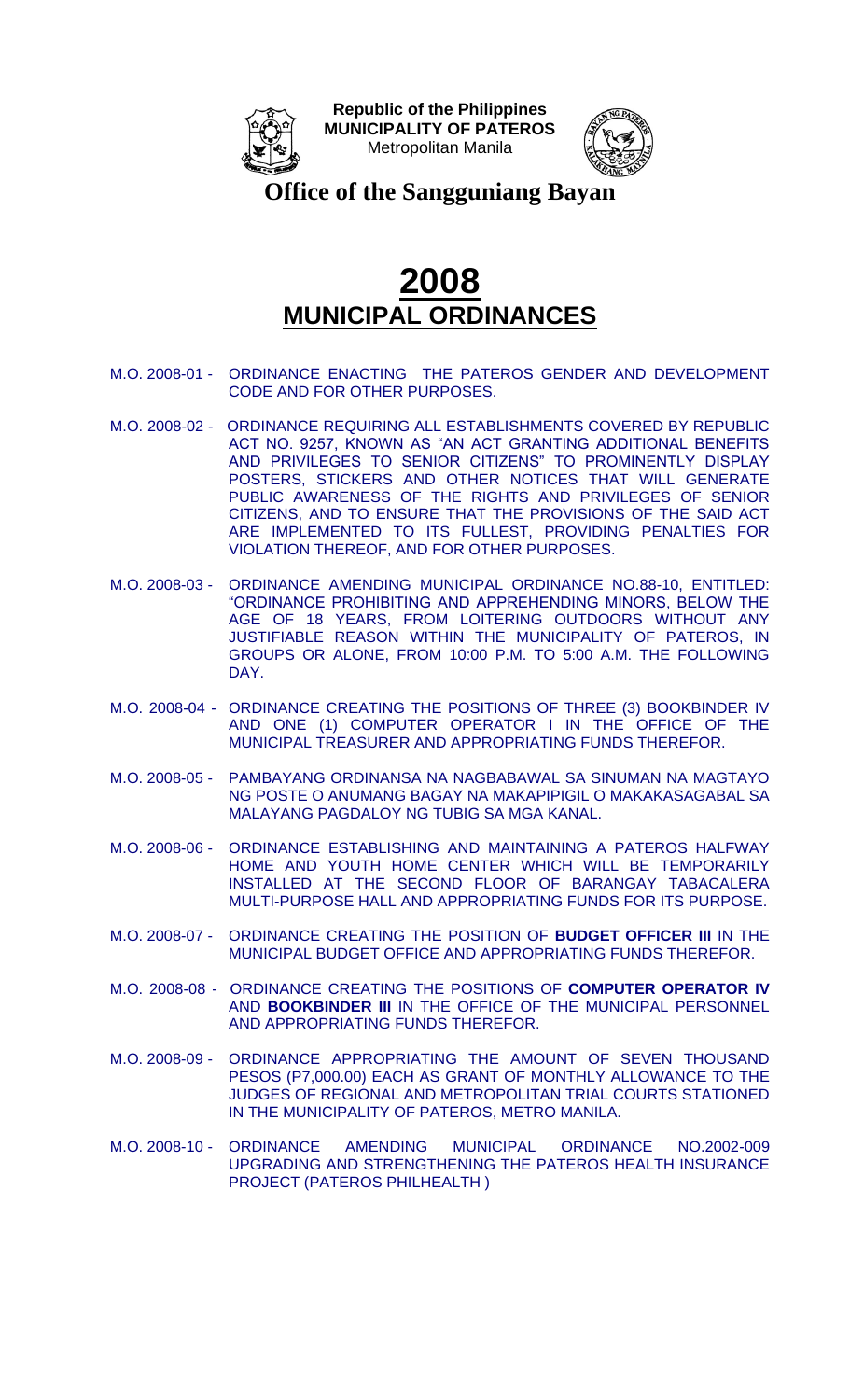- M.O. 2008-11 ORDINANCE CREATING THE POSITIONS OF SOCIAL WELFARE OFFICER I AND SOCIAL WELFARE OFFICER II AND APPROPRIATING FUNDS THEREOF.
- M.O. 2008-12 ORDINANCE PRESCRIBING FOR THE MANDATORY POSTING OF NOTICE AND INFORMATION REGARDING CHILD PROTECTION ON ESTABLISHMENTS WHOSE OPERATION OF BUSINESS IS PREJUDICIAL TO THE DEVELOPMENT AND WELFARE OF MINORS IN THE MUNICIPALITY OF PATEROS AND PROVIDING PENALTIES THEREOF.
- M.O. 2008-13 ORDINANCE PROVIDING FOR THE MUNICIPALITY OF PATEROS THE ANNUAL OBSERVANCE OF THE SENIOR CITIZENS WEEK, WHICH WOULD BE CELEBRATED ON THE 1ST WEEK OF THE MONTH OF OCTOBER OF EVERY YEAR.
- M.O. 2008-14 ORDINANCE PROVIDING EASY ACCESS AND READY REFERENCE TO ALL ORDINANCES AND SIGNIFICANT RESOLUTIONS ENACTED AND ADOPTED BY THE SANGGUNIANG BAYAN SINCE 2001 MAKING THEM AVAILABLE IN THE OFFICIAL WEBSITE OF PATEROS IN LINE WITH THE COMPUTER MODERNIZATION PROGRAM OF THE MUNICIPALITY OF PATEROS, METRO MANILA.
- M.O. 2008-15 ORDINANCE PROHIBITING THE MANUFACTURE, SALE, DISTRUBUTION, AND POSSESSION OF WATUSI WITHIN THE TERRITORIAL JURISDICTION OF THE MUNICIPALITY OF PATEROS AND PROVIDING PENALTIES THEREOF.
- M.O. 2008-16 ORDINANCE AMENDING MUNICIPAL ORDINANCE NO.2007-034, ENTITLED: ORDINANCE AMENDING MUNICIPAL ORDINANCE NO.2005- 018, ENTITLED: ORDINANCE REGULATING THE OPERATION OF MOTORIZED TRICYCLES WITHIN THE TERRITORIAL JURISDICTION OF THE MUNICIPALITY OF PATEROS.
- M.O. 2008-17 ORDINANCE APPROVING THE SUBDIVISION PLAN OF A PARCEL OF LAND COVERED BY TAX DECLARATION NO. D-007-05383 REGISTERED UNDER THE NAME OF BENITO F. ESTACIO JR. SITUATED AT BARANGAY STA. ANA IN THE MUNICIPALITY OF PATEROS, METRO MANILA.
- M.O. 2008-18 ORDINANCE REQUIRING THE INSTALLATION AND MAINTENANCE OF CLOSE CIRCUIT CAMERAS IN BANKS LOCATED IN THE MUNICIPALITY OF PATEROS AND PROVIDING PENALTIES FOR VIOLATION THEREOF.
- M.O. 2008-19 ORDINANCE AMENDING MUNICIPAL ORDINANCE NO.2007-034, ENTITLED: ORDINANCE REGULATING THE OPERATION OF MOTORIZED TRICYCLES WITHIN THE TERRITORIAL JURISDICTION OF THE MUNICIPALITY OF PATEROS.
- M.O. 2008-20 ORDINANCE AMENDING MUNICIPAL ORDINANCE NO.93-13 WHICH PROHIBITS JAYWALKING IN THE MAIN STREETS AND MUNICIPAL ROADS WITHIN THE MUNICIPALITY OF PATEROS AND PROVIDING PENALTIES FOR VIOLATION THEREOF.
- M.O. 2008-21 ORDINANCE ESTABLISHING AND CONCURRING THE CURRICULAR PROGRAMS OF THE PATEROS TECHNOLOGICAL COLLEGE.
- M.O. 2008-22 ORDINANCE APPROPRIATING THE SUM OF *TWO MILLION SEVEN HUNDRED SEVENTY ONE THOUSAND FOUR HUNDRED FIFTY FOUR PESOS ONLY (P2,771,454.00)* UNDER THE GENERAL FUND OF THIS MUNICIPALITY AS PER IT'S 2008 SUPPLEMENTAL BUDGET NO. 1 FOR THE ADDITIONAL MAINTENANCE & OTHER OPERATING EXPENSES REQUIREMENT TO BE TAKEN FROM THE SHARE OF CY 2008 ADDITIONAL INTERNAL REVENUE ALLOTMENT AND MONETIZATION OF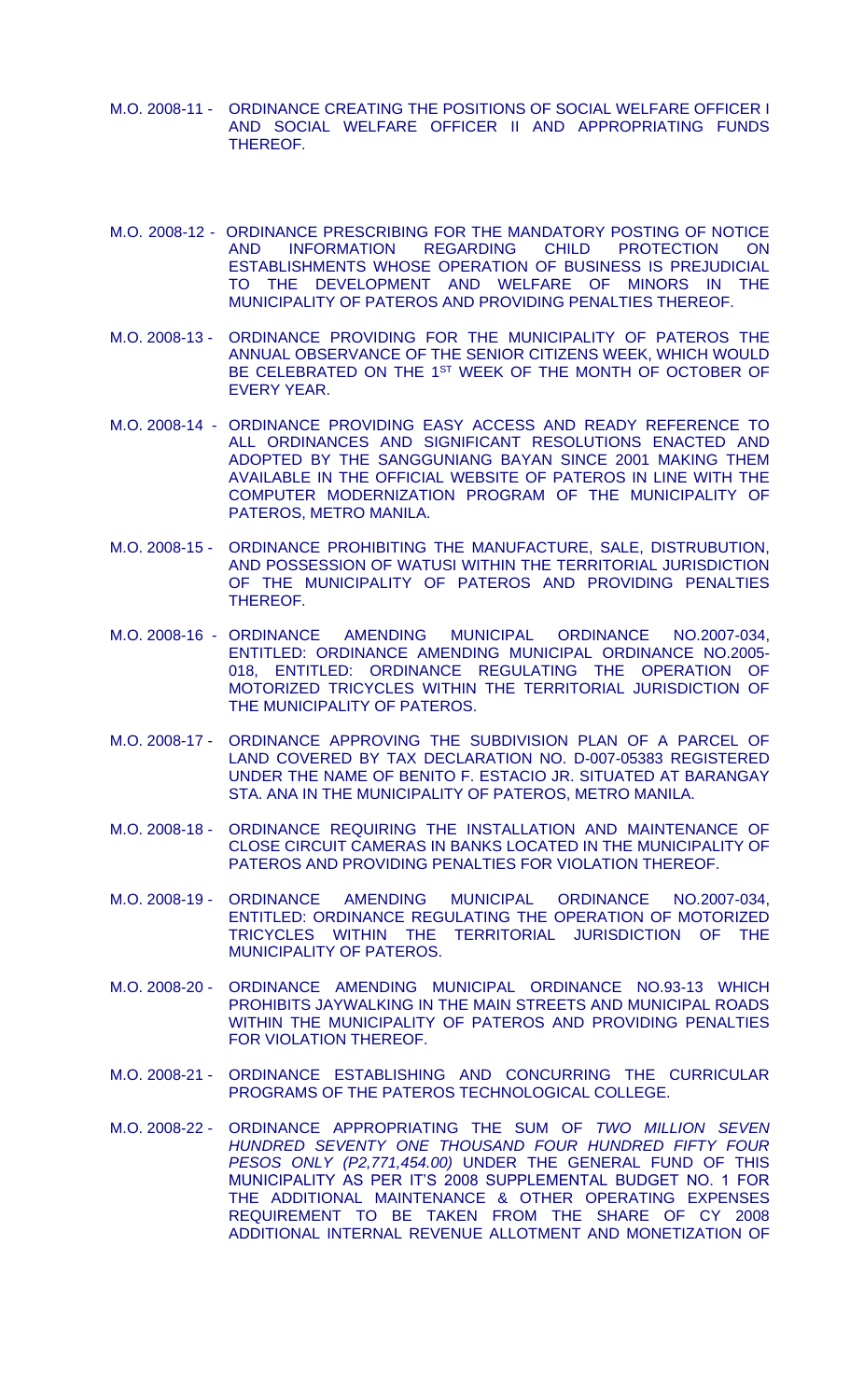MUNICIPALITY'S SHARE IN INTERNAL REVENUE ALLOTMENT DIFFERENTIAL FOR CY's 2001 & 2004 AS CERTIFIED AVAILABLE BY MUNICIPAL TREASURER.

- M.O. 2008-23 ORDINANCE REQUIRING ALL STREET FOOD TRADERS TO SECURE A STREET FOOD HEALTH AND SANITATION PERMIT, CERTIFIED AND ISSUED BY THE LOCAL HEALTH DEPARTMENT OF THE MUNICIPALITY OF PATEROS.
- M.O. 2008-24 ORDINANCE AUTHORIZING MAYOR JOEY C. MEDINA AND THE MUNICIPAL TREASURER TO PLACE EXCESS IDLE FUNDS OVER APPROPRIATED EXPENDITURES AND CAPITAL OUTLAYS IN HIGH INTEREST YIELDING DEPOSITS TO GENERATE MORE INCOME FOR THE MUNICIPALITY.
- M.O. 2008-25 ANTI-DENGUE ORDINANCE
- M.O. 2008-26 ORDINANCE APPROPRIATING THE SUM OF TWO MILLION FIVE HUNDRED SEVENTY NINE THOUSAND PESOS ONLY (P2,579,000.00) UNDER THE GENERAL FUND OF THIS MUNICIPALITY AS PER IT'S 2008 SUPPLEMENTAL BUDGET NO. 2 FOR THE ADDITIONAL MAINTENANCE & OTHER OPERATING EXPENSES REQUIREMENT TO BE TAKEN FROM THE SAVINGS THRU NGA RECONCILIATION OF ACCOUNTS, INTEREST INCOME AND RENTAL INCOME AS CERTIFIED AVAILABLE BY OIC-MUNICIPAL TREASURER AND MUNICIPAL ACCOUNTANT.
- M.O. 2008-27 ORDINANCE AUTHORIZING THE LOCAL CHIEF EXECUTIVE TO DISBURSE DORMANT ACCOUNTS OF TRUST LIABILITIES AND BALANCE FROM GRANTS OF THE LOCAL GOVERNMENT OF PATEROS.
- M.O. 2008-28 ORDINANCE CREATING THE INTER-AGENCY COUNCIL ON ANTI-TRAFFICKING AND VIOLENCE AGAINST WOMEN AND THEIR CHILDREN (IACAT-VAWC) AND STRENGTHEN, ACTIVATE AND MOBILIZE EXISTING COMMITTEES, COUNCILS, SIMILAR ORGANIZATIONS AND SPECIAL BODIES, MUNICIPAL AND BARANGAY LEVELS TO PREVENT AND SUPPRESS TRAFFICKING IN PERSONS AND VAWC.
- M.O. 2008-29 ORDINANCE ENACTING THE NOISE CONTROL REGULATIONS OF THE MUNICIPALITY OF PATEROS, METRO MANILA.
- M.O. 2008-30 ORDINANCE AMENDING SECTION 115 (SAFETY HELMETS FOR MOTOR CYCLISTS) OF MUNICIPAL ORDINANCE NO.2005-019, ENTITLED: ORDINANCE APPROVING THE TRAFFIC MANAGEMENT CODE OF THE MUNICIPALITY OF PATEROS, PROVIDING PENALTIES FOR VIOLATORS AND FOR OTHER LEGAL PURPOSES.
- M.O. 2008-31 ORDINANCE CREATING THE POSITION OF ONE (1) SANITATION INSPECTOR III (SG II) AT THE PATEROS LOCAL HEALTH DEPARTMENT AND APPROPRIATING FUNDS FOR THE SAID PURPOSE.
- M.O. 2008-32 ORDINANCE DECLARING THE "NO VEHICLE DAY" ON THE ENTIRE LENGTH OF B. MORCILLA STREET AND AFFECTING IT'S CLOSURE DURING SUNDAYS, FROM 5:00 A.M TO 6:00 P.M THEREBY DECLARING ITS ENTIRE LENGTH AS "EXERCISE ZONE AREA" IN CONSONANCE WITH THE HEALTH PROGRAM OF THE MUNICIPALITY OF PATEROS IN UPLIFTING THE CITIZENS AWARENESS TOWARDS "HEALTHY LIFESTYLES" AND FOR OTHER LEGAL PURPOSES.
- M.O. 2008-33 ORDINANCE APPROPRIATING THE SUM OF ONE HUNDRED TWENTY SIX MILLION FIVE HUNDRED SIXTY FIVE THOUSAND ONE HUNDRED THIRTY PESOS (P126,565,130.00) ONLY UNDER THE GENERAL FUND OF THIS MUNICIPALITY FORMING THE 2009 EXECUTIVE BUDGET FOR THE CURRENT OPERATING EXPENDITURES, CAPITAL OUTLAYS AND STATUTORY/CONTRACTUAL OBLIGATIONS REQUIREMENTS OF THE MUNICIPALITY OF PATEROS TO BE TAKEN FROM RETAINED OPERATING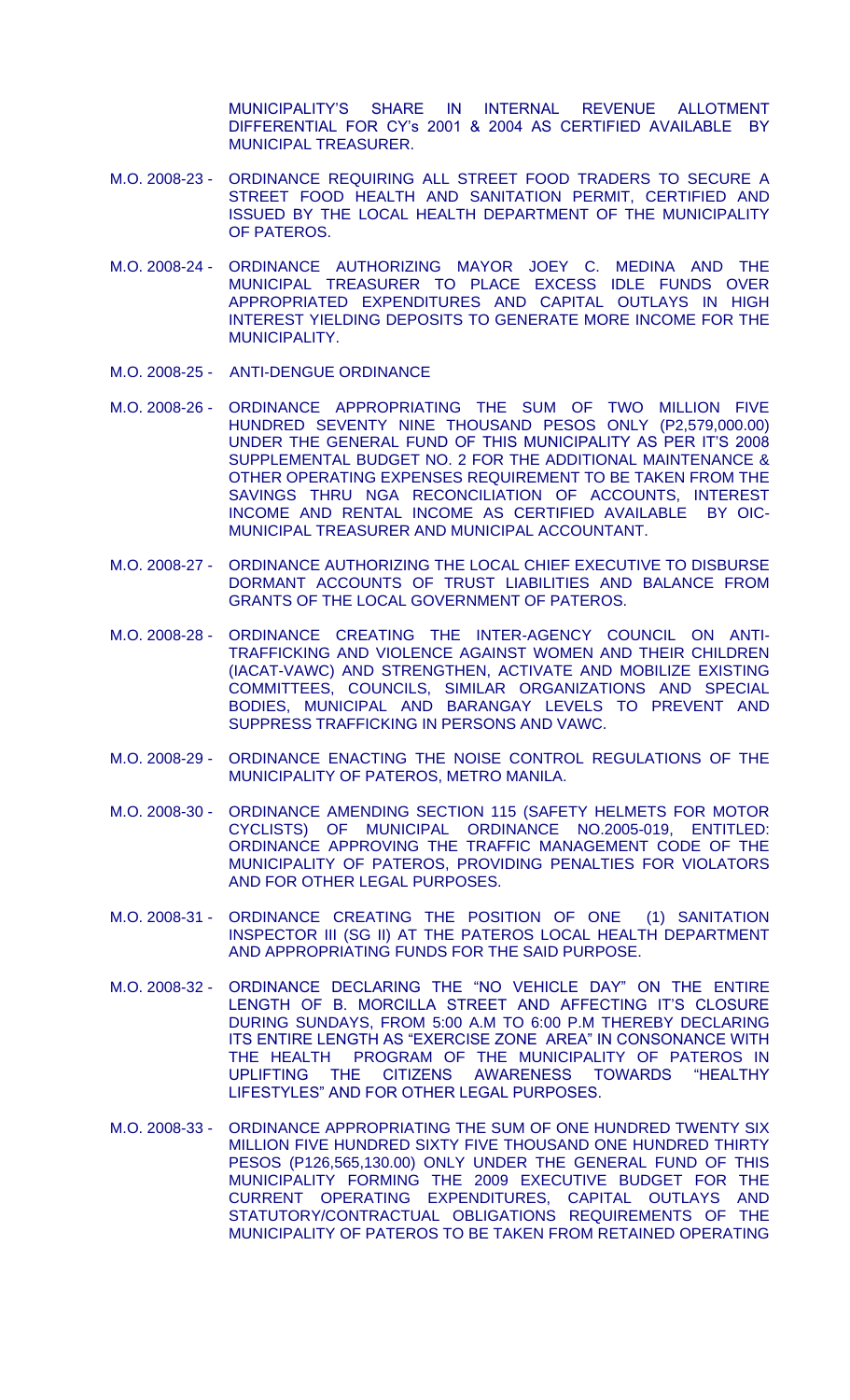SURPLUS AND THE ESTIMATED ANNUAL INCOME/REVENUES OF THE ABOVE FUND CERTIFIED AS AVAILABLE FOR APPROPRIATIONS BY THE LOCAL FINANCE COMMITTEE PURSUANT TO R.A.7160, LOCAL GOVERNMENT CODE OF 1991.

M.O. 2008-34 – ORDINANCE REGULATING THE CONSTRUCTION AND OPERATION OF VIP ROOMS INSIDE VIDEOKE BARS, KTV BARS, RESTAURANTS, BEERHOUSES, NIGHT CLUBS AND RELATED ESTABLISHMENTS OPERATING WITH THE SAME NATURE IN THE MUNICIPALITY OF PATEROS AND PROVIDING PENALTIES THEREOF.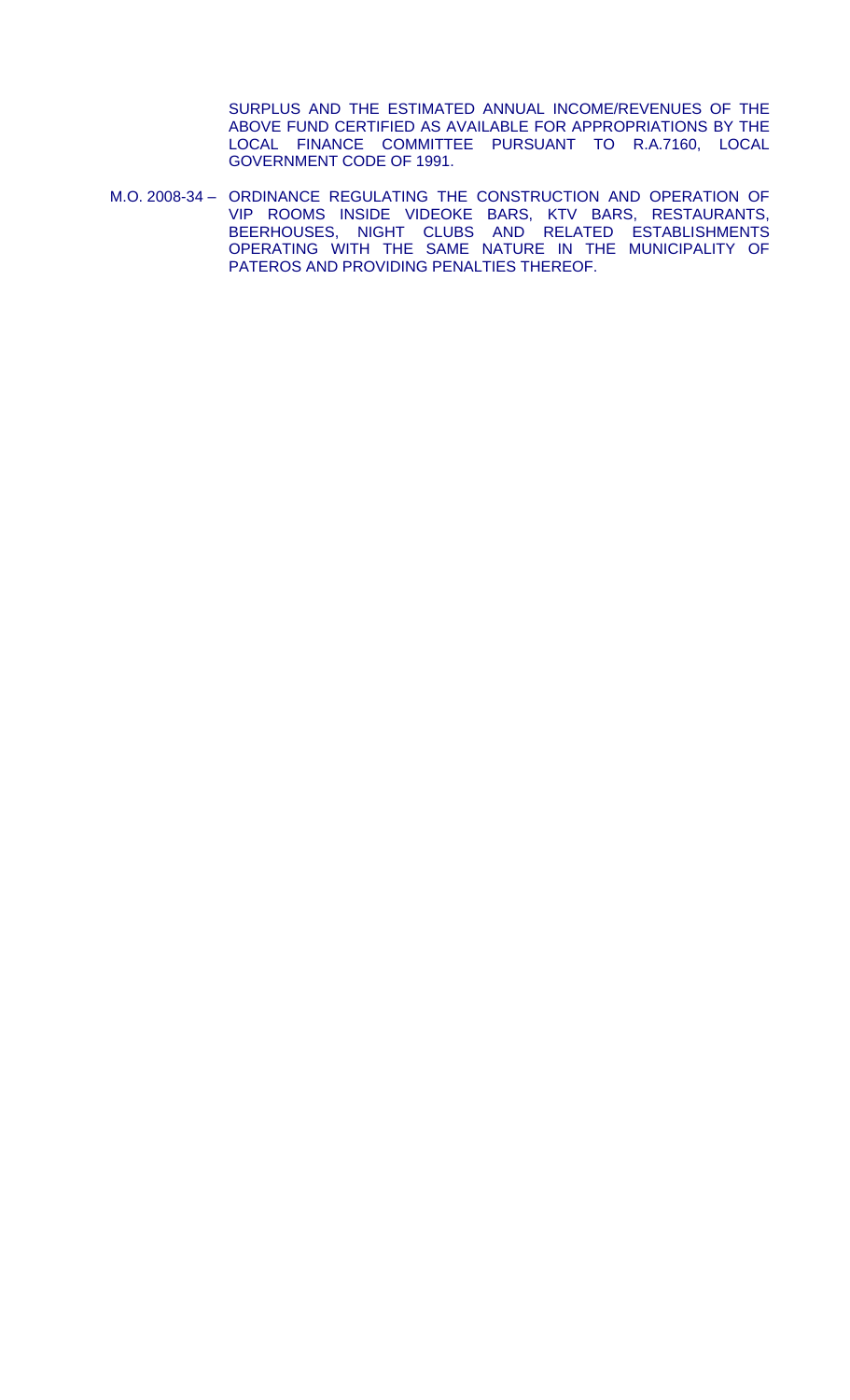#### **Office of the Sangguniang Bayan**

- M.O. 2009-01 ORDINANCE ESTABLISHING THE BOTIKA NG BAYAN IN THE MUNICIPALITY OF PATEROS, PROVIDING FUNDS FOR ITS OPERATION THEREOF, AND FOR OTHER PURPOSES.
- M.O. 2009-02 ORDINANCE ACCEPTING THE DEED OF DONATION OF MR. CESAR D. FLORES, JR. FOR A PARCEL OF LAND DESCRIBED AS LOT NO.1982-A(50752) WITH AN AREA OF TWO HUNDRED NINETEEN SQUARE METERS (219 SQ. MTS.) COVERED BY TAX DECLARATION NO.D-007-06571, AND LOT NO.1982-B (50753) WITH AN AREA OF SIX HUNDRED EIGHTY TWO SQUARE (682 SQ. MTS.), COVERED BY TAX DECLARATION NO.D-007-06572, LOCATED AND SITUATED AT BARANGAY STA. ANA, PATEROS, METRO MANILA, REGISTERED WITH THE PATEROS MUNICIPAL ASSESSOR'S OFFICE IN THE NAME OF THE LATE COL. CESAR B. FLORES, SR., TO BE USED AS ROAD LOTS AND FOR OTHER PURPOSES.
- M.O. 2009-03 ORDINANCE AMENDING MUNICIPAL ORDINANCE NO.2004-020, OTHERWISE KNOWN AS THE REVENUE CODE OF THE MUNICIPALITY OF PATEROS, SPECIFICALLY ON ARTICLE C, (SPECIAL PERMIT FEE FOR COCKFIGHTING), SECTION 3C.02, SUB-PARAGRAPH (c), NUMBERS 1 AND 2, SUB-PARAGRAPH (d), NUMBERS 2 AND 3.
- M.O. 2009-04 ORDINANCE MANDATING THE ESTABLISHMENT OF A CITIZEN'S CHARTER FOR THE MUNICIPALITY OF PATEROS, METROPOLITAN MANILA AND CREATING THE TASK FORCE COMMITTEE FOR THE PURPOSE.
- M.O. 2009-05 ORDINANCE CREATING THE POSITION OF DENTIST IV IN THE OFFICE OF THE MUNICIPAL HEALTH AND APPROPRIATING FUNDS THEREOF.
- M.O. 2009-06 ORDINANCE CREATING THE MUNICIPAL SOLID WASTE MANAGEMENT BOARD OF PATEROS, METRO MANILA, NAMING ITS COMPOSITION AND DEFINING ITS FUNCTIONS AND RESPONSIBILITIES.
- M.O. 2009-07 ORDINANCE CREATING THE MUNICIPAL DEVELOPMENT AND HOUSING BOARD OF THE MUNICIPALITY OF PATEROS.
- M.O. 2009-08 ORDINANCE LINE AMENDING MUNICIPAL ORDINANCE NOS. 2006-006 AND 2006- 007 SERIES OF 2006, ENTITLED: "AN ORDINANCE APPROVING THE SUBDIVISION PLAN AND SITE DEVELOPMENT PLAN OF PARCEL OF LANDS COVERED BY TAX DECLARATION NO. D007-04339 REGISTERED UNDER THE NAMES OF EUGENIA DE BORJA AND CESAR B. FLORES AND TAX DECLARATION NO. D007-05214 REGISTERED UNDER THE NAME OF CESAR B. FLORES BOTH SITUATED AT ZONE 6, BARANGAY STA ANA, PATEROS, METRO MANILA, FOR THE MEMBERS/BENEFICIARIES OF BORJA-FLORES HOMES NEIGHBORHOOD ASSOCIATION INC., UNDER URBAN POOR "DIRECT BUYING" SCHEME WITH THE FLORES FAMILY".
- M.O. 2009-09 ORDINANCE PROHIBITING ANY PERSON OR ESTABLISHMENT FROM RESERVING A PORTION OF PUBLIC STREETS, SIDEWALKS, ALLEYS AND OTHER PUBLIC OPEN SPACES TO BE USED AS EXCLUSIVE PARKING SPACE IN THE MUNICIPALITY OF PATEROS AND PROVIDING PENALTIES FOR VIOLATION THEREOF.
- M.O. 2009-10 ORDINANCE AMENDING MUNICIPAL ORDINANCE NO.99-038, ENTITLED: "*ORDINANCE ESTABLISHING A STRAY ANIMAL POUND AND PROVIDING FOR ITS*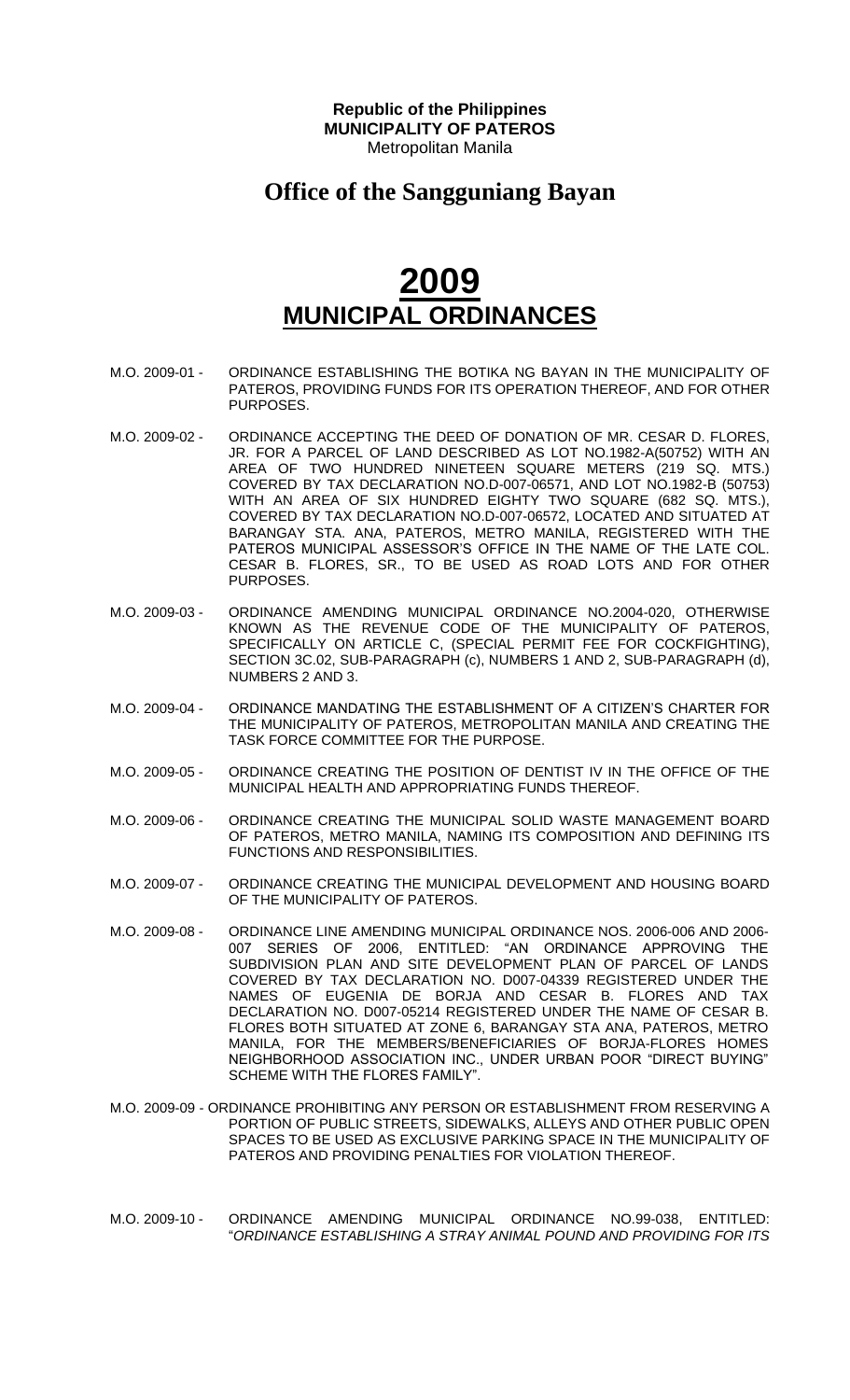*OPERATION AND MAINTENANCE",* SPECIFICALLY STATING THE FEES AND CHARGES AND OTHER PENALTIES FOR ANY VIOLATION THEREOF.

- M.O. 2009-11 ORDINANCE AUTHORIZING THE MUNICIPAL MAYOR JAIME C. MEDINA TO ENTER INTO A CONTRACT TO DIRECTLY PURCHASE THE FOUR HUNDRED TWENTY FOUR (424) SQUARE METERS OF LAND OWNED BY MR. FRANCISCO ISON IN CONNECTION WITH THE CONSTRUCTION OF THE APPROACH OF THE PROPOSED AGUHO BRIDGE AS PER ACTUAL SURVEY OF ENGINEER SUSANO BIHAG, JR.
- M.O. 2009-12 ORDINANCE APPROPRIATING THE SUM OF TWO MILLION EIGHT HUNDRED SIXTY FIVE THOUSAND EIGHT HUNDRED NINETY FIVE PESOS ONLY (P2,865,895.00) UNDER THE GENERAL FUND OF THIS MUNICIPALITY AS PER IT'S 2009 SUPPLEMENTAL BUDGET NO. 1 FOR THE ADDITIONAL STATUTORY AND CONTRACTUAL EXPENDITURES AND LOCAL INFRASTRUCTURE FUND REQUIREMENT TO BE TAKEN FROM ADDITIONAL SHARE FROM INTERNAL REVENUE ALLOTMENT (CY 2009) AS CERTIFIED AVAILABLE BY OIC-MUNICIPAL TREASURER AND MUNICIPAL ACCOUNTANT.
- M.O. 2009-13 ORDINANCE AUTHORIZING THE CHIEF EXECUTIVE TO PROVIDE MONTHLY FINANCIAL ASSISTANCE TO THE PRESIDENTS OF SENIOR CITIZENS IN EVERY BARANGAY IN THE MUNICIPALITY OF PATEROS, METRO MANILA DULY ACCREDITED BY THE OFFICE OF THE SENIOR CITIZENS AFFAIRS (OSCA).
- M.O. 2009-14 ORDINANCE PROHIBITING ANY PERSON OR ENTITY FROM DISPOSING SOLID WASTES DIRECTLY INTO THE SEWERAGE SYSTEM AND WATERWAYS IN THE MUNICIPALITY OF PATEROS, METRO MANILA AND PROVIDING PENALTIES FOR VIOLATION THEREOF.
- M.O. 2009-15 ORDINANCE PROHIBITING ANY PERSON OR ENTITY TO CLOSE, HINDER, OBSTRUCT, SUSPEND, OR CAUSE THE DELAY OF THE FREE FLOW OF RAIN OR FLOOD WATERS IN ANY CANAL, CREEK, MANHOLE, OR ANY EXISTING WATERWAY BY WHATEVER MANNER INCLUDING THE CONSTRUCTION OF ANY STRUCTURE OR PUTTING ANY MATERIALS THEREIN AND ON ITS BANKS WHETHER THE SAID WATERWAY IS WITHIN OR OUTSIDE HIS PROPERTY, AND PROVIDING PENALTIES FOR VIOLATION THEREOF.
- M.O. 2009-16 ORDINANCE REQUIRING ALL OPERATORS OF NIGHTCLUBS, VIDEOKE BARS, KTV BARS, DISCOS, BEERHOUSES, RESTAURANTS, AND OTHER SIMILAR NIGHTSPOTS IN THE MUNICIPALITY OF PATEROS TO PROVIDE SECURITY GUARDS IN THEIR ESTABLISHMENTS AND PRESCRIBING PENALTIES FOR VIOLATION THEREOF.
- M.O. 2009-17 ORDINANCE STRICTLY PROHIBITING MINORS FROM ENTERING COCKPIT ARENAS IN THE MUNICIPALITY OF PATEROS AND PROVIDING PENALTIES THEREOF.
- M.O. 2009-18 ORDINANCE APPROPRIATING THE SUM OF *ONE HUNDRED FORTY ONE MILLION NINE HUNDRED FORTY TWO THOUSAND SIX HUNDRED SEVENTY PESOS ONLY (P141,942,670.00)* UNDER THE GENERAL FUND OF THIS MUNICIPALITY FORMING THE **2010 EXECUTIVE BUDGET** FOR THE CURRENT OPERATING EXPENDITURES, CAPITAL OUTLAYS AND<br>STATUTORY/CONTRACTUAL OBLIGATIONS REQUIREMENTS OF THE STATUTORY/CONTRACTUAL OBLIGATIONS REQUIREMENTS OF THE MUNICIPALITY OF PATEROS TO BE TAKEN FROM RETAINED OPERATING SURPLUS AND THE ESTIMATED ANNUAL INCOME/REVENUES OF THE ABOVE FUND CERTIFIED AS AVAILABLE FOR APPROPRIATIONS BY THE LOCAL FINANCE COMMITTEE PURSUANT TO R.A.7160, LOCAL GOVERNMENT CODE OF 1991.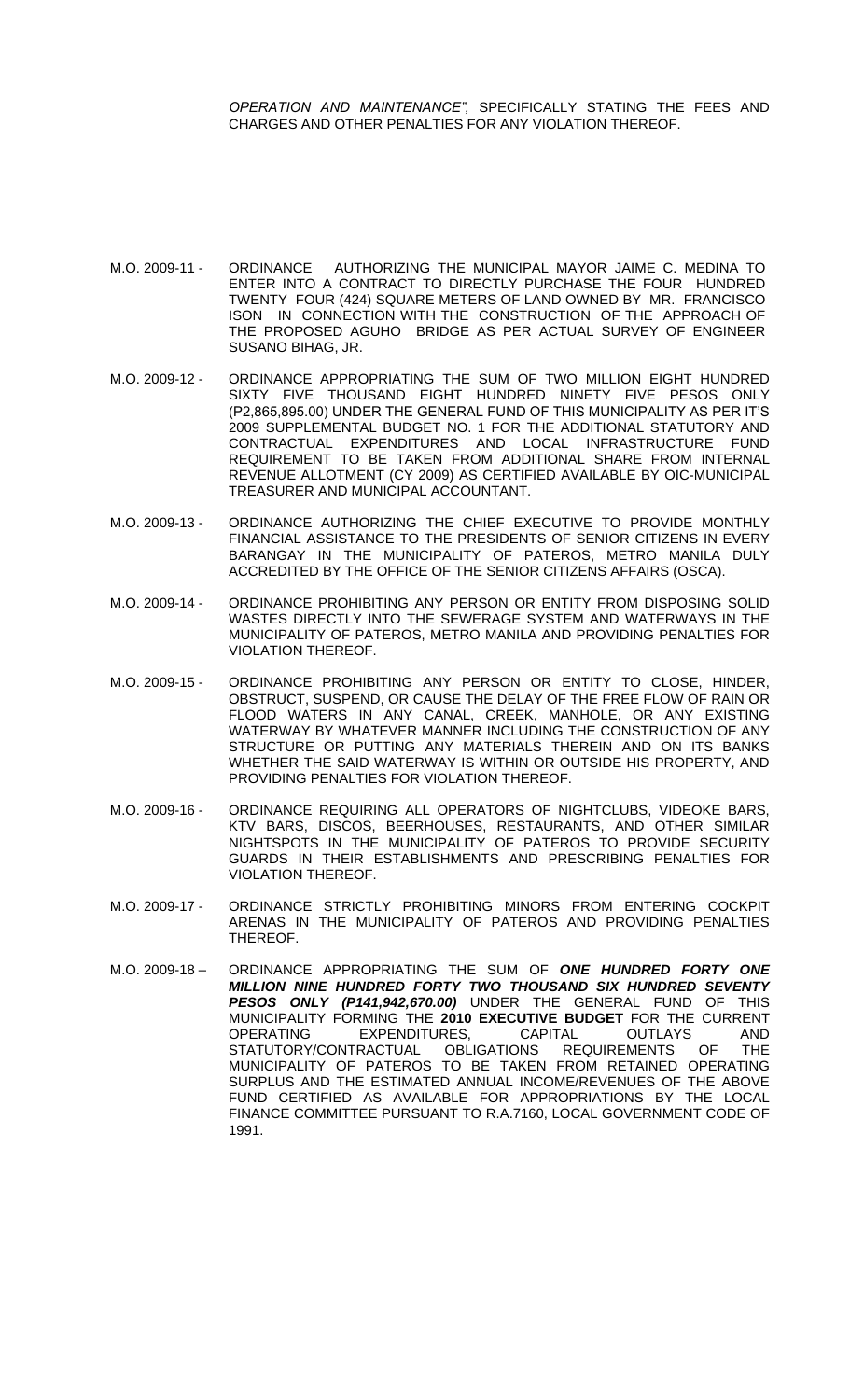



**Office of the Sangguniang Bayan**

#### **APPROVED MUNICIPAL ORDINANCES FOR CY 2010**

- **M.O. 2010-01** ORDINANCE AMENDING LETTER (A), SECTION (2) OF BE IT ENACTED PORTION OF MUNICIPAL ORDINANCE NO.2002-002.
- **M.O. 2010-02** ORDINANCE REGULATING THE ESTABLISHMENT OF TATTOO AND BODY PIERCING DENS AS WELL AS THE OPERATION OF TATTOERS AND BODY PIERCERS IN THE MUNICIPALITY OF PATEROS AND PRESCRIBING PENALTIES FOR VIOLATIONS THEREOF.
- **M.O. 2010-03** ORDINANCE ADOPTING AND LOCALIZING THE IMPLEMENTATION OF REPUBLIC ACT 8972, KNOWN AS "SOLO PARENTS' WELFARE ACT OF 2000.
- **M.O. 2010-04** ORDINANCE APPROPRIATING THE AMOUNT OF P345,000.00 AS BUDGET FOR THE FORT BONIFACIO CLAIM PROJECT TO BE TAKEN FROM UNAPPROPRIATED FUNDS.
- **M.O. 2010-05** ORDINANCE ADOPTING THE IMPLEMENTATION OF REPUBLIC ACT 9523, OTHERWISE KNOWN AS "AN ACT REQUIRING CERTIFICATION OF THE DEPARTMENT OF SOCIAL WELFARE AND DEVELOPMENT (DSWD) TO DECLARE A "CHILD-LEGALLY AVAILABLE FOR ADOPTION" AS A PRE-REQUISITE FOR ADOPTION PROCEEDINGS AND FOR OTHER PURPOSES, IN THE MUNICIPALITY OF PATEORS, METRO MANILA.
- **M.O. 2010-06** ORDINANCE MANDATING MOTORISTS AND GASOLINE STATION OWNERS WITHIN THE TERRITORIAL JURISDICTION OF THE MUNICIPALITY OF PATEROS TO COMPLY WITH SAFETY MEASURES IN REFUELING MOTOR VEHICLES.
- **M.O. 2010-07** ORDINANCE PROHIBITING GAGAMBLING OR SPIDER GAMBLING AND THE COLLECTION, SALE AND/OR PURCHASE OF GAME SPIDERS IN THE MUNICIPALITY OF PATEROS, AND PROVIDING PENALTIES FOR VIOLATION THEREOF.
- **M.O. 2010-08** ORDINANCE ADOPTING THE IMPLEMENTATION OF REPUBLIC ACT 9994, OTHERWISE KNOWN AS AN ACT GRANTING ADDITIONAL BENEFITS AND PRIVILEGES TO SENIOR CITIZENS, FURTHER AMENDING REPUBLIC ACT NO. 7432, AS AMENDED, OTHERWISE KNOWN AS "AN ACT TO MAXIMIZE THE CONTRIBUTION OF SENIOR CITIZENS TO NATION BUILDING, GRANT BENEFITS AND SPECIAL PRIVILEGES AND FOR OTHER PURPOSES, IN THE MUNICIPALITY OF PATEROS, METRO MANILA.
- **M.O. 2010-09** ORDINANCE AMENDING MUNICIPAL ORDINANCE NO.2004-006 OTHERWISE KNOWN AS THE INTERNAL RULES OF PROCEDURE OF THE SANGGUNIANG BAYAN OF PATEROS, METRO MANILA FOR ADMINISTRATIVE TERM 2010-2013.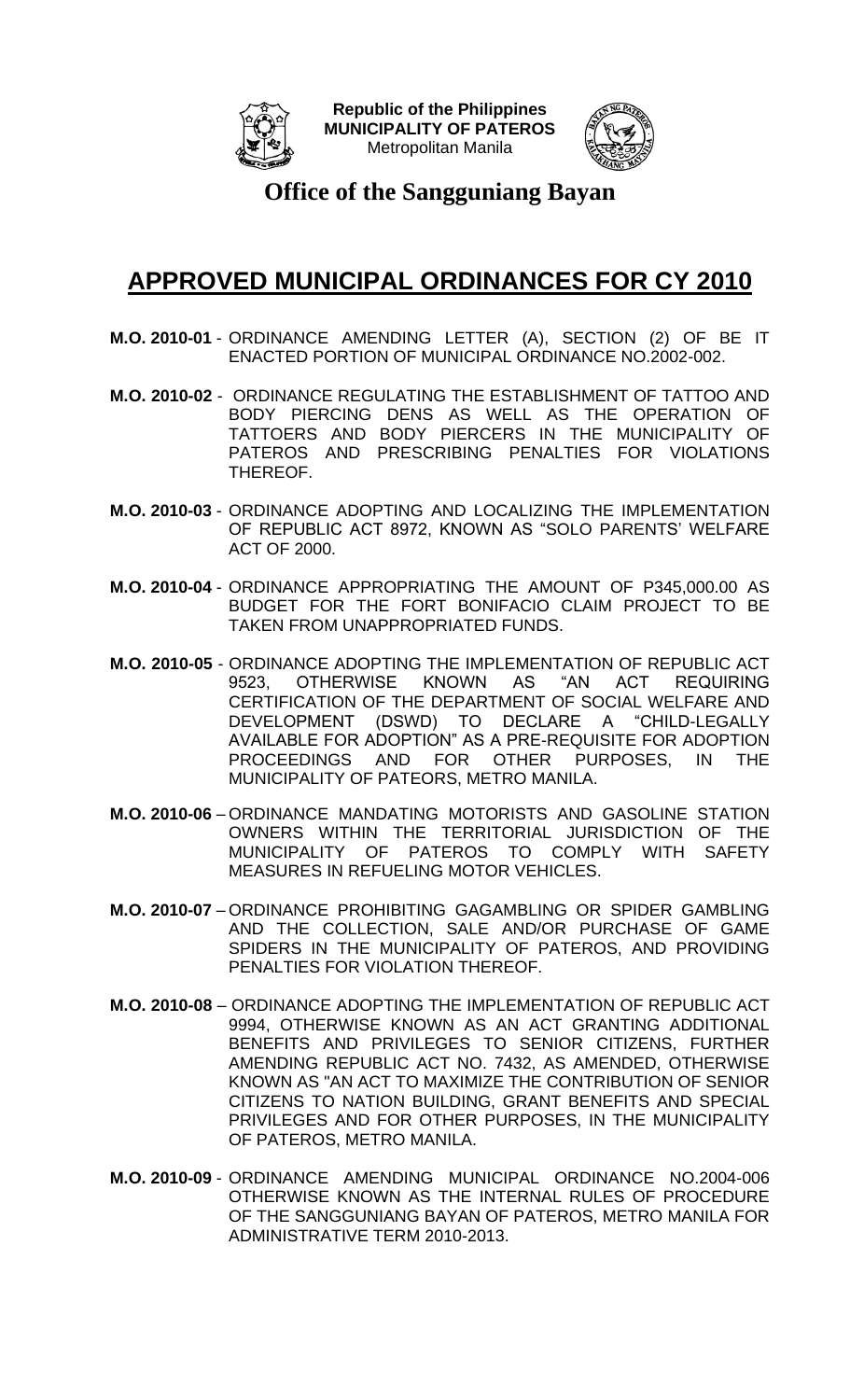- **M.O. 2010-10** ORDINANCE CREATING THE LOCAL DISASTER MANAGEMENT OFFICE TO BE KNOWN AS "PATEROS RESCUE", DEFINING ITS FUNCTIONS, DUTIES AND RESPONSIBILITIES, APPROPRIATING FUNDS FOR ITS OPERATION AND FOR OTHER PURPOSES.
- **M.O. 2010-11** ORDINANCE APPROPRIATING THE SUM OF ONE MILLION FIVE HUNDRED FIFTY THOUSAND PESOS ONLY (P1,550,000.00) UNDER THE GENERAL FUND (SPECIAL ACCOUNTS – PTC) OF THIS MUNICIPALITY AS PER ITS 2010 SUPPLEMENTAL BUDGET NO.2 FOR PAYMENT OF CY 2010 PREMIUMED II LOAN BALANCE THRU APPROVED LAND BANK OF THE PHILIPPINES TERM LOAN FACILITIES AND INCREASE IN PTC INSTRUCTORS COMPENSATION TO BE TAKEN FROM THE UNAPPROPRIATED SURPLUS (SPECIAL ACOUNTS UNDER GENERAL FUND – PTC) AS CERTIFIED AVAILABLE BY OIC-MUNICIPAL TREASURER AND MUNICIPAL ACCOUNTANT.
- **M.O. 2010-12** ORDINANCE AUTHORIZING THE PAYMENT OF BIDS AND AWARDS COMMITTEE (BAC) HONORARIA USING THE SAVINGS OF THE MUNICIPALITY AND/OR THE SPECIFIC APPROPRIATIONS FOR HONORARIA OF BAC AS PER INCLUDED IN THE EXECUTIVE BUDGET SPECIFICALLY STATED ON ITEM PROGRAM/PROJECT JUSTIFICATION STATEMENT AND OBLIGATION BY OBJECT - LBP FORM NO. 3-A, CITING REPUBLIC ACT 9184 AS IT'S LEGAL BASIS.
- **M.O. 2010-13** ORDINANCE APPROPRIATING THE SUM OF ONE MILLION TWO HUNDRED FIFTY THOUSAND PESOS ONLY (P1,250,000.00) UNDER THE GENERAL FUND OF THIS MUNICIPALITY AS PER ITS 2010 SUPPLEMENTAL BUDGET NO.3 FOR THE ADDITIONAL MAINTENANCE AND OTHER OPERATING EXPENSES TO BE TAKEN FROM UNAPPROPRIATED SURPLUS AS CERTIFIED AVAILABLE BY OIC-MUNICIPAL TREASURER AND MUNICIPAL ACCOUNTANT.
- **M.O. 2010-14** ORDINANCE APPROPRIATING THE SUM OF TWO MILLION SIX HUNDRED EIGHTY THOUSAND PESOS ONLY (P2,680,000.00) UNDER THE GENERAL FUND OF THIS MUNICIPALITY AS PER IT'S 2010 SUPPLEMENTAL BUDGET NO.1 FOR THE ADDITIONAL MAINTENANCE AND OTHER OPERATING EXPENSES REQUIREMENT TO BE TAKEN FROM THE UNAPPROPRIATED SURPLUS AS CERTIFIED AVAILABLE BY OIC-MUNICIPAL TREASURER AND MUNICIPAL ACCOUNTANT.
- **M.O. 2010-15** ORDINANCE CREATING THE LOCAL ADVISORY COMMITTEE (LAC) FOR THE MUNICIPALITY OF PATEROS, DEFINING ITS COMPOSITION, FUNCTION AND RESPONSIBILITIES.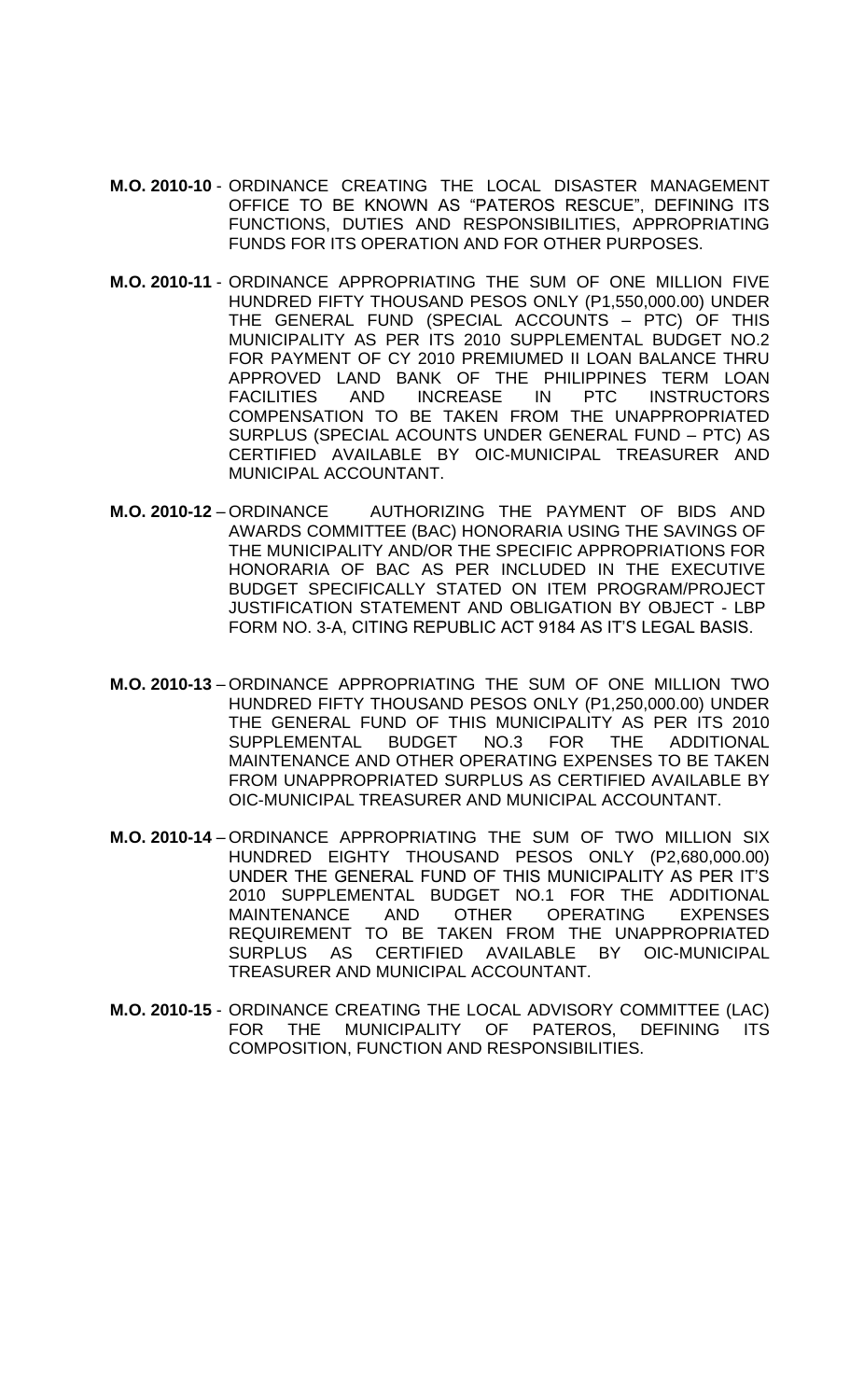



**Office of the Sangguniang Bayan**

#### **APPROVED MUNICIPAL ORDINANCES FOR CY 2011**

- **M.O. 2011-01** ORDINANCE REQUIRING THE INSTALLATION OF SECURITY CAMERA SYSTEMS AND DIGITAL VIDEO RECORDERS IN ALL CONVENIENCE STORES, GASOLINE STATIONS, PAWNSHOPS, MONEYCHANGERS, AND BANKS/FINANCIAL INSTITUTIONS WITH MINIMUM BUSINESS CAPITAL OF P500,000.00 OPERATING WITHIN THE MUNICIPALITY OF PATEROS, TO BE SET UP AT STRATEGIC LOCATIONS WITHIN THEIR ESTABLISHMENTS, AND PROVIDING PENALTIES FOR ANY VIOLATION THEREOF.
- **M.O. 2011-02** ORDINANCE PROHIBITING THE SALE TO MINORS OF RUGBY AND SOLVENTS IN HARDWARE STORES AND OTHER BUSINESS ESTABLISHMENTS IN THE MUNICIPALITY OF PATEROS, METRO MANILA.
- **M.O. 2011-03** ORDINANCE PROHIBITING SIDEWALK VENDORS AND AMBULANT PEDDLERS FROM OCCUPYING THE SIDEWALK OF THE WHOLESTRETCH OF THE SO CALLED "AGUHO BRIDGE" AT ANY GIVEN OCCASION AND PROVIDING PENALTIES THEREOF.
- **M.O. 2011-04** ORDINANCE ENACTING THE CHILD AND YOUTH WELFARE CODE OF THE MUNICIPALITY OF PATEROS.
- **M.O. 2011-05** ORDINANCE APPROPRIATING THE SUM OF ONE HUNDRED FIFTY SEVEN MILLION NINE HUNDRED TWENTY ONE THOUSAND SEVEN HUNDRED THIRTY FOUR PESO ONLY (P157,921,734.00) UNDER THE GENERAL FUND OF THIS MUNICIPALITY FORMING THE 2011 EXECUTIVE BUDGET FOR THE CURRENT OPERATING EXPENDITURES, CAPITAL OUTLAYS AND STATUTORY/ CONTRACTUAL OBLIGATIONS REQUIREMENTS OF THE MUNICIPALITY OF PATEROS TO BE TAKEN FROM RETAINED OPERATING SURPLUS AND THE ESTIMATED ANNUAL INCOME/REVENUES OF THE ABOVE FUND CERTIFIED AS AVAILABLE FOR APPROPRIATIONS BY THE LOCAL FINANCE COMMITTEE PURSUANT TO R.A.7160, LOCAL GOVERNMENT CODE OF 1991.
- **M.O. 2011-06** ORDINANCE REQUIRING ALL FOOD HANDLERS TO SECURE HEALTH CERTIFICATE/CARD FROM MUNICIPAL HEALTH OFFICE BEFORE ENGAGING IN FOOD HANDLING OCCUPATION IN THE MUNICIPALITY OF PATEROS, METRO MANILA.
- **M.O. 2011-07** ORDINANCE DECLARING THE MONTH OF JANUARY AS CLEANLINESS AWARENESS MONTH, APPROPRIATING FUNDS FOR ITS IMPLEMENTATION, AND FOR OTHER PURPOSES.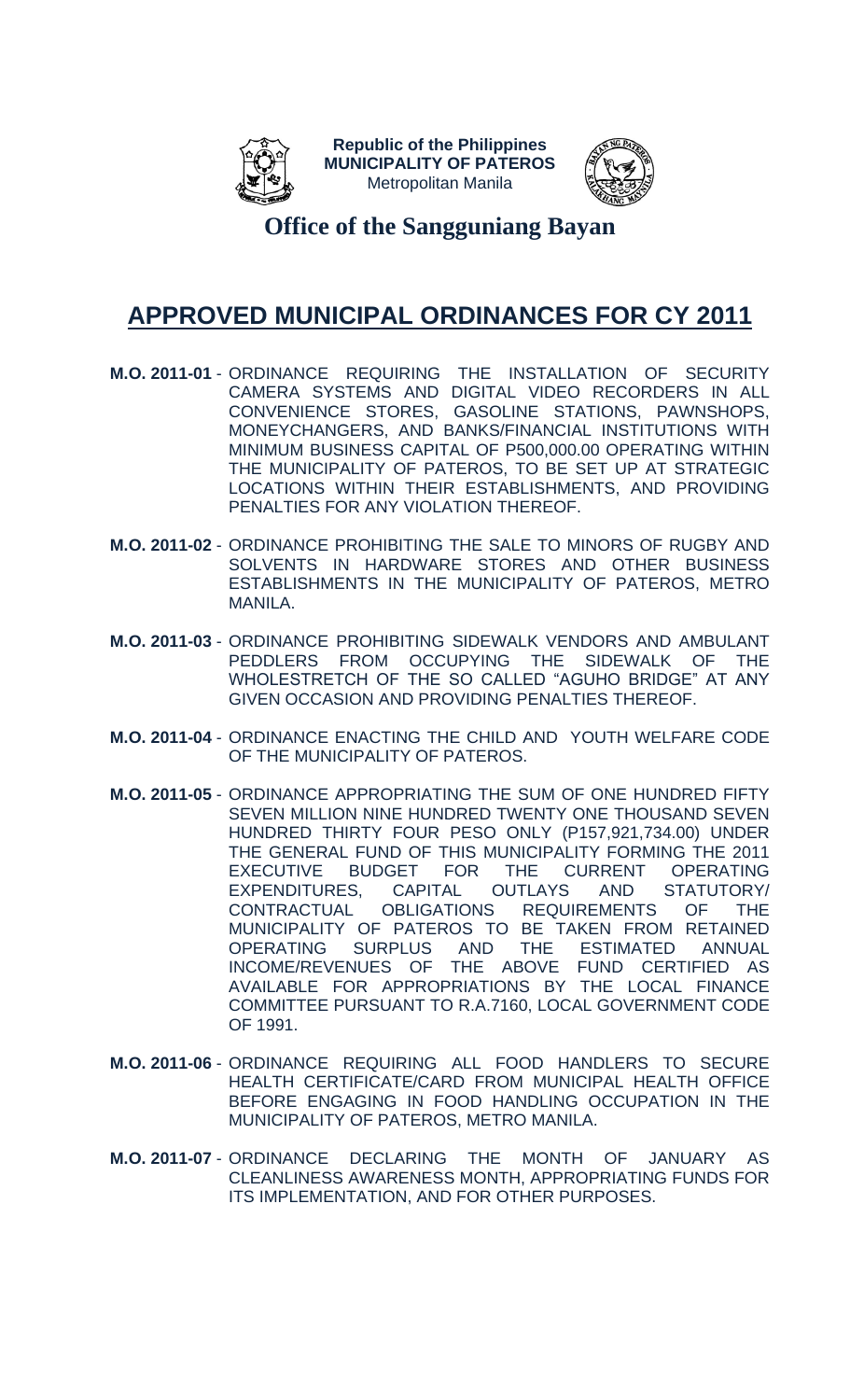- **M.O. 2011-08** ORDINANCE AMENDING MUNICIPAL ORDINANCE NO.2007-10, ENTITLED: "ORDINANCE ADOPTING THE SENIOR CITIZENS CODE OF THE MUNICIPALITY OF PATEROS." SPECIFICALLY ON CHAPTER X (OTHER PRIVILEGES AND EXEMPTIONS).
- **M.O. 2011-09** ORDINANCE ADOPTING THE IMPLEMENTATION OF PRESIDENTIAL DECREE NO.856 OTHERWISE KNOWN AS THE CODE ON SANITATION OF THE PHILIPPINES IN THE MUNICIPALITY OF PATEROS, METRO MANILA.
- **M.O. 2011-10** ORDINANCE PROHIBITING THE USE OF PLASTIC BAGS ON DRY GOODS, REGULATING ITS UTILIZATION ON WET GOODS AND PROHIBITING THE USE OF STYROFOAM/STYROPHOR IN THE MUNICIPALITY OF PATEROS AND PRESCRIBING PENALTIES THEREOF.
- **M.O. 2011-11** ORDINANCE REGULATING THE OPERATION OF JUNK SHOPS IN THE MUNICIPALITY OF PATEROS AND PROVIDING PENALTIES THEREFOR.
- **M.O. 2011-12** ORDINANCE REGULATING THE DISTRIBUTION AND RETAIL OF CYLINDERED LIQUEFIED PETROLEUM GAS (LPG) WITHIN THE TERRITORIAL JURISDICTION OF THE MUNICIPALITY OF PATEROS AND PROVIDING PENALTIES FOR VIOLATIONS THEREOF.
- **M.O. 2011-13** ORDINANCE REQUIRING THE DISPLAY OF THE PHILIPPINE FLAG IN FRONT OF EVERY COMMERCIAL, INDUSTRIAL, INSTITUTIONAL, AND GOVERNMENT-OWNED BUILDINGS AND ESTABLISHMENTS WITHIN THE MUNICIPALITY OF PATEROS, METRO MANILA FROM JUNE 1 TO JUNE 15 OF EVERY YEAR.
- **M.O. 2011-14** ORDINANCE ADOPTING THE IMPLEMENTING RULES AND REGULATIONS OF THE COMPREHENSIVE DANGEROUS DRUGS ACT OF 2002 IN RELATION TO THE CONDUCT OF A DRUG TEST IN THE LOCAL GOVERNMENT OF PATEROS.
- **M.O. 2011-15** ORDINANCE BANNING THE USE OF CELLULAR PHONES OR SIMILAR DEVICES INSIDE BANKS, PAWNSHOPS AND SIMILAR ESTABLISHMENTS IN THE MUNICIPALITY OF PATEROS AND PROVIDING PENALTY FOR VIOLATION THEREOF.
- **M.O. 2011-16** ORDINANCE ADOPTING AND FORTIFYING SECTION 27 OF THE LOCAL GOVERNMENT CODE OF 1991 THAT NO PROJECTS OR PROGRAMS FOR PATEROS SHALL BE IMPLEMENTED BY ANY GOVERNMENT AUTHORITIES UNLESS WITH THE PROPER INFORMATION AND COORDINATION WITH THE SANGGUNIANG BAYAN OF PATEROS.
- **M.O. 2011-17** ORDINANCE ADOPTING A COMPREHENSIVE DISASTER RISK REDUCTION AND MANAGEMENT PROGRAM AND ACTION PLAN FOR THE MUNICIPALITY OF PATEROS AS MANDATED UNDER RA 10121 DISASTER RISK REDUCTION AND MANAGEMENT ACT OF 2010, APPROPRIATING FUNDS THEREFOR AND FOR OTHER PURPOSES.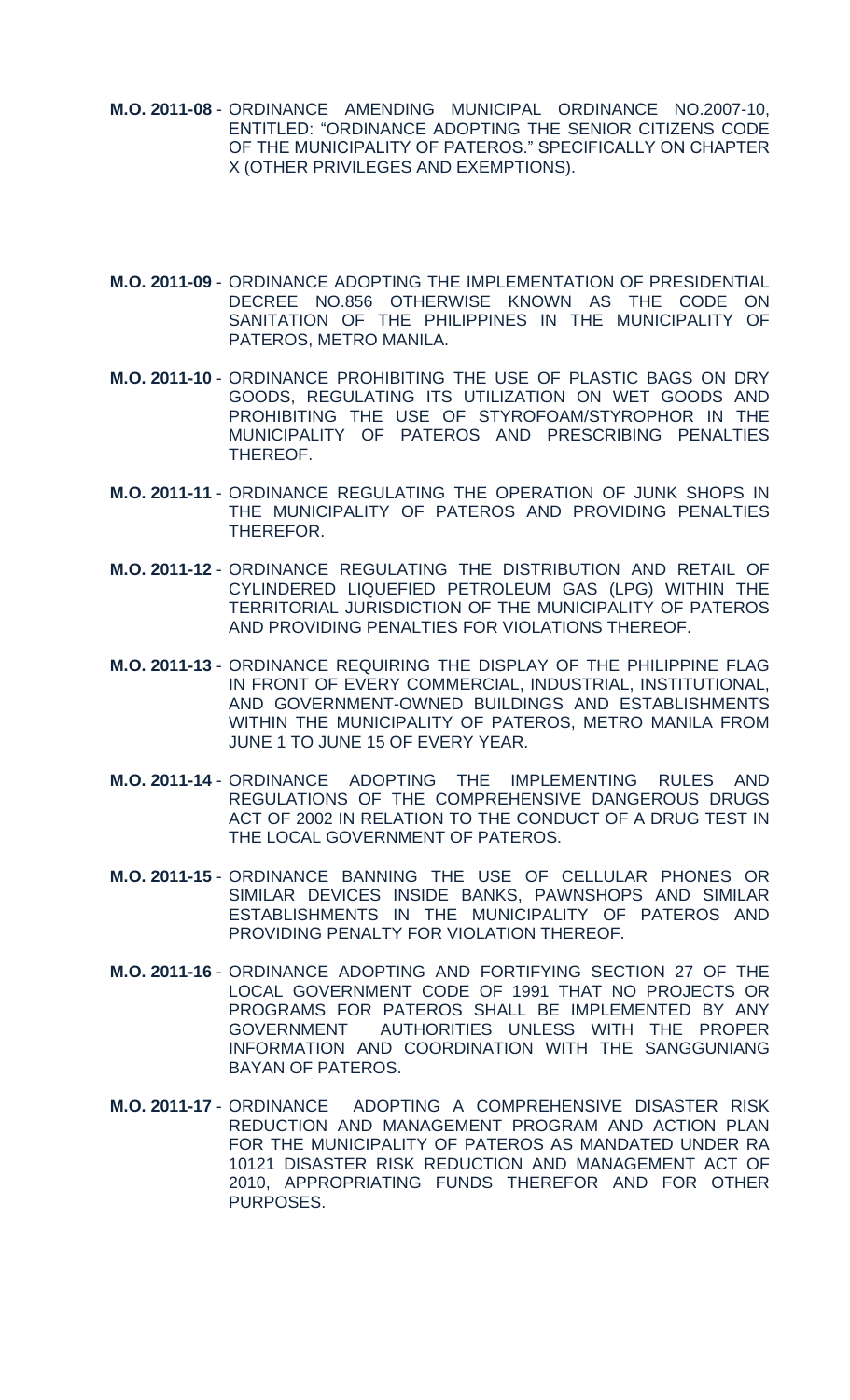- **M.O. 2011-18** ORDINANCE ADOPTING THE REVISED IMPLEMENTING RULES AND REGULATION OF THE FIRE CODE OF THE PHILIPPINES REPUBLIC ACT NO.9514 OTHERWISE KNOWN AS THE "FIRE CODE OF THE PHILIPPINES OF 2008".
- **M.O. 2011-19** ORDINANCE FORTIFIYING AND BOLSTERING REPUBLIC ACT 9514, THE FIRE CODE OF THE PHILIPPINES, AND STRICTLY IMPLEMENTING A COMPREHENSIVE EARTHQUAKE EVACUATION PLAN, FIRE SAFETY PROGRAM AND ADDITIONAL FIRE FIGHTING AND FIRE PROTECTION EQUIPMENT IN GOVERNMENT AND PRIVATE ESTABLISHMENT WITH 5 STOREY AND ABOVE AND OR ANY GOVERNMENT AND PRIVATE ESTABLISHMENT WITH 100 OR MORE FOOT TRAFFIC WITHIN THE JURISDICTION OF PATEROS.
- **M.O. 2011-20** KAUTUSANG PAMBAYAN NA NAG-AAMYENDA, NAGBABAGO O NAGPAPALIT SA KAUTUSANG BLG. 93-08 NA MAY TITULONG: "BATAS NA NAGBABAWAL NG PAG-IHI SA MGA HAYAG NA LUGAR AT POOK PAMPUBLIKO" AT NAGTATADHANA NG KAUKULANG KAPARUSAHAN SA SINUMANG LALABAG DITO.
- **M.O. 2011-21** ORDINANCE ADOPTING THE IMPLEMENTATION OF REPUBLIC ACT 9433, OTHERWISE KNOWN AS AN ACT PROVIDING FOR A MAGNA CARTA FOR PUBLIC SOCIAL WORKERS, IN THE MUNICIPALITY OF PATEROS, METRO MANILA.
- **M.O. 2011-22** ORDINANCE AMENDING MUNICIPAL ORDINANCE NO.2010-09 OTHERWISE KNOWN AS "THE INTERNAL RULES OF PROCEDURE OF THE SANGGUNIANG BAYAN OF PATEROS, METRO MANILA FOR ADMINISTRATIVE TERM 2010-2013." SPECIFICALLY ON RULE V (COMMITTEE AND COMMITTEE MEETINGS).
- **M.O. 2011-23** ORDINANCE REGULATING THE VENDING AND/OR PEDDLING OF COOKED FOODS IN THE MUNICIPALITY OF PATEROS, METRO MANILA AND PROVIDING PENALTIES FOR VIOLATION THEREOF.
- **M.O. 2011-24** ORDINANCE REQUIRING ALL CARINDERIAS, EATERIES, TAPSIHAN AND ALL OTHER BUSINESS ESTABLISHMENTS DEALING WITH FOOD WITH A MINIMUM CAPITAL OF P10,000.00 AND A SITTING CAPACITY OF 10 PERSONS WITHIN THE MUNICIPALITY OF PATEROS SHALL PROVIDE THEIR CUSTOMERS A COMFORT ROOM FOR HYGIENIC EATING HABIT AND PROVIDING PENALTIES THEREOF.
- **M.O. 2011-25** ORDINANCE STRICTLY PROHIBITING DRIVERS OF MOTORCYCLES (SINGLE OR WITH SIDECAR) FROM CARRYING PASSENGERS AGES 3 YEARS OLD AND BELOW INFRONT AND BACK OF THEIR VEHICLE.
- **M.O. 2011-26** ORDINANCE AMENDING MUNICIPAL ORDINANCE NO.2007-019, ENTITLED: "ORDINANCE APPROVING THE SUBDIVISION PLAN OF IKMUHAN COMPOUND, OWNED BY THE AVILA FAMILY, LOCATED AND SITUATED AT M. LOZADA STREET, BARANGAY STO. ROSARIO-SILANGAN, PATEROS, METRO MANILA."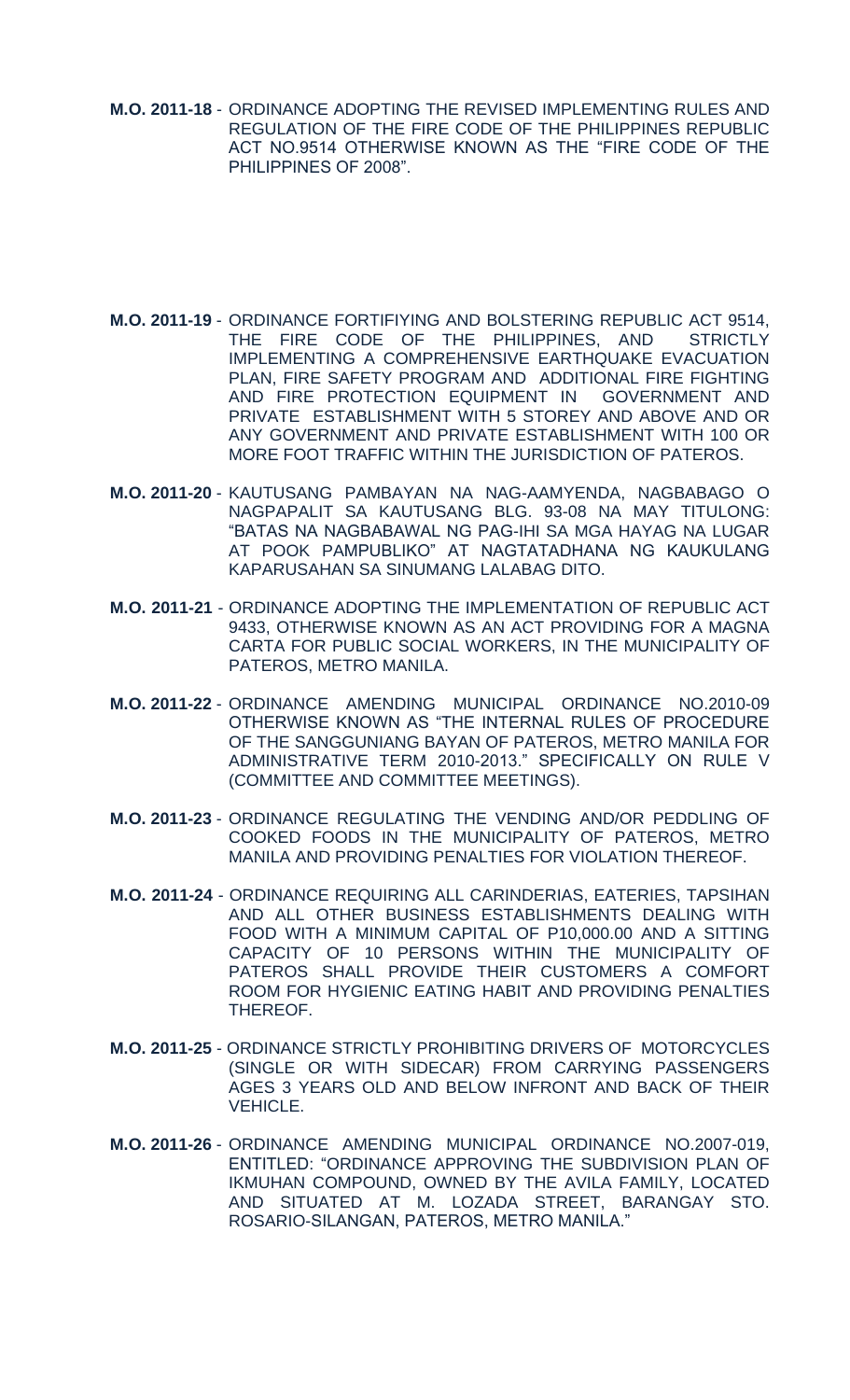- **M.O. 2011-27** ORDINANCE AMENDING THE ZONING CLASSIFICATION OF THE SITE OF THE PROPOSED UNIHEALTH-PATEROS HOSPITAL AND MEDICAL CENTER AT NO. 844 P. HERERRA ST., BGY. AGUHO, PATEROS, METRO MANILA FROM RESIDENTIAL ZONE (RZ3) TO AN INSTITUTIONAL ZONE.
- **M.O. 2011-27** ORDINANCE APPROPRIATING THE SUM OF TWO MILLION FIVE HUNDRED THOUSAND PESOS ONLY (P2,500,000.00) UNDER THE GENERAL FUND (SPECIAL ACCOUNTS - PTC) OF THIS MUNICIPALITY AS PER IT'S 2011 SUPPLEMENTAL BUDGET NO. 1 FOR PAYMENT OF CY 2011 PREMIUMED II LOAN BALANCE THRU APPROVED LAND BANK OF THE PHILIPPINES TERM LOAN FACILITIES TO BE TAKEN FROM THE UNAPPROPRIATED SURPLUS (SPECIAL ACCOUNTS UNDER GENERAL FUND- PTC) AS CERTIFIED AVAILABLE BY OIC- MUNICIPAL TREASURER AND MUNICIPAL ACCOUNTANT.
- **M.O. 2011-28** ORDINANCE APPROPRIATING THE SUM OF TWO MILLION FIVE HUNDRED THOUSAND PESOS ONLY (P2,500,000.00) UNDER THE GENERAL FUND (SPECIAL ACCOUNTS - PTC) OF THIS MUNICIPALITY AS PER IT'S 2011 SUPPLEMENTAL BUDGET NO. 1 FOR PAYMENT OF CY 2011 PREMIUMED II LOAN BALANCE THRU APPROVED LAND BANK OF THE PHILIPPINES TERM LOAN FACILITIES TO BE TAKEN FROM THE UNAPPROPRIATED SURPLUS (SPECIAL ACCOUNTS UNDER GENERAL FUND- PTC) AS CERTIFIED AVAILABLE BY OIC- MUNICIPAL TREASURER AND MUNICIPAL ACCOUNTANT.
- **M.O. 2011-29** ORDINANCE APPROPRIATING THE SUM OF NINE HUNDRED FORTY TWO THOUSAND PESOS ONLY (P942,000.00) UNDER THE GENERAL FUND OF THIS MUNICIPALITY AS PER IT'S 2011 SUPPLEMENTAL BUDGET NO. 2 FOR THE ADDITIONAL MAINTENANCE & OTHER OPERATING EXPENSES REQUIREMENT TO BE TAKEN FROM THE UNAPPROPRIATED SURPLUS - 0THER INCOME (FIRE C0DE, FIRE INSPECTION FEES AND RESTORATION FEES) AS CERTIFIED AVAILABLE BY OIC-MUNICIPAL TREASURER AND MUNICIPAL ACCOUNTANT.
- **M.O. 2011-30**  ORDINANCE ESTABLISHING A CASUAL EMPLOYEES PERSONAL LOAN PROGRAM IN THE MUNICIPAL GOVERNMENT OF PATEROS, APPROPRIATING THE AMOUNT OF THREE HUNDRED THOUSAND PESOS (P300,000.00) FOR THE PURPOSE AND PRESCRIBING GUIDELINES THEREOF.
- **M.O. 2011-31** ORDINANCE REQUIRING ALL CONCERNED LOCAL DEPARTMENTS TO ADOPT AND IMPLEMENT DILG, DSWD, DOH, AND POPCOM JOINT MEMORANDUM CIRCULAR NO. 01 SERIES OF 2010 ON THE AMENDMENTS TO THE REVISED PRE-MARRIAGE COUNSELING PROGRAM IMPLEMENTING GUIDELINES OF 2002.
- **M.O. 2011-32** ORDINANCE ADOPTING THE IMPLEMENTATION OF REPUBLIC ACT 9442 KNOWN AS "AN ACT AMENDING REPUBLIC ACT 7277 OTHERWISE KNOWN AS THE MAGNA CARTA FOR DISABLED PERSONS, AND FOR OTHER PURPOSES", FOR THE PROVISION OF MEDICAL AND RELATED DISCOUNTS AND SPECIAL PRIVILEDGES IN THE MUNICIPALITY OF PATEROS, METRO MANILA.
- **M.O. 2011-33** ORDINANCE PROHIBITING THE CARRYING AND USE OF CELLULAR PHONES AND OTHER FORMS OF ELECTRONIC COMMUNICATION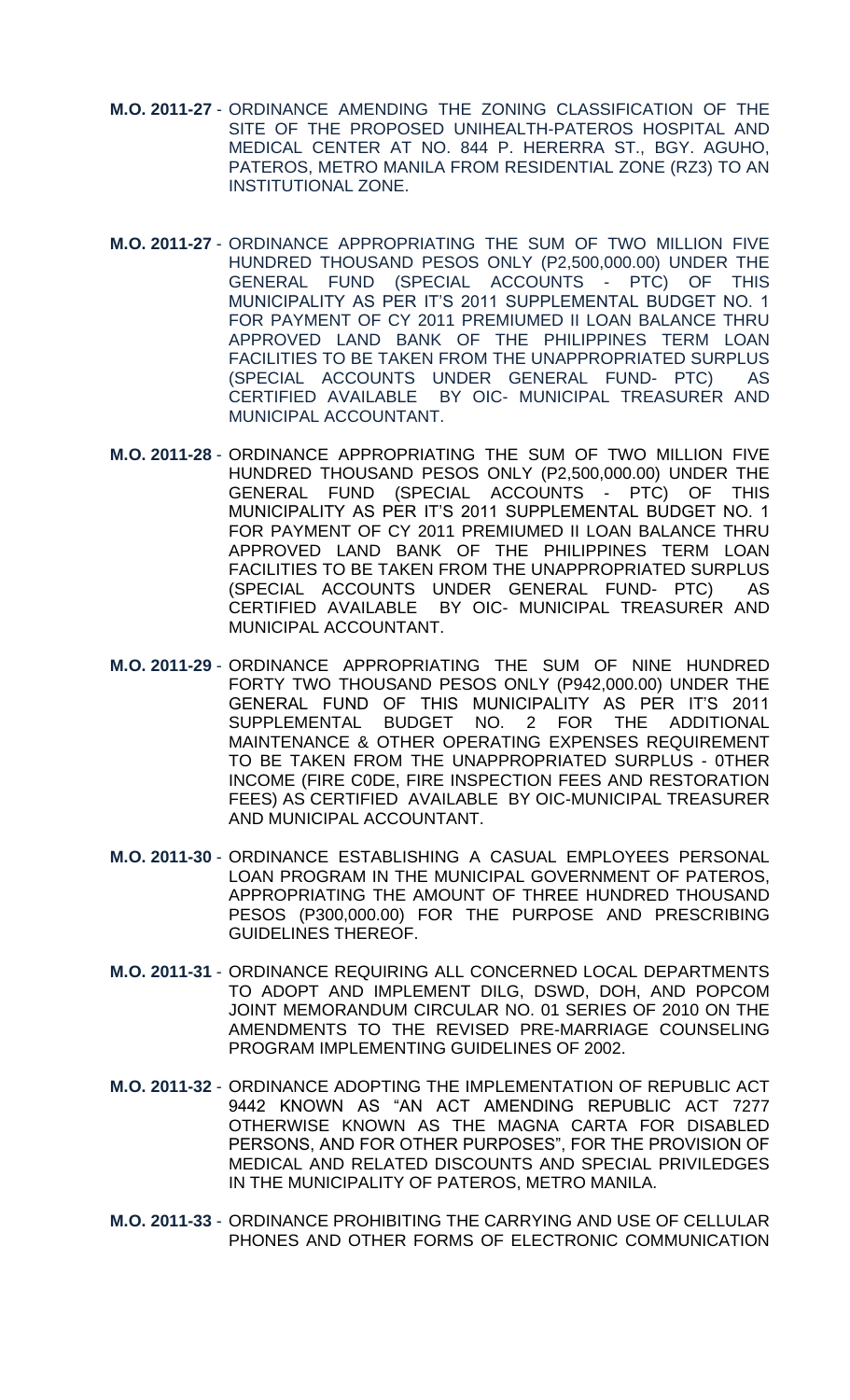DEVICES INSIDE THE PATEROS MUNICIPAL JAIL AND LOCAL POLICE DETENTION CELL AND PROVIDING PENALTIES FOR VIOLATIONS THEREOF.

- **M.O. 2011-34**  ORDINANCE STRICTLY PROHIBITING ALL DRIVERS IN WEARING EARPHONES/HEADPHONES WHILE DRIVING ALONG THE JURISDICTION OF THE MUNICIPALITY OF PATEROS AND PROVIDING PENALTIES FOR VIOLATION THEREOF.
- **M.O. 2011-35**  ORDINANCE PROHIBITING THE SALE OF DOUBLE-DEAD MEAT OR BOTCHA, REGULATING ITS PROPER DISPOSAL AND IMPOSING PENALTIES TO VIOLATORS THEREOF WITHIN THE TERRITORIAL JURISDICTION OF PATEROS, METRO MANILA.
- **M.O. 2011-36** ORDINANCE ESTABLISHING A CRISIS CENTER FOR STREET CHILDREN IN THE MUNICIPALITY OF PATEROS, METRO MANILA, APPROPRIATING FUNDS THEREFOR AND FOR OTHER PURPOSES.
- **M.O. 2011-37**  ORDINANCE APPROPRIATING THE SUM OF ONE HUNDRED FIFTY FOUR MILLION EIGHT HUNDRED TWENTY SEVEN THOUSAND SIX HUNDRED THIRTY NINE PESOS ONLY (P154,827,639.00) UNDER THE GENERAL FUND OF THIS MUNICIPALITY FORMING THE 2012 EXECUTIVE BUDGET FOR THE CURRENT OPERATING EXPENDITURES, CAPITAL OUTLAYS AND STATUTORY/ CONTRACTUAL OBLIGATIONS REQUIREMENTS OF THE MUNICIPALITY OF PATEROS TO BE TAKEN FROM RETAINED OPERATING SURPLUS AND THE ESTIMATED ANNUAL INCOME/REVENUES OF THE ABOVE FUND CERTIFIED AS AVAILABLE FOR APPROPRIATIONS BY THE LOCAL FINANCE COMMITTEE PURSUANT TO R.A. 7160, LOCAL GOVERNMENT CODE OF 1991.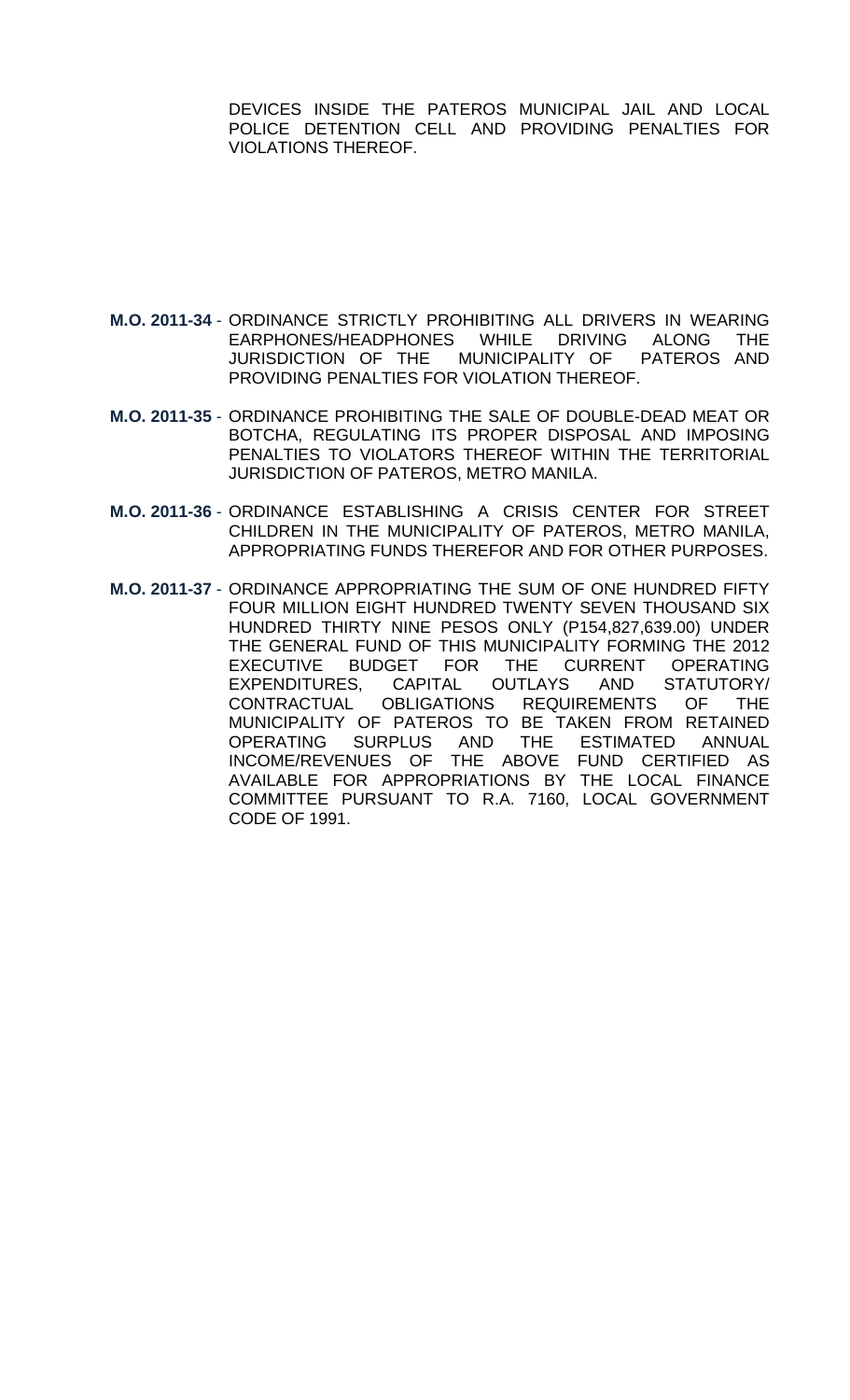



**Office of the Sangguniang Bayan**

- **M.O. 2012-01** ORDINANCE PROHIBITING THE MANUFACTURE, SALE, DISTRIBUTION, AND STORAGE OF FIRE CRACKERS OR PYROTECHNIC DEVICES AND SUCH OTHER SIMILAR DIVICES WITHIN THE TERRITORIAL JURISDICTION OF PATEROS.
- **M.O. 2012-02** ORDINANCE CREATING THE PERSONS WITH DISABILITY AFFAIRS OFFICE (PDAO) IN THE MUNICIPALITY OF PATEROS, AND FOR OTHER PURPOSES.
- **M.O. 2012-03** ORDINANCE PROVIDING EXEMPTIONS FROM LOCAL BUSINESS TAX AND MAYOR'S PERMIT FEE TO ALL RECOGNIZED, EXISTING AND NEW DUCK RAISERS; "BALUT, PENOY AND SALTED EGGS" MANUFACTURERS AND ENTREPRENEURS IN THE MUNICIPALITY OF PATEROS, TO ENCOURAGE ALL SMALL AND LARGE SCALE BUSSINESSMAN TO RE-ESTABLISH THE "BALUT" INDUSTRY IN THE TOWN OF PATEROS.
- **M.O. 2012-04** ORDINANCE REGULATING THE OPERATION OR CONDUCT OF BUSINESS OF ANY WALK-IN COMMERCIAL/SALES/PRODUCT AGENT/S IN THE MUNICIPALITY OF PATEROS, THEREBY STRICTLY REQUIRING ALL COMMERCIAL AGENTS AND/OR THE COMERCIAL AGENCIES ITSELF, CONDUCTING COMMERCIAL ACTIVITIES WITHIN THE TERRITORIAL JURISDCITION OF THE MUNICIPALITY OF PATEROS, TO OBSERVE AND SECURE A CORRESPONDING BUSINESS PERMIT AUTHORIZED BY THE BUSINESS PERMIT AND LICENSING OFFICE OF THE MUNICIPAL GOVERNMENT OF PATEROS, PROVIDING PENALTY FOR VIOLATION THEREOF, SUBJECT TO ALL LAWS AND EXISTING RULES AND REGULATIONS.
- **M.O. 2012-05** ORDINANCE PROVIDING AN EXEMPTION TO LOCAL TAXES, INCLUDING MAYORS PERMIT, FOR ALL RECOGNIZED ALFOMBRA INDUSTRY ENTREPRENEURS IN THE MUNICIPALITY OF PATEROS, TO INCREASE THE NUMBER OF INVESTORS ENGAGING IN ALFOMBRA INDUSTRY AND TO ENCOURAGE THE ENTIRE LEVEL OF BUSINESS ENTREPRENEUR TO RE-ESTABLISH THE INDUSTRY IN TOWN.
- **M.O. 2012-06** ORDINANCE PROHIBITING THE SALE, DISTRUBUTION, AND POSSESSION OF SILVER CLEANING AGENTS WITHIN THE TERRITORIAL JURISDICTION OF THE MUNICIPALITY OF PATEROS AND PROVIDING PENALTIES THEREOF.
- **M.O. 2012-07** ORDINANCE ESTABLISHING SEPTAGE MANAGEMENT SYSTEM IN THE MUNICIPALITY OF PATEROS AND PROVIDING PENALTY FOR NON-COMPLIANCE THEREOF, SUBJECT TO ALL LAWS AND EXISTING LEGAL RULES AND REGULATIONS.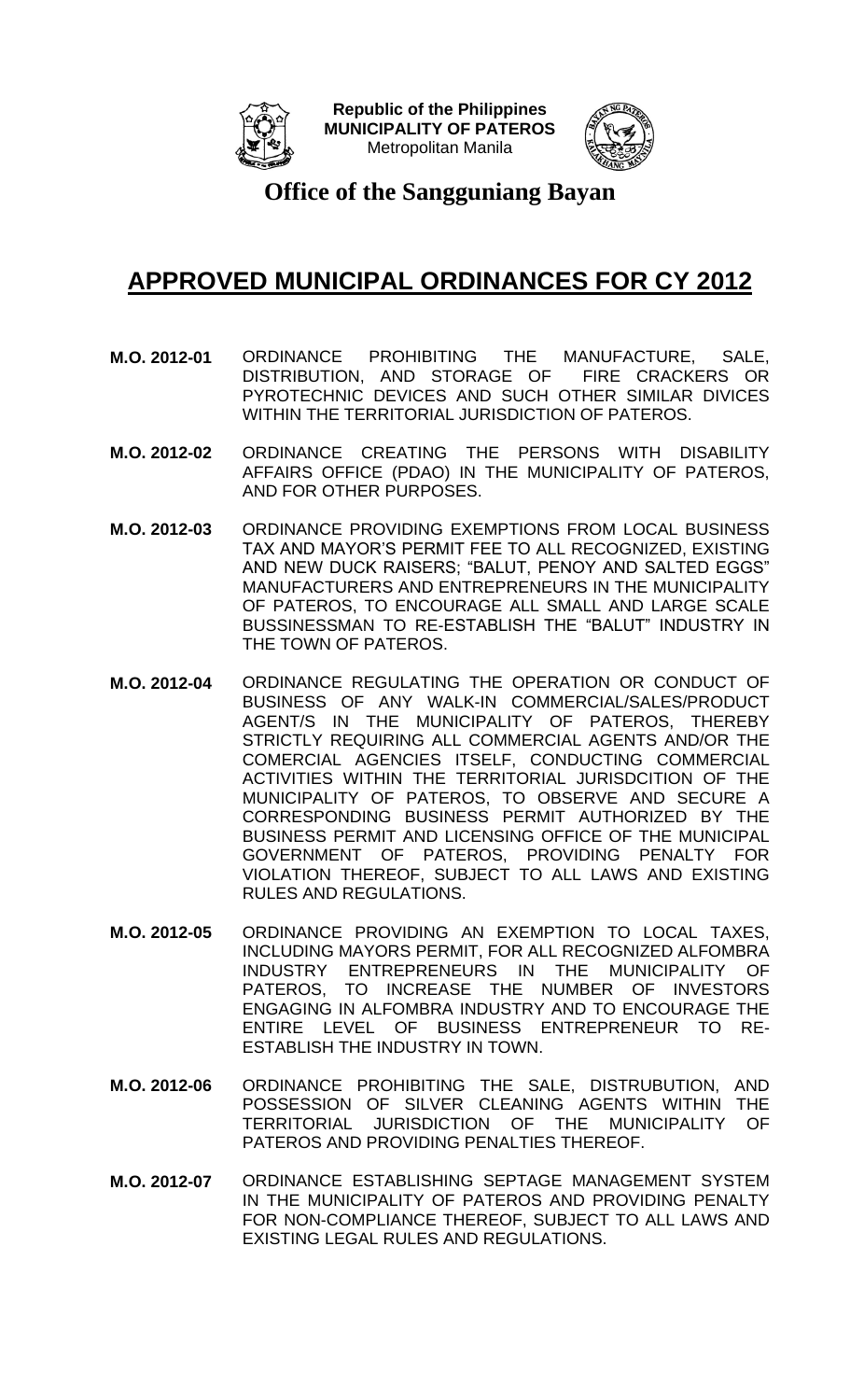- **M.O. 2012-08** ORDINANCE PROVIDING PHILHEALTH INSURANCE COVERAGE FOR ALL MEMBERS OF PATEROS TRAFFIC MANAGEMENT GROUP AND APPROPRIATING FUNDS IN ITS IMPLEMENTATION AND FOR OTHER PURPOSES.
- **M.O. 2012-09** ORDINANCE STRICTLY PROHIBITING ANY UNPERMITTED BUSINESSES, TRANSACTIONS AND/OR ACTIVITIES IN ALL PUBLIC SCHOOLS WITHIN THE TERRITORIAL JURISDICTION OF THE MUNICIPALITY OF PATEROS, METRO MANILA SPECIFICALLY DURING WEEKENDS AND HOLIDAYS, PROVIDING PENALTIES FOR VIOLATION THEREOF, SUBJECT TO ALL LAWS AND EXISTING RULES AND REGULATIONS.
- **M.O. 2012-10** ORDINANCE NAMING THE NAMELESS STREET IN BARANGAY SAN ROQUE AS "RICARDO L. DE BORJA ST." IN CONSIDERATION AND GRATEFUL RECOGNITION TO THE DE BORJA FAMILY WHO GENEROUSLY DONATED THE TWO HUNDRED EIGHTY SEVEN (287) SQUARE METERS PARCEL OF LAND TO BE USED AS PUBLIC ROAD RIGHT OF WAY AND FOR OTHER PURPOSES.
- **M.O. 2012-11** ORDINANCE REQUIRING ALL PRIVATE SECURITY AGENCIES IN THE MUNICIPALITY OF PATEROS TO REGISTER ANNUALLY AT THE OFFICE OF THE PATEROS POLICE (PNP-PATEROS) AND TO COMPEL THE SECURITY GUARDS TO UNDERGO ONE TIME ORIENTATION BEFORE DEPLOYMENT IN THE MUNICIPALITY OF PATEROS AS PRE-REQUISITE FOR THE ISSUANCE OF MAYORS OCCUPATIONAL PERMIT.
- **M.O. 2012-12** ORDINANCE PENALIZING ANY PERSON WHO MAKES PRANK CALL(S) TO EMERGENCY HOTLINE NUMBERS OF GOVERNMENT AND PRIVATE INSTITUTION IN THE MUNICIPALITY OF PATEROS.
- **M.O. 2012-13** ORDINANCE AMENDING MUNICIPAL ORDINANCE NO. 96-035 TO BE CALLED AS PATEROS ENHANCED SCHOLARSHIP PROGRAM.
- **M.O. 2012-14** ORDINANCE COMPELLING STRICT IMPLEMENTATION OF MOTHER-BABY FRIENDLY HEALTH INSTITUTIONS IN THE MUNICIPALITY OF PATEROS FOR THE PROMOTION AND SUPPORT OF BREASTFEEDING POLICY IMPOSING PENALTIES FOR NONCOMPLIANCE THEREOF AND FOR OTHER PURPOSES.
- **M.O. 2012-15** ORDINANCE REQUIRING ALL CONTRACTORS TO CLEAN UP THEIR COMPLETED PROJECTS OF CONSTRUCTION DEBRIS AND PROVIDING PENALTY FOR VIOLATION THEREOF.
- **M.O. 2012-16** ORDINANCE MANDATING THE MUNICIPAL LEGAL OFFICER TO PROVIDE FREE LEGAL ASSISTANCE TO ALL BARANGAY OFFICIALS WHO MAY SUE OR BE SUED IN THE PERFORMANCE OF THEIR OFFICIAL DUTIES.
- **M.O. 2012-17** ORDINANCE CREATING THE PATEROS PUBLIC EMPLOYMENT SERVICE OFFICE (PPESO) UNDER THE OFFICE OF THE MAYOR AND TO BE SUPERVISED IN CONCURRENT CAPACITY BY AN ELIGIBLE, REGULAR MUNICIPAL EMPLOYEE WITH SUPERVISORY RANK, SPECIFICALLY DEFINING ITS OBJECTIVES AND FUNCTIONS, EMOLUMENTS AND APPROPRIATING FUNDS FOR THE PURPOSE.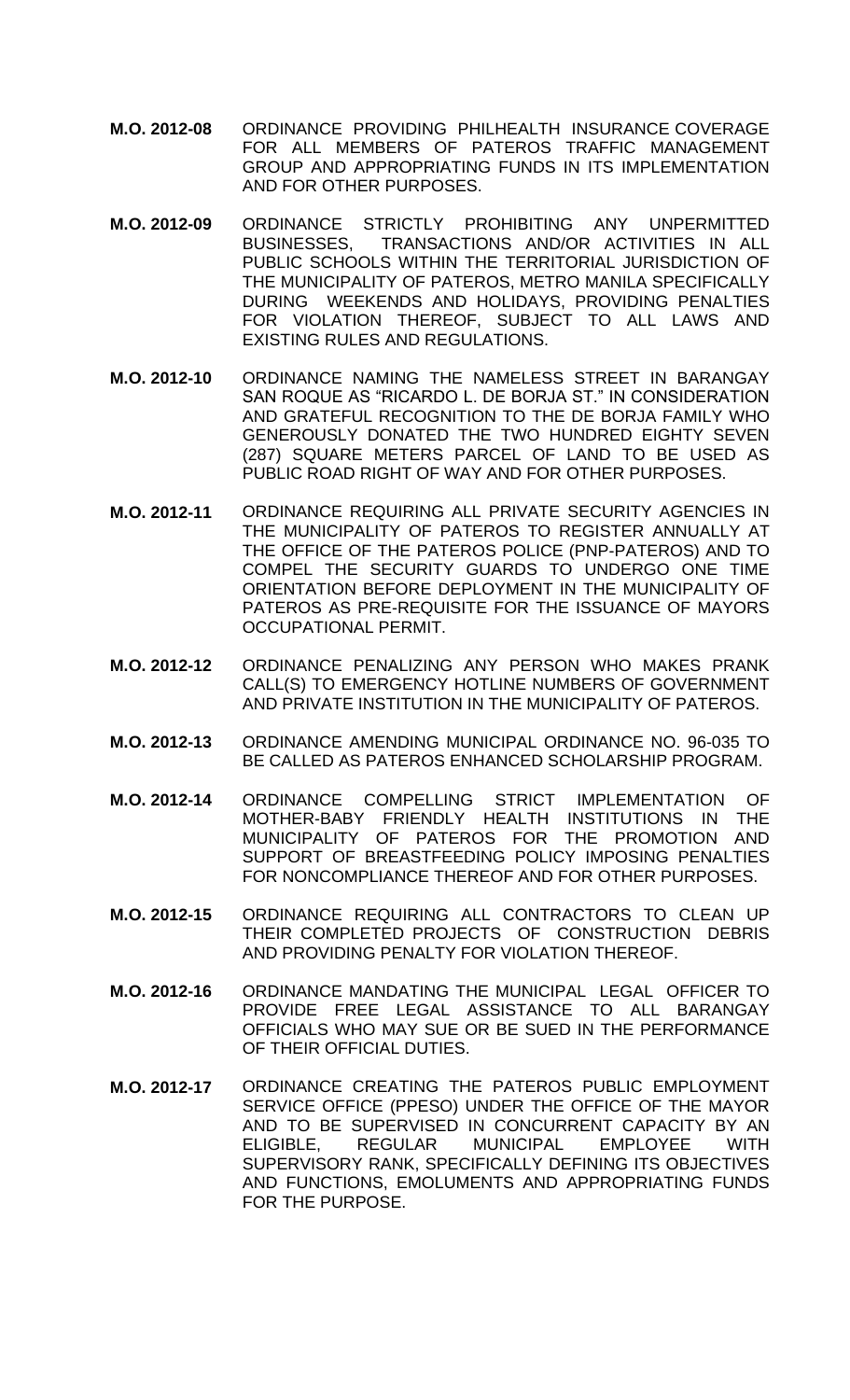



**Office of the Sangguniang Bayan**

- **M.O. 2013-01** ORDINANCE APPROPRIATING THE SUM OF ONE HUNDRED FIFTY SEVEN MILLION FOUR HUNDRED EIGHTY TWO THOUSAND ONE HUNDRED TEN PESOS ONLY (P157,482,110.00) UNDER THE GENERAL FUND OF THIS MUNICIPALITY FORMING THE 2013 EXECUTIVE BUDGET FOR THE CURRENT OPERATING EXPENDITURES, CAPITAL OUTLAYS AND STATUTORY/CONTRACTUAL OBLIGATIONS REQUIREMENTS OF THE MUNICIPALITY OF PATEROS TO BE TAKEN FROM RETAINED OPERATING SURPLUS AND THE ESTIMATED ANNUAL INCOME/REVENUES OF THE ABOVE FUND CERTIFIED AS AVAILABLE FOR APPROPRIATIONS BY THE LOCAL FINANCE COMMITTEE PURSUANT TO R.A.7160, LOCAL GOVERNMENT CODE OF 1991.
- **M.O. 2013-02** ORDINANCE APPROPRIATING THE SUM OF EIGHT MILLION ONE HUNDRED FIFTY FOUR THOUSAND SEVEN HUNDRED FORTY TWO PESOS AND THIRTY CENTAVOS (Php8,154,742.30) UNDER THE GENERAL FUND OF THIS MUNICIPALITY AS PER IT'S 2013 SUPPLEMENTAL BUDGET NO.1 FOR THE ADDITIONAL LOCAL INFRASTRUCTURE FUND AND FULL PAYMENT FOR LAND ACQUISITION (CORTEZ PROPERTY) TO BE TAKEN FROM SEVENTEEN MILLION SIX HUNDRED NINETY SEVEN THOUSAND SEVEN HUNDRED FORTY SEVEN PESOS AND THIRTY FOUR CENTAVOS (Php17,697,747.34) SHARE OF THE MUNICIPALITY OF PATEROS FROM THE SALE OF MILITARY CAMPS THROUGH REPUBLIC ACT NO. 7917 AND ADMINISTRATIVE ORDER NO. 236 AS CERTIFIED AVAILABLE BY THE MUNICIPAL TREASURER AND MUNICIPAL ACCOUNTANT.
- **M.O. 2013-03** ORDINANCE AMENDING MUNICIPAL ORDINANCE NO.2007-034, ENTITLED: ORDINANCE AMENDING MUNICIPAL ORDINANCE NO.2005-018, ENTITLED: ORDINANCE REGULATING THE OPERATION OF MOTORIZED TRICYCLES WITHIN THE TERRITORIAL JURISDICTION OF THE MUNICIPALITY OF PATEROS.
- **M.O. 2013-04** ORDINANCE AMENDING MUNICIPAL ORDINANCE NO. 2011-01 REQUIRING THE INSTALLATION OF SECURITY CAMERA SYSTEMS AND DIGITAL VIDEO RECORDERS IN ALL COMMERCIAL BUSINESS ESTABLISHMENTS WITH MANUAL OR AUTOMATED CASH REGISTER AND WITH A BUSINESS IN WHICH THEIR CLIENTS OR CUSTOMERS ENTER THEIR PREMISES SHALL HEREBY REQUIRED TO INSTALL SECURITY CAMERA SYSTEM OR CLOSED CIRCUIT TELEVISION (CCTV) WITHIN THE MUNICIPALITY OF PATEROS, TO BE SET UP AT STRATEGIC LOCATIONS WITHIN THEIR ESTABLISHMENTS, AND PROVIDING PENALTIES FOR ANY VIOLATION THEREOF.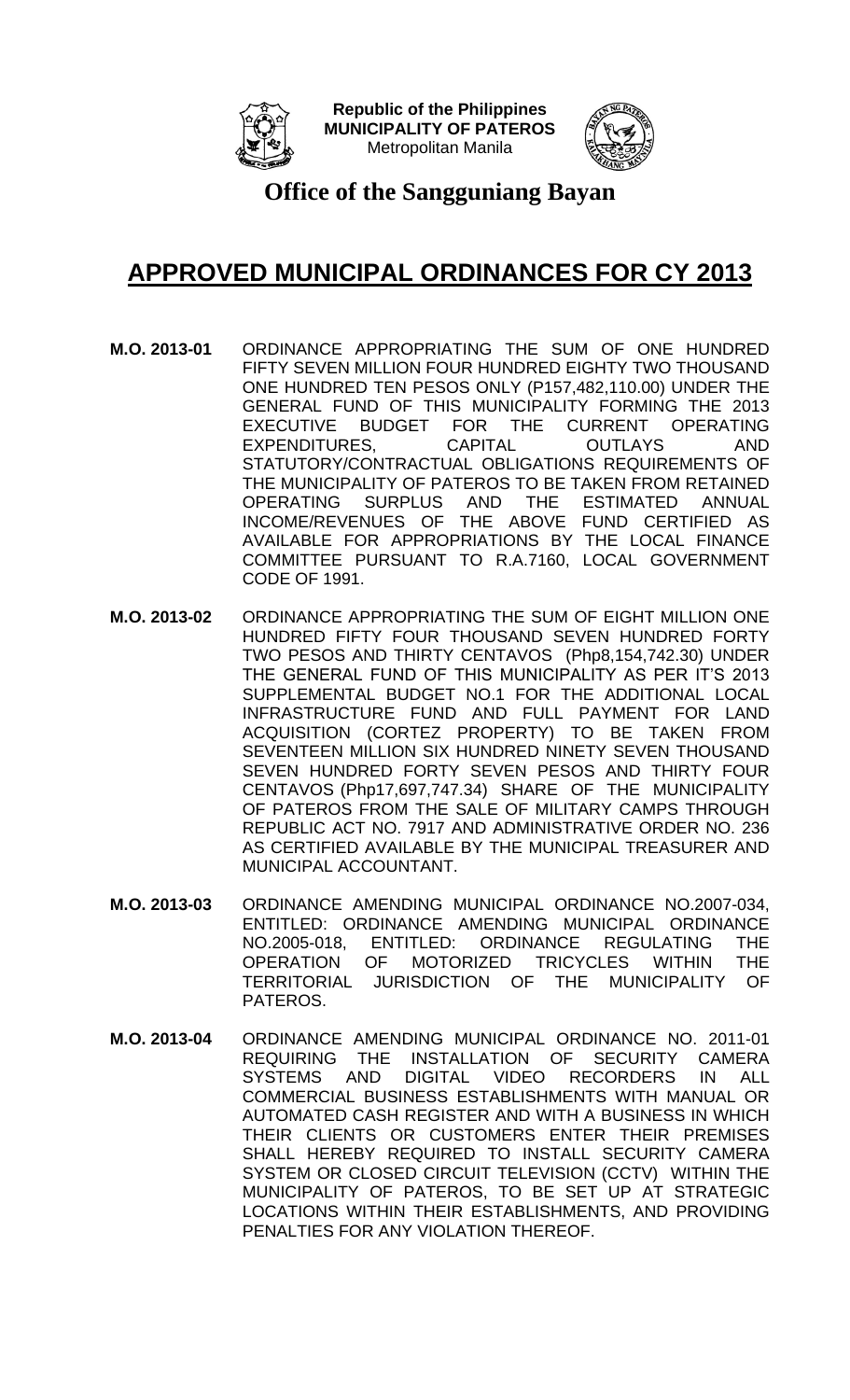- **M.O. 2013-05** ORDINANCE PROHIBITING LAUNCHING OF SKY LANTERNS WITHIN THE TERRITORIAL JURISDICTION OF THE MUNICIPALITY OF PATEROS AND PROVIDING PENALTIES FOR VIOLATION THEREOF.
- **M.O. 2013-06** ORDINANCE APPROVING THE SUBDIVISION PLAN/DEVELOPMENT PERMIT OF SAMATILA INCORPORATED, LAND OWNED BY THE MUNICIPALITY OF PATEROS LOCATED AND SITUATED AT ALLEY 8, INTERIOR P. ROSALES ST., ZONE 5- A, BARANGAY STA. ANA, PATEROS, METRO MANILA.
- **M.O. 2013-07** ORDINANCE DEFINING AND PENALIZING ONLINE PORNOGRAPHY IN THE MUNICIPALITY OF PATEROS.
- **M.O. 2013-08** ORDINANCE REQUIRING THE MANDATORY REGISTRATION OF ALL FORMS OF RECRUITMENT AND PLACEMENT ACTIVITIES CONDUCTED IN A BARANGAY, PROVIDING PENALTIES FOR VIOLATION THEREOF AND FOR OTHER PURPOSES.
- **M.O. 2013-09** ORDINANCE EXEMPTING INDIGENTS FROM THE PAYMENT OF FILING AND CERTAIN FEES BEING COLLECTED BY THE OFFICE OF THE MUNICIPAL CIVIL REGISTRAR.
- **M.O. 2013-10** ORDINANCE GRANTING FINANCIAL ASSISTANCE TO EMPLOYEES OF THE LOCAL GOVERNMENT OF PATEROS IN CASES OF HOSPITALIZATION AND DEATH.
- **M.O. 2013-11** ORDINANCE REGULATING THE CONSTRUCTION, INSTALLATION, UPGRADING AND OPERATION OF CELLULAR SITES, TOWER, MONOPOLE ANTENNAS AND THE LIKE APPLYING IN THE MUNICIPALITY OF PATEROS.
- **M.O. 2013-12** ORDINANCE IMPLEMENTING AND ENFORCING THE PROVISIONS OF REPUBLIC ACT 9208, OTHERWISE KNOWN AS THE "ANTI-TRAFFICKING IN PERSONS ACT OF 2003" AND ITS IMPLEMENTING RULES AND REGULATIONS, PRESCRIBING PENALTIES FOR CERTAIN ACTS OR OMISSIONS VIOLATIVE OF THIS ORDINANCE, AND FOR OTHER PURPOSES.
- **M.O. 2013-13** ORDINANCE PREVENTING ACTS OF BULLYING COMMITTED AMONG STUDENTS WITHIN THE JURISDICTION OF THE MUNICIPALITY OF PATEROS AND PROVIDING PENALTIES FOR VIOLATION THEREOF.
- **M.O. 2013-14** ORDINANCE PROHIBITING FRATERNITIES AND SORORITIES IN THE MUNICIPALITY OF PATEROS FROM RECRUITING INDIVIDUALS BELOW EIGHTEEN (18) YEARS OF AGE.
- **M.O. 2013-15** ORDINANCE ENSURING THE WELFARE AND PROTECTION OF MINORS IN THE MUNICIPALITY OF PATEROS.
- **M.O. 2013-16** ORDINANCE APPROPRIATING THE AMOUNT OF TWO THOUSAND PESOS (P2,000.00) EACH AS GRANT OF MONTHLY ALLOWANCE TO THE PUBLIC ATTORNEY'S OFFICE (PAO) LAWYERS STATIONED IN THE MUNICIPALITY OF PATEROS, METRO MANILA.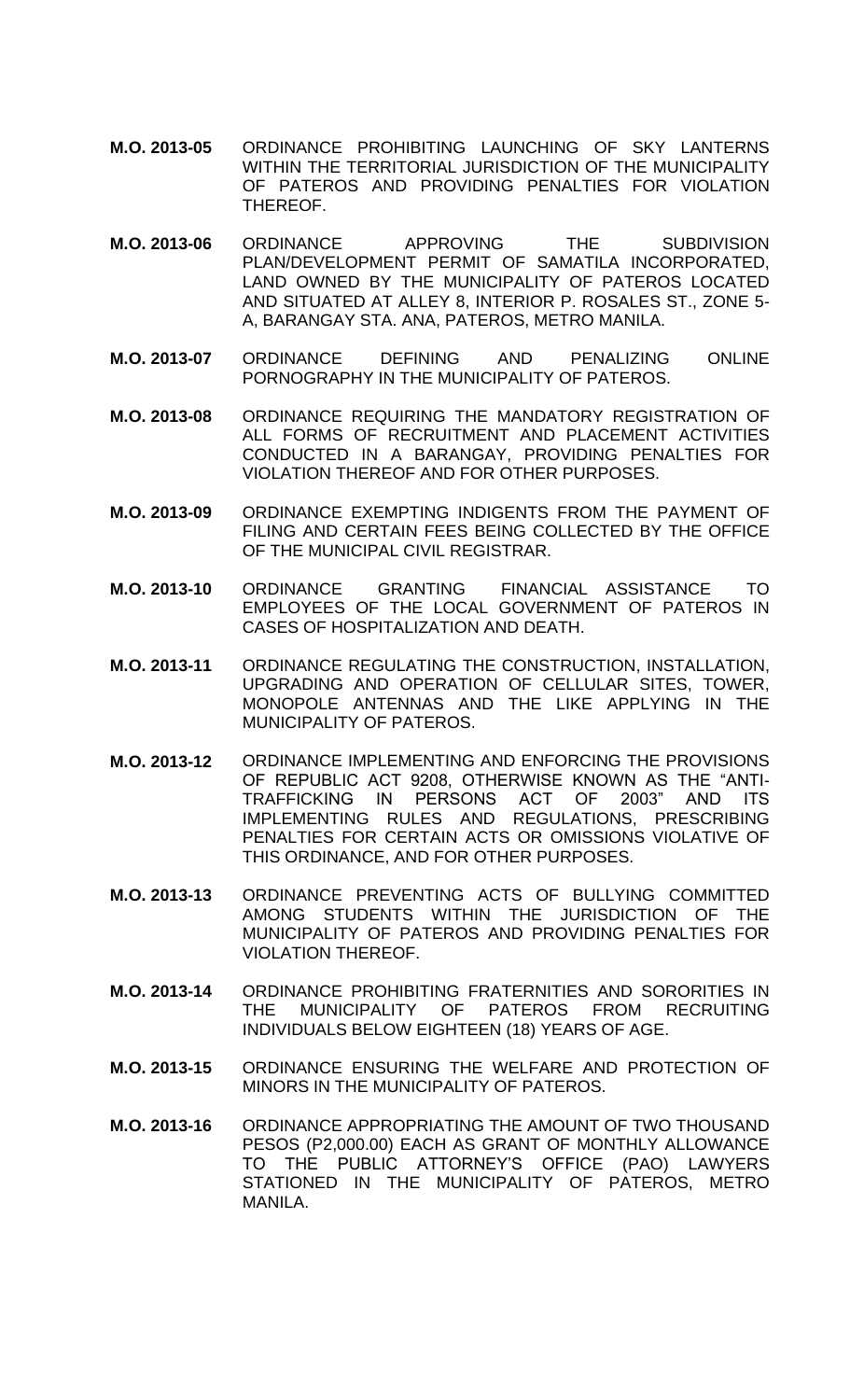- **M.O. 2013-17** ORDINANCE AMENDING MUNICIPAL ORDINANCE NO.2005-13 WHICH AMENDED MUNICIPAL ORDINANCE NO.93-07, ENTITLED: ORDINANCE AUTHORIZING THE MUNICIPAL GOVERNMENT OF PATEROS, METRO MANILA TO OPERATE THE PATEROS TECHNOLOGICAL COLLEGE AND FOR SUCH OTHER PURPOSES.
- **M.O. 2013-18** ORDINANCE PENALIZING THE UNATHORIZED REMOVAL OR ALTERATION OF TRAFFIC SIGNS, SIGNALS AND EQUIPMENT INSTALLED IN ANY STREET OR IN ANY PLACE IN THE MUNICIPALITY OF PATEROS WHERE THE SAME ARE PLACED FOR ITS INTENDED USE.
- **M.O. 2013-19** ORDINANCE AMENDING RULE VIII SECTION 10 OF MUNICIPAL ORDINANCE NO.2010-09 OTHERWISE KNOWN AS THE INTERNAL RULES OF PROCEDURE OF THE SANGGUNIANG BAYAN OF PATEROS, METRO MANILA.
- **M.O. 2013-20** ORDINANCE AMENDING MUNICIPAL ORDINANCE NO.95-32 PARTICULARLY IN SECTION 4, OTHERWISE KNOWN AS PROHIBITING COMMERCIAL ESTABLISHMENTS TO DISPLAY BILLBOARDS, PLANT BOX, OR ANY STRUCTURES OBSTRUCTING THE SIDEWALKS FRONTING THEIR BUSINESS.
- **M.O. 2013-21** ORDINANCE AMENDING MUNICIPAL ORDINANCE NO.2011-17, ENTITLED: ORDINANCE ADOPTING A COMPREHENSIVE DISASTER RISK REDUCTION AND MANAGEMENT PROGRAM AND ACTION PLAN FOR THE MUNICIPALITY OF PATEROS AS MANDATED UNDER RA 10121 DISASTER RISK REDUCTION AND MANAGEMENT ACT OF 2010, APPROPRIATING FUNDS THEREFOR AND FOR OTHER PURPOSES.
- **M.O. 2013-22** ORDINANCE AMENDING SECTION 2 AND 3 OF MUNICIPAL ORDINANCE NO. 93-14, ENTITLED: ORDINANCE PROHIBITING VANDALISM AND DEFACING BY PAINTING, WRITING, SCRIBBLING, SCRAWLING, DRAWING, SMEARING, COLORING, ERASING OFFICIAL BILLS AND LEGITIMATE SIGNS, POSTING, STAMPING OR INSCRIBING OF WALLS, SIDINGS, PARTITIONS, FENCES, GATES, DOORS OR WINDOW PANES OF BUILDINGS, EDIFICES, HOUSES, BRIDGES, RIVER WALL EMBANKMENT OR STRUCTURES, SIGNS, POSTERS, BILLBOARDS, LAMP POSTS, STREET SIGNS, STREET OR SIDEWALKS, WHETHER PUBLIC OR PRIVATE AND PROVIDING PENALTIES FOR VIOLATION THEREOF.
- **M.O. 2013-23** ORDINANCE GRANTING FINANCIAL ASSISTANCE TO ALL DRUG DEPENDENTS WHO VOLUNTARY SUBMIT THEMSELVES FOR REHABILITATION IN ANY GOVERNMENT REHABILATION INSTITUTION.
- **M.O. 2013-24** ORDINANCE ON THE PROPER DISPOSAL OF SOLID WASTE AT THE MUNICIPALITY OF PATEROS.
- **M.O. 2013-25** ORDINANCE AMENDING THE TITLE AND SECTIONS 1 AND 2 OF MUNICIPAL ORDINANCE NO.89-11, ENTITLED: ORDINANCE PROHIBITING THE BURNING OF VEHICLE RUBBER TIRE/S IN PUBLIC LOTS AND IN ANY PORTION OF THE STREET IN PATEROS, METRO MANILA.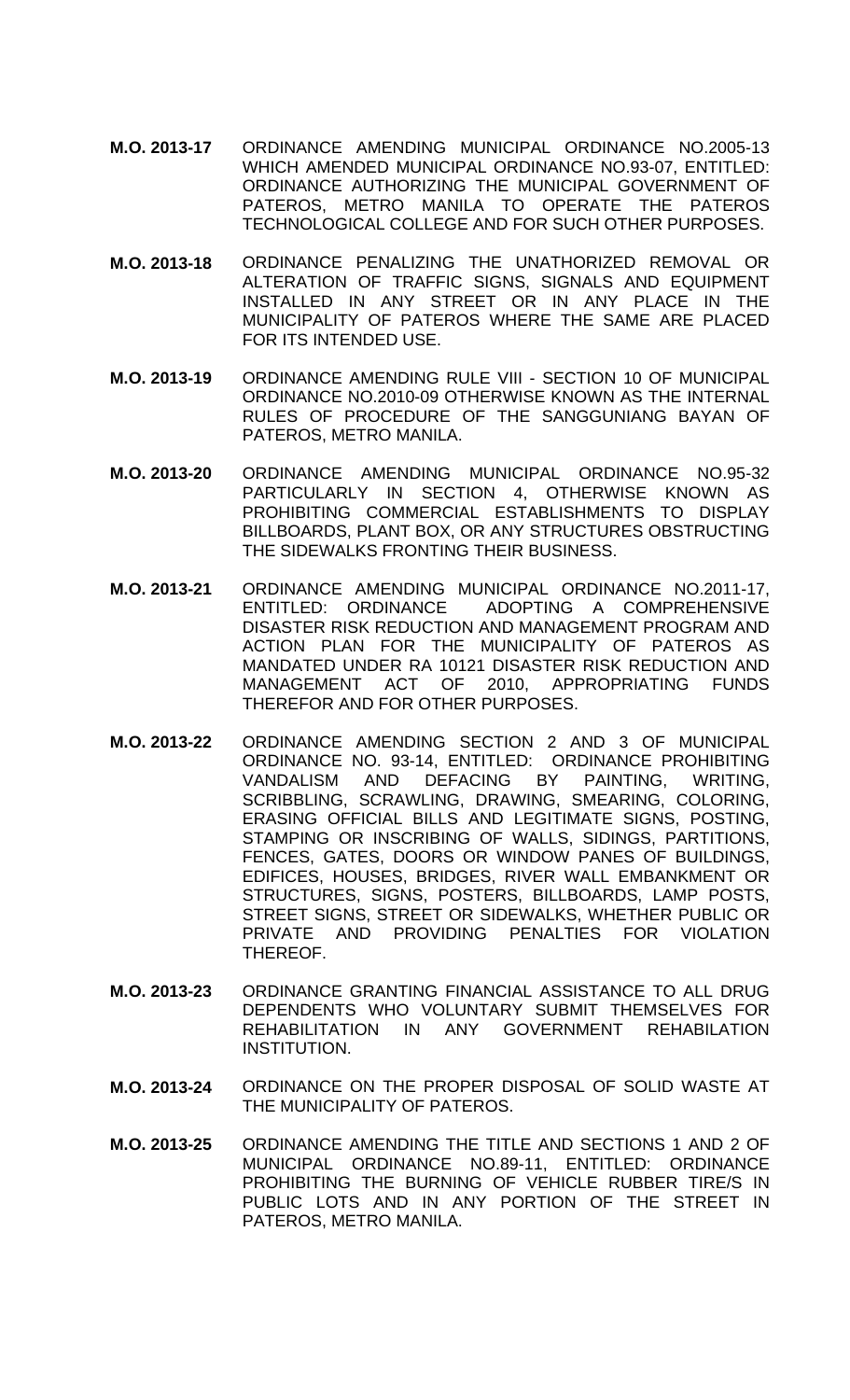- **M.O. 2013-26** ORDINANCE STRICTLY PROHIBITING ILLEGAL GAMBLING, SPECIFICALLY KARA Y' KRUS, DICE (DAIS), NUMBERS AND COLORED GAMES TO ALL FUNERAL WAKES, ENFORCING P.D. 1602 (ILLEGAL GAMBLING) FOR VIOLATORS, PROVIDING SOME EXEMPTIONS AS PART OF REGULATIONS TO GRIEVING FAMILY, CONDOLING PEOPLE AND WAKE GOERS FOR CONSIDERATIONS AND FOR OTHER LEGAL PURPOSES.
- **M.O. 2013-27** ORDINANCE PROHIBITING THE DRINKING OF ANY LIQUOR SUBSTANCE, WINE, ANY ALCOHOLIC BEVERAGES IN PUBLIC PLACES, IN FRONT OF STORE, STREETS, ALLEYS, PLAYGROUNDS, BASKETBALL COURTS, FUNERAL WAKES THAT SERVICES IS IN THE GOVERNMENT BUILDING OR MULTI-PURPOSE HALL, ROADS, STREETS AND ALLEYS, PROVIDING PENALTY AND FOR OTHER LEGAL PURPOSES.
- **M.O. 2013-28** ORDINANCE BANNING EXCESSIVE AND UNREASONABLY LOUD SOUNDS FROM VIDEOKES, KARAOKES, AMPLIFIERS, MUSICAL BAND INSTRUMENTS, MP3, MP4, VIDEOS, SOUND PLAYERS, AND ALL OTHER SIMILAR SOUND PRODUCING DEVICES IN RESIDENTIAL AREAS, PUBLIC STREETS, "OPEN" BARS AND NIGHT CLUBS PRESCRIBING PENALTIES THEREOF AND FOR OTHER LEGAL PURPOSES.
- **M.O. 2013-29** ORDINANCE IMPLEMENTING THE MANDATORY SEGREGATION AT SOURCE OF ALL HOUSEHOLD, INSTITUTIONAL, INDUSTRIAL, COMMERCIAL AND AGRICULTURAL WASTE AND/OR GARBAGE INTO BIODEGRADABLE AND NON-BIODEGRADABLE, IN COMPLIANCE WITH THE PROVISIONS OF REPUBLIC ACT NO 9003, KNOWN AS "ECOLOGICAL SOLID WASTE MANAGEMENT ACT OF 2000".
- **M.O. 2013-30** ORDINANCE INCREASING THE MONTHLY ALLOWANCE OF THE REGIONAL AND METROPOLITAN TRIAL COURT JUDGES ASSIGNED IN THE MUNICIPALITY OF PATEROS.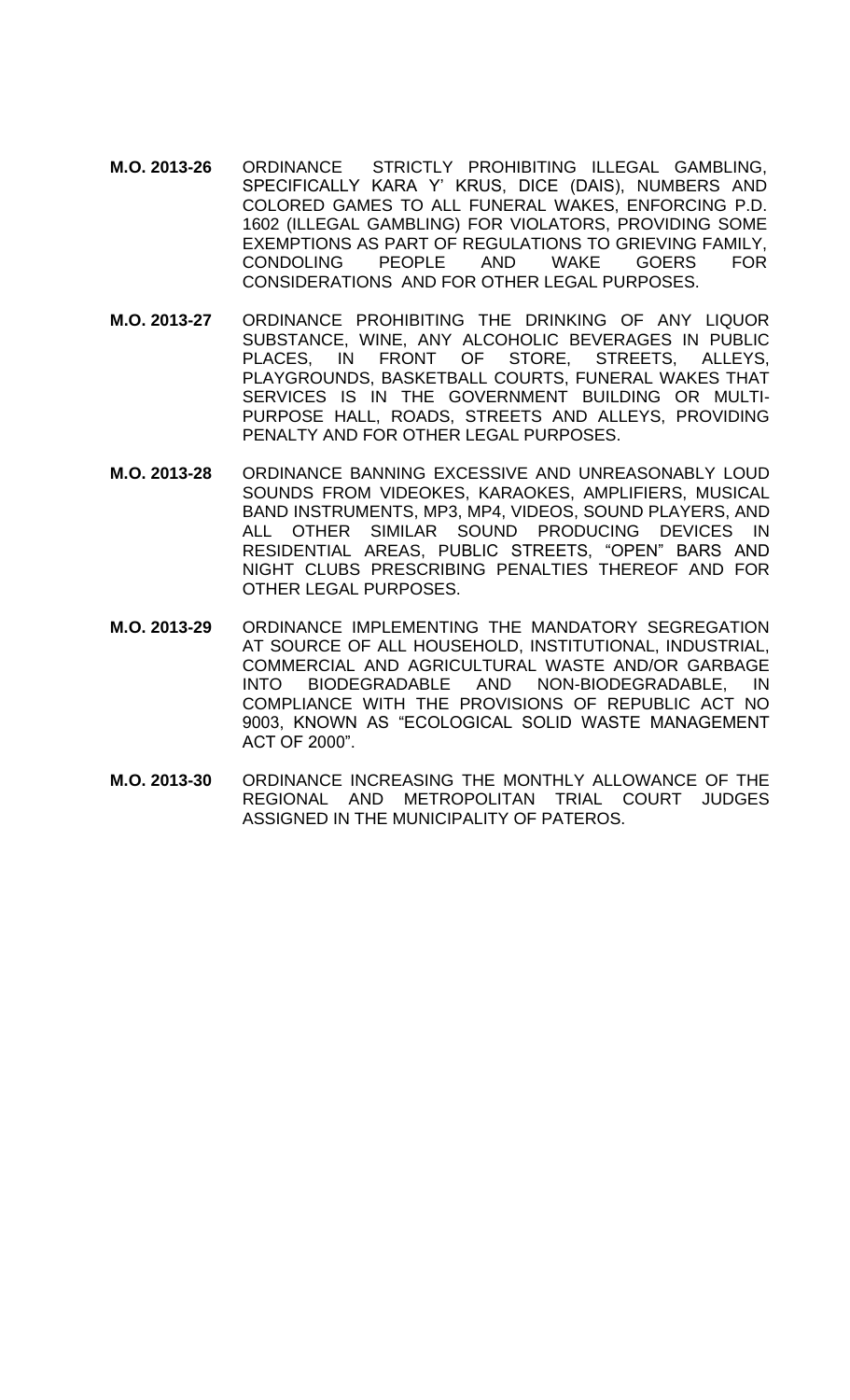



#### **Office of the Sangguniang Bayan**

- **M.O. 2014-01** ORDINANCE APPROPRIATING THE SUM OF ONE HUNDRED SEVENTY NINE MILLION FOUR HUNDRED FOURTEEN THOUSAND SEVEN HUNDRED FIFTY SEVEN PESOS ONLY (P179,414,757.00) UNDER THE GENERAL FUND OF THIS MUNICIPALITY FORMING THE 2014 EXECUTIVE BUDGET FOR THE CURRENT OPERATING EXPENDITURES, CAPITAL OUTLAYS<br>AND STATUTORY/ CONTRACTUAL OBLIGATIONS AND STATUTORY/ CONTRACTUAL OBLIGATIONS REQUIREMENTS OF THE MUNICIPALITY OF PATEROS TO BE TAKEN FROM RETAINED OPERATING SURPLUS AND THE ESTIMATED ANNUAL INCOME/REVENUES OF THE ABOVE FUND CERTIFIED AS AVAILABLE FOR APPROPRIATIONS BY THE LOCAL FINANCE COMMITTEE PURSUANT TO R.A. 7160, LOCAL GOVERNMENT CODE OF 1991.
- **M.O. 2014-02** ORDINANCE REPEALING THE ENTIRE CONTENTS, TEXT, OBJECTIVE AND LEGAL SUBSTANCE OF MUNICIPAL ORDINANCE NO. 89-04 THEREBY DECLARING THE TWENTY FIVE YEAR OLD MUNICIPAL ORDINANCE INEFFECTIVE AND UNPREVAILING FOR ALL LEGAL PURPOSES AND INTENT. (Vetoed by then Acting Mayor Gerald S. German on April 21) (Override by the Sangguniang Bayan by a vote of 10-0-0 on April 29)
- **M.O. 2014-03** ORDINANCE REGULATING THE OPERATION OF COMPUTER SHOPS/INTERNET CAFES IN THE TERRITORIAL JURISDICTION OF THE MUNICIPALITY OF PATEROS AND PROVIDING PENALTIES THEREOF.
- **M.O. 2014-04** ORDINANCE AMENDING MUNICIPAL ORDINANCE NO.96-38, ENTITLED: ORDINANCE INCREASING THE ALLOWANCE OF MEMBERS OF PEOPLE'S LAW ENFORCEMENT BOARD (PLEB) AS WELL AS ITS SECRETARY AND PROVIDING FUNDS THEREFOR.
- **M.O. 2014-05** ORDINANCE PROHIBITING ANY DELIVERY VEHICLE AND GARBAGE TRUCK TO PARK, TO LOAD AND UNLOAD ALONG THE MAIN ROADS OF THE MUNICIPALITY OF PATEROS MORE PARTICULARLY IN THE STREETS OF B. MORCILLA, P. HERRERA, C. ALMEDA, G. DE BORJA, M. ALMEDA AND P. ROSALES AS SPECIFICALLY STATED IN SECTION 2 OF THIS ORDINANCE IN SPECIFIC PERIOD OF TIME OF 6:00 A.M. TO 8:00 A.M. AND 5:00 P.M. TO 8:00 P.M.
- **M.O. 2014-06** ORDINANCE IMPOSING VEHICLE CONTROL STICKER TO ALL PUBLIC UTILITY VEHICLES (PUV) WITH LTFRB FRANCHISE ONLY AND HAVE A REGISTERED TERMINAL DULY APPROVED BY A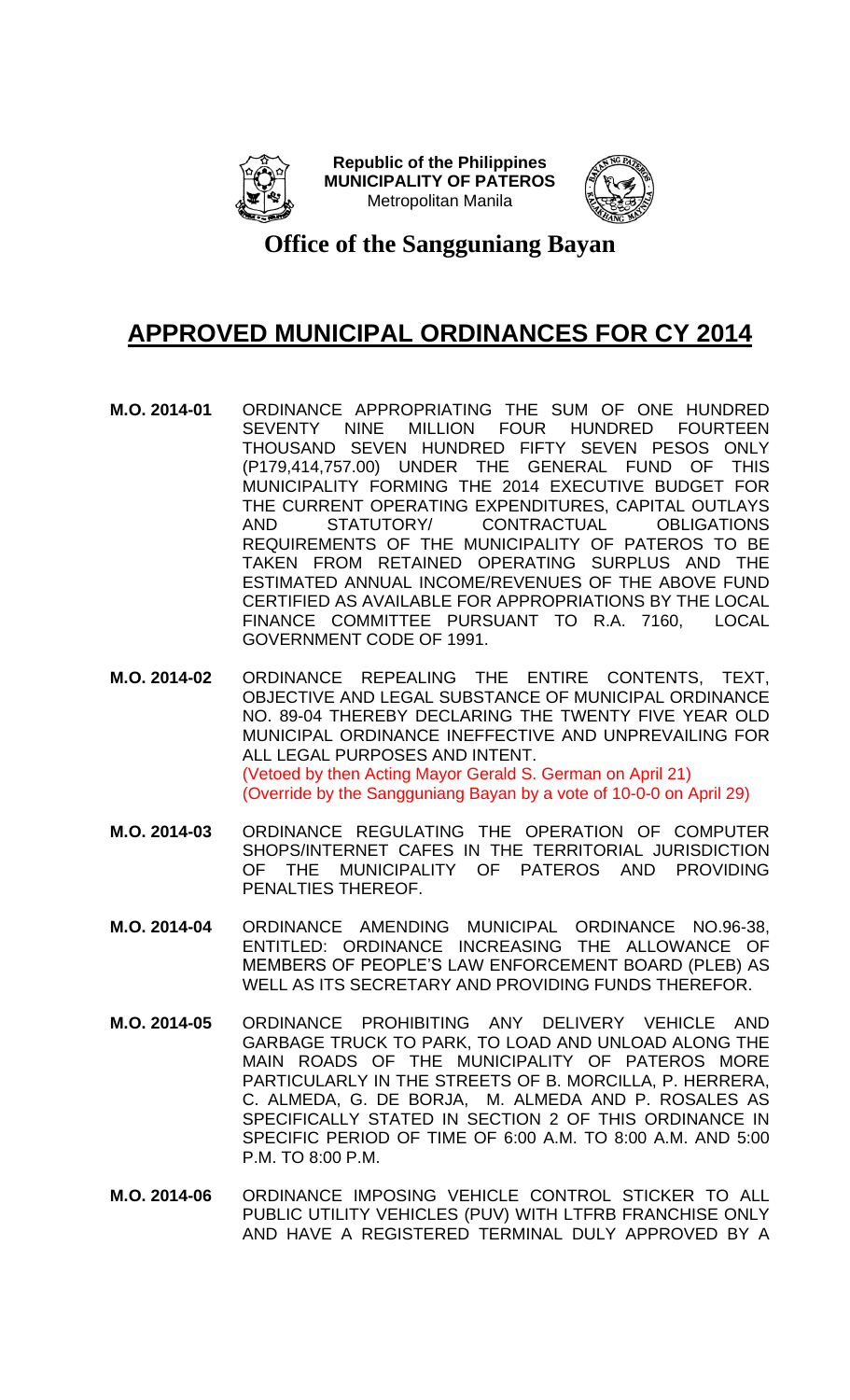MAYOR'S PERMIT IN THE MUNICIPALITY OF PATEROS, PROVIDING PENALTY AND FOR OTHER LEGAL PURPOSES.

- **M.O. 2014-07** ORDINANCE AMENDING MUNICIPAL ORDINANCE NO.2010-09 OTHERWISE KNOWN AS THE INTERNAL RULES OF PROCEDURE OF THE SANGGUNIANG BAYAN OF PATEROS, METRO MANILA FOR ADMINISTRATIVE TERM 2013-2016.
- **M.O. 2014-08** ORDINANCE REGULATING THE SPEED OF ANY SINGLE MOTORCYCLES AND PUBLIC OR PRIVATE TRICYCLES IN THE TERRITORIAL JURISDICTION OF THE MUNICIPALITY OF PATEROS.
- **M.O. 2014-09** ORDINANCE REQUIRING THE MUNICIPALITY OF PATEROS TO PROVIDE ALL LOCAL TRAFFIC ENFORCERS TO HAVE A SERIES OF TRAINING AND SEMINARS AS MANDATORY REQUIREMENT TO BE ADMITTED AND AS PRE REQUISITE IN THEIR TERMS OF PROMOTION.
- **M.O. 2014-10** ORDINANCE NAMING THE 1157 INTERIOR, A NAMELESS STREET IN BARANGAY STO. ROSARIO-KANLURAN AS "KAPITAN FRISCO FRANCISCO STREET", A FORMER BARANGAY CAPTAIN AND A PROMINENT CITIZEN IN HIS TIME AND IN FITTING RECOGNITION OF THE SERVICE HE HAS RENDERED THEREBY SUPPORTING THE INITIATIVE OF THE PRESENT BARANGAY COUNCIL TO NAME THE SAID NAMELESS STREET IN HIS HONOR.
- **M.O. 2014-11** ORDINANCE NAMING THE 1414 INTERIOR, A NAMELESS STREET IN BARANGAY STO. ROSARIO-KANLURAN AS "KAPITAN HILARIO SANTOS STREET", A FORMER BARANGAY CAPTAIN AND A PROMINENT CITIZEN IN HIS TIME AND IN FITTING RECOGNITION OF THE SERVICE HE HAS RENDERED THEREBY SUPPORTING THE INITIATIVE OF THE PRESENT BARANGAY COUNCIL TO NAME THE SAID NAMELESS STREET IN HIS HONOR.
- **M.O. 2014-12** ORDINANCE AUTHORIZING THE MUNICIPAL MAYOR OF PATEROS AND THE PATEROS MUNICIPAL ASSESSOR'S OFFICE TO ISSUE TAX DECLARATION TO PARCELS OF LOTS IDENTIFIED AS DITCH, PUBLIC DOMAIN, DRIED CREEK, ABANDONED LOT WITH NO REGISTERED OWNER, DONATED OR SOLD TO THE MUNICIPALITY OF PATEROS.
- **M.O. 2014-13** ORDINANCE PROHIBITING ALL TYPES OF MOTOR VEHICLES WITH DEFECTIVE OR ABSENT SIDE MIRRORS AND MUFFLER/EXHAUST PIPES TO PLY OR TRAVEL WITHIN THE TERRITORIAL JURISDICTION OF PATEROS AND PROVIDING PENALTIES FOR VIOLATION THEREOF.
- **M.O. 2014-14** ORDINANCE AMENDING SECTION 5 OF MUNICIPAL ORDINANCE 2003-014, WHEREBY ADJUSTING THE HOSPITALIZATION AND FUNERAL ASSISTANCE TO BONAFIDE MEMBERS OF THE VETERANS FEDERATION OF PATEROS, METRO MANILA.
- **M.O. 2014-15** ORDINANCE CREATING A TECHNICAL WORKING GROUP (TWG) TO BE PART OF THE CREATION OF TRAFFIC AND PARKING MANAGEMENT OFFICE UNDER THE OFFICE OF THE MAYOR, TO ACHIEVE AND MAINTAIN SMOOTH FLOW OF TRAFFIC IN THE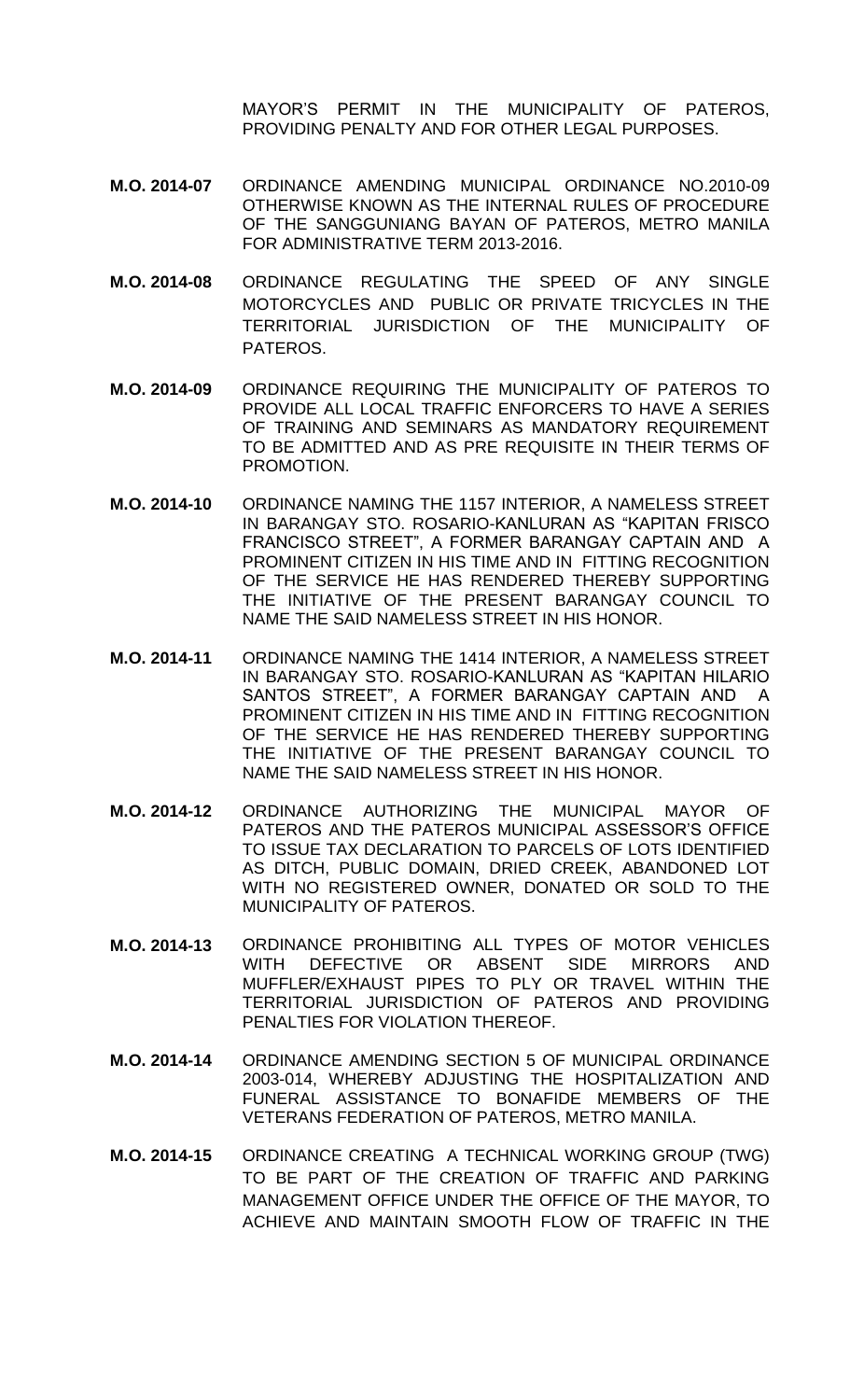TERRITORIAL JURISDICTION OF PATEROS.

- **M.O. 2014-16** ORDINANCE CREATING A CRITERIA IN SELECTING LOCAL TRAFFIC ENFORCERS IN THE JURISDICTION OF THE MUNICPALITY OF PATEROS.
- **M.O. 2014-17** ORDINANCE ESTABLISHING A MUNICIPAL INTELLIGENT TRAFFIC SYSTEM AND INSTALLING CCTV SURVEILLANCE CAMERAS ON STRATEGIC LOCATION IN THE JURISDICTION OF THE MUNICIPALITY OF PATEROS AND APPROPRIATING FUNDS THEREOF.
- **M.O. 2014-18** ORDINANCE APPROPRIATING THE AMOUNT OF THREE HUNDRED THOUSAND PESOS (Php 300,000.00) UNDER THE GENERAL FUND OF THIS MUNICIPALITY AS PER ITS 2014 SUPPLEMENTAL BUDGET NO.1 TO BE USED AS SEED CAPITAL FOR THE ESTABLISHMENT OF A RETAIL/DISTRIBUTION OUTLET OF THE NATIONAL FOOD AUTHORITY (NFA), TO BE TAKEN FROM UNAPPROPRIATED SURPLUS FROM SOLID WASTE MANAGEMENT (GARBAGE HAULING AND DISPOSAL PROGRAM) AS CERTIFIED AVAILABLE BY THE MUNICIPAL TREASURER.
- **M.O. 2014-19** ORDINANCE PROHIBITING THE CUTTING, DESTROYING OR IMPAIRING OF PLANTED TREES, SHRUBS, PALMS AND ORNAMENTAL PLANTS ALONG PUBLIC ROADS, PLAZA, OR IN ANY OTHER PUBLIC GROUND INCLUDING PRIVATE PLACES WITHIN THE MUNICIPALITY OF PATEROS.
- **M.O. 2014-20** ORDINANCE AMENDING SECTION 4 AND INSERTING ADDITIONAL SECTIONS TO MUNICIPAL ORDINANCE NO.2005-010, ENTITLED: AN ORDINANCE PROHIBITING SMOKE BELCHING VEHICLES WITHIN THE MUNICIPALITY OF PATEROS AND PRESCRIBING FINES AND PENALTIES FOR VIOLATION THEREOF.
- **M.O. 2014-21** ORDINANCE BANNING THE DISPLAY AND/OR AFFIXTURE OF THE NAMES OR INITIALS, IMAGE, MOTTO, LOGO, MOTIF, PICTURES, OR OTHER SYMBOL OR GRAPHIC REPRESENTATION OF ANY GOVERNMENT OFFICIALS IN BILLBOARDS AND SIGNAGES TO ALL GOVERNMENT PROPERTIES, PROGRAMS, PROJECTS AND ACTIVITIES (PPA's) IN THE MUNICIPALITY OF PATEROS.
- **M.O. 2014-22** ORDINANCE INCREASING THE MONTHLY ALLOWANCE OF PROSECUTORS, CLERKS OF COURTS AND PUBLIC ATTORNEY ASSIGNED IN THE REGIONAL AND METROPOLITAN TRIAL COURTS IN THE MUNICIPALITY OF PATEROS.
- **M.O. 2014-23** ORDINANCE REQUIRING ALL BUSINESS ESTABLISHMENTS WITHIN THE TERRITORIAL JURISDICTION OF THE MUNICIPALITY OF PATEROS WITH A GROSS ANNUAL INCOME OF NOT LESS THAN FIVE HUNDRED THOUSAND PESOS (Php 500,000.00) TO "ADOPT" ON A ONE TIME BASIS, ONE FRUIT BEARING TREE PRIOR TO THE RELEASE OF THEIR ANNUAL BUSINESS PERMIT.
- **M.O. 2014-24** ORDINANCE AMENDING SECTIONS 2G.02 AND 3B.03 (d) OF MUNICIPAL ORDINANCE NO.2004-020, OTHERWISE KNOWN AS "THE REVENUE CODE OF THE MUNICIPALITY OF PATEROS".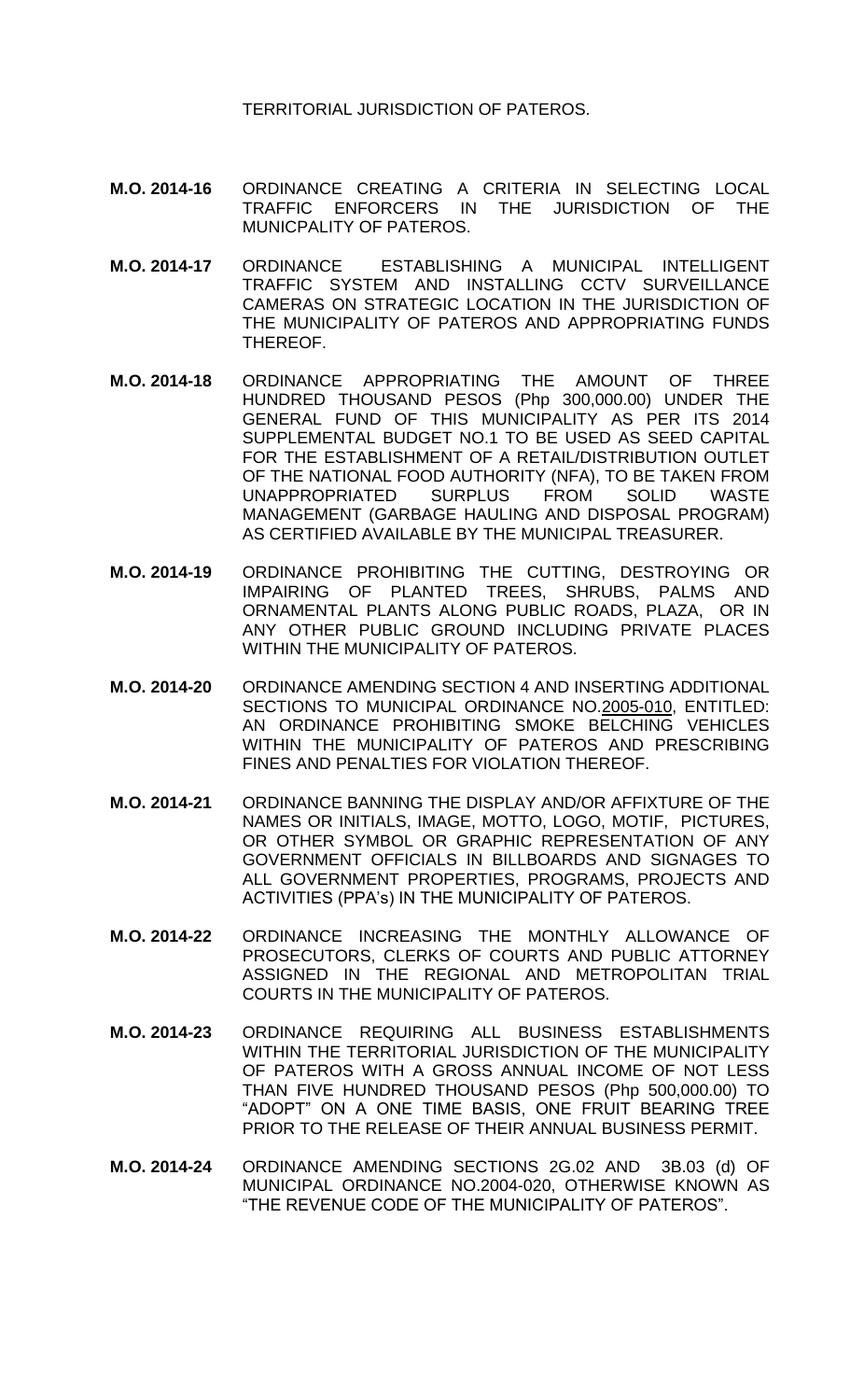- **M.O. 2014-25** ORDINANCE ESTABLISHING THE EMPLOYEES' MULTI-PURPOSE LOAN THRU THE PATEROS CITIZENS INITIATIVE MULTI-PURPOSE COOPERATIVE (PCIMPC) AND APPROPRIATING FUNDS FOR THE PURPOSE.
- **M.O. 2014-26** ORDINANCE AMENDING MUNICIPAL ORDINANCE NO. 2013-04, ENTITLED: ORDINANCE REQUIRING THE INSTALLATION OF SECURITY CAMERA SYSTEMS AND DIGITAL VIDEO RECORDERS IN ALL COMMERCIAL BUSINESS ESTABLISHMENTS WITH MANUAL OR AUTOMATED CASH REGISTER AND WITH A BUSINESS IN WHICH THEIR CLIENTS OR CUSTOMERS ENTER THEIR PREMISES SHALL HEREBY REQUIRED TO INSTALL SECURITY CAMERA SYSTEM OR CLOSED CIRCUIT TELEVISION (CCTV) WITHIN THE MUNICIPALITY OF PATEROS, TO BE SET UP AT STRATEGIC LOCATIONS WITHIN THEIR ESTABLISHMENTS, AND PROVIDING PENALTIES FOR ANY VIOLATION THEREOF.
- **M.O. 2014-27** ORDINANCE IMPLEMENTING THE MEMORANDUM CIRCULAR NO. 2013-086, DATED AUGUST 27, 2013, ISSUED TO ALL REGIONAL DIRECTORS, PROVINCIAL GOVERNORS, CITY AND MUNICIPAL MAYORS AND OTHER CONCERNED, ISSUED BY THE UNDERSECRETARY FOR LOCAL GOVERNMENT TO IMPLEMENT FREE-OF-CHARGE REGISTRATION OF BIRTHS, DEATHS, MARRIAGES AND FOUNDLINGS THEREBY MEMORANDUM CIRCULAR NO 2013-086 IS HEREBY ADOPTED AND BE IMPLEMENTED IN THE MUNICIPALITY OF PATEROS AND FOR OTHER LEGAL PURPOSES.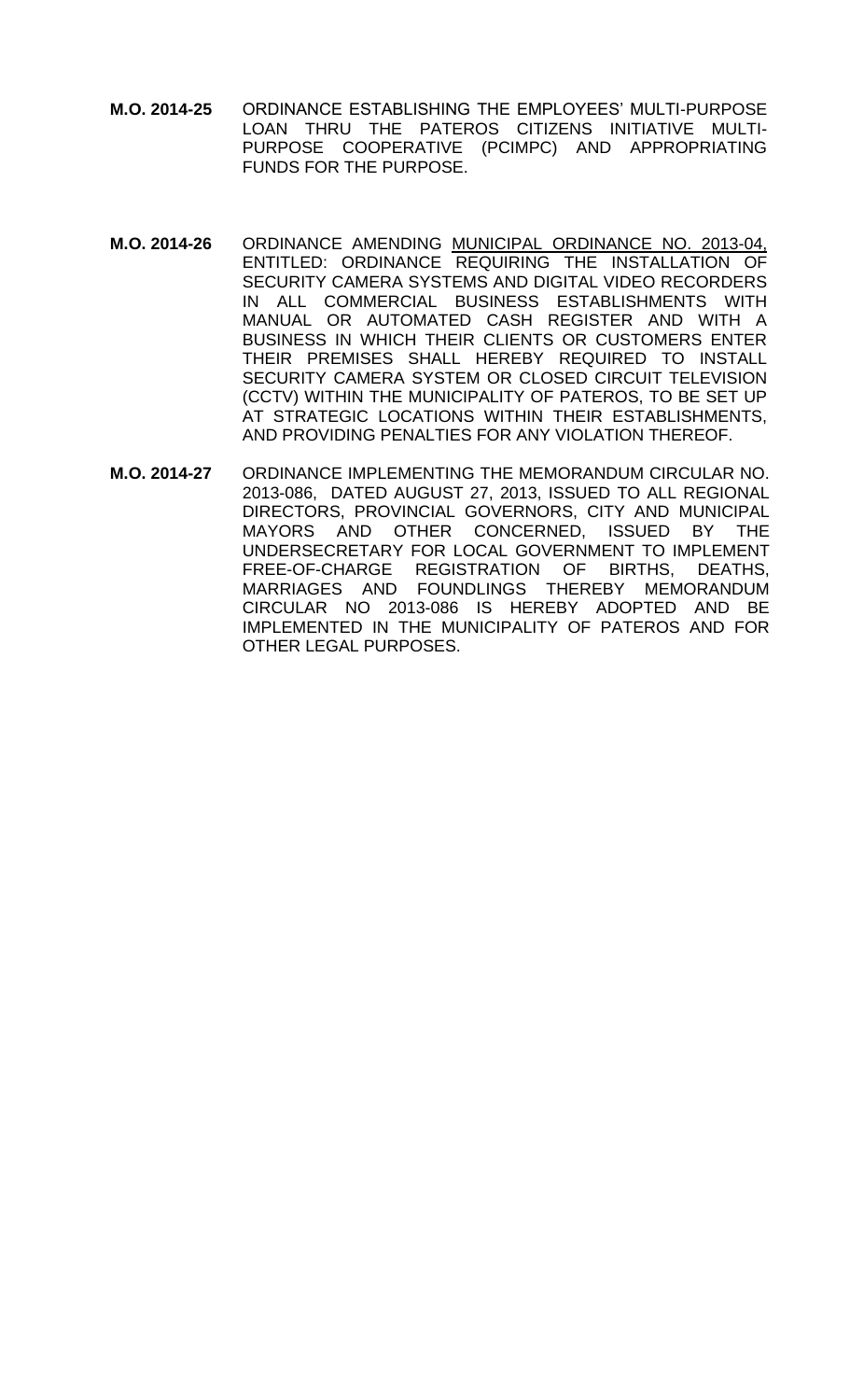



**Office of the Sangguniang Bayan**

- **M.O. 2015-01** ORDINANCE APPROPRIATING THE SUM OF *ONE HUNDRED NINETY SIX MILLION NINE HUNDRED EIGHTY-THREE THOUSAND NINE HUNDRED FIFTY-ONE PESOS ONLY (P196,983,951.00)* UNDER THE GENERAL FUND OF THIS MUNICIPALITY FORMING THE *2015 EXECUTIVE BUDGET* FOR THE CURRENT OPERATING EXPENDITURES, CAPITAL OUTLAYS AND STATUTORY/ CONTRACTUAL OBLIGATIONS REQUIREMENTS OF THE MUNICIPALITY OF PATEROS TO BE TAKEN FROM RETAINED OPERATING SURPLUS AND THE ESTIMATED ANNUAL INCOME/REVENUES OF THE ABOVE FUND CERTIFIED AS AVAILABLE FOR APPROPRIATIONS BY THE LOCAL FINANCE COMMITTEE PURSUANT TO R.A.7160, LOCAL GOVERNMENT CODE OF 1991.
- **M.O. 2015-02** ORDINANCE IMPOSING PENALTY TO ANY PERSON CAUGHT OF PROHIBITED FIRECRAKERS BEFORE, DURING AND AFTER ITS DISPOSAL DURING NEW YEAR SEASON OR SIMILAR EVENT IN THE MUNICIPALITY OF PATEROS.
- **M.O. 2015-03** ORDINANCE GRANTING MONTHLY ALLOWANCE TO DILG PERSONNEL ASSIGNED IN THE MUNICIPALITY OF PATEROS.
- **M.O. 2015-04** ORDINANCE AMENDING SECTION 3C.01 AND 3C.02 (b), (c), (d) ON CHAPTER III, ARTICLE C, OF MUNICIPAL ORDINANCE NO.2004-20, OTHERWISE KNOWN AS "THE REVENUE CODE OF THE MUNICIPALITY OF PATEROS".
- **M.O. 2015-05** ORDINANCE DECLARING THE WHOLE STRETCH OF B. MORCILLA STREET IN THE TERRITORIAL JURISDICTION OF THE MUNICIPALITY OF PATEROS AS "NO SMOKING ZONE" AND PROVIDING PENALTIES THEREOF.
- **M.O. 2015-06** ORDINANCE AUTHORIZING THE MUNICIPAL MAYOR OF PATEROS TO ALLOCATE AND APPROPRIATE THE 2,398 SQUARE METERS OF A PARCEL OF LAND PURCHASED BY MUNICIPAL GOVERNMENT OF PATEROS FROM MRS. ELVIRA B. ALVIAR COVERED BY TCT NO. 491018, LOCATED AND SITUATED AT SITIO MASAGANA, BARANGAY STA ANA, PATEROS, METRO MANILA, INTO SOCIALIZED HOUSING PROJECT OF THE MUNICIPALITY OF PATEROS FOR THE PATEROS LOCAL GOVERNMENT EMPLOYEES, PATEROS TEACHERS, PATEROS PNP PERSONNEL, PATEROS FIRE DEPARTMENT PERSONNEL,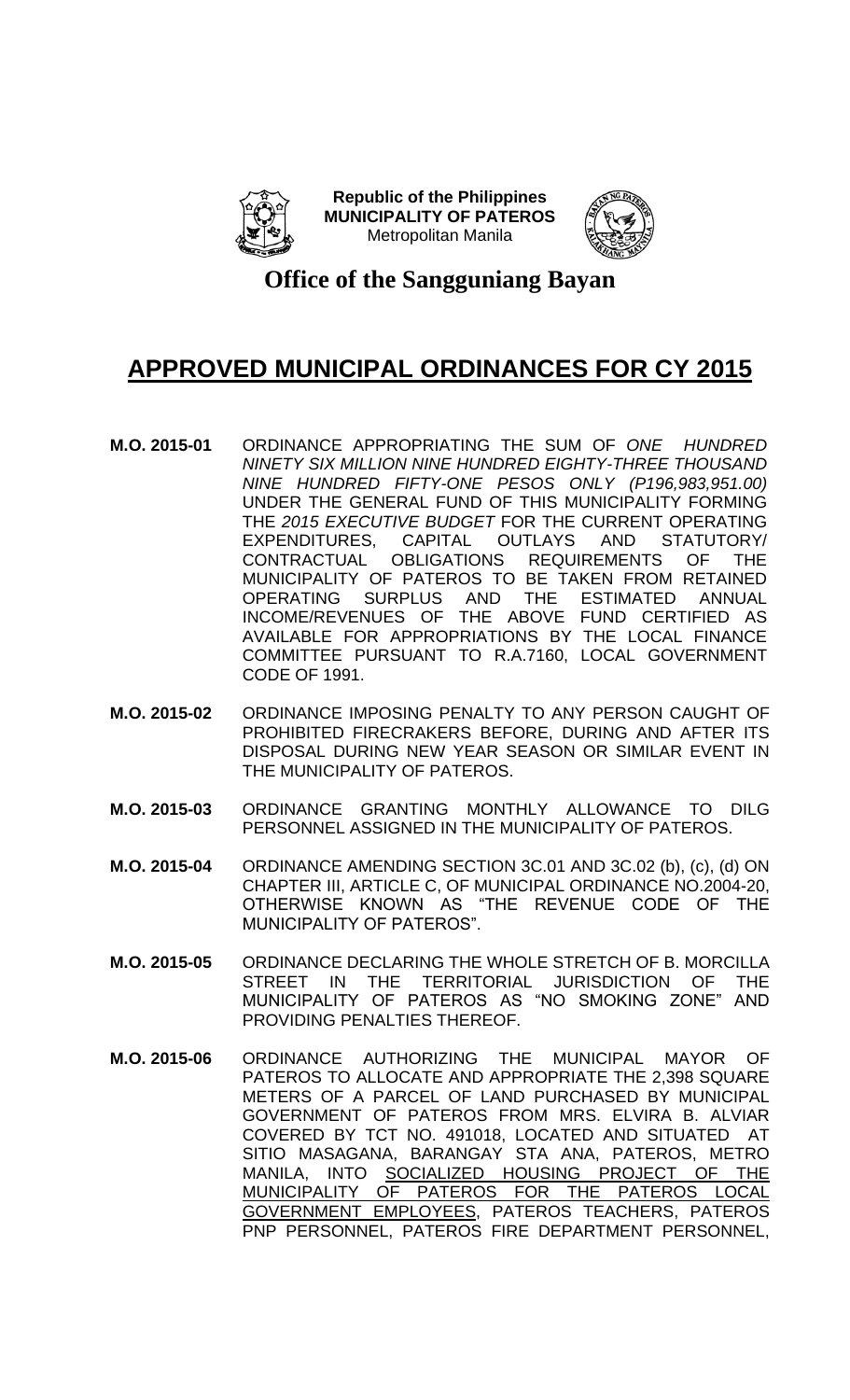PATEROS BJMP PERSONNEL AND ALL OTHER QUALIFIED NATIONAL AND LOCAL EMPLOYEES AS BENEFICIARY, PROVIDING GUIDELINES, FUNDING AND FOR OTHER LEGAL PURPOSES THEREOF.

- **M.O. 2015-07** ORDINANCE DECLARING C.M. BORJA STREET FROM CORNER J. DE JESUS STREET IN BARANGAY STA. ANA, AS ONE-WAY STREET GOING TO P. ROSALES STREET, AND PROVIDING PENALTIES THEREOF.
- **M.O. 2015-08** ORDINANCE DECLARING THE STRETCH OF J. DE JESUS STREET (EXTENSION) FROM P. ROSALES STREET IN BARANGAY STA. ANA, AS ONE-WAY STREET GOING TO C.M. BORJA STREET, AND PROVIDING PENALTIES THEREOF.
- **M.O. 2015-09** ORDINANCE AMENDING SECTION 2 (Definition of Term) OF MUNICIPAL ORDINANCE NO.2013-11, ENTITLED: ORDINANCE REGULATING THE CONSTRUCTION, INSTALLATION, UPGRADING AND OPERATION OF CELLULAR SITES, TOWER, MONOPOLE ANTENNAS AND THE LIKE APPLYING IN THE MUNICIPALITY OF PATEROS.
- **M.O. 2015-10** ORDINANCE APPROPRIATING THE SUM OF FIVE MILLION SIX HUNDRED TWELVE THOUSAND ONE HUNDRED FIFTY NINE PESOS (P5,612,159.00) UNDER THE GENERAL FUND OF THIS MUNICIPALITY AS PER ITS 2015 SUPPLEMENTAL BUDGET NO. 1 FOR THE PAYMENT OF MONTHLY ALLOWANCES OF PUBLIC SCHOOL TEACHERS ASSIGNED TO THE MUNICIPALITY OF PATEROS, FINANCIAL ASSISTANCE GIVEN TO THE RESIDENTS OF PATEROS IN CRISIS SITUATIONS (AICS) AND PROCUREMENT OF MEDICINES FROM UNAPPROPRIATED SURPLUS AS OF 2014 AS CERTIFIED BY THE MUNICIPAL TREASURER AND MUNICIPAL ACCOUNTANT.
- **M.O. 2015-11** ORDINANCE REQUIRING ALL PUBLIC AND PRIVATE HOSPITALS WITHIN THE JURISDICTION OF THE MUNICIPALITY OF PATEROS SUFFICIENT PRIVATE PARKING SLOT BASED ON THE NUMBER OF HOSPITAL BEDS EXISTING AND REGISTERED WITH THE BUSINESS PERMIT LICENSING OFFICE.
- **M.O. 2015-12** ORDINANCE AMENDING THE ZONING CLASSIFICATION OF THE SITE WHERE THE PROPOSED SEVEN (7) STOREY PATEROS CATHOLIC SCHOOL (PCS) ANNEX WILL BE CONSTRUCTED, PARTICULARLY LOCATED AT P. HERERRA STREET, BARANGAY SAN PEDRO, PATEROS, METRO MANILA FROM HIGH DENSITY RESIDENTIAL ZONE (R-3) TO AN INSTITUTIONAL ZONE, PROVIDING GUIDELINES AND REGULATION THEREOF AND FOR OTHER LEGAL PURPOSES.
- **M.O. 2015-13** ORDINANCE ADOPTING THE IMPLEMENTATION OF THE NATIONAL TUBERCULOSIS CONTROL PROGRAM IN THE MUNICIPALITY OF PATEROS TO STRENGTHEN AND SUPPORT ALL ACTIVITIES OF THE PROGRAM TO ATTAIN A TUBERCULOSIS-FREE COMMUNITY AND APPROPRIATING FUNDS THEREOF.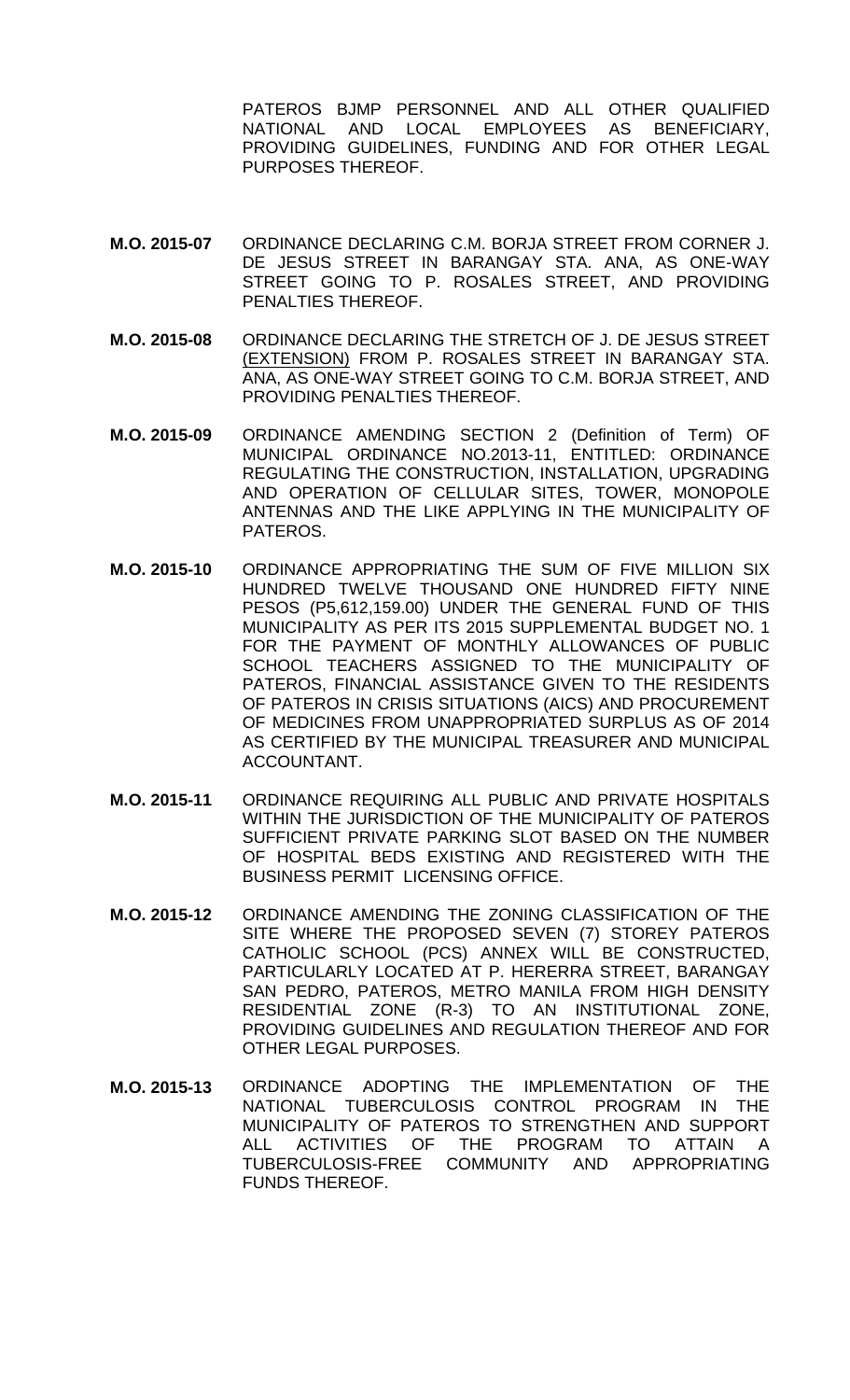- **M.O. 2015-14** ORDINANCE CREATING A SEPARATE DEPOSITORY ACCOUNT FOR THE TWENTY PERCENT (20%) MUNICIPAL DEVELOPMENT FUND IN THE ANNUAL EXECUTIVE BUDGET OF THE MUNICIPAL GOVERNMENT OF PATEROS.
- **M.O. 2015-15** ORDINANCE CREATING A SEPARATE TRUST FUND ACCOUNT FOR THE FIVE PERCENT (5%) LOCAL DISASTER RISK REDUCTION MANAGEMENT FUND (LDRRMF) IN THE ANNUAL EXECUTIVE BUDGET OF THE MUNICIPAL GOVERNMENT OF PATEROS.
- **M.O. 2015-16** ORDINANCE APPROPRIATING THE SUM OF *TWO HUNDRED SIX MILLION EIGHT HUNDRED TWENTY FOUR THOUSAND SEVEN HUNDRED THIRTY TWO PESOS (P206,824,732.00)* UNDER THE GENERAL FUND OF THIS MUNICIPALITY FORMING THE *2016 EXECUTIVE BUDGET* FOR THE CURRENT OPERATING EXPENDITURES, CAPITAL OUTLAYS AND STATUTORY/CONTRACTUAL OBLIGATIONS REQUIREMENTS OF THE MUNICIPALITY OF PATEROS TO BE TAKEN FROM RETAINED OPERATING SURPLUS AND THE ESTIMATED ANNUAL INCOME/REVENUES OF THE ABOVE FUND CERTIFIED AS AVAILABLE FOR APPROPRIATIONS BY THE LOCAL FINANCE COMMITTEE PURSUANT TO R.A.7160, LOCAL GOVERNMENT CODE OF 1991.
- **M.O. 2015-17** ORDINANCE APPROPRIATING THE SUM OF SIX MILLION SEVEN HUNDRED THIRTY FOUR THOUSAND PESOS (P6,734,000.00) UNDER THE GENERAL FUND OF THIS MUNICIPALITY AS PER ITS 2015 SUPPLEMENTAL BUDGET FOR THE PAYMENT OF PRE-TERMINATION OF LOAN TO LANDBANK AND ACCRUED INTEREST FROM NOVEMBER TO DECEMBER OF THIS YEAR 2015.
- **M.O. 2015-18** ORDINANCE AMENDING MUNICIPAL ORDINANCE NO. 2009-13, ENTITLED: *"ORDINANCE AUTHORIZING THE CHIEF EXECUTIVE TO PROVIDE MONTHLY FINANCIAL ASSISTANCE TO THE PRESIDENTS OF SENIOR CITIZENS IN EVERY BARANGAY IN THE MUNICIPALITY OF PATEROS, METRO MANILA DULY ACCREDITED BY THE OFFICE OF THE SENIOR CITIZENS AFFAIRS (OSCA)",* SPECIFICALLY ON SECTION 3, SECTION 4 AND SECTION 5 THEREOF, THEREBY INCREASING THE MONTHLY FINANCIAL ASSISTANCE OF ALL PRESIDENT OF SENIOR CITIZENS IN EVERY BARANGAY IN THE MUNICIPALITY OF PATEROS FROM ONE THOUSAND PESOS (P1,000.00) TO ONE THOUSAND FIVE HUNDRED PESOS (P1,500.00).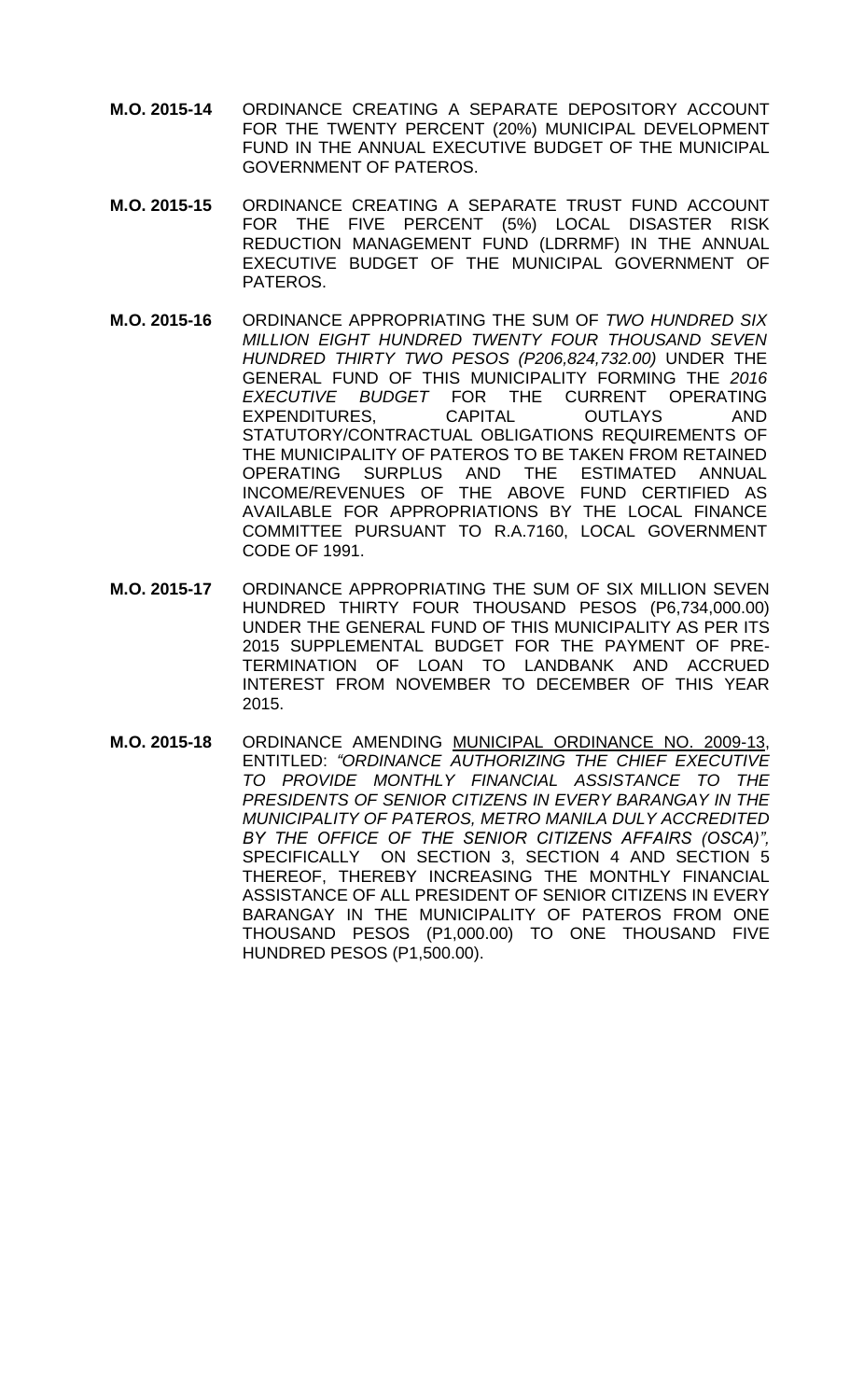



**Office of the Sangguniang Bayan**

- **M.O. 2016-01** ORDINANCE CONFIRMING THE POSITION OF *MUNICIPAL GOVERNMENT ASSISTANT DEPARTMENT HEAD*, UNDER THE OFFICE OF THE MAYOR, AS A PERMANENT POSITION AS CERTIFIED BY THE CIVIL SERVICE COMMISSION.
- **M.O. 2016-02** ORDINANCE AMENDING ARTICLE I, SECTION 3I.02 AND SECTION 3I.04-(b) OF THE REVENUE CODE OF THE MUNICIPALITY OF PATEROS.
- **M.O. 2016-03** ORDINANCE DESIGNATING THE SERVICE DELIVERY NETWORK (SDN) TO IMPROVE THE PROVISION OF FAMILY PLANNING (FP) AND MATERNAL, NEONATAL AND CHILD HEALTH AND NUTRITION (MNCHN) SERVICES IN THE MUNICIPALITY OF PATEROS.
- **M.O. 2016-04** ORDINANCE APPROPRIATING THE SUM OF TWO HUNDRED THOUSAND PESOS (P200,000.00) FROM THE 70% OF THE 5% CALAMITY FUND OF 2016 FOR THE AUGMENTATION AND STRENGTHENING THE CAPACITY OF LGU TO RESPOND TO DISASTER, FIRE ALARMS AND EMERGENCIES WITHIN THE MUNICIPALITY.
- **M.O. 2016-05** ORDINANCE CONFIRMING THE POSITION OF ADMINISTRATIVE ASSISTANT II, WITH A PARENTHETICAL POSITION OF DATA CONTROLLER II AT THE OFFICE OF THE PERSONNEL, AS A PERMANENT POSITION AS CERTIFIED BY THE CIVIL SERVICE COMMISSION.
- **M.O. 2016-06** ORDINANCE CONFIRMING THE POSITION OF VOCATIONAL SCHOOL ADMINISTRATOR II AT THE PATEROS TECHNOLOGICAL COLLEGE, AS A PERMANENT POSITION AS CERTIFIED BY THE CIVIL SERVICE COMMISSION.
- **M.O. 2016-07** ORDINANCE PROHIBITING THE USE OF MODIFIED LED BULBS AND HID BULBS WITHOUT DIFFUSER IN ANY VEHICLE THAT AFFECTS THE DRIVING VISIBILITY OF FELLOW DRIVERS AND PRESCRIBING PENALTY THEREOF.
- **M.O. 2016-08** ORDINANCE CREATING TWO (2) POSITIONS OF MIDWIFE IV IN THE MUNICIPAL HEALTH OFFICE AND APPROPRIATING FUNDS THEREFORE.
- **M.O. 2016-09** ORDINANCE PROHIBITING ALL KINDS OF VEHICLES TO STOP "stationary" IN THE AREA OF PEDESTRIAN LANE WITHIN THE TERRITORIAL JURISDICTION OF THE MUNICIPALITY OF PATEROS AND PROVIDING PENALTIES FOR VIOLATION THEREOF.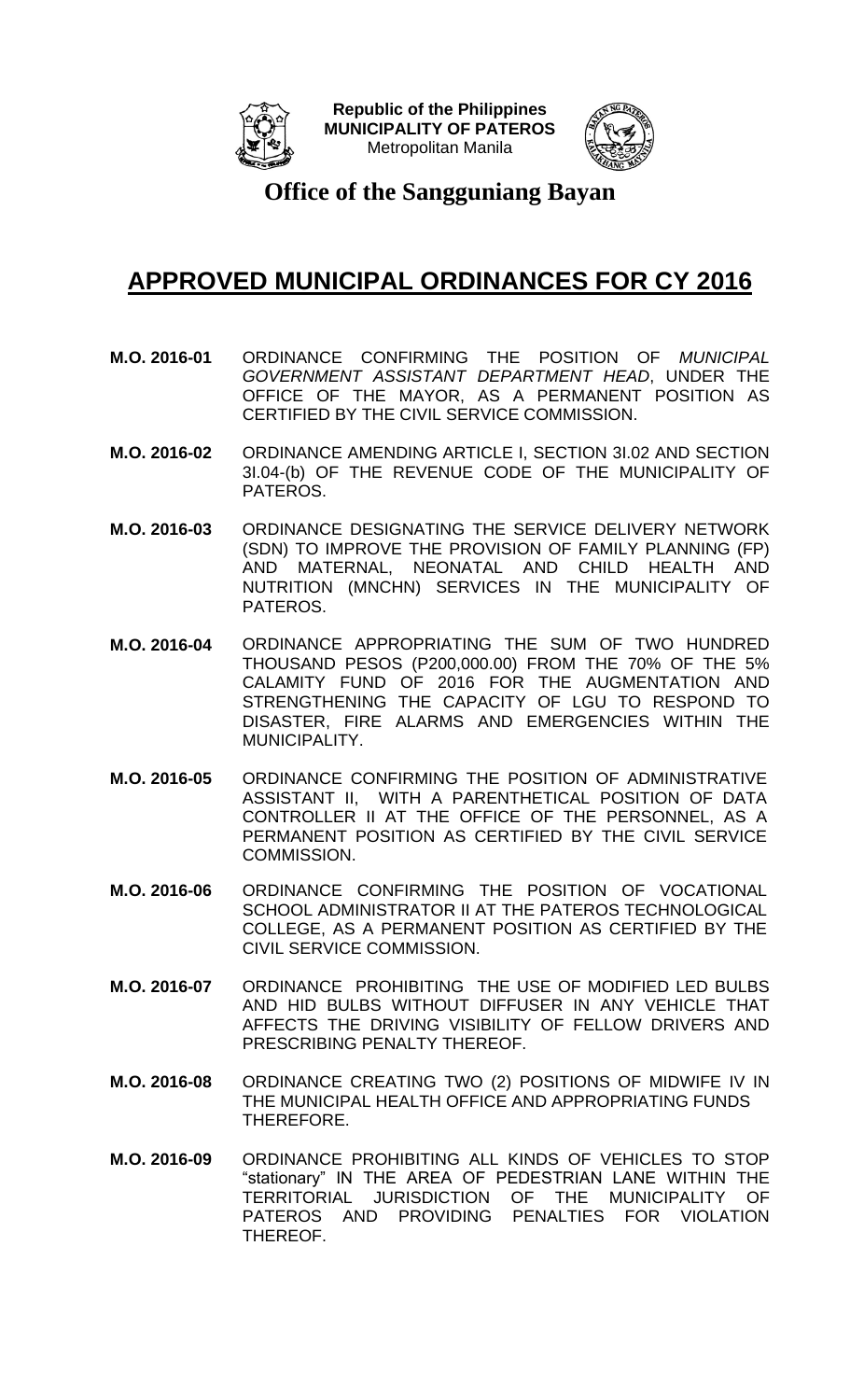- **M.O. 2016-10** ORDINANCE STRICTLY IMPOSING CORRECTIVE MEASURES IN PROTECTING SIDEWALKS OF MAJOR STREETS IN THE MUNICIPALITY OF PATEROS IN ANY KIND OF OBSTACLES INCLUDING STATIONARY PEOPLE DUE TO OWNED OR RENTED COMMERCIAL ESTABLISHMENT AND IMPOSING PENALTY THEREOF.
- **M.O. 2016-11** ORDINANCE THAT ANYBODY CAUGHT OF IRRESPOSIBLE DISCHARGE OF DOG WASTE DISPOSAL WILL BE PENALIZED WITHIN THE JURISDICTION OF THE MUNICIALITY OF PATEROS.
- **M.O. 2016-12** ORDINANCE APPROVING THE INTERNAL RULES OF PROCEDURE OF THE 10<sup>TH</sup> SANGGUNIANG BAYAN OF PATEROS. METRO MANILA FOR ADMINISTRATIVE TERM 2016-2019.
- **M.O. 2016-13** ORDINANCE AMENDING MUNICIPAL ORDINANCE NO.2003-13 TO EFFECTIVELY IMPLEMENT R.A. 8172 OTHERWISE KNOWN AS "ASIN LAW".
- **M.O. 2016-14** ORDINANCE AMENDING MUNICIPAL ORDINANCE NO.2008-03, OTHERWISE KNOWN AS THE REVISED CURFEW ORDINANCE OF THE MUNICIPALITY OF PATEROS.
- **M.O. 2016-15** ORDINANCE AMENDING SECTION 3C.01 AND 3C.02 (b), (c), (d), and 3C.05 (a) ON CHAPTER III, ARTICLE C, OF MUNICIPAL ORDINANCE NO.2004-20, OTHERWISE KNOWN AS THE "REVENUE CODE OF THE MUNICIPALITY OF PATEROS".
- **M.O. 2016-16** ORDINANCE NAMING THE HIGHEST RECOGNITION GIVEN TO THE MOST OUTSTANDING GRADUATE OF EVERY TESDA-PATEROS MANPOWER TRAINING CENTER VOCATIONAL PROGRAM AS THE COUN. JAIME R. FLORES ACHIEVEMENT AWARD.
- **M.O. 2016-17** ORDINANCE PROHIBITING ALL PAWNSHOPS IN THE TERRITORIAL JURISDICTION OF PATEROS FROM ACCEPTING ELECTRONIC GADGETS WITHOUT PROOF OF PURCHASE AND VALID IDENTIFICATION DOCUMENT, AS COLLATERAL IN ANY OF THEIR BUSINESS TRANSACTIONS AND PROVIDING PENALTIES THEREOF.
- **M.O. 2016-18** ORDINANCE AMENDING RULE V, SECTION 18 OF MUNICIPAL ORDINANCE NO.2016-12, OTHEREWISE KNOWN AS THE INTERNAL RULES OF PROCEDURE OF THE 10TH SANGGUNIANG BAYAN OF PATEROS, THEREBY RECONSTRUCTURING ITS COMMITTEE COMPOSITION.
- **M.O. 2016-19** ORDINANCE CREATING THE LOCAL BANTAY ASIN TASK FORCE (LBATF) IN THE MUNICIPALITY OF PATEROS.
- **M.O. 2016-20** ORDINANCE AMENDING THE INTERNAL RULES OF PROCEDURE OF THE 10<sup>TH</sup> SANGGUNIANG BAYAN OF PATEROS, METRO MANILA.
- **M.O. 2016-21** ORDINANCE CREATING THE POSITION OF SANITARY INSPECTOR III (SG 11) AT THE PATEROS HEALTH DEPARTMENT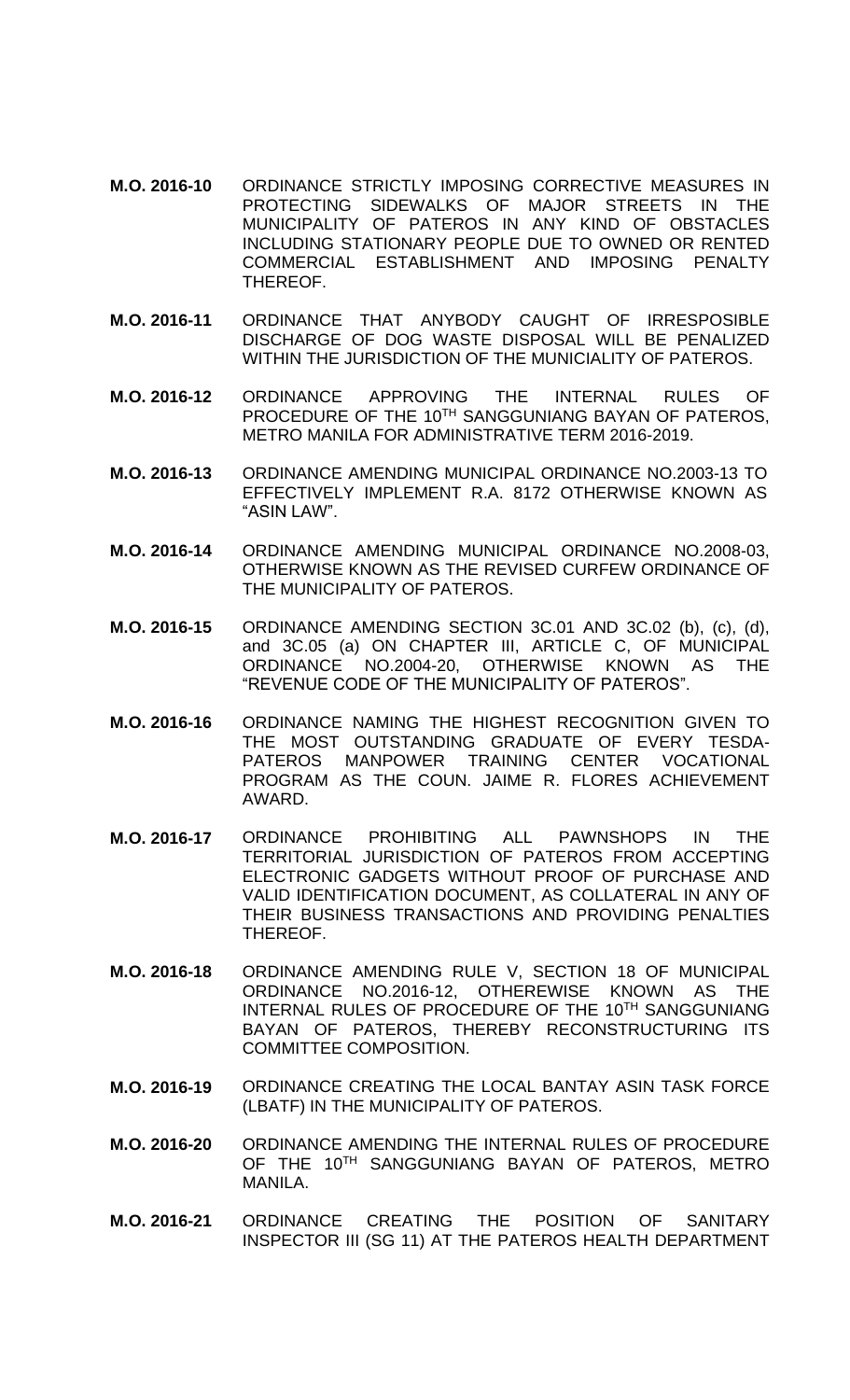AND APPROPRIATING FUNDS THEREOF.

- **M.O. 2016-22** ORDINANCE AMENDING MUNICIPAL ORDINANCE NO.2016-18 OTHERWISE KNOWN AS THE INTERNAL RULES OF PROCEDURE OF THE 10<sup>th</sup> SANGGUNIANG BAYAN, PARTICULARLY ON RULE VI, SECTION 4(a) THEREOF.
- **M.O. 2016-23** ORDINANCE AUTHORIZING THE CHIEF EXECUTIVE TO PROVIDE MONTHLY HONORARIUM TO VICE-PRESIDENT, SECRETARY, TREASURER, AUDITOR, BUSINESS MANAGER, PUBLIC RELATIONS OFFICER, AND SERGEANT-AT-ARMS OF EACH SENIOR CITIZENS ORGANIZATIONS OF THE TEN BARANGAYS IN THE MUNICIPALITY OF PATEROS ACCREDITED BY THE OFFICE OF THE SENIOR CITIZENS AFFAIRS (OSCA).
- **M.O. 2016-24** ORDINANCE INCREASING THE INCENTIVE ALLOWANCE OF PUBLIC SCHOOL TEACHERS IN THE MUNICIPALITY OF PATEROS, FROM P1,200 TO P1,300 PER MONTH OUT OF THE GENERAL FUND, EFFECTIVE JANUARY 2017 AND APPROPRIATING FUNDS THEREOF.
- **M.O. 2016-25** ORDINANCE ADOPTING THE IMPLEMENTING RULES AND REGULATIONS (IRR) OF REPUBLIC ACT NO. 10868, "AN ACT HONORING AND GRANTING ADDITIONAL BENEFITS AND PRIVILEGES TO FILIPINO CENTENARIANS AND FOR OTHER PURPOSES", OTHERWISE KNOWN AS THE "CENTENARIANS ACT OF 2016" IN THE MUNICIPALITY OF PATEROS AND APPROPRIATING FUNDS THEREOF.
- **M.O. 2016-26** ORDINANCE AMENDING MUNICIPAL ORDINANCE NO. 96-30 OTHERWISE KNOWN AS THE ORDINANCE FORMALIZING THE PATEROS EARLY CHILDHOOD EDUCATION PROGRAM (PECEP) OF 1996, IN ORDER TO REALIZE THE OBJECTIVE OF THE PRESENT ADMINISTRATION TO PROVIDE FREE EARLY CHILDHOOD EDUCATION IN THE MUNICIPALITY OF PATEROS.
- **M.O. 2016-27** ORDINANCE APPROPRIATING THE SUM OF TWO HUNDRED TEN MILLION 0NE HUNDRED SIXTY NINE THOUSAND AND NINE HUNDRED FIFTY SEVEN PESOS (P210,169,957.00) UNDER THE GENERAL FUND OF THIS MUNICIPALITY FORMING THE *2017 EXECUTIVE BUDGET* FOR THE CURRENT OPERATING EXPENDITURES, CAPITAL OUTLAYS AND STATUTORY/ CONTRACTUAL OBLIGATIONS REQUIREMENTS OF THE MUNICIPALITY OF PATEROS TO BE TAKEN FROM RETAINED OPERATING SURPLUS AND THE ESTIMATED ANNUAL INCOME/REVENUES OF THE ABOVE FUND CERTIFIED AS AVAILABLE FOR APPROPRIATIONS BY THE LOCAL FINANCE COMMITTEE PURSUANT TO R.A.7160, LOCAL GOVERNMENT CODE OF 1991.
- **M.O. 2016-28** ORDINANCE AMENDING MUNICIPAL ORDINANCE NO.2016-18, ENTITLED: ORDINANCE AMENDING RULE V, SECTION 18 OF MUNICIPAL ORDINANCE NO.2016-12, OTHEREWISE KNOWN AS THE INTERNAL RULES OF PROCEDURE OF THE 10TH SANGGUNIANG BAYAN OF PATEROS, THEREBY RECONSTRUCTING ITS COMMITTEE COMPOSITION.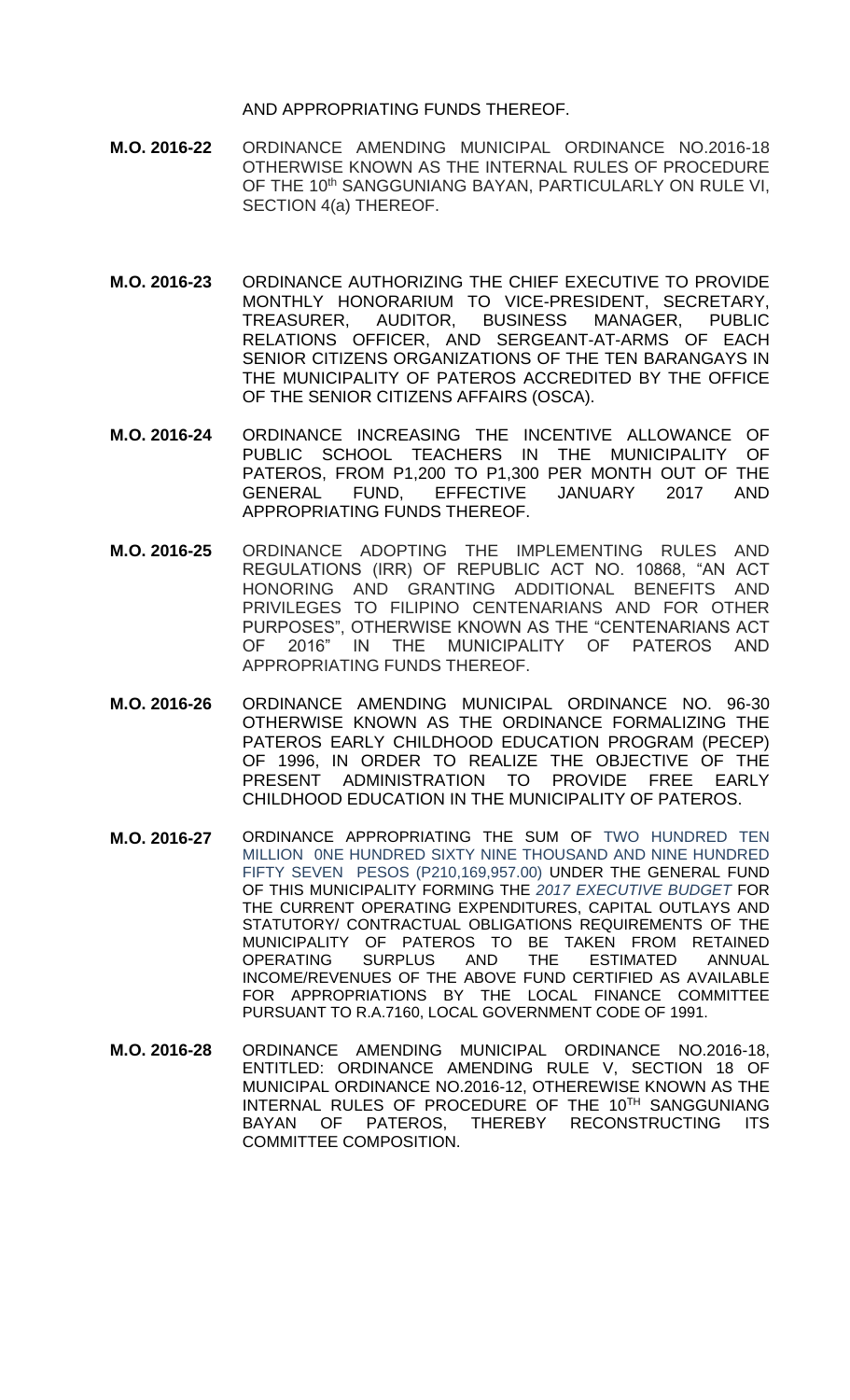



**Office of the Sangguniang Bayan**

- **M.O. 2017-01** ORDINANCE ALLOCATING TEN PERCENT (10%) OF ALL BCDA SHARE COVERING THE YEAR 2016 ONWARD, FOR THE ADDITIONAL BUDGET OF THE DELINEATION OF PATEROS BOUNDARY PROJECTS AND TO BE DEPOSITED INTO A TRUST FUND IMMEDIATELY UPON RECEIPT OF THE BCDA SHARE.
- **M.O. 2017-02** ORDINANCE CREATING THE POSITION OF TWO (2) LICENSE INSPECTOR I (SG-6) ASSIGNED AT THE BUSINESS PERMIT AND LICENSING OFFICE UNDER OFFICE OF THE MAYOR AND APPROPRIATING FUNDS FOR THE SAID PURPOSE.
- **M.O. 2017-03** ORDINANCE REPEALING MUNICIPAL ORDINANCE NO. 2016-27, ENTITLED: ORDINANCE APPROPRIATING THE SUM OF TWO HUNDRED TEN MILLION ONE HUNDRED SIXTY NINE THOUSAND NINE HUNDRED FIFTY SEVEN PESOS (P210,169,957.00) UNDER THE GENERAL FUND OF THIS MUNICIPALITY FORMING THE 2017 EXECUTIVE BUDGET FOR THE CURRENT OPERATING EXPENDITURES, CAPITAL OUTLAYS AND STATUTORY/ CONTRACTUAL OBLIGATIONS REQUIREMENTS OF THE MUNICIPALITY OF PATEROS TO BE TAKEN FROM RETAINED OPERATING SURPLUS AND THE ESTIMATED ANNUAL INCOME/REVENUES OF THE ABOVE FUND CERTIFIED AS AVAILABLE FOR APPROPRIATIONS BY THE LOCAL FINANCE COMMITTEE PURSUANT TO R.A.7160, LOCAL GOVERNMENT CODE OF 1991.
- **M.O. 2017-04** ORDINANCE CREATING THE POSITION OF ONE (1) CONSTRUCTION/ MAINTENANCE GENERAL FOREMAN (SG-11 / LEVEL 2) AT OFFICE OF THE MUNICIPAL ENGINEER/BUILDING OFFICIAL AND APPROPRIATING FUNDS HEREOF.
- **M.O. 2017-05** ORDINANCE APPROPRIATING THE SUM OF TWO HUNDRED TWENTY SEVEN MILLION THREE HUNDRED SIXTY FIVE THOUSAND ONE HUNDRED ELEVEN PESOS (P227,365,111.00) UNDER THE GENERAL FUND OF THIS MUNICIPALITY FORMING THE *2017 EXECUTIVE BUDGET* FOR THE CURRENT OPERATING EXPENDITURES, CAPITAL OUTLAYS AND STATUTORY/ CONTRACTUAL OBLIGATIONS REQUIREMENTS OF THE MUNICIPALITY OF PATEROS TO BE TAKEN FROM RETAINED OPERATING SURPLUS AND THE ESTIMATED ANNUAL INCOME/REVENUES OF THE ABOVE FUND CERTIFIED AS AVAILABLE FOR APPROPRIATIONS BY THE LOCAL FINANCE COMMITTEE PURSUANT TO R.A.7160, LOCAL GOVERNMENT CODE OF 1991.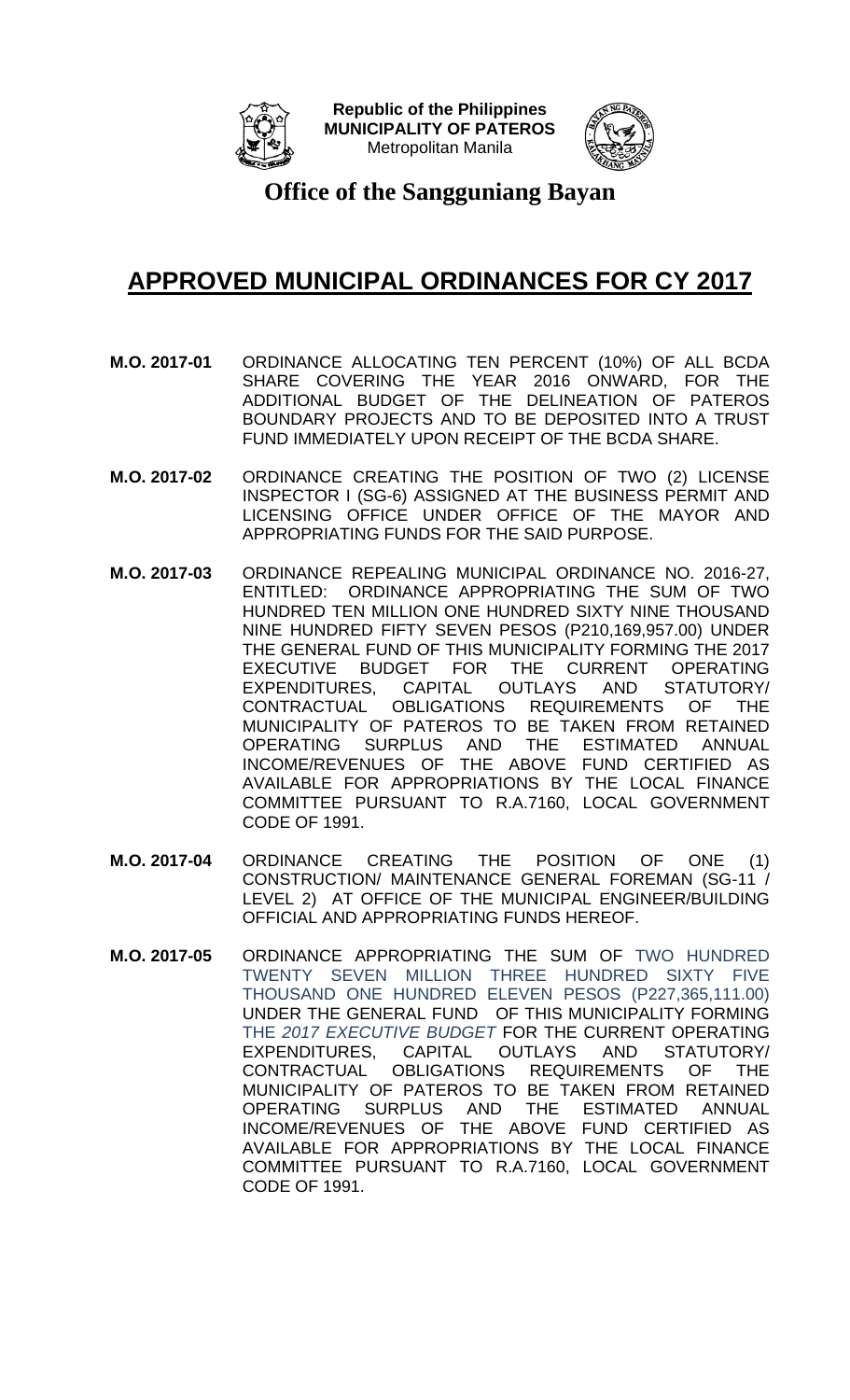- **M.O. 2017-06** ORDINANCE APPROPRIATING THE AMOUNT OF FOUR HUNDRED SIXTY TWO THOUSAND PESOS (P462,000.00) UNDER THE TRUST LIABILITY OF THIS MUNICIPALITY FOR THE ACQUISITION OF EIGHTY FOUR (84) SQUARE METER LOT COVERED BY TCT No. 17860 OWNED BY EMPERATRIZ CRUZ LOCATED WITHIN THE PREMISES OF MARIA CONCEPCION CRUZ HIGH SCHOOL IN BARANGAY STA. ANA, PATEROS, METRO MANILA EMBODIED UNDER MUNICIPAL RESOLUTION No.58-2016 TO BE TAKEN FROM THE BCDA SHARE RECEIVED IN DECEMBER 2016 CERTIFIED AVAILABLE BY THE MUNICIPAL TREASURER.
- **M.O. 2017-07** ORDINANCE AUTHORIZING THE USE OF WHEEL CLAMPS TO IMMOBILIZE ILLEGALLY PARKED VEHICLES IN THE MUNICIPALITY OF PATEROS, IMPOSING PENALTIES FOR VIOLATIONS THEREOF AND FOR OTHER PURPOSES.
- **M.O. 2017-08** ORDINANCE APPROPRIATING THE AMOUNT OF THREE HUNDRED THIRTY FOUR THOUSAND FIVE HUNDRED EIGHTY SEVEN PESOS AND FIFTY THREE CENTAVOS (P334,587.53) UNDER THE TRUST LIABILITY OF THIS MUNICIPALITY FOR THE SUPPLY OF LABOR AND MATERIALS FOR THE PROPOSED ROOFING OF EXISTING STAGE OF STO. ROSARIO ELEMENTARY SCHOOL IN STO. ROSARIO KANLURAN, PATEROS, METRO MANILA TO BE TAKEN FROM THE BCDA SHARE RECEIVED IN DECEMBER 2016 CERTIFIED AVAILABLE BY THE MUNICIPAL TREASURER.
- **M.O. 2017-09** ORDINANCE ESTABLISHING THE PATEROS ANTI-DRUG ABUSE COUNCIL (PADAC) PROVIDING ITS COMPOSITION, DEFINING ITS DUTIES AND RESPONSIBILITIES, CREATING THE PATEROS ANTI-DRUG ABUSE DEPARTMENT (PADAD) UNDER ITS JURISDICTION, DEFINING THE ROLE OF BARANGAY ANTI-DRUG ABUSE COUNCIL (BADAC) AND FOR OTHER PURPOSES.
- **M.O. 2017-10** ORDINANCE STRICTLY PROHIBITING THE OPERATION OF PERYAHAN (FERIAS) IN THE TERRITORIAL JURISDICTION OF THE MUNICIPALITY OF PATEROS, METRO MANILA AND PROVIDING PENALTIES FOR VIOLATION THEREOF.
- **M.O. 2017-11** ORDINANCE GRANTING ADDITIONAL TWO HUNDRED (200) MOTORIZED TRICYCLE OPERATOR'S FRANCHISE TO QUALIFIED INDIVIDUALS IN THE MUNICIPALITY OF PATEROS, METRO MANILA THEREBY AMENDING SECTION 15 OF MUNICIPAL ORDINANCE NO.2007-34 KNOWN AS THE ORDINANCE REGULATING THE OPERATION OF MOTORIZED TRICYLE WITHIN THE TERRITORIAL JURISDICTION OF THE MUNICIPALITY OF PATEROS.
- **M.O. 2017-12** ORDINANCE CREATING THE LOCAL YOUTH DEVELOPMENT COUNCIL OF THE MUNICIPALITY OF PATEROS AND FOR OTHER PURPOSES.
- **M.O. 2017-13** ORDINANCE AMENDING SECTION 8 OF MUNICIPAL ORDINANCE NO. 2007-034 TO INCORPORATE ALLIANCE OF MAGTANGGOL TRICYCLE OPERATORS AND DRIVERS ASSOCIATION, INC. (ALMATODA) AS OFFICIAL TRICYCLE OPERATORS AND DRIVERS ASSOCIATION (TODA), DESIGNATING ITS TEMPORARY TERMINAL, BODY COLOR CODING AND FOR OTHER PURPOSES.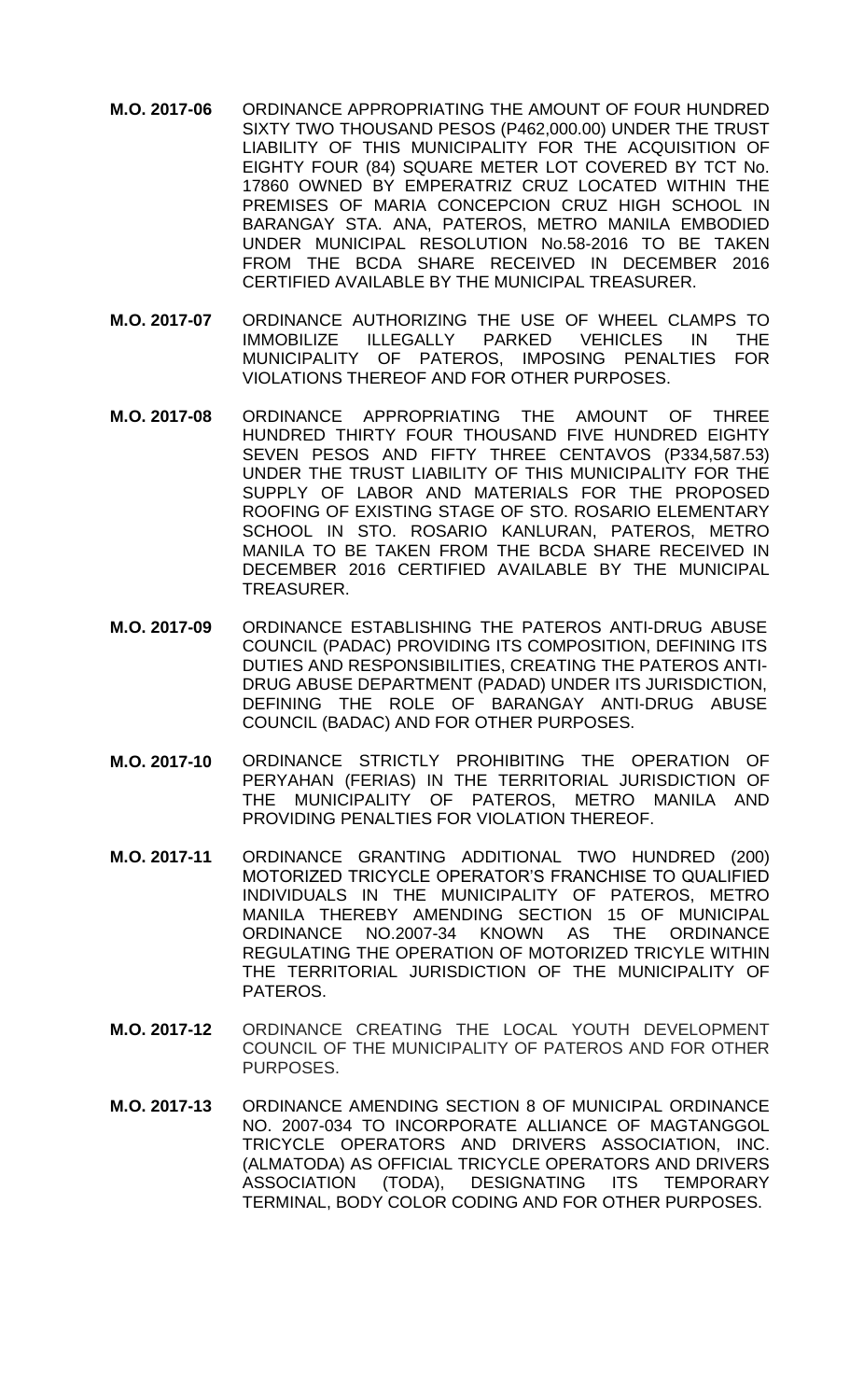- **M.O. 2017-14** ORDINANCE PROHIBITING THE USE, SALE, DISTRIBUTION AND ADVERTISEMENT OF CIGARETTES AND OTHER TOBACCO PRODUCTS, IN CERTAIN PLACES, IMPOSING PENALTIES FOR VIOLATIONS THEREOF, PROVIDING FUNDS THEREFOR, HEREBY ESTABLISHING THE PATEROS ANTI-SMOKING TASK FORCE IN THE MUNICIPALITY OF PATEROS, METRO MANILA, AND FOR OTHER PURPOSES.
- **M.O. 2017-15** ORDINANCE APPROPRIATING THE SUM OF FOUR MILLION PESOS (P4,000,000.00) UNDER THE GENERAL FUND OF THIS MUNICIPALITY AS PER ITS 2017 SUPPLEMENTAL BUDGET NO. 1 FOR THE PAYMENT OF MONTHLY ALLOWANCES OF PUBLIC SCHOOL TEACHERS ASSIGNED IN THE MUNICIPALITY OF PATEROS AS PER THE JOINT CIRCULAR NO. 1 SERIES OF 2017 OF THE DEPARTMENT OF EDUCATION, DEPARTMENT OF BUDGET AND MANAGEMENT AND THE DEPARTMENT OF THE INTERIOR AND LOCAL GOVERNMENT, PROCUREMENT OF ONE SERVICE UTILITY VEHICLE FOR THE OFFICIAL USE OF THE MUNICIPALITY AND FOR THE FINANCIAL ALLOCATIONS FOR THE SERVICES RENDERED BY JOB ORDER EMPLOYEES TO BE TAKEN FROM UNAPPROPRIATED SURPLUS OF 2016 AS CERTIFIED AVAILABLE BY THE MUNICIPAL TREASURER AND MUNICIPAL ACCOUNTANT.
- **M.O. 2017-16** ORDINANCE FOR ANTI-AGE DISCRIMINATION IN JOB HIRING IN THE MUNICIPALITY OF PATEROS.
- **M.O. 2017-17** ORDINANCE AUTHORIZING THE MUNICIPAL MAYOR MIGUEL F. PONCE III TO LAUNCH AN OUTREACH PROGRAM WITH TOTAL BUDGET ALLOTMENT OF THIRTY THOUSAND PESOS (Php30,000.00) FOR THE BENEFIT OF BUREAU OF JAIL MANAGEMENT AND PENOLOGY (BJMP) PATEROS DETAINEES TO BE TAKEN FROM THE OTHER EXPENSES FUND UNDER OFFICE OF THE MAYOR.
- **M.O. 2017-18** ORDINANCE REQUIRING ALL RESIDENTIAL AND COMMERCIAL ESTABLISHMENTS WITHIN THE MUNICIPALITY OF PATEROS TO CLEAN THE SIDEWALK FRONTING THEIR HOMES AND/OR ESTABLISHMENTS, OTHERWISE KNOWN AS "TAPAT KO" LINIS KO" ORDINANCE OF THE MUNICIPALITY OF PATEROS.
- **M.O. 2017-19** ORDINANCE CREATING THE MUNICIPAL COUNCIL FOR THE PROTECTION OF CHILDREN (MCPC) OF MUNICIPALITY OF PATEROS, ALSO HEREBY CREATING MUNICIPAL COUNCIL FOR THE PROTECTION OF CHILDREN INTER-AGENCY MONITORING TASK FORCE (MCPC-IMTF), DEFINING ITS DUTIES AND RESPONSIBILITIES, AND FOR OTHER PURPOSES.
- **M.O. 2017-20** ORDINANCE APPROPRIATING THE AMOUNT OF FOUR MILLION ONE HUNDRED FIFTY EIGHT THOUSAND NINE HUNDRED TWENTY THREE PESOS AND FORTY CENTAVOS (P4,158,923.40) FOR THE ACQUISITION OF REAL PROPERTIES LOCATED AT MARTIREZ BUKID, PATEROS, METRO MANILA TO BE TAKEN FROM BCDA SHARE CERTIFIED AVAILABLE BY THE MUNICIPAL TREASURER.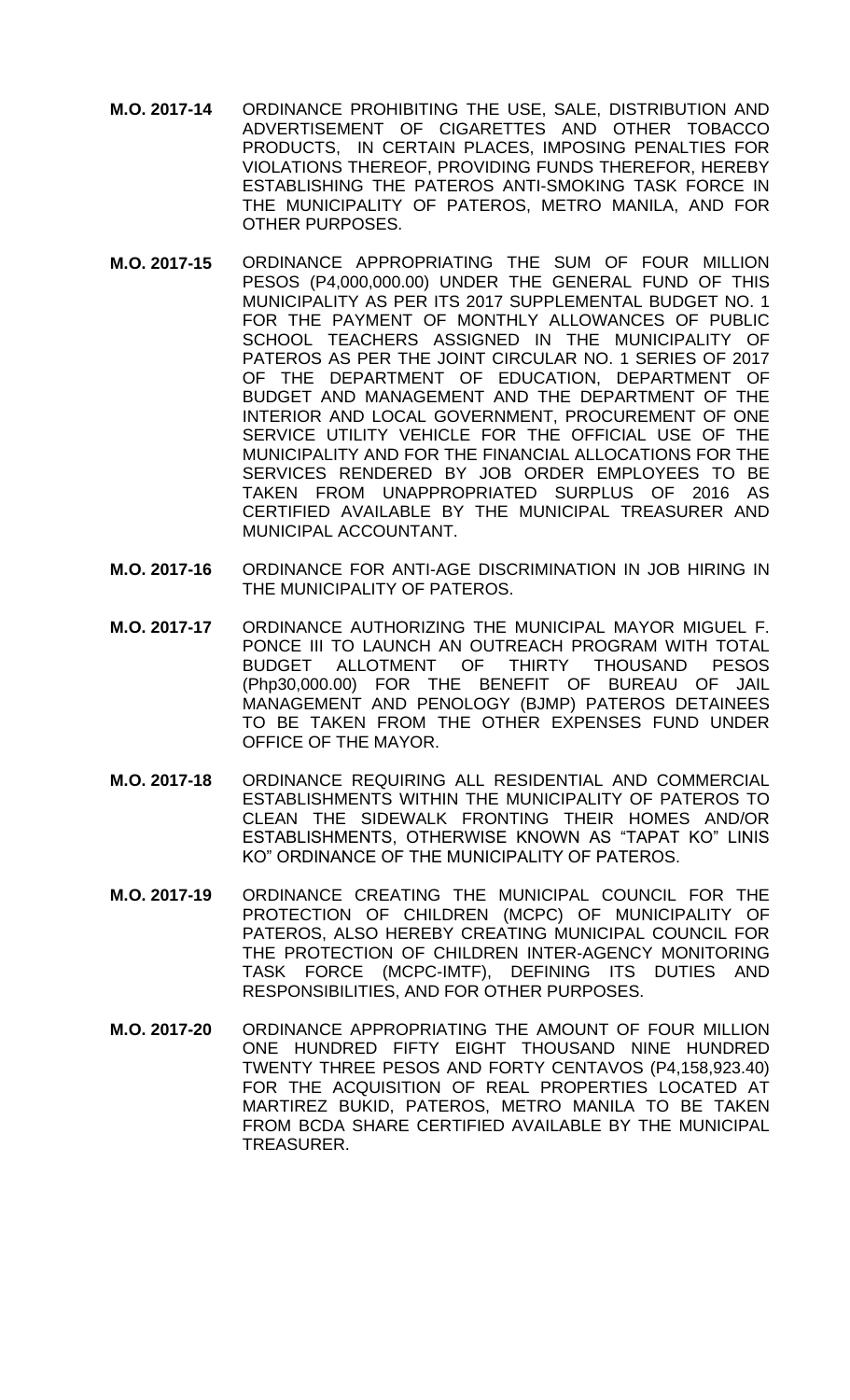- **M.O. 2017-21** ORDINANCE AMENDING MUNICIPAL ORDINANCE NO.2016-28, ENTITLED: ORDINANCE AMENDING RULE V, SECTION 18 OF MUNICIPAL ORDINANCE NO.2016-12, OTHEREWISE KNOWN AS THE INTERNAL RULES OF PROCEDURE OF THE 10<sup>TH</sup><br>SANGGUNIANG BAYAN OF PATEROS. THEREBY SANGGUNIANG BAYAN OF PATEROS, THEREBY RECONSTRUCTING ITS COMMITTEE COMPOSITION.
- **M.O. 2017-22** ORDINANCE GRANTING FINANCIAL INCENTIVES TO GRADE 6 AND GRADE 10 HONOR STUDENTS OF PUBLIC SCHOOLS IN THE MUNICIPALITY OF PATEROS.
- **M.O. 2017-23** ORDINANCE ESTABLISHING THE PATEROS SPORTS DEVELOPMENT COUNCIL, DEFINING ITS PURPOSE, FUNCTIONS, DUTIES AND RESPONSIBILITIES, CREATING THE PATEROS SPORTS DEVELOPMENT OFFICE (PSDO) UNDER ITS JURISDICTION IN THE MUNICIPALITY OF PATEROS AND FOR OTHER PURPOSES.
- **M.O. 2017-24** ORDINANCE EXPROPRIATING THE PORTION OF LANDS OWNED BY CAMILO R. TOLENTINO OWNER OF LOT COVERED BY TCT NO. 1174 AND TCT NO. 1175, MINDA A. ALMEDA OWNER OF LOT COVERED BY TCT NO. 1178, AND HEIRS OF MATEO T. CRUZ OWNER OF LOTS COVERED BY TCT NO. 937-B AND TCT NO. 938- B, ALL LOCATED IN BARANGAY STA. ANA PATEROS, METRO MANILA, TO BE USED AS NEW PUBLIC ROAD TO CONNECT B.<br>MORCILLA STREET WITH COL. C. FLORES STREET, MORCILLA STREET WITH COL. C. FLORES STREET, APPROPRIATING FUNDS THEREOF AND FOR OTHER PURPOSES.
- **M.O. 2017-25** ORDINANCE APPROPRIATING THE SUM OF FIVE HUNDRED THOUSAND PESOS ONLY (P500,000.00) UNDER THE GENERAL FUND OF THIS MUNICIPALITY RELATIVE TO THE REHABILITATION OF ALL TRAFFIC SIGNAGES IN THE TERRITORIAL JURISDICTION OF PATEROS TO BE INCLUDED FOR THE FIRST QUARTER BUDGET OF CY 2018.
- **M.O. 2017-26** ORDINANCE GRANTING SCHOLARSHIP ASSISTANCE TO THE STUDENTS OF PATEROS NATIONAL HIGH SCHOOL - SPECIAL SCIENCE CLASS IN THE MUNICIPALITY OF PATEROS, METRO MANILA AND APPROPRIATING FUNDS HEREOF.
- **M.O. 2017-27** ORDINANCE EXPROPRIATING THE ONE HUNDRED FIVE SQUARE METERS (105 SQ.M.) LOT LOCATED IN G. DE BORJA STREET CORNER M. ALMEDA STREET, BARANGAY SAN ROQUE, PATEROS, METRO MANILA OWNED BY EMMANUEL T. ESPIRITU, ET AL., WITH TAX DECLARATION NO.E-006-00501, TO BE USED AS PORTION OF THE ROAD WIDENING PROJECT AT BARANGAY SAN ROQUE, PATEROS, METRO MANILA, APPROPRIATING FUNDS THEREOF AND FOR OTHER PURPOSES.
- **M.O. 2017-28** ORDINANCE APPROPRIATING THE SUM OF *TWO HUNDRED SEVENTY MILLION FIVE HUNDRED FORTY THREE THOUSAND ONE HUNDRED SIXTY NINE PESOS (P270,543,169.00)* UNDER THE GENERAL FUND MUNICIPALITY AND ITS ECONOMIC ENTERPRISES (PTC/TESDA) FORMING THE *2018 EXECUTIVE BUDGET* FOR THE CURRENT OPERATING CAPITAL OUTLAYS AND STATUTORY/CONTRACTUAL OBLIGATIONS REQUIREMENTS OF THE MUNICIPALITY OF PATEROS TO BE TAKEN FROM RETAINED OPERATING SURPLUS AND THE ESTIMATED ANNUAL INCOME/REVENUES OF THE ABOVE FUND CERTIFIED AS AVAILABLE FOR APPROPRIATIONS BY THE LOCAL FINANCE COMMITTEE PURSUANT TO R.A.7160, LOCAL GOVERNMENT CODE OF 1991.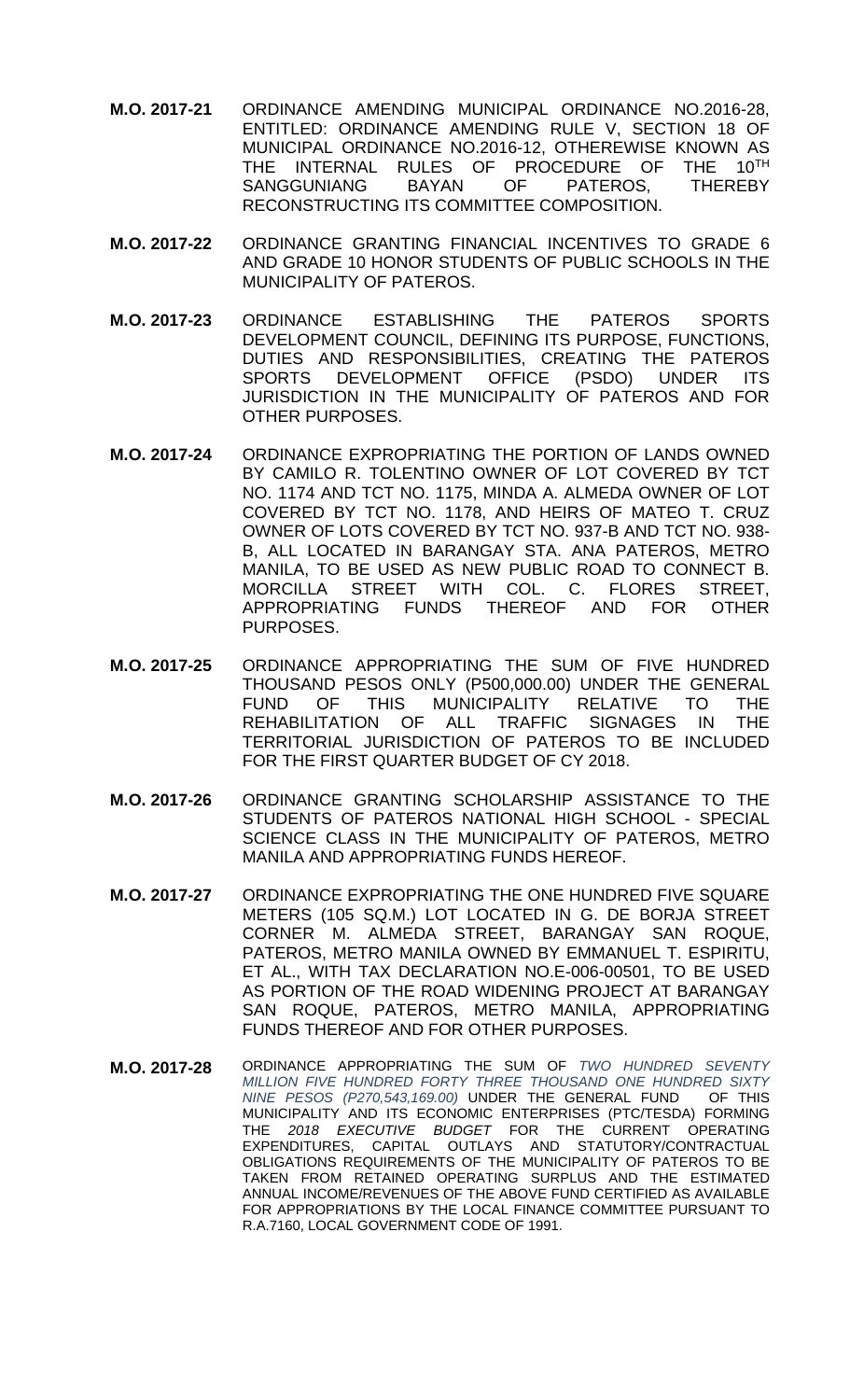- **M.O. 2017-29** ORDINANCE APPROPRIATING THE AMOUNT OF EIGHT HUNDRED NINETY ONE THOUSAND PESOS (Php891,000.00) IN PAYMENT OF PROPERTY LOTS WITH VARIOUS OWNERS WITH A TOTAL OF ONE HUNDRED NINETY EIGHT SQUARE METERS (198 SQ.M.) AS PORTION OF THE ROAD WIDENING PROJECT AT G. DE BORJA ST, PATEROS, METRO MANILA AND FOR OTHER PURPOSES.
- **M.O. 2017-30** ORDINANCE GRANTING ANNUAL MEDICAL CHECK-UP/PHYSICAL EXAMINATION TO ALL EMPLOYEES OF THE LOCAL GOVERNMENT UNIT OF PATEROS TO BE IMPLEMENTED BEGINNING FISCAL YEAR 2018 AND EVERY YEAR THEREAFTER TO BE HEADED BY THE MUNICIPAL HEALTH OFFICE.
- **M.O. 2017-31** ORDINANCE CREATING THE PATEROS MULTI-SECTORAL LOCAL AIDS COUNCIL (PMLAC), DEFINING ITS POWER AND FUNCTIONS, COMPOSITIONS, APPROPRIATING FUNDS THERETO, HEREBY ESTABLISHING THE GUIDELINES FOR STD/HIV/AIDS MONITORING AND MITIGATION AS WELL AS PREVENTION AND AWARENESS CAMPAIGN OF THE MUNICIPALITY, AND FOR OTHER PURPOSES.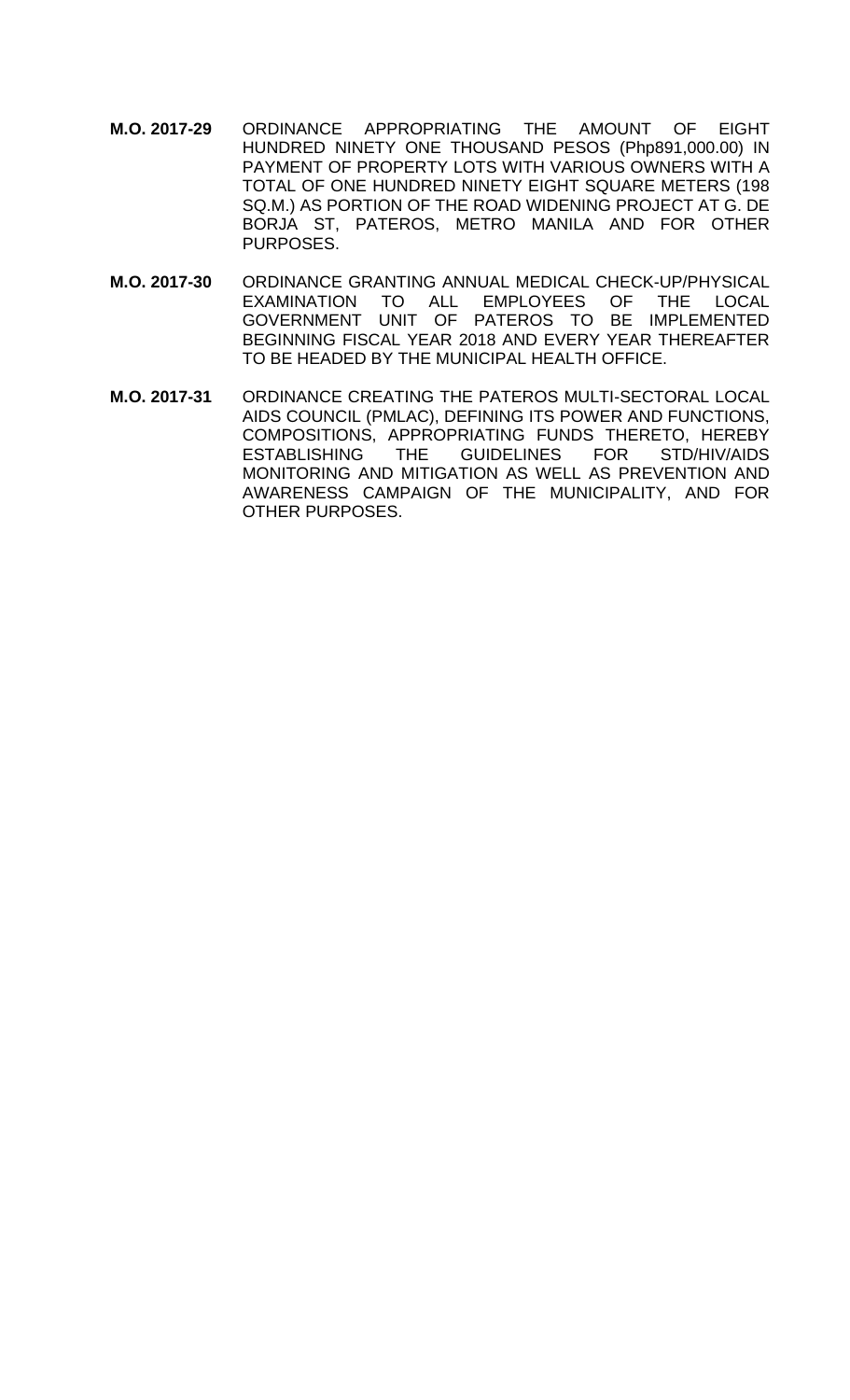



**Office of the Sangguniang Bayan**

- **M.O. 2018-01** ORDINANCE REGULATING THE ESTABLISHMENT OF OFF-COCKPIT BETTING STATIONS IN THE TERRITORIAL JURISDICTION OF PATEROS AND PROVIDING PENALTIES IN VIOLATION THEREOF.
- **M.O. 2018-02** ORDINANCE AMENDING SECTION 10 OF MUNICIPAL ORDINANCE NO 2017-07 ALSO KNOWN AS "WHEEL CLAMPING ORDINANCE OF 2017" AND FOR OTHER PURPOSES.
- **M.O. 2018-03** ORDINANCE EXPROPRIATING THE TWENTY FIVE SQUARE METERS (25 SQ.M.) LOT LOCATED IN M. ALMEDA ST, SAN ROQUE, PATEROS, METRO MANILA OWNED BY RICARDO C. DE LEON AND LILY M. DE LEON, WITH TCT NO. 26721 AND TAX DECLARATION NO.E-006-00232, TO BE USED AS PORTION OF THE ROAD WIDENING PROJECT AT BARANGAY SAN ROQUE, PATEROS, METRO MANILA, APPROPRIATING FUNDS THEREOF AND FOR OTHER PURPOSES.
- **M.O. 2018-04** ORDINANCE APPROPRIATING THE AMOUNT OF ONE MILLION PESOS (P1,000,000.00) FOR THE ACQUISITION OF REAL PROPERTY LOCATED AT BARANGAY POBLACION TO BE UTILIZED AS NEW SITE OF BARANGAY HALL OF POBLACION, PATEROS, METRO MANILA.
- **M.O. 2018-05** ORDINANCE ADOPTING AND PURSUING A PUBLIC-PRIVATE PARTNERSHIP (PPP) APPROACH TOWARDS DEVELOPMENT, CREATING A PPP REGULATORY AUTHORITY AND PROVIDING APPROPRIATIONS, INCENTIVES THEREFOR AND FOR OTHER PURPOSES FOR THE MUNICIPALITY OF PATEROS.
- **M.O. 2018-06** ORDINANCE APPROPRIATING THE AMOUNT OF THREE MILLION PESOS (P3,000,000.00) FROM THE BCDA FUND FOR THE AQUISITION AND INSTALLATION OF ONE (1) BRANDNEW ELEVATOR AT THE PATEROS MUNICIPAL BUILDING, PATEROS, METRO MANILA.
- **M.O. 2018-07** ORDINANCE APPROPRIATING THE AMOUNT OF THREE HUNDRED THOUSAND PESOS (P300,000.00) AS ACCEPTANCE FEE OF ATTY. LUCAS C. CARPIO, JR. AS OUR NEW LEGAL COUNSEL FOR THE CLAIM OF BARANGAY BUTING, KALAWAAN AND SAN JOAQUIN, TO BE TAKEN FROM THE BCDA SHARE FUNDS OF THE MUNICIPALITY.
- **M.O. 2018-08** ORDINANCE ALLOWING THE OPERATION OF E-TRIKES IN THE MUNICIPALITY OF PATEROS IN SUPPORT TO THE ENERGY EFFICIENT ELECTRIC VEHICLES PROGRAM OF THE DEPARTMENT OF ENERGY, AND PROVIDING GUIDELINES THERETO.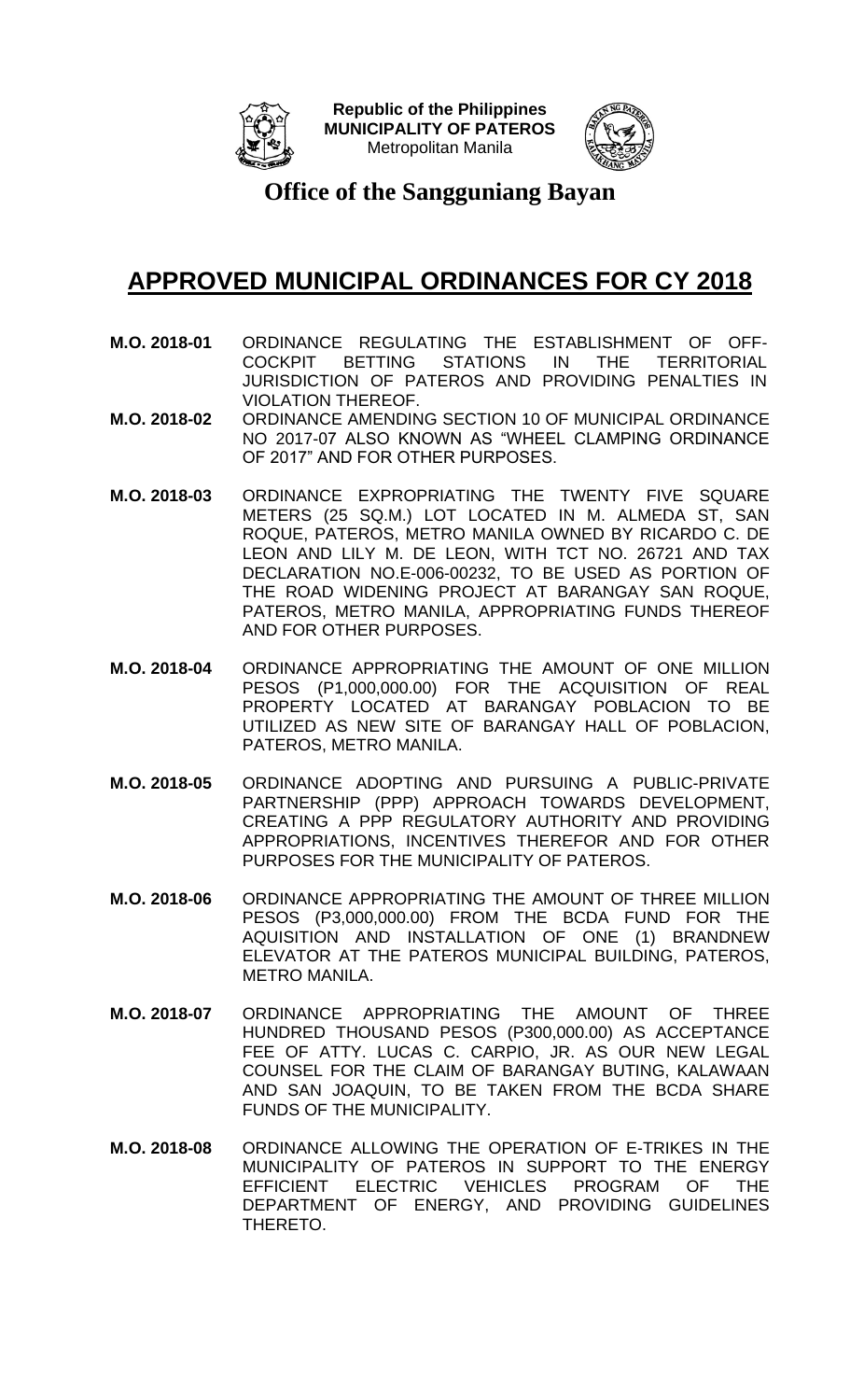- **M.O. 2018-09** ORDINANCE ADOPTING THE OFFICIAL SEAL OR LOGO OF THE SANGGUNIANG BAYAN OF PATEROS, CUSTOMIZING THE OFFICIAL FLAG AND TO ENGRAVE THE SEAL OR LOGO IN ALL STATIONERY OF THE SANGGUNIAN AND FOR OTHER OFFICIAL PURPOSES.
- **M.O. 2018-10** ORDINANCE ESTABLISHING THE LOCAL EMPLOYEES SCHOLARSHIP PROGRAM IN THE MUNICIPALITY OF PATEROS UNDER THE PATEROS TECHNOLOGICAL COLLEGE EXECUTIVE CLASS CURRICULUM, APPROPRIATING FUNDS THEREFORE AND FOR OTHER PURPOSES.
- **M.O. 2018-11** ORDINANCE REGULATING THE ESTABLISHMENT OF ELECTRONIC BINGO IN THE TERRITORIAL JURISDICTION OF PATEROS, PROVIDING PENALTIES IN VIOLATION THEREOF, AND HEREBY AUTHORIZING MARKHALI GAMING SYSTEM, INC. TO ESTABLISH AND OPERATE E- BINGO IN PATEROS, METRO MANILA. **(VETOED)**
- **M.O. 2018-12** ORDINANCE NAMING THE NEWLY CONSTRUCTED ROAD ALONGSIDE THE PATEROS MUNICIPAL BUILDING LEADING TO INTERIOR OF WIDELY KNOWN AS MARTIREZ BUKID THAT WILL ULTIMATELY CONNECT TO MARTIREZ DEL '96 STREET AS *"N.V. PONCE STREET (MAYOR NESTOR V. PONCE)"*, IN FITTING RECOGNITION OF THE SERVICE HE HAS RENDERED IN THIS TOWN AS THE MUNICIPAL MAYOR FROM 1972 UP TO 1979.
- **M.O. 2018-13** ORDINANCE NAMING THE B. MORCILLA ROAD EXTENSION FROM CORNER M. ALMEDA STREET UP TO COL. CESAR B. FLORES STREET AS *"J.T. CAPCO STREET (MAYOR JOSE T. CAPCO, JR.)"*, IN FITTING RECOGNITION OF THE SERVICE HE HAS RENDERED IN THIS TOWN AS THE MUNICIPAL MAYOR FROM 1989 TO 2001.
- **M.O. 2018-14** ORDINANCE CREATING THE GENERAL SERVICE OFFICE (GSO) IN THE MUNICIPALITY OF PATEROS, DEFINING ITS DUTIES, FUNCTIONS AND RESPONSIBILITIES.
- **M.O. 2018-15** ORDINANCE GRANTING A MONTHLY ALLOWANCE OF P5,000.00 TO THE ADDITIONAL PUBLIC ATTORNEY ASSIGNED IN THE MUNICIPALITY OF PATEROS.
- **M.O. 2018-16** ORDINANCE ESTABLISHING THE PATEROS DISASTER RISK REDUCTION AND MANAGEMENT OFFICE (PDRRMO) UNDER OFFICE OF THE MAYOR, DEFINING ITS FUNCTION, DUTIES AND RESPONSIBILITIES, CREATING THE NECESSARY POSITIONS UNDER THIS DEPARTMENT, APPROPRIATING FUNDS THEREOF AND FOR OTHER PURPOSES.
- **M.O. 2018-17** ORDINANCE APPROPRIATING THE AMOUNT OF THREE HUNDRED THIRTY ONE THOUSAND PESOS (P331,000.00) FROM THE GENERAL FUND AS THE LOCAL GOVERNMENT UNIT'S COUNTERPART BETWEEN THE DEPARTMENT OF SCIENCE AND TECHNOLOGY (DOST) AND THE MUNICIPAL GOVERNMENT OF PATEROS FOR THE REVIVAL AND SUSTAINABLE DEVELOPMENT OF THE BALUT AND SALTED EGG INDUSTRY OF THE MUNICIPALITY OF PATEROS.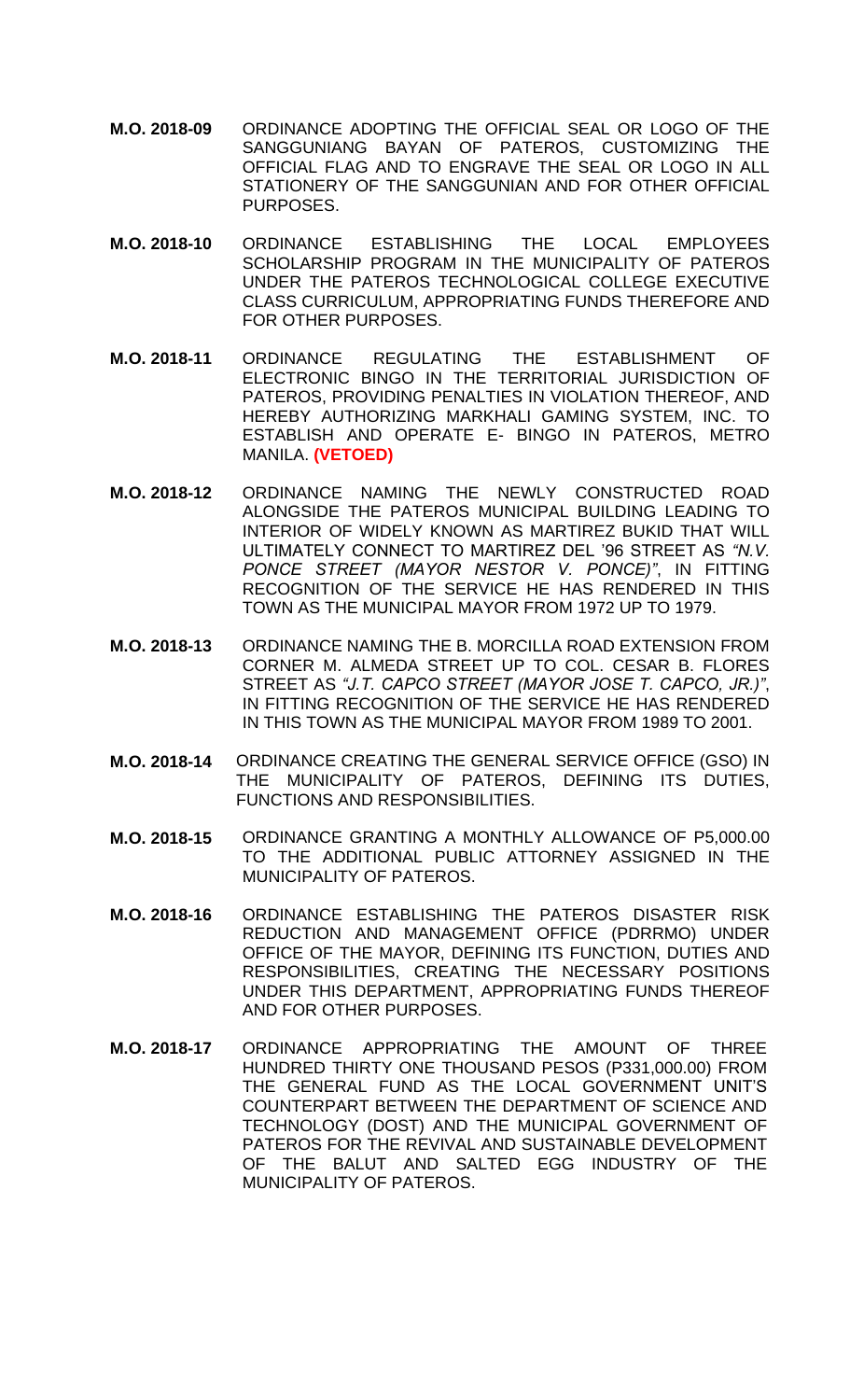- **M.O. 2018-18** ORDINANCE CREATING THE POSITION OF ONE (1) ENGINEER II (SG 16 – LEVEL 2) AT THE OFFICE OF THE MUNICIPAL ENGINEER AND APPROPRIATING FUNDS HEREOF.
- **M.O. 2018-19** PAMBAYANG KAUTUSAN NA NAG-AAMYENDA SA PAMBAYANG ORDINANSA NA MAY NUMERONG 2007-011, AT TUWIRANG NAGTATAKDA SA MGA LUGAR NA MAAARING MAGING LUGAR NG KOMERSYO TUWING PANAHON NG FIESTA, PASKO AT IBA PANG OKASYONG PINAPAHINTULUTAN NG PAMAHALAANG LOKAL ANG PAGLALAGAY NG PANINDA SA KAHABAAN NG MGA KALYENG B. MORCILLA, C. ALMEDA, G. FLORES, J. TANGCO, A. MABINI, J. RIZAL, M. ALMEDA, P. HERRERA AT J.T. CAPCO.
- **M.O. 2018-20** ORDINANCE AMENDING MUNICIPAL ORDINANCE NO. 2017-22, ENTITLED; *"ORDINANCE GRANTING FINANCIAL INCENTIVES TO GRADE 6 AND GRADE 10 HONOR STUDENTS OF PUBLIC SCHOOLS IN THE MUNICIPALITY OF PATEROS."* BY ADDING A CERTAIN SECTION FOR THE STRICT IDENTIFICATION OF THE IMPLEMENTING DEPARTMENT AND IMPLEMENTERS.
- **M.O. 2018-21** ORDINANCE AMENDING MUNICIPAL ORDINANCE NO.2018-05 OTHERWISE KNOWN AS PUBLIC–PRIVATE PARTNERSHIP (PPP).
- **M.O. 2018-22** ORDINANCE FOR THE MUNICIPALITY OF PATEROS TO LAUNCH AN ANNUAL INTER-BARANGAY TREE PLANTING, VERTICAL GARDENING AND BACKYARD VEGETABLE GARDENING COMPETITION, PROVIDING FUNDS THEREOF AND FOR OTHER PURPOSES.
- **M.O. 2018-23** ORDINANCE NAMING THE STREET AT THE NEWLY SUBDIVIDED SITIO IKMUHAN CONNECTING M. LOZADA STREET AND SAMPAGUITA STREET, STO. ROSARIO SUBDIVISION IN BRGY. STO. ROSARIO-SILANGAN, PATEROS, METRO MANILA AS "M.C. AVILA STREET".
- **M.O. 2018-24** ORDINANCE NAMING THE NAMELESS ALLEY/SECONDARY ROAD NO.3 OF URBAN POOR ASSOCIATION RECOGNIZED AS "SAMAHAN NG MAMAMAYAN NG BARANGAY SAN ROQUE", TO THE LATE PUNONG BARANGAY BALTAZAR P. RODEN AND TO BE KNOWN AS *"B.P. RODEN STREET"*, IN FITTING RECOGNITION TO THE SERVICE HE HAS RENDERED TO BARANGAY SAN ROQUE.
- **M.O. 2018-25** ORDINANCE AMENDING MUNICIPAL ORDINANCE NO.2017-21, ENTITLED: ORDINANCE AMENDING RULE V, SECTION 18 OF MUNICIPAL ORDINANCE NO.2016-12, OTHEREWISE KNOWN AS<br>THE INTERNAL RULES OF PROCEDURE OF THE 10<sup>TH</sup> THE INTERNAL RULES OF PROCEDURE OF THE SANGGUNIANG BAYAN OF PATEROS, THEREBY RECONSTRUCTING ITS COMMITTEE COMPOSITION.
- **M.O. 2018-26** ORDINANCE ESTABLISHING THE BARANGAY VIOLENCE AGAINST WOMEN AND CHILDREN (VAWC) DESK OF THE MUNICIPALITY OF PATEROS, DEFINING ITS FUNCTIONS, DUTIES & PROTOCOLS, HEREBY ALSO ESTABLISHING THE MUNICIPAL VIOLENCE AGAINST WOMEN AND CHILDREN (MVAWC) COUNCIL AND ITS INTER-AGENCY MONITORING TASK FORCE, AND FOR OTHER PURPOSES.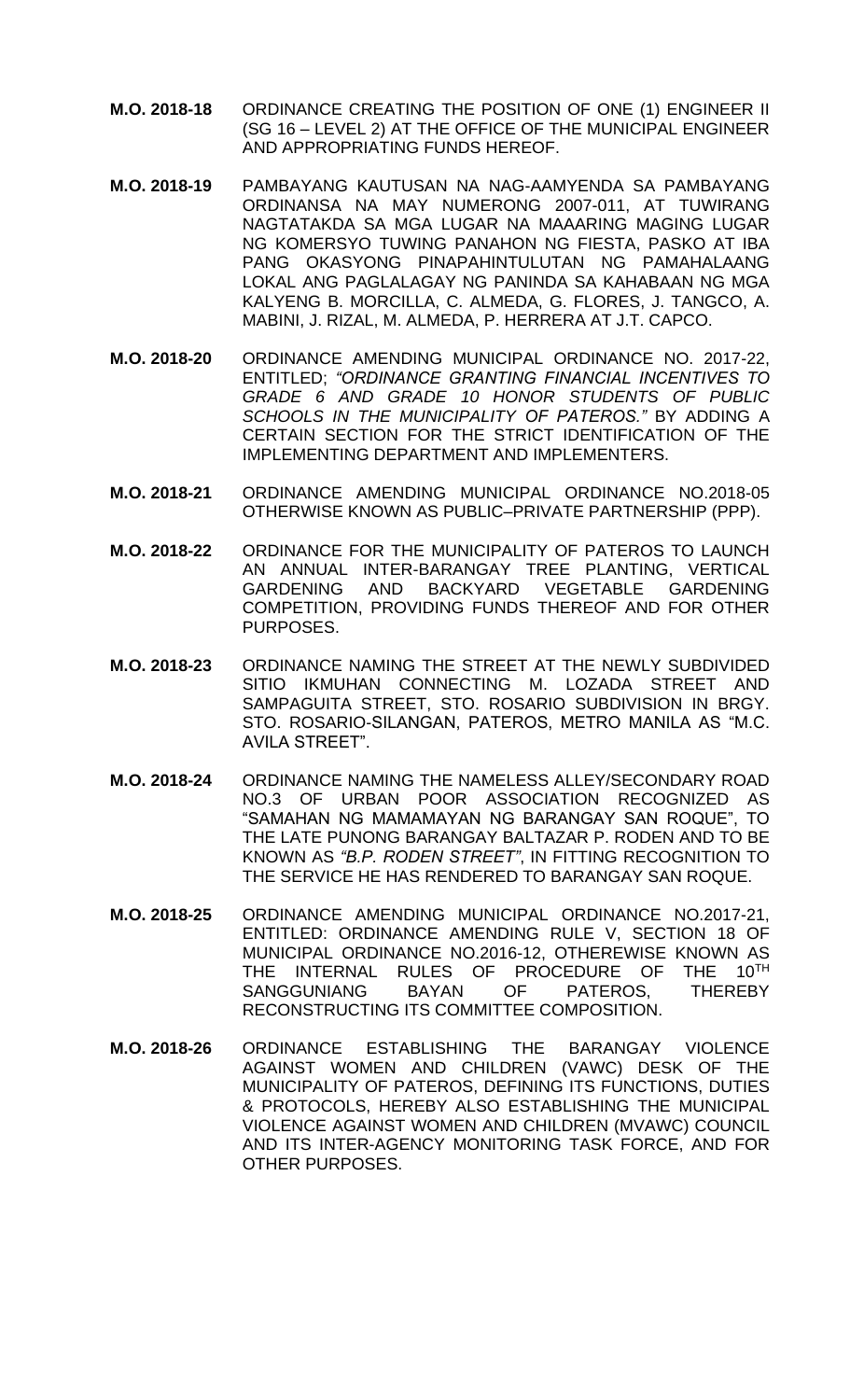- **M.O. 2018-27** ORDINANCE AMENDING MUNICIPAL ORDINANCE NO. 2015-06, SPECIFICALLY SECTION 2, SECTION 5 LETTER (A), SECTION 6 AND ADDING NEW SECTION 11 THEREOF AND FOR OTHER PURPOSES.
- **M.O. 2018-28** ORDINANCE CREATING THE MUNICIPAL ENVIRONMENT AND NATURAL RESOURCES OFFICE (MENRO) UNDER THE OFFICE OF THE MAYOR IN THE MUNICIPALITY OF PATEROS.
- **M.O. 2018-29** ORDINANCE AMENDING MUNICIPAL ORDINANCE NO.97-029 ENTITLED: ORDINANCE AUTHORIZING THE WIDENING OF D.C. SALONGA AND F. IMSON STREETS IN BARANGAY SAN PEDRO, PATEROS, METRO MANILA, AND APPROPRIATING FUNDS THEREOF.
- **M.O. 2018-30** ORDINANCE DECLARING THE WHOLE STRETCH OF J.T. CAPCO STREET (FORMERLY B. MORCILLA EXTENSION) AS ONE-WAY ROAD GOING TO BARANGAY STA. ANA FOR ALL TYPES OF VEHICLES IN THE MUNICIPALITY OF PATEROS, METRO MANILA.
- **M.O. 2018-31** ORDINANCE DECLARING RAGAS STREET AS ONE-WAY ROAD GOING TO P. ROSALES STREET IN BARANGAY STA. ANA FOR ALL TYPES OF VEHICLES IN THE MUNICIPALITY OF PATEROS, METRO MANILA.
- **M.O. 2018-32** ORDINANCE GRANTING MONTHLY ALLOWANCE TO ELECTIONS (COMELEC) PERSONNEL ASSIGNED IN THE MUNICIPALITY OF PATEROS.
- **M.O. 2018-33** ORDINANCE AMENDING MUNICIPAL ORDINANCE NO. 2015-03, THEREBY INCREASING MONTHLY ALLOWANCE TO DILG PERSONNEL ASSIGNED IN THE MUNICIPALITY OF PATEROS.
- **M.O. 2018-34** ORDINANCE AMENDING ARTICLE II AND ARTICLE VI OF MUNICIPAL ORDINANCE NO.2013-17, ENTITLED: "ORDINANCE AUTHORIZING THE MUNICIPAL GOVERNMENT OF PATEROS, METRO MANILA TO OPERATE THE PATEROS TECHNOLOGICAL COLLEGE AND FOR SUCH OTHER PURPOSES."
- **M.O. 2018-35** ORDINANCE CREATING THE POSITION OF ONE (1) SENIOR ADMINISTRATIVE ASSISTANT II (SG 14) UNDER THE OFFICE OF THE MAYOR AND APPROPRIATING FUNDS HEREOF.
- **M.O. 2018-36** ORDINANCE CREATING THE POSITION OF ONE (1) ADMINISTRATIVE ASSISTANT I (SG 5) UNDER THE OFFICE OF THE VICE MAYOR AND APPROPRIATING FUNDS HEREOF.
- **M.O. 2018-37** ORDINANCE PROHIBITING ILLEGAL SETTLERS OR "SQUATTERS" IN THE MUNICIPALITY OF PATEROS, HEREBY CREATING THE PATEROS ANTI-SQUATTING TASK FORCE (PAST) AND PROVIDING PENALTIES HEREOF.

**M.O. 2018-38** ORDINANCE APPROPRIATING THE SUM OF *TWO HUNDRED*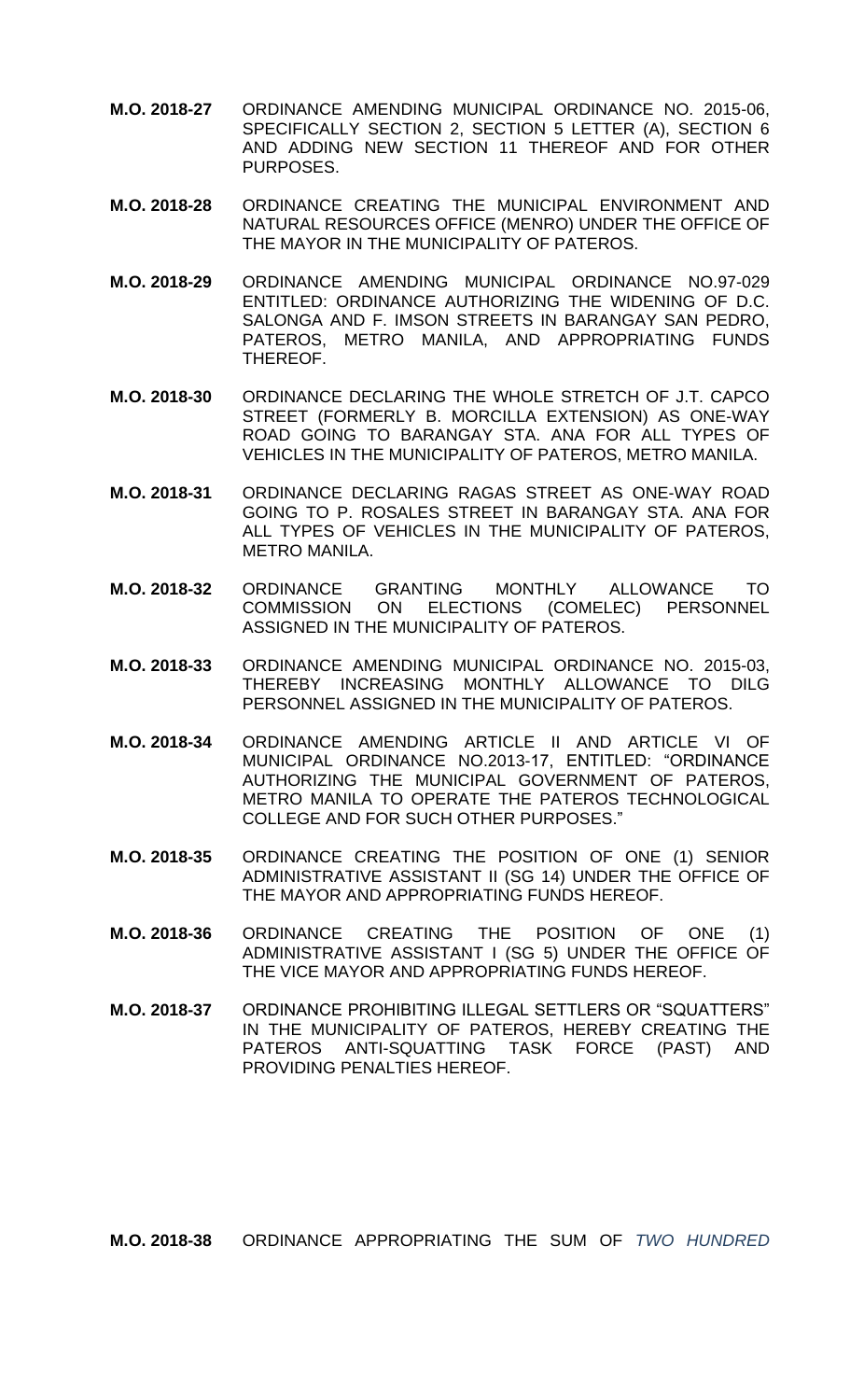*NINETY NINE MILLION THREE HUNDRED THOUSAND TWO HUNDRED FORTY PESOS AND EIGHTY SIX CENTAVOS (P299,300,240.86)* UNDER THE GENERAL FUND MUNICIPALITY AND ITS ECONOMIC ENTERPRISES (PTC/TESDA) FORMING THE *2019 EXECUTIVE BUDGET* FOR THE CURRENT OPERATING EXPENDITURES, CAPITAL OUTLAYS AND STATUTORY/CONTRACTUAL OBLIGATIONS REQUIREMENTS OF THE MUNICIPALITY OF PATEROS TO BE TAKEN FROM RETAINED OPERATING SURPLUS AND THE ESTIMATED ANNUAL INCOME/REVENUES OF THE ABOVE FUND CERTIFIED AS AVAILABLE FOR APPROPRIATIONS BY THE LOCAL FINANCE COMMITTEE PURSUANT TO R.A. 7160, LOCAL GOVERNMENT CODE OF 1991.



**Republic of the Philippines**

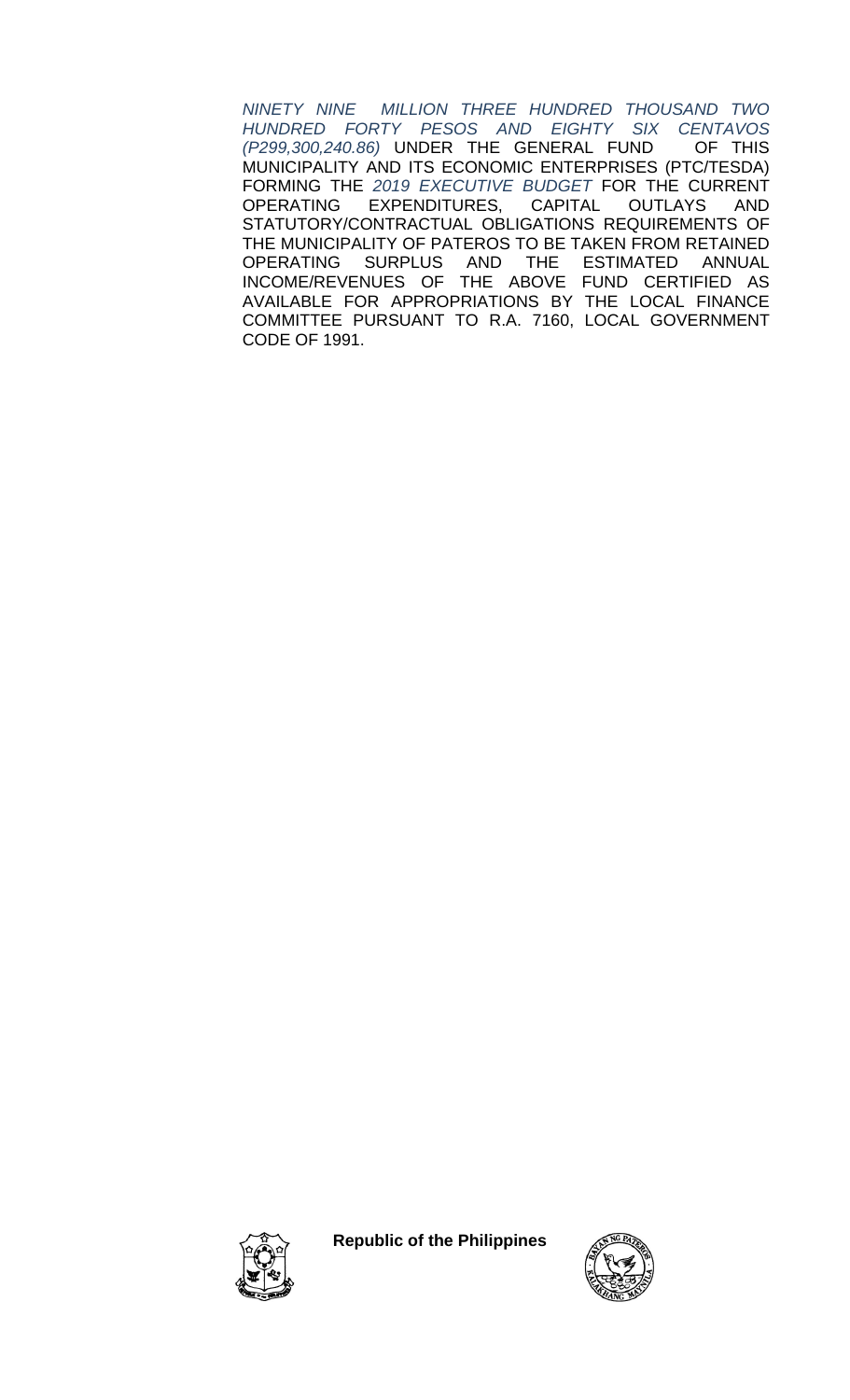**MUNICIPALITY OF PATEROS** Metropolitan Manila

#### **Office of the Sangguniang Bayan**

- **M.O. 2019-01** ORDINANCE FORMALIZING THE CREATION OF THE PATEROS BUSINESS DISTRICT ADMINISTRATION OFFICE (PBDAO), DEFINING ITS COMPOSITION, DUTIES, FUNCTIONS AND RESPONSIBILITIES AND FOR OTHER PURPOSES.
- **M.O. 2019-02** ORDINANCE CREATING THE INTERNAL AUDIT SERVICE (IAS) OFFICE UNDER THE DIRECT ADMINISTRATIVE SUPERVISION AND CONTROL OF THE LOCAL CHIEF EXECUTIVE, SUBSEQUENTLY CREATING POSITIONS FOR THE SAME AND APPROPRIATING FUNDS THEREFORE.
- **M.O. 2019-03** ORDINANCE AMENDING MUNICIPAL ORDINANCE NO.2008-19, ENTITLED: ORDINANCE REGULATING THE OPERATION OF MOTORIZED TRICYCLES WITHIN THE TERRITORIAL JURISDICTION OF THE MUNICIPALITY OF PATEROS PARTICULARLY ON SECTION 7 (REGULATIONS) AND FOR OTHER PURPOSES.
- **M.O. 2019-04** ORDINANCE AMENDING MUNICIPAL ORDINANCE NO. 92-10, ENTITLED; *"AN ORDINANCE ESTABLISHING A MARCHING BAND TRAINING COURSE FOR THE BENEFIT OF THE YOUTH OF PATEROS, METRO MANILA"* BY INCREASING THE ANNUAL APPROPRIATION FOR THE PROJECT AND RAISING THE MONTHLY STIPEND FOR THE TRAINOR AND FOR OTHER PURPOSES.
- **M.O. 2019-05** ORDINANCE INSTITUTIONALIZING A DRUG-FREE WORKPLACE IN ALL LOCAL GOVERNMENT OFFICES, INCLUDING THE CONDUCT OF AUTHORIZED DRUG TESTING FOR ELECTIVE LOCAL OFFICIALS, APPOINTIVE PUBLIC OFFICERS AND EMPLOYEES IN THE MUNICIPAL GOVERNMENT OF PATEROS, PROVIDING SANCTIONS FOR VIOLATION, HEREBY ADOPTING THE DANGEROUS DRUGS BOARD REGULATION NO. 13 SERIES OF 2018, AND FOR OTHER PURPOSES.
- **M.O. 2019-06** ORDINANCE ESTABLISHING A FREE HEALTH SERVICES PROGRAM UNDER THE IMPLEMENTATION OF MUNICIPAL HEALTH OFFICE IN THE TERRITORIAL JURISDICTION OF PATEROS, METRO MANILA THEREBY REPEALING MUNICIPAL ORDINANCE NO. 2002-01 AND APPROPRIATING FUNDS THEREFORE.
- **M.O. 2019-07** ORDINANCE CREATING THE POSITION OF ADMINISTRATIVE OFFICER III (SG 18) AND DEVELOPMENT MANAGEMENT OFFICER II (SG 15) AT THE OFFICE OF THE PATEROS TECHNOLOGICAL COLLEGE, DEFINING ITS QUALIFICATIONS, JOB DESCRIPTIONS, AND APPROPRIATING FUNDS THEREFORE.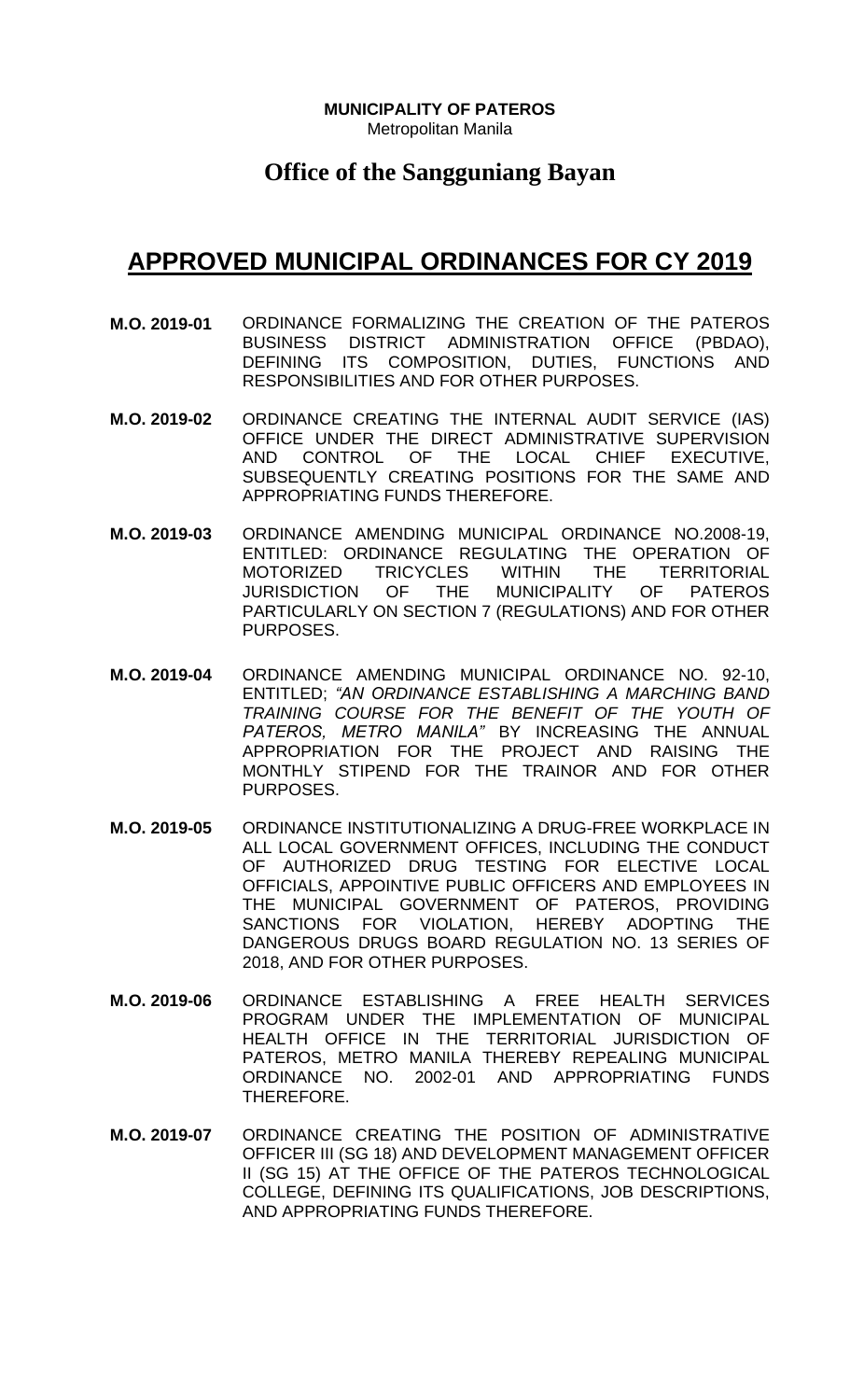- **M.O. 2019-08** ORDINANCE DECLARING N.V. PONCE STREET (FORMERLY MARTIREZ BUKID) AS TWO-WAY ROAD FOR ALL TYPES OF VEHICLES IN THE MUNICIPALITY OF PATEROS, METRO MANILA.
- **M.O. 2019-09** ORDINANCE AMENDING MUNICIPAL ORDINANCE NO. 2007-34, SPECIFICALLY SECTION 10 ITEM 4 (a) (b) "REFUSAL TO CONVEY PASSENGERS" AND ADDING A NEW ITEM (5) "TRIP CUTTING" UNDER THE "PENALTIES FOR TRAFFIC VIOLATIONS" CLAUSE, AND FOR OTHER PURPOSES.
- **M.O. 2019-10** ORDINANCE AMENDING SECTION 2 OF MUNICIPAL ORDINANCE NO.2017-09 HEREBY ADDING THE SANGGUNIANG KABATAAN FEDERATION PRESIDENT OF PATEROS AS ADDITIONAL MEMBER OF PATEROS ANTI-DRUG ABUSE COUNCIL (PADAC) MEMBERS COMPOSITION.
- **M.O. 2019-11** ORDINANCE AMENDING ARTICLE II OF THE MUNICPAL ORDINANCE NO.2018-34, ENTITLED: *"ORDINANCE AUTHORIZING THE MUNICIPAL GOVERNMENT OF PATEROS, METRO MANILA TO OPERATE THE PATEROS TECHNOLOGICAL COLLEGE AND FOR SUCH OTHER PURPOSES."*, HEREBY DELETING ITEM NO.7, REMOVING THE REPRESENTATIVE OF THE COMMISSION ON HIGHER EDUCATION AS ONE OF THE MEMBERS OF BOARD OF TRUSTEES AS PER CHED MEMORANDUM ORDER NO. 42 SERIES OF 2016.
- **M.O. 2019-12** ORDINANCE APPROPRIATING ADDITIONAL ONE MILLION FIVE HUNDRED THOUSAND PESOS (P1,500,000.00) FROM THE BCDA FUND FOR THE DISMANTLING OF EXISTING ELEVATOR, INCREASE IN THE ELEVATION OF THE ELEVATOR UP TO 6TH FLOOR, AND INSTALLATION OF A BRAND NEW UNIT AT PATEROS MUNICIPAL BUILDING.
- **M.O. 2019-13** ORDINANCE AMENDING MUNICIPAL ORDINANCE NO.97-110, ENTITLED: *"ORDINANCE GRANTING LOYALTY SERVICE AWARD TO ALL NATIONAL AND MUNICIPAL EMPLOYEES WHO SERVED THIS MUNICIPALITY FOR A MINIMUM OF TEN (10) YEARS AND APPROPRIATING FUNDS THEREFOR"* BY CONFORMING TO THE COMMISSION ON AUDIT CIRCULAR NO. 2013-003A, WHEREBY SPECIFICALLY PRESCRIBING THE REVISED POLICY ON THE GRANT OF LOYALTY AWARD TO ALL MUNICIPAL ELECTED OFFICIALS AND REGULAR EMPLOYEES OF LOCAL GOVERNMENT UNIT.
- **M.O. 2019-14** ORDINANCE MANDATING ALL ELECTRIC, TELECOMMUNICATION AND CABLE TELEVISION SERVICE PROVIDERS AND THEIR AFFILIATES OR CONTRACTORS TO SECURE BARANGAY CLEARANCE AT THE OFFICE OF THE PUNONG BARANGAY BEFORE INSTALLING NEW CABLE LINES IN THE TERRITORIAL JURISDICTION OF THE MUNICIPALITY OF PATEROS.
- **M.O. 2019-15** ORDINANCE CREATING BUSINESS PERMIT AND FRANCHISE OFFICE (BPFO) AS A SEPARATE DEPARTMENT IN THE MUNICIPAL GOVERNMENT OF PATEROS WITH ITS CORRESPONDING MUNICIPAL GOVERNMENT DEPARTMENT HEAD II (SG 25) AND APPROPRIATING FUNDS THEREFORE.

**M.O. 2019-16** ORDINANCE APPROVING THE INTERNAL RULES OF